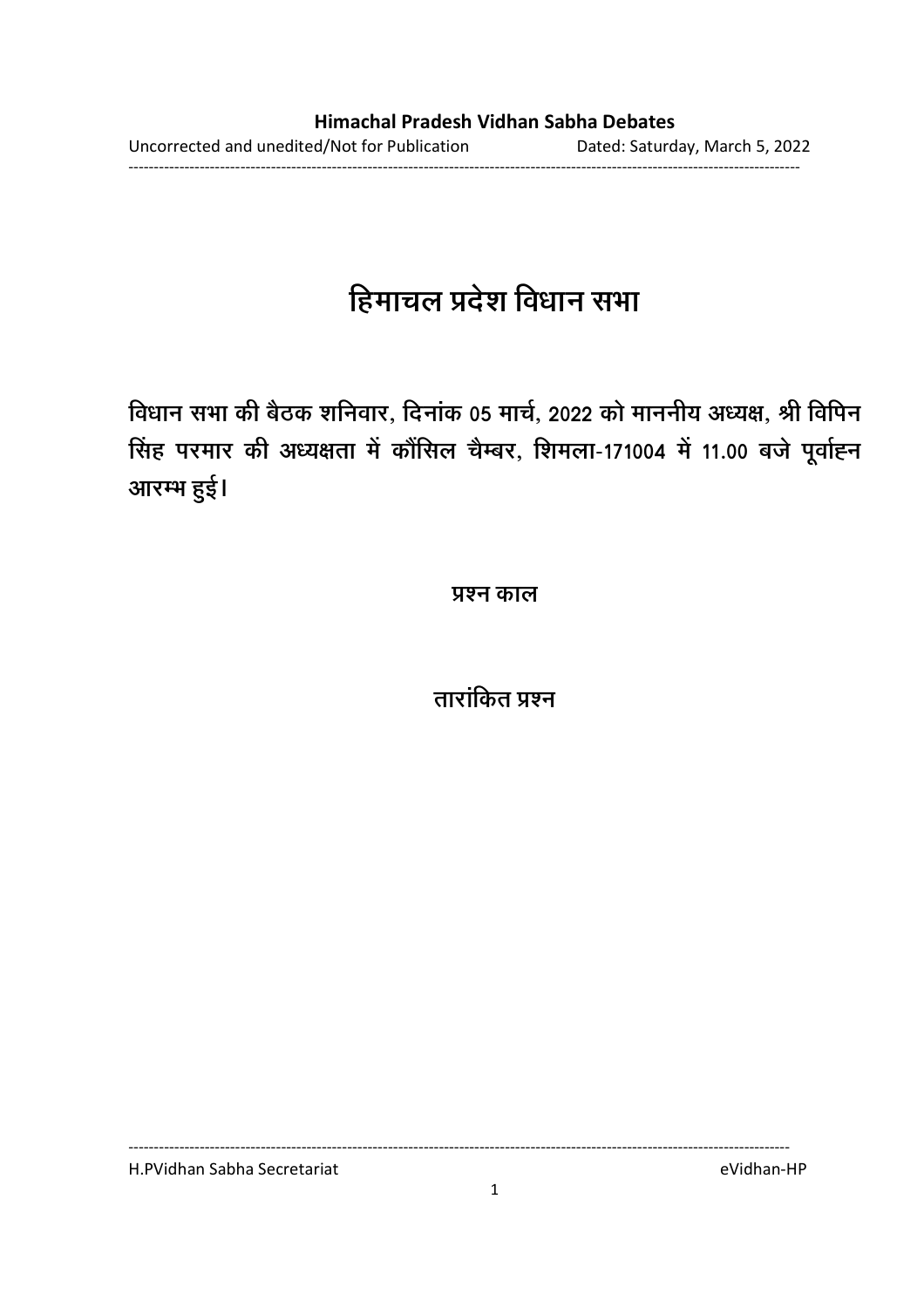Uncorrected and unedited/Not for Publication Dated: Saturday, March 5, 2022

------------------------------------------------------------------------------------------------------------------------------------

**05.03.2022/1100/KS/HK/1**

#### <u>प्रश्न संख्या: ४७९२</u>

**श्री अरुण कुमार (प्राधिकृत)ः** अध्यक्ष महोदय, मैं आपके माध्यम से मंत्री महोदय से यह जानना चाहता हूं कि यह बैजनाथ का एक मात्र खेल मैदान है, जिसके लिए मु0 73,38,900 रुपर्य की अनुमानित लागत के प्राक्कलन भिजवाए गए थे। मगर इस ग्राउंड का काम अभी तक नहीं चल पाया है। मैं मंत्री जी से जानना चाहूंगा कि कब तक इस खेल मैदान का निर्माण कार्य पूर्ण कर लिया जाएगा और वहां पर ऐसी कौन सी कमी है?

**वन मंत्री:** अध्यक्ष महोदय, माननीय सदस्य की चिंता से मैं बिल्कुल सहमत हूं। बैजनाथ के बीच में यह एक मात्र ग्राउंड है जिसमें बच्चों के खेलने-कूदने की व्यवस्था की जा सकती है। जब से विधायक साहब ने इसकी प्रपोज़ल भेजी है, हम इसको परसू कर रहे हैं। जब हमने स्पॉट पर इसके कागज़ मंगवाए, पी.डीब्ल्यू.डी. से एस्टिमेट मंगवाया और हमने स्पोर्ट्स डिपार्टमैंट को उसको ट्रांसफर करने के लिए कहा तो उसमें 30 परसेंट के करीब एन्क्रोचमैंट है। मेरी अभी भी उपायुक्त और एस.डी.एम. से बात हुई है हमने कहा कि या तो एन्क्रोचमैंट के ऊपर आप काम करते रहे। एन्क्रोचमैंट के अलावा जो जगह बचती है, उसका केस बनाकर आप हमें भेजो। हमने इसके लिए 30 लाख रुपये का प्रावधान किया हुआ है परन्तु क्योंकि जगह हमारे पास नहीं है तो हम उसको बजट नहीं दे पाएंगे। इसलिए हमने डिप्टी कमिशनर और एस.डी.एम. दोनों को कह दिया है कि आप रिवाइज्ड एस्टिमेट उस जगह को छोड़कर, उस पर तो आप कार्रवाई करें ही करें परन्तु उसको छोड़कर आप हमें एस्टिमेट दें so that we can go ahead with this stadium.

प्रश्न समाप्त

H.PVidhan Sabha Secretariat eVidhan-HP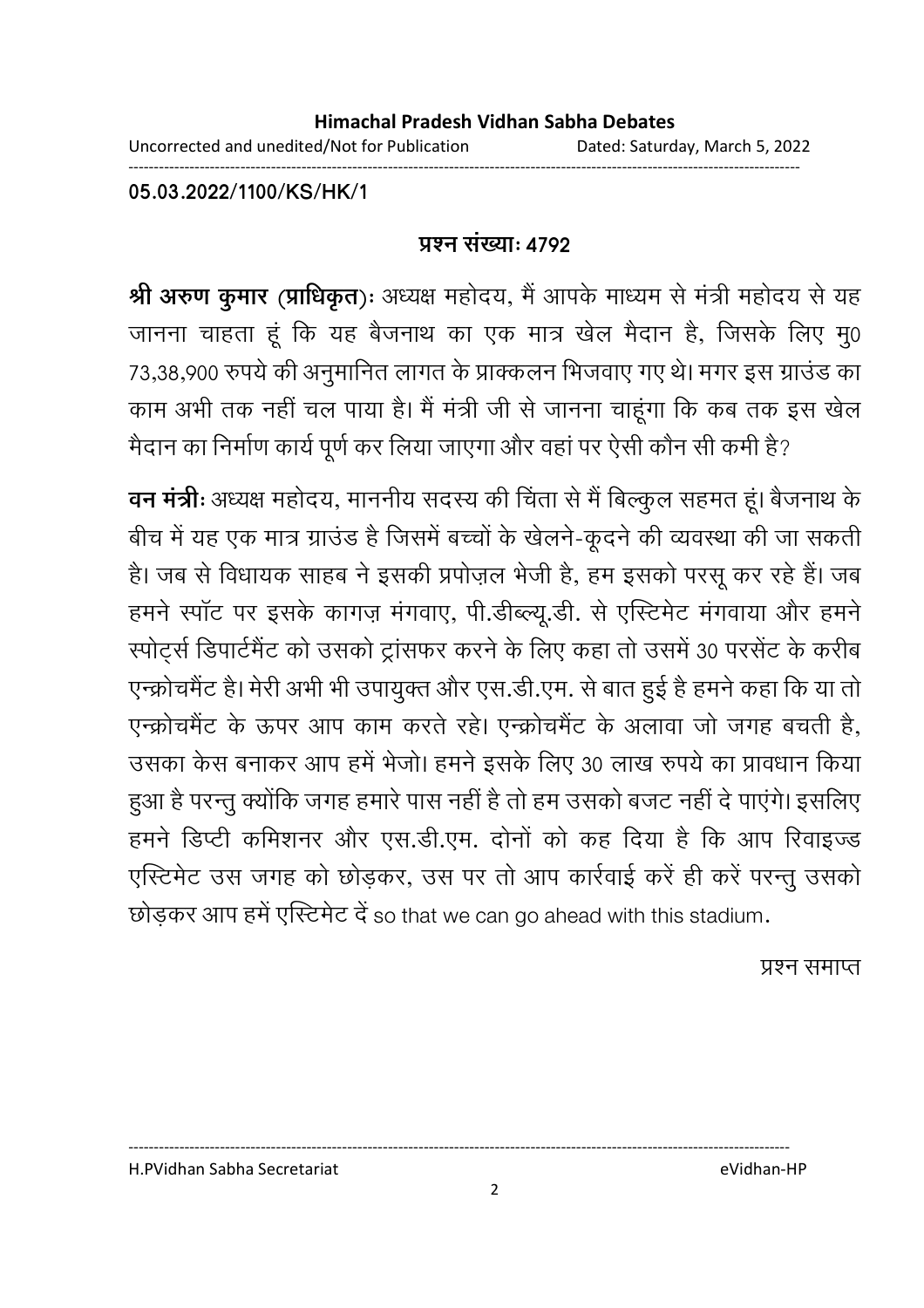Uncorrected and unedited/Not for Publication Dated: Saturday, March 5, 2022 ------------------------------------------------------------------------------------------------------------------------------------

**05.03.2022/1100/KS/HK/2**

## **प्रश्न संख्या: 4793**

**श्री मुकेश अग्निहोत्रीः** अध्यक्ष महोदय, मैं माननीय मंत्री जी से जानना चाहता हूं कि इन 6 संस्थानों के साथ आपके पास प्रदेश में कुल कितने नर्सिंग संस्थान हो गए हैं?

श्रीमती अ0व0 द्वारा जारी----

**05-03-2022/1105/av/hk/1**

प्रश्न संख्या : 4793---------क्रमागत

# श्री मुकेश अग्निहोत्री--------- जारी

इनमें कुल कितनी सीट्स हैं तथा कितनी हर साल पास आउट हो रही हैं? प्रदेश में नर्सिज की कितनी पोस्ट्स खाली हैं तथा नर्स की नौकरी लेने के लिए कितनी प्रशिक्षण प्राप्त नर्सें कतार में खड़ी हैं? माननीय मंत्री, आप केवल यह न समझें कि इस प्रश्न के माध्यम से हमें आपसे केवल सूचना चाहिए बल्कि मैं प्रदेश में नर्सिज के ओवरऑल स्टेटस के बारे में जानकारी चाहता हूं।

**स्वास्थ्य एव परिवार कल्याण मंत्री** : अध्यक्ष महोदय, मैं माननीय सदस्य को पहले हिमाचल प्रदेश में नर्सिज के विभिन्न केटेगरी के कोर्सवाइज संस्थानों की जानकारी देना चाहता हूं। प्रदेश में ए0एन0एम0 से लेकर एम0एस0सी0 नर्सिंग तक के सारे कोर्सिज गवर्नमेंट और प्राइवेट सेक्टर यानी दोनों में चलाए जा रहे हैं। एम0एस0सी0 नर्सिंग का गवर्नमेंट सेक्टर में एक और प्राइवेट सेक्टर में 7 संस्थान हैं, इस प्रकार से इनकी कुल संख्या 8 हैं। बी0एस0सी0 नर्सिंग कोर्स के गवर्नमैंट सेक्टर में 2 तथा प्राइवेट सेक्टर में 41 संस्थान हैं। पोस्ट बेसिक बी0एस0सी0 नर्सिंग कोर्स गवर्नमैंट सेक्टर में 1 तथा प्राइवेट सेक्टर में 17 संस्थानों में चलाया जा रहा है और इनकी कुल संख्या 18 हैं। जी0एन0एम0 नर्सिंग कोर्स गवर्नमेंट सेक्टर में 6 और प्राइवेट सेक्टर में 36 संस्थानों में चलाया जा रहा है और इनकी कुल संख्या 42 हैं। ए0एन0एम0 नर्सिंग कोर्स सरकारी क्षेत्र के एक संस्थान और प्राइवेट सेक्टर में 7 संस्थानों में चलाया जा रहा है और इनकी कुल संख्या 8 हैं।

H.PVidhan Sabha Secretariat eVidhan-HP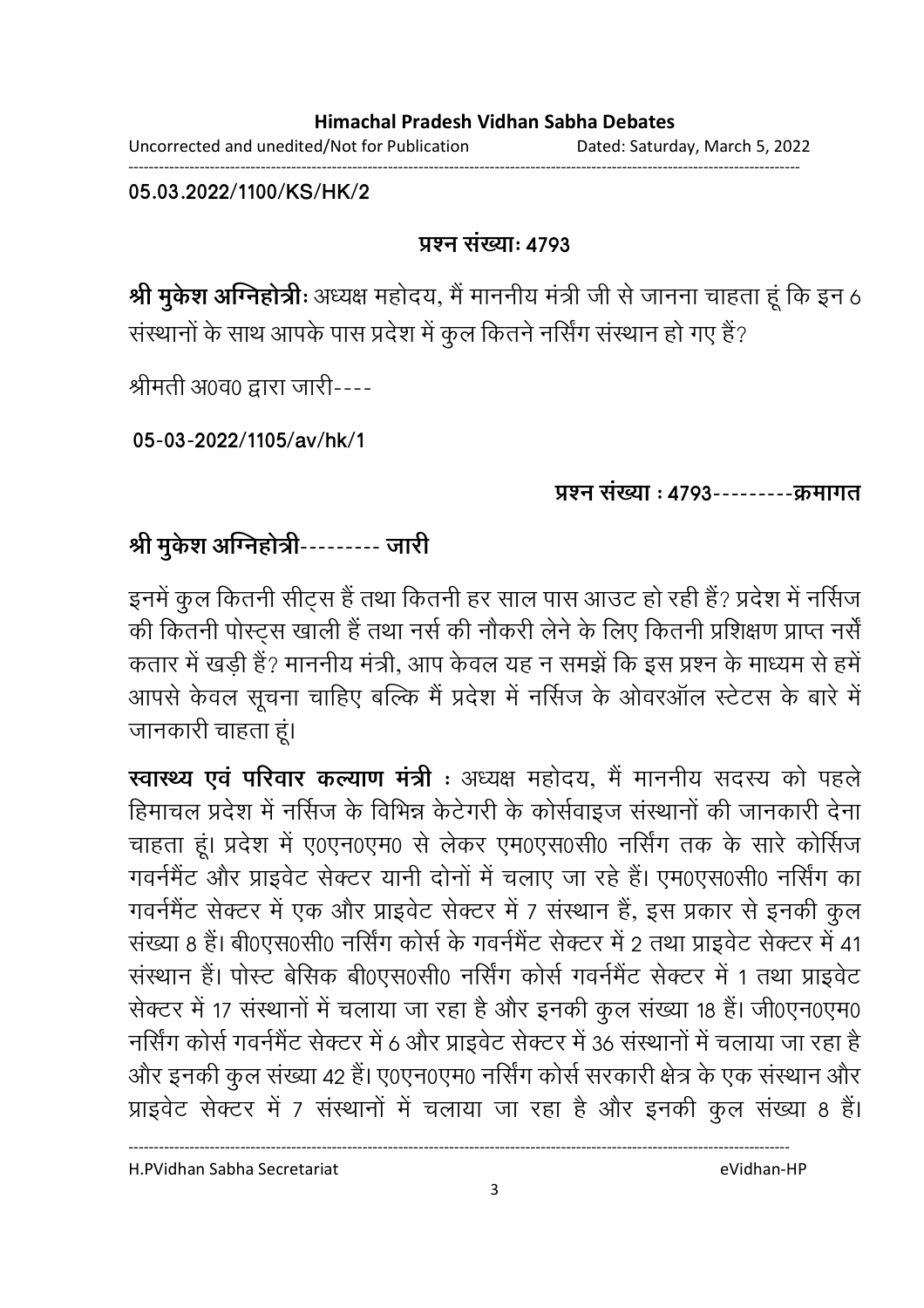Uncorrected and unedited/Not for Publication Dated: Saturday, March 5, 2022

------------------------------------------------------------------------------------------------------------------------------------ एम0एस0सी0 नर्सिंग की सरकारी और प्राइवेट सेक्टर को मिलाकर के कुल सीट्स 181, बी0एस0सी0 नर्सिंग की 1770, पोस्ट बेसिक बी0एस0सी0 नर्सिंग की 535, जी0एन0एम0 नर्सिंग की 1540 सीट्स और ए0एनएम0 की कुल 310 सीट्स हैं। इस प्रकार से प्रदेश में प्रति वर्ष ए0एन0एम0 से लेकर के एम0एस0सी0 नर्सिंग कोर्स के कुल मिलाकर 4336 स्टूडेंट्स निकलते हैं। आपने यह भी पूछा है कि वर्तमान में प्रदेश में कुल नर्सिज की कितनी पोस्ट्स खाली है तो मैं बताना चाहूँगा कि अभी 800 पोस्ट्स खाली है तथा 238 और नए पद भरे जाने के संदर्भ में प्रक्रिया जारी है और इसमें बैचवाइज भर्ती की जाएगी। Rest will also be filled up through direct recruitment on regular basis.

समाप्त

## **05-03-2022/1105/av/hk/2**

# <u>प्रश्न संख्या :4794</u>

**श्री अर्जुन सिंह** : अध्यक्ष महोदय, मैं माननीय मुख्य मंत्री के ध्यान में लाना चाहता हूं कि यहां पर जो सूचना दी गई है वह तथ्यों से हटकर है। देहरा, नगरोटा, सूरियां, ज्वाली राजा का तालाब एम0डी0आर0-80 सडक पडता है और इसके बारे में लिखा गया है इसका कार्य फरवरी, 2022 में पूरा कर लिया है। लेकिन वास्तविकता यह है कि ज्वाली से नगरोटा-सूरियां तक सड़क की बहुत खराब हालत है और इसमें इस प्रकार का कोई कार्य नहीं हुआ हैं। अतः मैं माननीय मुख्य मंत्री जी से जानना चाहता हूं कि इसका कार्य कब तक आरंभ कर दिया जाएगा?

# मुख्य मंत्री टी सी द्वारा जारी

# 05/03/2022/1110/<del>ट</del>्री0सी0वी0/YK/1 प्रश्न संख्या : 4794... क्रमागत्

**मुख्य मंत्री** : अध्यक्ष महोदय, प्रश्न का जो जवाव दिया गया है, वह सही है लेकिन वास्तव में यह सड़क दो विधान सभा क्षेत्रों में पड़ती है। इसका 12 से 29 किलोमीटर का जो पोर्शन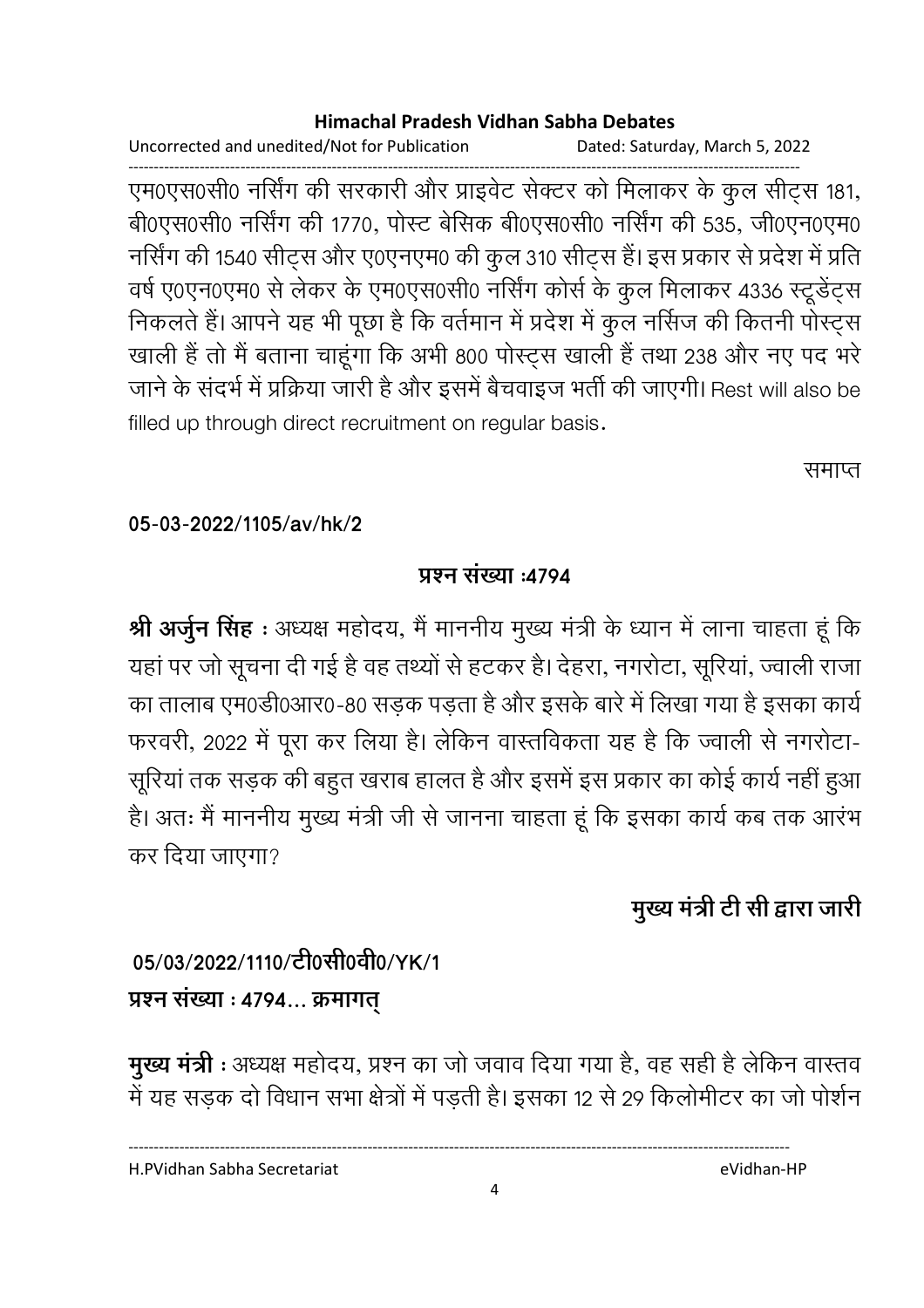Uncorrected and unedited/Not for Publication Dated: Saturday, March 5, 2022

------------------------------------------------------------------------------------------------------------------------------------ है उसको सी0आर0आई0एफ0 के अंतर्गत बनाया गया है। यह पशिन देहरा विधान सभा क्षेत्र के अंतर्गत आता है। दूसरा, जो 29 से 69 किलोमीटर का क्षेत्र है, यह देहरा और ज्वाली क्षेत्र के अंतर्गत आता है। यह पशिन सिंगल लेन हैं और इसमें कवर्ड नहीं हैं। **विभाग** इसकी डी0पी0आर0 सी0पी0आर0आई0 के तहत बनाने के बारे में विचार कर रहा है और उसके पश्चात् इसको स्वीकृति हेतु भारत सरकार को भेजा जाएगा। जैसे ही भारत

सरकार से इसको स्वीकृति मिल जाएगी इसका कार्य आरम्भ कर दिया जाएगा। *<u>Gashi</u>* Gashion I

#### **प्रश्न संख्या: 4795**

**श्री अनिरुद्ध सिंह** : उपस्थित नहीं।

**प्र**ष्ट्या: *1*796

**श्री कर्नल इन्द्र सिंह :** उपस्थित नहीं।

05/03/2022/1110/<del>c</del>loसी0वी0/YK/2

### <u>प्रश्न संख्या: ४७०७</u>

**श्री आशीष बुटेल** : अध्यक्ष महोदय, इस प्रश्न का जो उत्तर दिया गया है उसमें यह बताया गया है कि सरकार द्वारा सिर्फ दो ही नशा मुक्ति केन्द्र चलाए जा रहे हैं और बहुत-सारे नशा मुक्ति केन्द्र निजी संस्थाओं द्वारा चलाए जा रहे हैं। मैं माननीय मंत्री जी को बताना चाहूंगा कि पिछले कई सालों से इन केंद्रों में ड्रग्ज व प्रतिबंधित दवाइयों का जखीरा मिलता आ रहा है। क्या इसको चैक करने और रोकने हेतू प्रदेश सरकार ने कोई प्रयास किए हैं?

दूसरा, इसमें यह भी नहीं दर्शाया गया है कि ये रिहैब्लिटेशन कितना शुल्क लेते है? प्रदेश में इन रिहैब्लिटेशन सेंटरों में निःशुल्क बिस्तारों की कुल संख्या 103 है और इनमें 30 per cent of the patients have been treated without any fees. तो क्या मंत्री जी यह बताने की कृपा करेंगे कि आने वाले समय में सरकार प्रत्येक जिले में एक-एक नशा मुक्ति **केन्द्र खोलने का विचार रखती है**?

---------------------------------------------------------------------------------------------------------------------------------- H.PVidhan Sabha Secretariat eVidhan-HP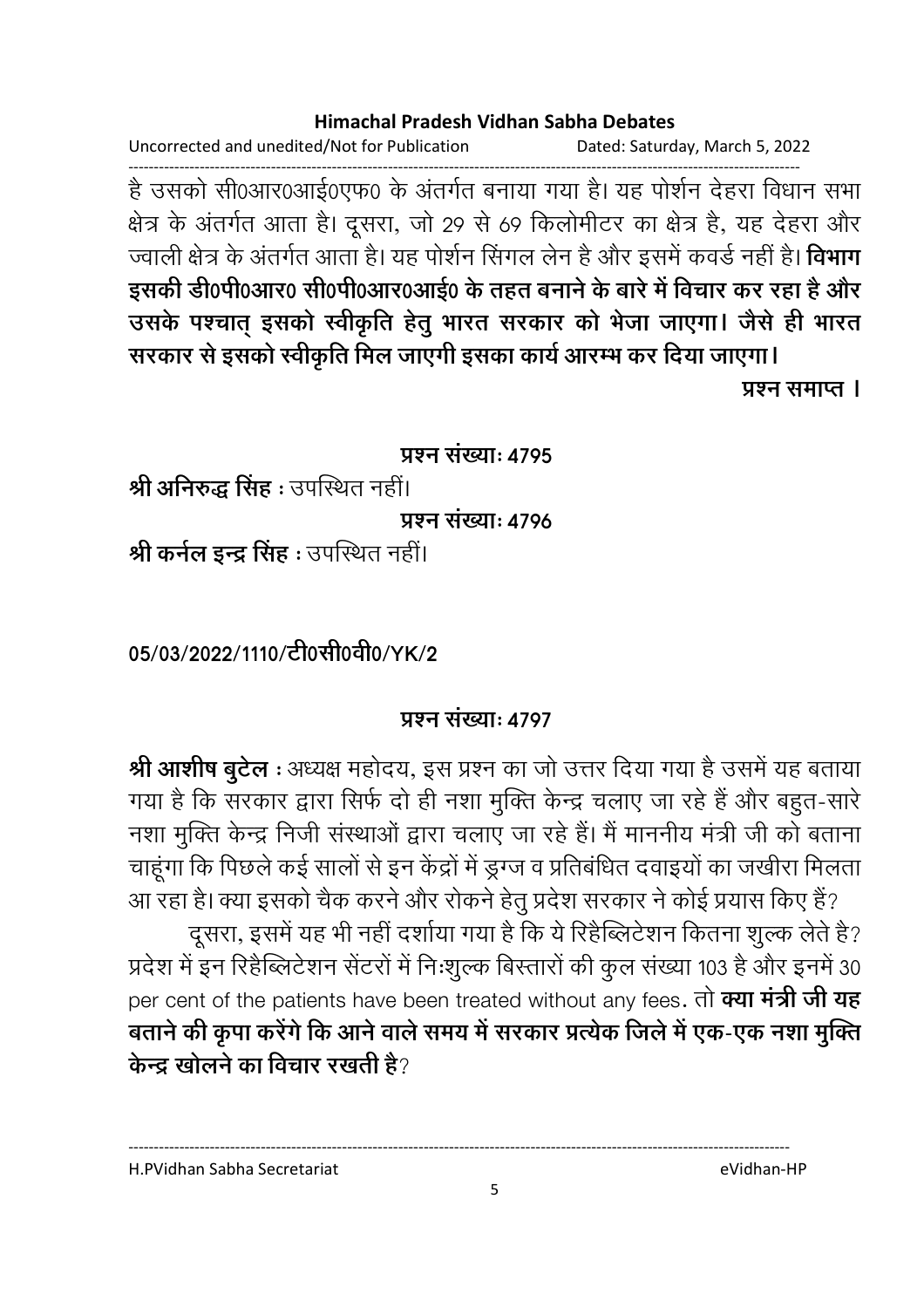Uncorrected and unedited/Not for Publication Dated: Saturday, March 5, 2022

------------------------------------------------------------------------------------------------------------------------------------ **स्वास्थ्य एव परिवार कल्याण मंत्री** : अध्यक्ष महोदय, माननीय सदस्य ने जो प्रश्न पूछा है, इसका विस्तार से लिखित उत्तर दे दिया है। प्रदेश में दो सरकारी व 77 गैर-सरकारी नशा मुक्ति केन्द्र कार्यरत है। मैं माननीय सदस्य की चिंता से सहमत हूं। इनमें कूछ आनेयमितताएं पाई गई है और उसके बारे में शिकायते मिली हैं। इसके लिए निश्चित तौर पर विभाग समय-समय पर कार्रवाई भी करता है। इनको रेगुलेट करने की जिम्मेदारी स्टेट मेंटल हैल्थ आर्थारिटी की होती है। इन में से अधिकतर नशा मुक्ति केन्द्रों को गैर-सरकारी संस्थाएं चलाती हैं।

एन0एस0 द्वारा जारी ....

05-03-2022/1115/NS/AG/1

<u>प्रश्न संख्या : ४७९७ ........क्रमागत</u>

रवास्थ्य एवं परिवार कल्याण मंत्री .......जारी

मेरी जानकारी के मुताबिक वहां पर जो मरीज एडमिट होते हैं उनसे एन.जी.ओज. द्वारा बहुत नोमिनल फ़ौस ली जाती है। वे कितनी फ़ौस लेते हैं उसकी सूचना मेरे पास अभी उपलब्ध नहीं है लेकिन यह सूचना एकत्र करके मैं, माननीय सदस्य को दे दूंगा। इसमें कुछ आनेयमितताएं रिपोर्ट हुई है और चिंताजनक समाचार भी मिलते रहते हैं। मैं, माननीय सदस्य को विश्वास दिलाना चाहूंगा कि अनियमितताएं न हो इसके लिए हम प्रयास करेंगे। और अगर प्रतिबंधित दवाइयों का प्रयोग होता होगा और अगर ऐसी सूचनाएं आती है तो हम प्रयास करेंगे कि इन दवाइयों का प्रयोग न हो। इसमें कुछ मारपीट के मामले रिपोर्ट हुए हैं। इसको हम ठीक करने का प्रयास करेंगे। आपने सरकारी क्षेत्र बारे पूछा है तो हम प्रयास कर रहे हैं कि सरकारी क्षेत्र में और भी संस्थान इस प्रकार के खुले। अभी कंडाघाट में इस प्रकार के अस्पताल के नए भवन का निर्माण हो रहा है और इसको हम राज्य स्तरीय नशा मुक्ति केंद्र के रूप में विकसित करने का प्रयास कर रहे हैं। अभी वहां पर यह बन रहा है और हम प्रयास करेंगे कि वहां पर ऐसे लोगों के लिए अधिक-से-अधिक बिस्तरे अरेज कर पाएं तथा सरकार की देखरेख में यह केंद्र भली भांति काम करे। **में, माननीय सदस्य को** आश्वरत करना चाहूगा कि सभी 12 जिलों में सरकारी नशा मुक्ति केंद्र खोलने का प्रयास **करेंगे और इस दिशा में आगे बढ़ेंगे।** सरकारी क्षेत्र में दो नशा मुक्ति केंद्र और 77 एन.जी.ओज. के माध्यम से चलाए जा रहे हैं। इसके अतिरिक्त हिमाचल प्रदेश में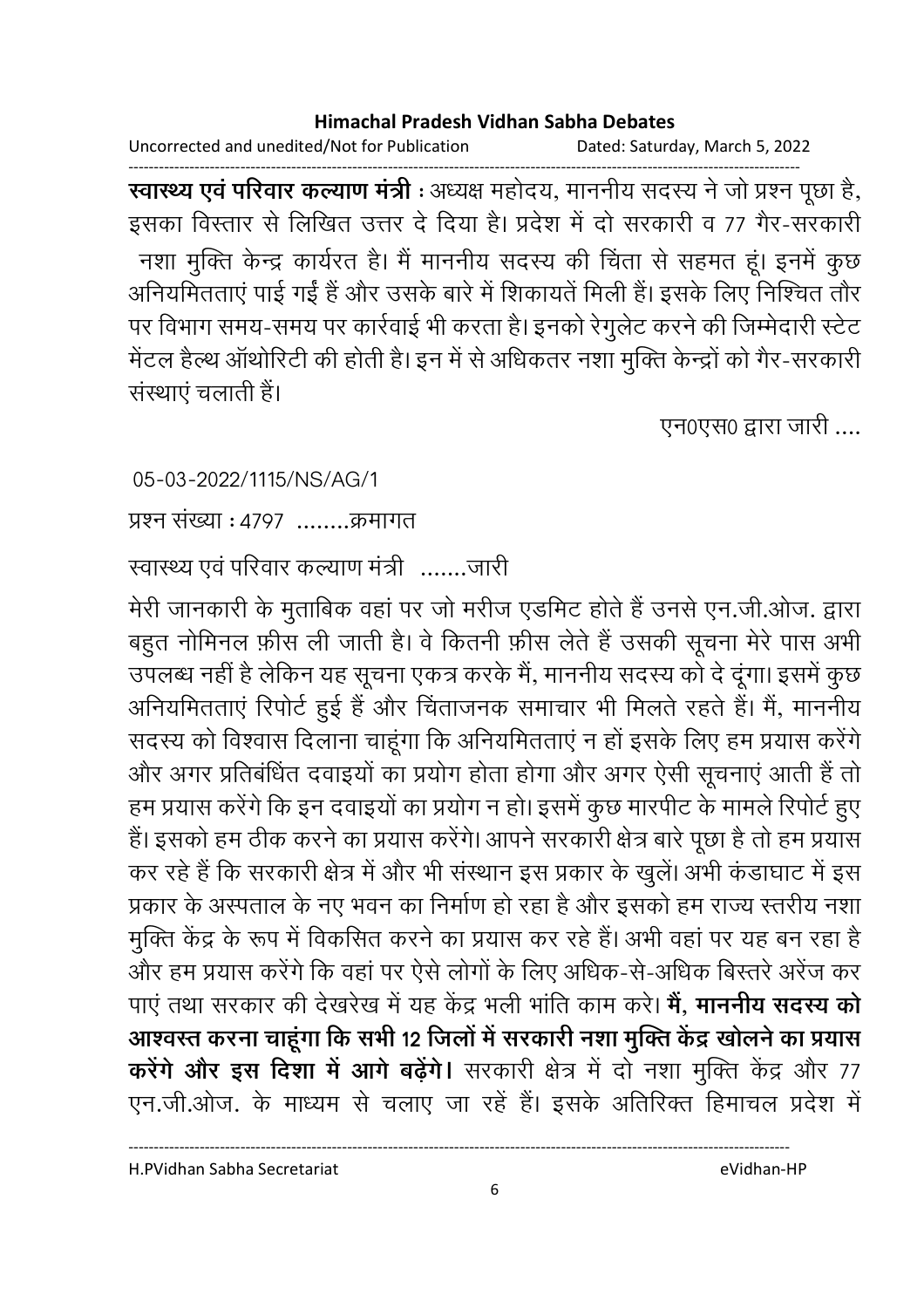Uncorrected and unedited/Not for Publication Dated: Saturday, March 5, 2022

------------------------------------------------------------------------------------------------------------------------------------ सामाजिक न्याय एवं अधिकारिता विभाग की ओर से 5 निःशुल्क नशा मुक्ति केंद्र चलाए जा रहे हैं।

**श्री राम लाल ठाकुर** : अध्यक्ष महोदय, मैं मंत्री जी से जानना चाहूंगा कि क्या नशा मुक्ति केंद्र भविष्य में सरकार खोलने का निर्णय लेगी? मैं पूछना चाहूंगा कि क्या युवाओं को मात्र नशा छुड़ाने के लिए सरकार वहां पर रखेगी? अध्यक्ष महोदय, होना तो यह चाहिए कि जो युवक नशे में फंस जाते हैं और जब वे बाहर निकलते हैं तो इधर उधर भटकते रहते हैं। उनको शारीरिक और मानसिक तौर पर फिट करना नशा मुक्ति केंद्र के साथ जुड़ा हुआ मसला है। उनका नशा छुड़वाने के साथ-साथ योग और स्पोर्ट्स का कार्यक्रम भी चलना चाहिए। इसके बारे में मैंने प्रधान मंत्री जी को डेढ़ वर्ष पहले एक

## 05-03-2022/1115/NS/AG/2

स्कीम भेजी थी। मुझे प्रधान मंत्री कार्यालय से इस बारे में एक पत्र आया कि प्रदेश सरकार को आगामी कार्रवाई के लिए भेज दिया गया है। इसके लिए मैं मंत्री जी से पूछना चाहूंगा कि जो पत्र आपको प्रधान मंत्री कार्यालय से आया उसके ऊपर आपने क्या कार्रवाई की है?

**स्वास्थ्य एव परिवार कल्याण मंत्री** : अध्यक्ष महोदय, नशा वर्तमान समय में ज्वलत समस्या है। खास तौर से हमारे प्रदेश में और हमारे पड़ोसी राज्यों में यह बहुत बड़ी समस्या है। मैं, मुख्य मंत्री जी को बंधाई देना चाहूंगा कि इन्होंने अलग-अलग राज्यों के मुख्य मंत्री का एक नीति बनाने के लिए आह्वान किया कि हम सब मिल करके एक नीति बनाएं और इंटर स्टेट के बीच एक समन्वय स्थापित हो। हिमाचल प्रदेश में नशा बाहरी राज्यों से आता है। यहां पर इसके उत्पादन का कोई साधन नहीं है। इसलिए बाहर से नशे की आमद को रोकने के लिए पड़ोसी राज्यों का सहयोग काफी अपेक्षित हैं। इस दिशा में काफी प्रगति हुई है। माननीय सदस्य ने कहा है कि नशा मुक्ति केंद्रों में मरीजों को शारीरिक व मानसिक तौर पर स्वस्थ करना और सशक्त करना चिकित्सा का हिस्सा होना चाहिए। इसमें मैं कहना चाहता हूं कि यह समस्य सिर्फ उस व्यक्ति की नहीं है जो नशे से ग्रस्त हो गया है बल्कि

H.PVidhan Sabha Secretariat eVidhan-HP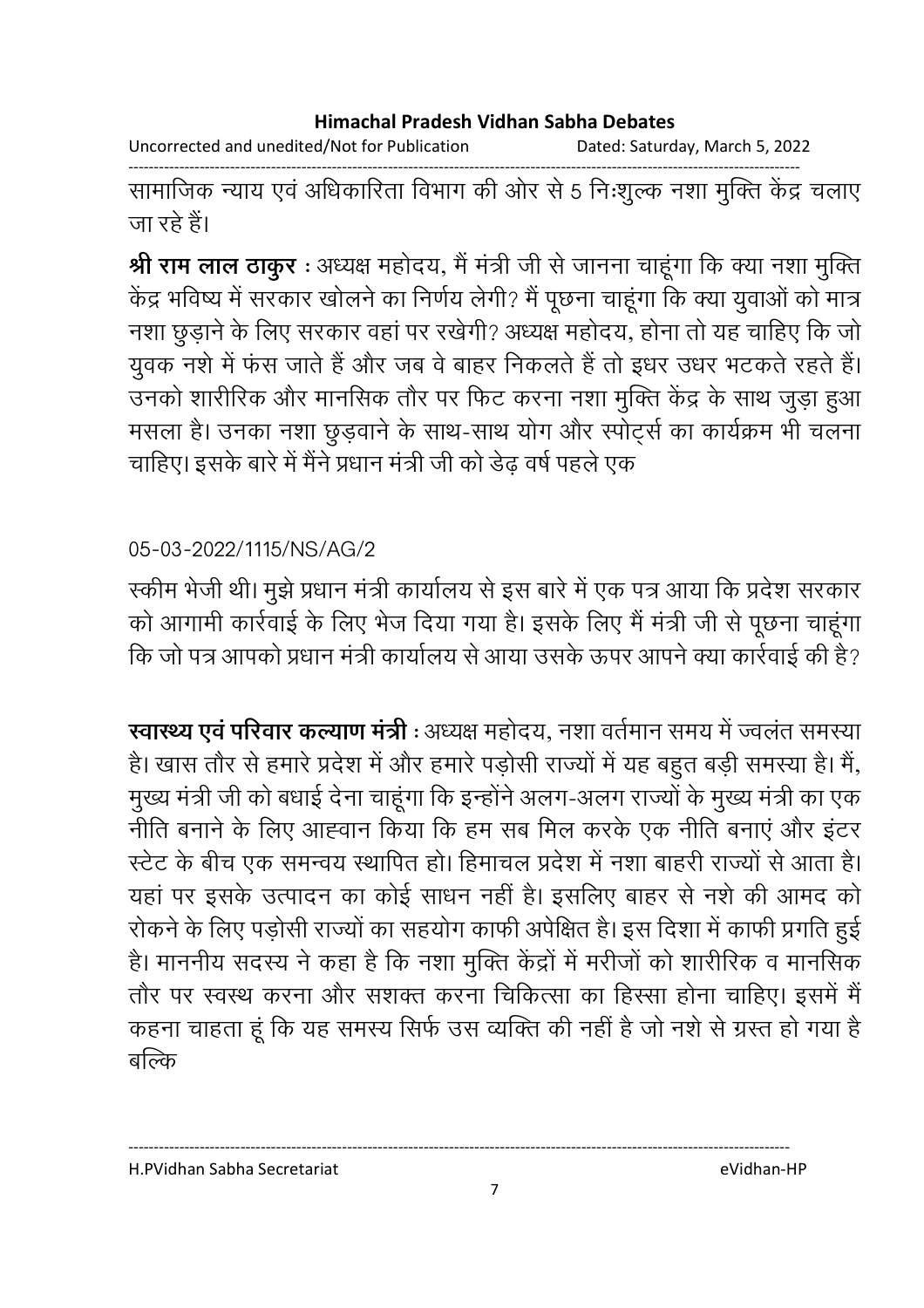Uncorrected and unedited/Not for Publication Dated: Saturday, March 5, 2022

------------------------------------------------------------------------------------------------------------------------------------ श्री आर0 के0 एस0 द्वारा जारी।

05.03.2022/1120/RKS/एजी-1

प्रश्न संख्या:4797...जारी

स्वास्थ्य एवं परिवार कल्याण मंत्री.... जारी

यह एक सामाजिक समस्या है और इसकी रोकथाम के लिए समाज के सभी वर्गों राजनीतिक, सामाजिक, सरकारी, गैर-सरकारी या जितने भी विभाग हैं, इन सबकी जिम्मेवारी बनती है। हमें चितन करना होगा कि युवा लोग नशे की ओर क्यों अंग्रसर हो रहें हैं? आखिर उनका झुकाव नशे की ओर क्यों है? क्या उनकी आवाज को कोई सुन नहीं रहा है। क्या उनकी इच्छाओं का दमन किया जा रहा है? ...व्यवधान... माननीय सदस्य, मेरा जवाब इसी से संबंधित है। हमें इस विषय पर चिंतन करना होगा और इसके निवारण के लिए पूरे समाज को एक साथ खड़े होना होगा। माननीय सदस्य ने जिस पत्र की चर्चा की है उसकी जानकारी मेरे पास उपलब्ध नहीं है।

**श्री राम लाल ठाकुरः** अध्यक्ष महोदय, अगर माननीय मंत्री को पत्र की सूचना नहीं मिली हैं | तो इससे बड़ा दुर्भाग्य और क्या हो सकता है? इस संदर्भ में पी.एम.ओ. से मुझे भी प्रति प्रेषित की गई है और आपको भी इसकी जानकारी होनी चाहिए।

**स्वास्थ्य एव परिवार कल्याण मंत्री** : आपने कब पत्र लिखा, इसकी सूचना आपने मुझे नहीं दी है। आपको इस सदर्भ में मुझे भी अवगत करवाना चाहिए था ताकि हम आपके सुझावों पर विचार करते लेकिन आपने ऐसा नहीं किया। मुझे इस संबंध में पी.एम.ओ. से कोई सूचना नहीं मिली है। अगर कोई सूचना आई होगी तो हम उसे एकत्रित कर लेंगे। …व्यवधान… आपके सुझाव अपीक्षत है और मैं समझता हूं कि नशा निवारण के लिए हर व्यक्ति का सुझाव लिया जाना चाहिए। हमें परिवारों के साथ बैठकर उनका प्रबोधन भी लेना चाहिए कि बच्चे नशे की ओर क्यों जा रहे हैं। जो आपके पास पत्र की प्रति है उसे आप हमें दे दीजिए, हम इस पर विचार करेंगे।

H.PVidhan Sabha Secretariat eVidhan-HP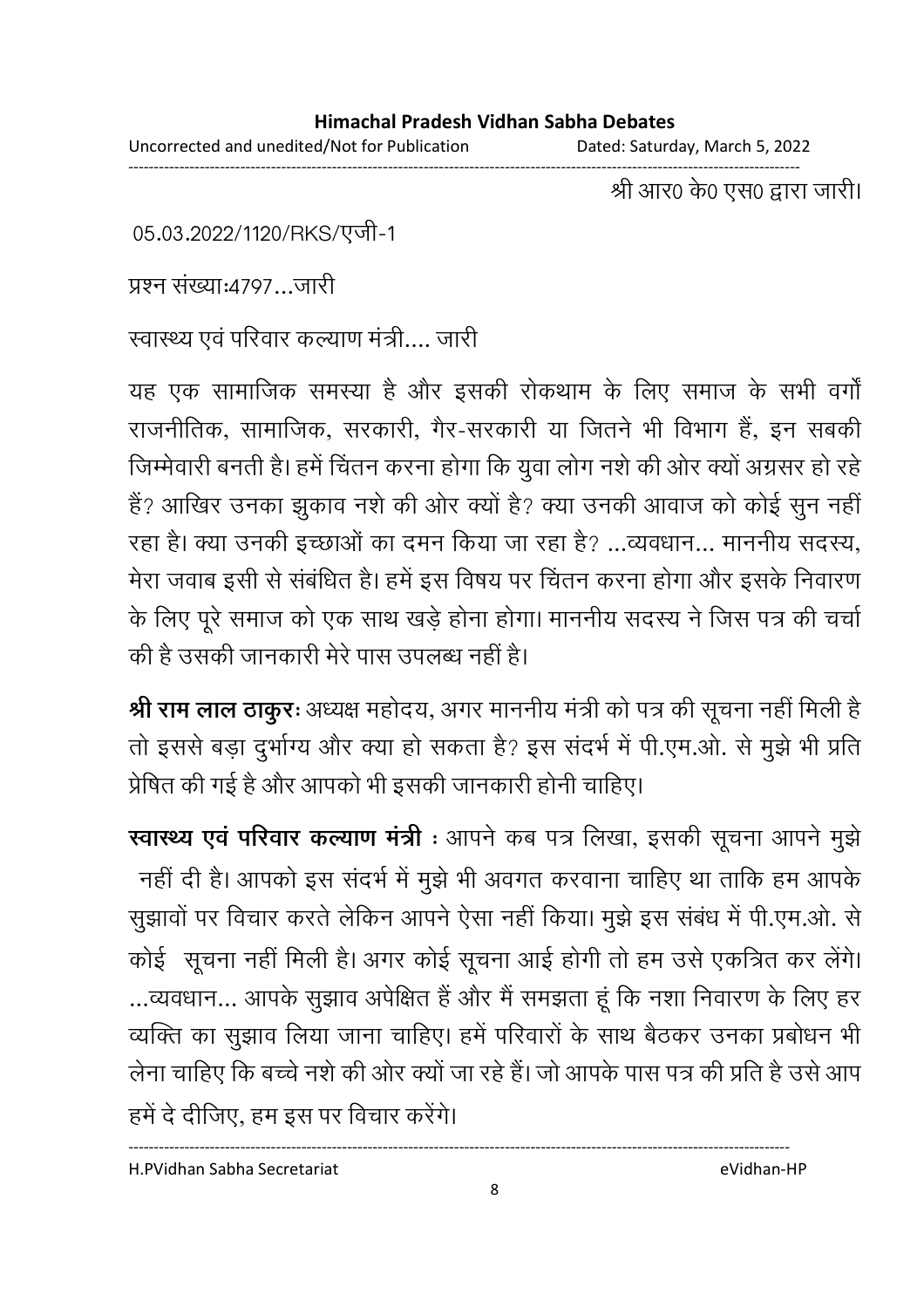## 05.03.2022/1120/RKS/एजी-2

**श्री जगत सिंह नेगी** : अध्यक्ष महोदय, सरकार ठेके-पर-ठेके खोलती जा रही है। अगर सरकार इस तरह ठेके खोलती रही तो इससे पूरा समाज शराबी बन जाएगा। आप ठेके से गौवंश के लिए भी पैसा एकत्रित कर रहे हैं। मैं माननीय मंत्री जी से जानना चाहूंगा कि जिस अनुपात से सरकार प्रतिवर्ष गाव-गाव, राष्ट्रीय उच्च मार्गा व अन्य स्थानों में ठेके खोल रही है, क्या उस अनुपात में प्रदेश में नशा मुक्ति केंद्र भी स्थापित है?

**स्वास्थ्य एव परिवार कल्याण मंत्री** : अध्यक्ष महादेय, माननीय सदस्य ऐसे जाहिर कर रहे। हैं जैसे इनके कार्यकाल में काई ठेका ही नहीं खोला गया हो। शराब के ठेकों के आबंटन को लेकर जितनी अनियमितताएँ और भ्रष्टाचार आपके कार्यकालों में हुआ है वह अपने आप में। इतिहास है। ...व्यवधान... मैं आपको आश्वस्त करना चाहूंगा कि नशे की बुराई को रोकने के लिए जो भी पग उठाने की आवश्यकता होगी. हम उठाने को तैयार हैं। नशा निवारण के लिए माननीय मुख्य मंत्री जी ने जो प्रयास किए हैं, मैं समझता हूं इससे पहले कभी ऐसे प्रयास नहीं हुए। हमारा प्रदेश नशा मुक्त हो, इसके लिए जो भी प्रयास करने पड़ेंगे, हम करेंगे।

## <u>प्रश्न संख्याः ४७</u>९८

# **श्री राजेश ठाकुर (गगरेट) :** उपस्थित नहीं।

05.03.2022/1120/RKS/एजी-3

# <u>प्रश्न संख्याः ४७९</u>

**श्री राम लाल ठाकुर (श्री नैना देवीजी) :** अध्यक्ष महोदय, माननीय मुख्य मंत्री ने जो एक विधान सभा निर्वाचन क्षेत्र में 150 करोड़ रुपये खर्च करने की बात की है उसके लिए मैं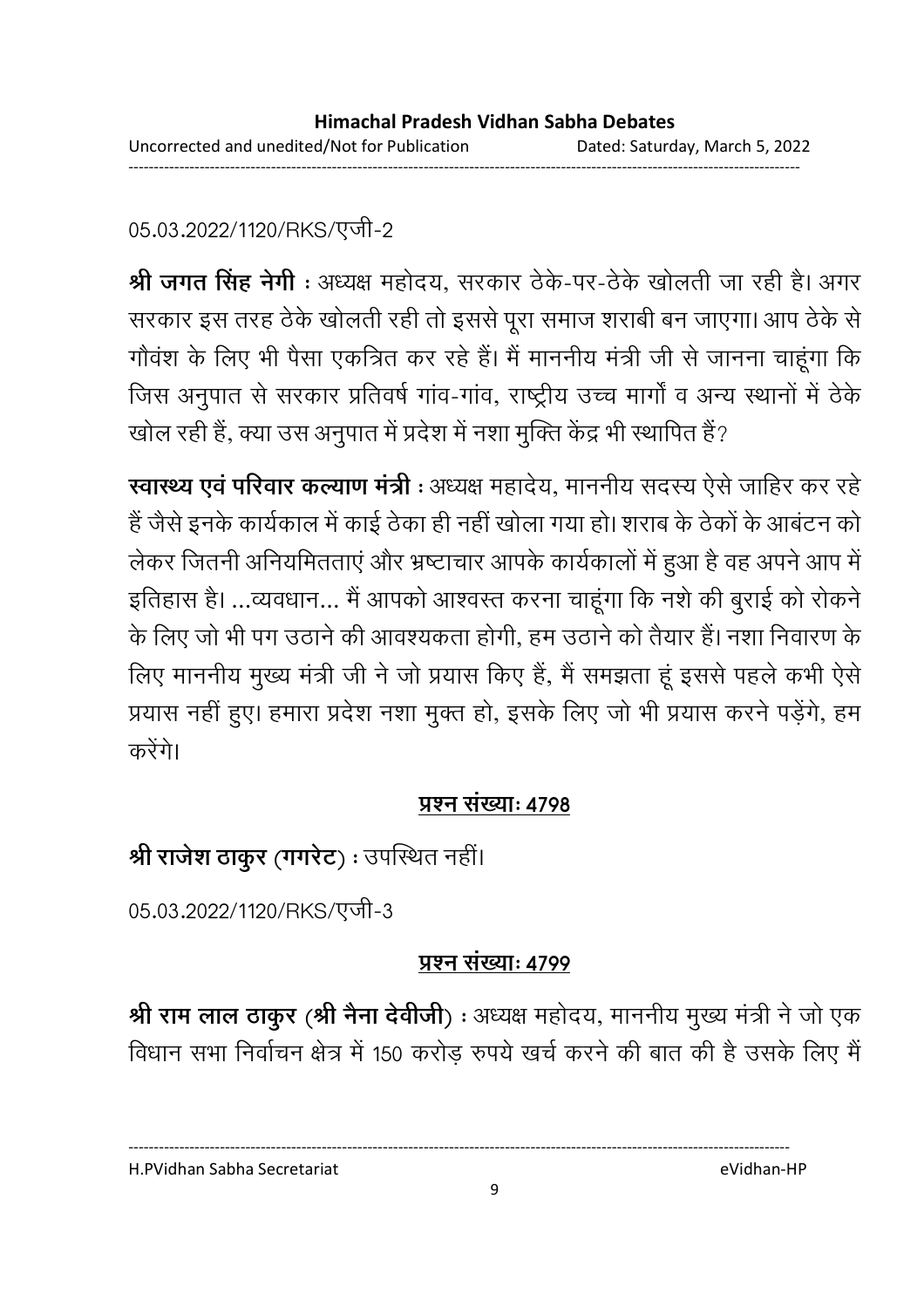Uncorrected and unedited/Not for Publication Dated: Saturday, March 5, 2022 ------------------------------------------------------------------------------------------------------------------------------------

इनका धन्यवाद करना चाहूगा। फोरेस्ट कजवेशन एक्ट के अंडर जिन) संड़कों की स्वीकृति हुई है उनके टेंडर भी अवार्ड हो चुके हैं।

श्री बी.एस.द्वारा... जारी

05.03.2022/1125/बी.एस./ए0एस0/-1

## <u>प्रश्न संख्याः ४७९९ क्रमांगत...</u>

# श्री राम लाल ठाकुर जारी...

जो सूचना सभा पटल पर रखी गई है, मैंने अपने प्रश्न में दो सड़कों की बात की थी, एक गलुआ-चलैला व दूसरी सूई-सुरहाड़ जो मेरे -चुनाव क्षेत्र में हैं। उत्तर के अनुसार जनवरी, 2021 सुरहाड़ सड़क का वन विभाग के पास 75,70,147/-रुपए जमा हो चुके हैं और ऐसे ही 74,91,000/-रुपए गलुआ-चलैला सड़क है, यह सड़क भाखड़ा विस्थापितों के लिए है और इसका पैसा जमा हो चुका है और इसके टैंडर भी हो चुके हैं। मुख्य मंत्री जी और वन मंत्री जी से मेरा निर्वेदन हैं कि जब सिद्धांतिक रूप से भारत सरकार से अप्रूवल आ गई हैं। और टैंडर भी हो गए, ठेकेदार ने काम भी शुरू कर दिया है तो अध्यक्ष महोदय, अब फरिस्ट गार्ड कह रहा है कि जब तक लिखित तौर पर मेरे को भारत सरकार की अप्रूवल नहीं आती, तब तक मैं कोई कार्य नहीं करूंगा। सुरहाड़ सड़क का काम छः महीने तक बंद रहा। यह जो पैसा जमा हो गया उसके बाद यह जो चलैला की सड़क है इसमें आधे पेड़ तो जल गए हैं, क्योंकि वहां पर चील के पेड़ हैं, वन विभाग ने वन निगम के द्वारा न उन पेड़ों को कटवाया और वे दो-तीन सालों से वहीं पर पड़े हैं। अब सड़क का काम भी शुरू हो गया है, सड़क के टैंडर भी हो चुके हैं, यदि पेड़ों को काटने के लिए एक वर्ष लग जाएगा तो जो हमारी मंशा है वह पूरी नही हो पाएगी। मैं आपसे चलैला वाली सड़क की बात कर रहा हूं। उन पेड़ों को अब वन निगम कार्टगा, परंतु वह उन्हें नहीं काट रहा है और सड़क का काम नहीं हो रहा है। मेरा निवेदन है कि इन दोनों विभागों के बीच में अगर समन्वय हो जाए, तो

इन सड़कों का काम हो सकता है, अन्यथा यह काम कांग़जों में ही रह जाएगा।

----------------------------------------------------------------------------------------------------------------------------------

H.PVidhan Sabha Secretariat eVidhan-HP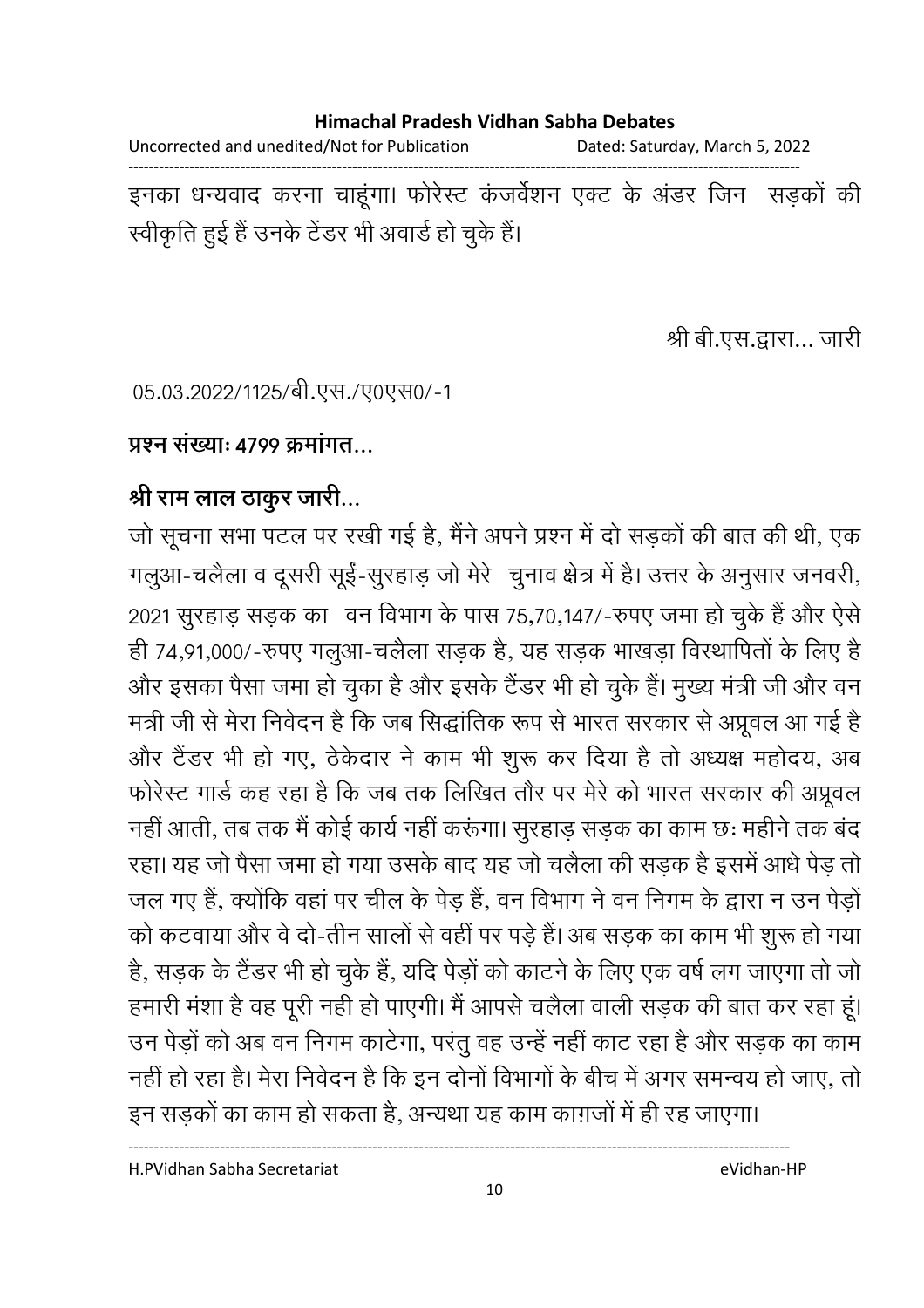Uncorrected and unedited/Not for Publication Dated: Saturday, March 5, 2022

------------------------------------------------------------------------------------------------------------------------------------ **मुख्य मंत्री** : अध्यक्ष जी, वैसे तो जो उत्तर हमने माननीय सदस्य को दिया है वह विस्तार से दिया है, फिर भी मैं कहना चाहता हूं कि दोनों सड़के नाबाड़े के अन्तर्गत स्वीकृत हुई हैं और स्वीकृति के पश्चात जो फोरेस्ट क्लीयरेंस के जो इश्यू थे वे भी पूर्ण हो गए हैं और एन0पी0वी0 और सी0ए0 का पैसा जमा हो चुका है। अब इसके बाद आगे की जो बात माननीय सदस्य कह रहे हैं, मैं इस बात से काफी हद तक सहमत हूं कि सड़क की फोरेस्ट क्लीयरेंस के लिए बहुत सारा वक्त लगता है और कई बार तो सालों लग जाते हैं। आज की जो परिस्थिति है, स्टेज वन की क्लीयरेंस, स्टेज-टू की क्लीयरेंस बाद

05.03.2022/1125/बी.एस./ए0एस0/-2

में उच्चतम न्यायालय से क्लीयरेंस लेनी पड़ती है। उच्चतम न्यायालय में जो केसिज हैं उनको लगाने के लिए कितना जोर लगाना पडता है? साल-छः महीने में केवल एक या दो बार केस लगता है। मैं इस बात से सहमत हूं कि वक्त बहुत ज्यादा लग जाता है। इसके अलावा जैसा माननीय सदस्य कह रहे हैं कि सारी औपचारिकताएं पूर्ण होने के बाद वन विभाग ने जो कटाई का काम निगम को देना है, उसे निगम ने करना है। निगम की औपचारिकताओं के कार्य में अवश्य थोड़ा ज्यादा समय लगा होगा। अभी जो जानकारी मुझे दी गई है उसके अनुसार सारी औपचारिकताएं पूर्ण हो चुकी है और जो वन निगम ने पेड़ काटने हैं वे इस कार्य को करना जल्दी सुनिश्चित करें। ताकि सड़क के निर्माण कार्य को तेज गति से आगे बड़ा सकें।

श्री एन0 जी0 द्वारा जारी...

05-03-2022/1130/ए.एस.-एन.जी. /1

प्रश्न संख्या - 4799.....जारी

मुख्य मंत्री..... जारी

H.PVidhan Sabha Secretariat eVidhan-HP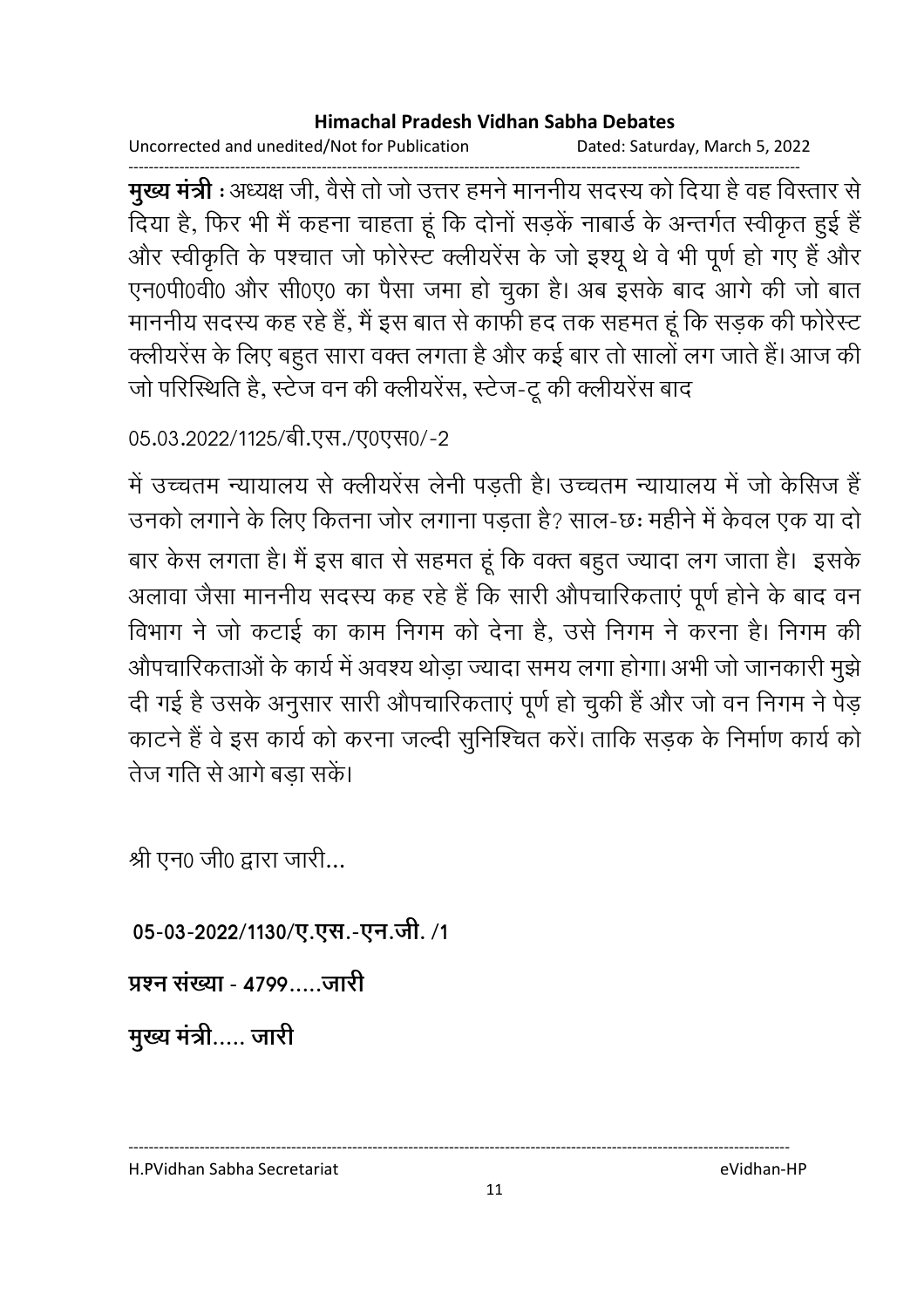Uncorrected and unedited/Not for Publication Dated: Saturday, March 5, 2022

------------------------------------------------------------------------------------------------------------------------------------ इसके अलावा इसमें औपचारिकता का कोई दौर नहीं रहता। इसमें सभी क्लियरसिस हो गई हैं। इन दोनों सडकों का पैसा भी जमा कर दिया गया है। वन निगम द्वारा पेड काटने का काम भी तेज गति से करेंगे। हम यह सुनिश्चित करेंगे कि सड़क का काम जल्दी से हो जाए।

प्रश्न समाप्त/-

# 05-03-2022/1130/ए.एस.-एन.जी. /2

### <u>प्रश्नु संख्या - 4800</u>

**श्री विर्नाद कुमार** : अध्यक्ष महोदय, सर्वप्रथम मै माननीय मुख्य मंत्री जी का धन्यवाद करना चाहूंगा क्योंकि नाचन विधान सभा क्षेत्र में माननीय मुख्य मंत्री जी के आशीर्वाद से आने वाले समय में दो बस स्टैंड बनने जा रहे हैं। एक बस स्टैंड चैल-चौक में और दूसरा बस स्टैंड गोहर में बनने जा रहा है। अध्यक्ष महोदय, मैं माननीय मंत्री जी से जानना चाहूंगा. कि इस बस स्टैंड के एफ.सी.ए. का जो काम होना है वह कार्य किस प्राइवेट एजेंसी को दिया गया है? क्या माननीय मंत्री जी इस कम्पनी को एफ.सी.ए. के कार्य को लेकर टाइम बाउंड करेंगे? ताकि आने वाले समय में यह बस स्टैंड जल्दी-जल्दी से बन कर तैयार हो जाए। अध्यक्ष महोदय, मैं यह भी कहना चाहता हूँ कि माननीय मुख्य मंत्री जी के आशीर्वाद से अब हमारे एफ.आर.ए के केस भी बनने शुरू हो गए हैं। इसलिए मैं माननीय मंत्री जी से कहना चाहूंगा कि इस बस स्टैंड के एफ.सी.ए. के केस को न बना कर उसे एफ.आर.ए. में बदला जाए क्योंकि उसकी औपचारिकताएं पूर्ण हो गई हैं। वहां पर एक बस स्टैंड लगभग 6 बीघा में व दूसरा बस स्टैंड लगभग 4 बीघा में बनने जा रहा है और उसमें कोई भी पेड़ नहीं है। मैं समझता हूं कि यदि उसके एफ.आर.ए. के केस को टाइम बाउंड करेंगे तो अच्छा होगा क्योंकि एफ.आर.ए. का केस तो केवल 15-20 दिन में ही पूरा हो जाता है। मैं माननीय मंत्री जी से जानना चाहता हूं कि क्या वे उस कम्पनी को यहां से आदेश करेंगे?

H.PVidhan Sabha Secretariat eVidhan-HP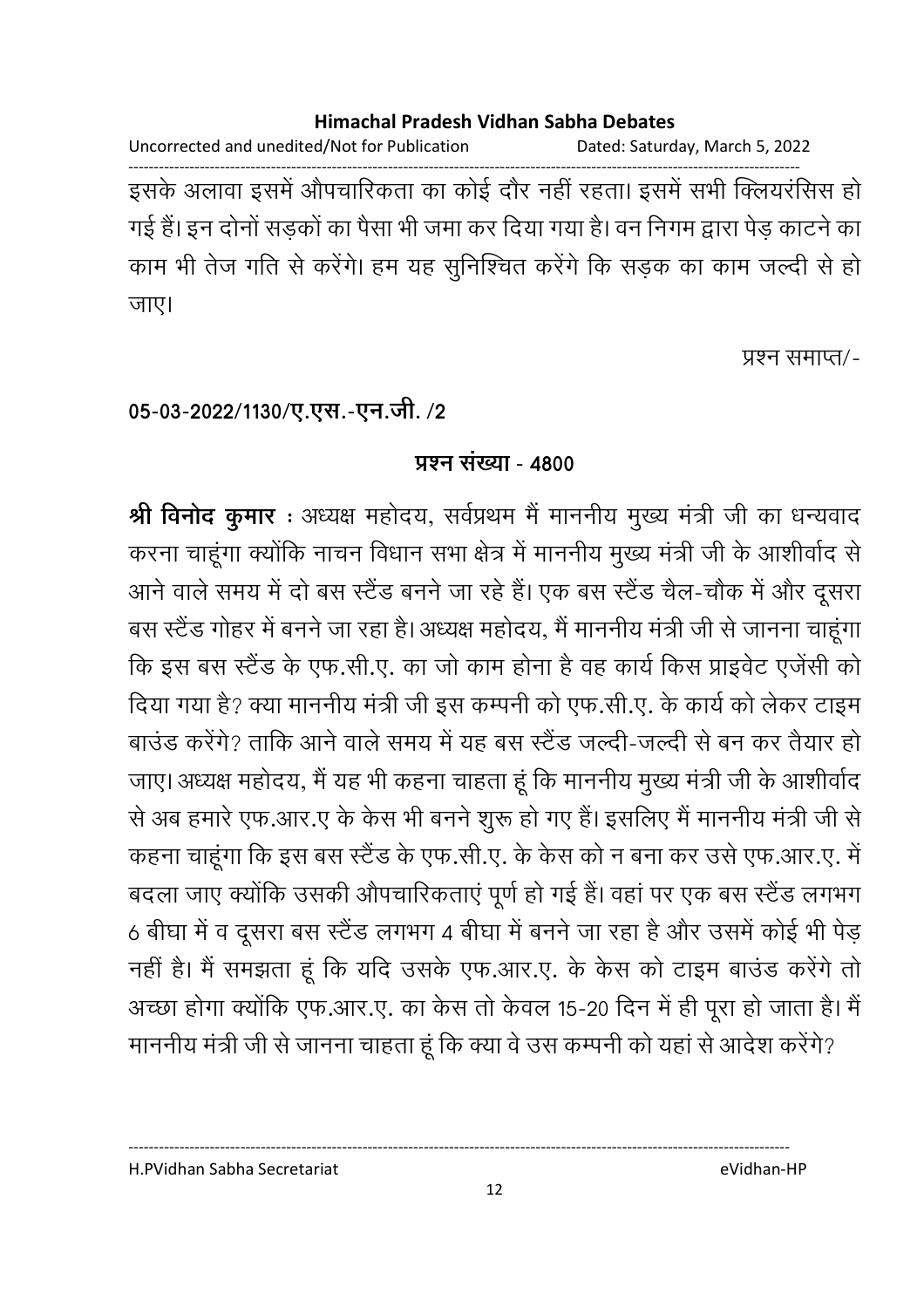Uncorrected and unedited/Not for Publication Dated: Saturday, March 5, 2022

------------------------------------------------------------------------------------------------------------------------------------ **उद्योग मंत्री** : अध्यक्ष महोदय, माननीय सदस्य ने एफ.सी.ए. के कसलटेट के बारे में पूछा है तो ये श्री विनोद रांटा हैं जो इस सारे काम को देखते हैं। इनका कार्यालय चिन्तपुरनी भवन, खलीणी, शिमला में हैं। माननीय सदस्य ने एफ.सी.ए. के बारे में कहा है और मैं बताना चाहता हूं कि इसमें कुछ औपचारकिताएं शेष रहती हैं। मैं माननीय सदस्य के ध्यान में लाना चाहता हूं कि वन मण्डल अधिकारी, गोहर ने दिनाक 14-07-2021 को इसे ऑनलाइन कर दिया था और दिनांक 31-01-2022 को इसमें कुछ आपत्तियां दर्ज हुई हैं जिसका निपटारा क्षेत्रिय प्रबंधक मण्डी द्वारा किया जा रहा है। माननीय सदस्य ने इस एफ.सी.ए. के केस को एफ.आर.ए. में बदलने के लिए कहा है तो मैं इन्हें कहना चाहता हूं कि आप पहले ही बहुत लेट हैं क्योंकि यह काम वर्ष 2013 का चला हुआ है और माननीय

# 05-03-2022/1130/ए.एस.-एन.जी. /3

सदस्य के विधायक बनने के बाद इन सारी चीजों में बदलाव भी किए गए हैं और इनमें तेजी भी आई है। मैं माननीय सदस्य को कहना चाहता हूं कि एफ.सी.ए. के केसिज़ को हमारा विभाग लगातार रिव्यू करता है और इनके केसिज़ को दोबारा से रिव्यू करेंगे व कोशिश करेंगे कि इसका निपटारा अतिशीघ्र हो सकें।

**श्री विनोद कुमार** : अध्यक्ष महोदय, मैं आपके माध्यम से माननीय मंत्री जी को कहना चाहूंगा कि इस बस स्टैंड की घोषणा वर्ष 2019 में माननीय मुख्य मंत्री श्री जय राम ठाकुर जी द्वारा की गई थी। माननीय मंत्री जी को विभाग के द्वारा गलत जानकारी दी गई है। मैं माननीय मंत्री जी से कहना चाहता हूं कि गलत जानकारी देने के संदर्भ में विभाग से निश्चित तौर पर बात करें। इसके अलावा मैंने टाइम बाउंड करने के बारे में कहा है कि माननीय मंत्री जी हाऊस में यह आश्वस्त करें कि इतने समय में एफ.सी.ए./एफ.आर.ए. केस बनकर तैयार हो जाएगा। वर्ष 2019 से लेकर अब तक बहुत लम्बा समय हो गया है। मै माननीय मुख्य मंत्री जी का इस बात के लिए भी धन्यवाद करना चाहूंगा क्योंकि चैल-चौक के बस स्टैंड के लिए

H.PVidhan Sabha Secretariat eVidhan-HP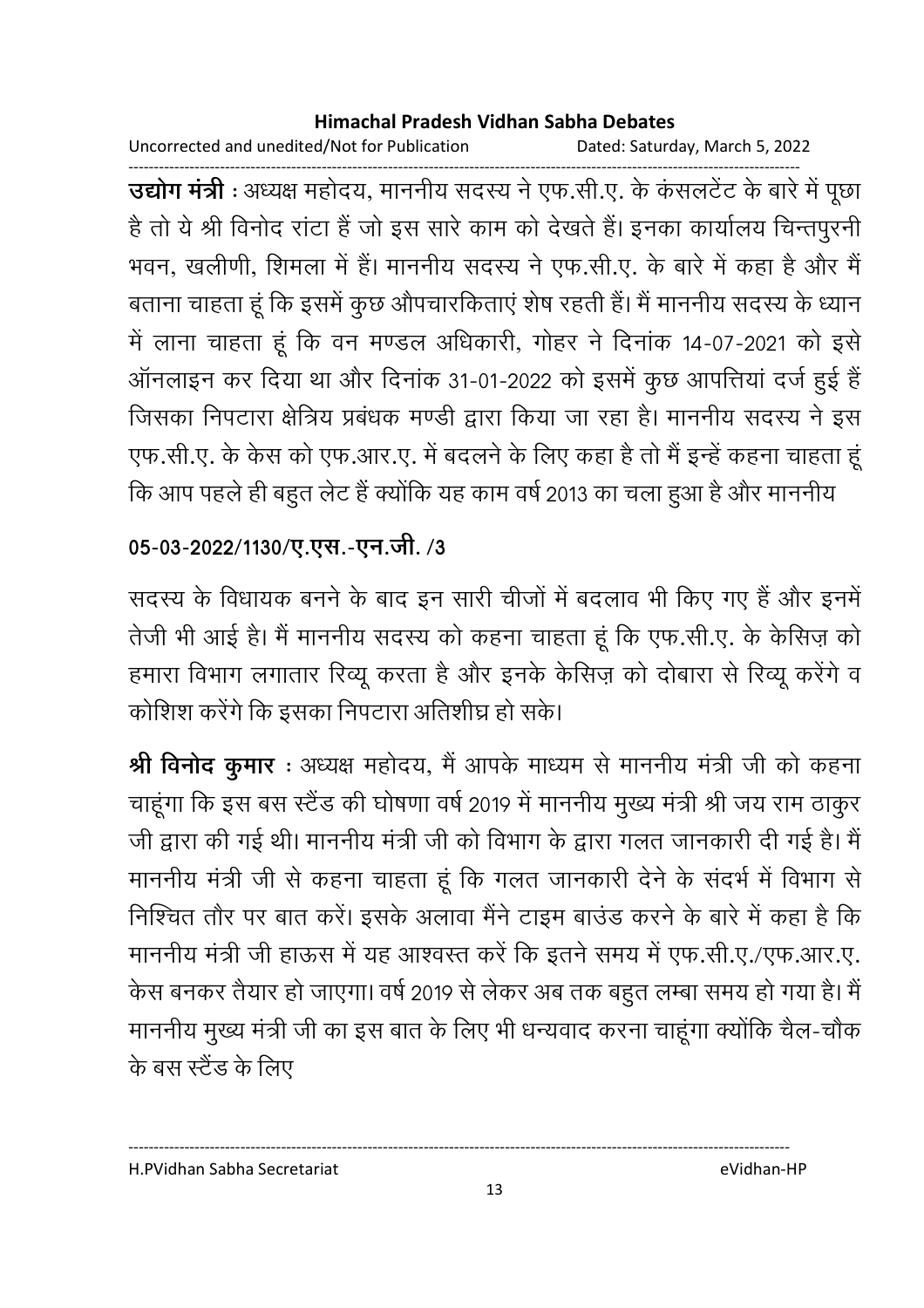Uncorrected and unedited/Not for Publication Dated: Saturday, March 5, 2022

------------------------------------------------------------------------------------------------------------------------------------

श्री एस.एस. द्वारा जारी.........

**05.03.2022/1135/SS-AS/1**

#### <u>प्रश्न संख्या : 4800 क्रमागत</u>

## श्री विनोद कुमार क्रमागत ः

और गोहर के बस-स्टैंड के लिए भी माननीय मुख्य मंत्री ने 1.34 करोड़ रुपये के बजट का प्रावधान किया है इसके लिए मैं माननीय मुख्य मंत्री और मंत्री जी का धन्यवाद करना चाहूंगा।

**उद्योग मंत्री** : अध्यक्ष महोदय, मैं माननीय विधायक के ध्यान में ला रहा हूं कि मैंने जो बात यहां पर बोली है उसके बारे में मेरे पास पूरी डिटेल उपलब्ध है। यह माननीय मुख्य मंत्री ने जो घोषणा की है वह सारा काम आपके समय में हुआ है। पूर्व में जो परिवहन मंत्री ने थे उन्होंने 2013 में यह केस चलाया था और 2013 में जो जमीन देखी गई थी उसको फिर चेंज किया गया। लेकिन यह सारा काम तभी शुरू हुआ है जब आप विधायक बने हैं और माननीय मुख्य मंत्री श्री जय राम ठाकुर जी ने इसके लिए घोषणा की है। **लेकिन जो** आपकी आपत्तिया है या आपके मन में प्रश्न है मेरा आपसे निवेदन है कि इनको अतिशीघ्र ठीक किया जाएगा तार्कि इसके ऊपर आगे काम किया जा सके क्योंकि इसमें बजटरी प्रोविजन भी किया गया <del>है</del>।

**05.03.2022/1135/SS-AS/2**

### **प्रश्न संख्या : 4801**

**Sh. Sunder Singh Thakur (Kullu):** Hon'ble Speaker, Sir, my basic question was, "How many schools and fair-price shops are facing mobile connectivity problem in Kullu Vidhan Sabha Constituency"? -+ !k / ,  है उसमें 114 गांव की लिस्ट बताई गई है जिनमें मोबाइल कनैक्टिविटी की दिक्कतें हैं।

H.PVidhan Sabha Secretariat eVidhan-HP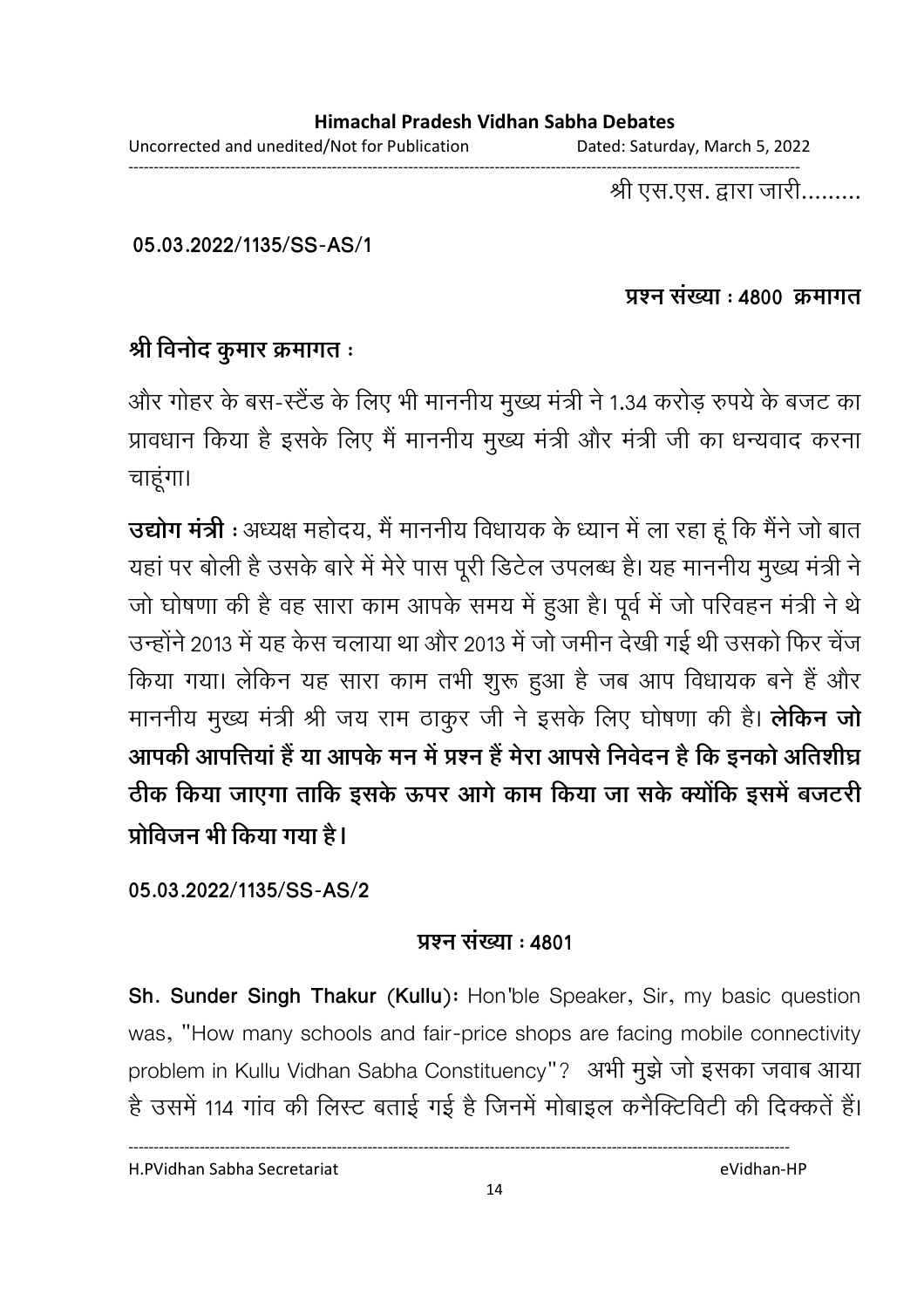Uncorrected and unedited/Not for Publication Dated: Saturday, March 5, 2022

------------------------------------------------------------------------------------------------------------------------------------ आप जान सकते हैं कि मेरे विधान सभा क्षेत्र के अंदर लगभग 5 गांव है जिनमें मोबाइल कनैक्टिविटी की बहुत बड़ी दिक्कत है। जिनमें मुख्य रूप से ग्राहण, रसोल, मलाणा, तियूण, समालंग शामिल हैं। मंत्री जी ने कहा कि आपको डी0सी0 कुल्लू से कोई लैटर आया था वह आपने फॉरवर्ड कर दिया। मैं चाहूंगा कि आप इसमें कोई समय-सीमा निश्चित करें क्योंकि आप जानते हैं कि बगैर मोबाइल कनैक्टिविटी के इन क्षेत्रों के स्कूलों के बच्चे अपने पाठ्यक्रम को आनलाइन कैसे पढ़ेंगे। उसके साथ में फेयर प्राइस शाप्स भी बायोमीट्रिक्स मशीन से ऑनलाइन लिंक हो रही हैं तो वहां पर भी राशन देने में दिक्कत आ रही है। इसलिए कृपा करके कोई समयावधि तय करके इस काम को किया जाए। इतनी जियो और बी0एस0एन0एल0 जैसी बड़ी-बड़ी कम्पनीज हैं, ये कई शहरी क्षेत्रों में तो 3जी से 5जी की तरफ काम कर रही हैं। उसके लिए खुदाई कर रही हैं, टावर लगा रही हैं और कनैक्टिविटी को बेहतर बना रहे हैं। क्यों न इन्हें विवश किया जाए कि जो ऐसे रिमोट एरियाज़ हैं इनमें प्रायोरिटी पर काम किया जाए। आपके पास क्या कोई ऐसी प्लानिंग है कि कैसे इनको इस काम के लिए बाध्य करेंगे?

**तकनीकी शिक्षा मंत्री** : अध्यक्ष महोदय, मैं माननीय सदस्य के ध्यानार्थ लाना चाहता हूं कि शुरूआती तौर पर 276 गाव ऐसे थे जो मोबाइल कर्नीक्टेविटी से अनकर्नीक्टेड थे। हमने भारत सरकार से यह मामला उठाया और मामला उठाने के बाद भारत सरकार ने जितने हमारे सर्विस प्रोवाइडर्ज हैं उनको इसके लिए कहा गया। हमने एक ज्वाइंट इंस्पैक्शन करवा कर पाया कि लगभग 544 गांव ऐसे हैं जोकि आर्शिक रूप से अनकनैक्टिंड है। मैं सूचना देना चाहता हूं कि बिलासपुर में चार ऐसे गावं हैं जोकि आंशिक रूप से अनकनैक्टिड है। चम्बा में 89, हमीरपुर में 31, कागड़ा में 16, किन्नौर में 5, कुल्लू में 114,

## **05.03.2022/1135/SS-AS/3**

लाहौल-स्पिति में 101, मंडी में 98, शिमला में 47, सिरमौर में 9, सोलन में 28 और ऊना में 2 गाव है; ये लगभग 544 गाव बनते हैं जोकि आशिक रूप से अनकनैक्टिड है। हमने इस केस को भारत सरकार के माध्यम से उठाया है। हमने इसका एक सर्वे किया है और इनको

H.PVidhan Sabha Secretariat eVidhan-HP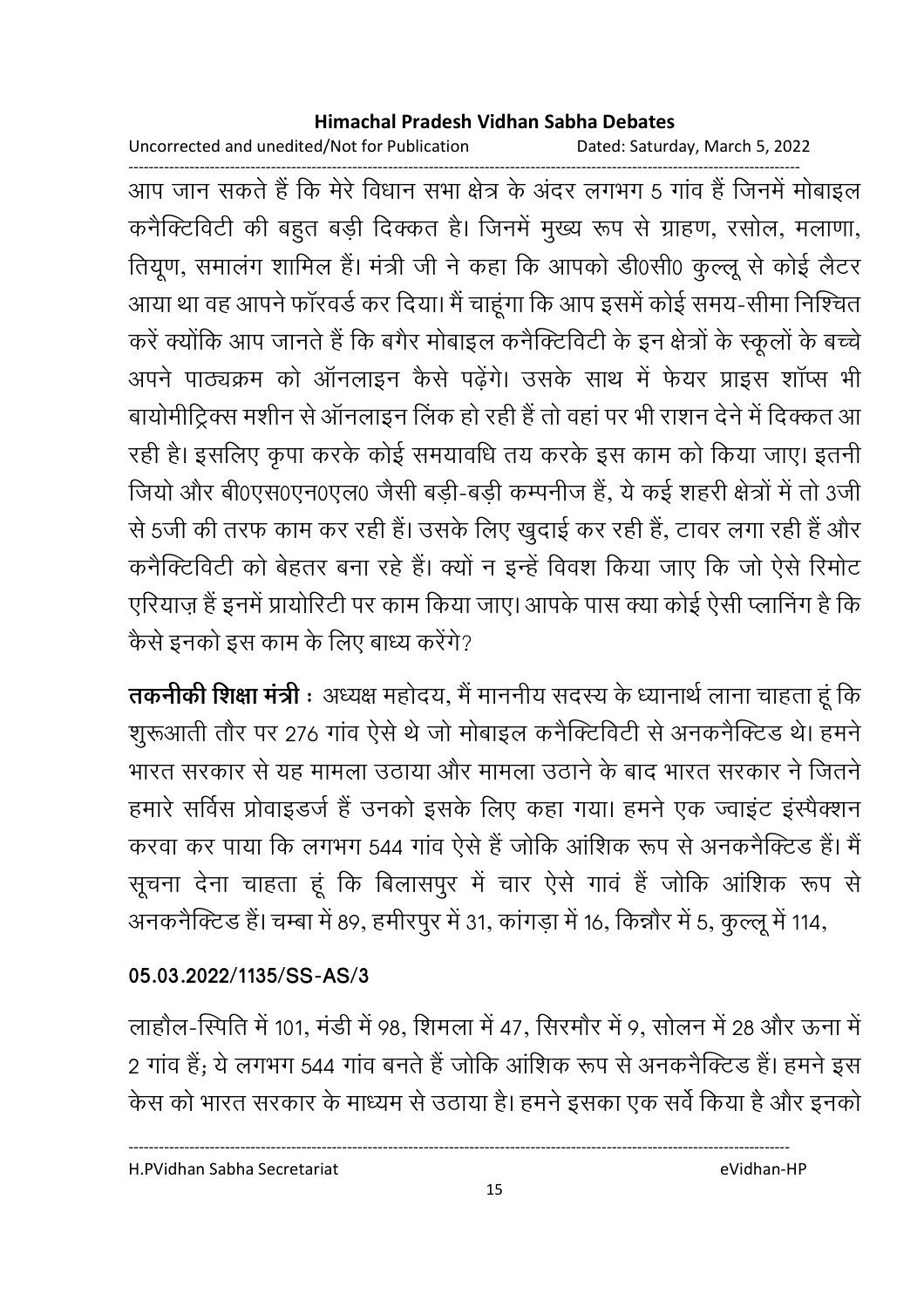Uncorrected and unedited/Not for Publication Dated: Saturday, March 5, 2022 ------------------------------------------------------------------------------------------------------------------------------------ जी0पी0एस0 कार्डिनेट भी किया है। आपने बिल्कुल ठीक कहा कि काविड के काल में बहुत-से ऐसे स्कूल्ज हैं जहां पर बच्चों की कक्षाएं ऑनलाइन चल रही थीं। हमारी फेयर प्राइस शाप्स भी चलनी चाहिए। **हम rigorously इसका फोलो अप कर रहे है कि जो हमारे 544** आशिक रूप से अनकनैक्टिंड गांव है इनको कर्नेक्ट किया जाए तार्कि बच्चों की शिक्षा प्रभावित न हो और हमारी फेयर प्राइस शॉप्स को भी लाभ मिले। ऐसी हम कोशिश करेंगे।

## <u>प्रश्न संख्या : ४८०२</u>

**अध्यक्ष** : प्रश्न संख्या : 4802 माननीय संदस्य श्री होशयार सिंह, अनुपस्थित।

जारी श्रीमती के0एस0

## 05.03.2022/1140/केएस/वाईके/1

## **प्रश्न संख्या 4803**

**श्री किशोरी लालः** माननीय अध्यक्ष महोदय, मैं आपके माध्यम से प्रदेश के लोकप्रिय मुख्य मंत्री आदरणीय जय राम ठाकुर जी का बहुत-बहुत धन्यवाद करता हूं कि मेरे चुनाव क्षेत्र के दलाश में पॉलिटैक्निक कॉलेज खोलने की जो नोटिफिकेशन हुई है, वहां पर 5 ट्रेड्ज़ सहित 97 पोस्टें क्रिएट भी हो चुकी हैं और जो वहां पर उस कॉलेज का भवन बनना है, उसके लिए 23 बीघा जमीन भी देख ली गई है। सिर्फ वन विभाग की स्वीकृति आनी बाकी है। मैं माननीय मंत्री जी से जानना चाहता हूं कि उस भवन के लिए कब तक वन विभाग की स्वीकृति मिल जाएगी तथा दलाश में कब तक क्लासें शुरू की जाएंगी?

**तकनीकी शिक्षा मंत्रीः** अध्यक्ष महोदय, इस कालेज की अधिसूचना 6 सितम्बर, 2019 को जारी की गई है। इसमें 5 ट्रेड्ज़ खोलने की बात की गई है और 23 बीघा जमीन का मामला एफ.सी.ए. क्लीयरेंस के लिए भेजा गया है। इसमें विभाग ने बहुत प्रयास किया है। हमने लगभग 5 बार पत्राचार किया है। मैं माननीय सदस्य को बताना चाहूंगा कि उसमें बहुत कमियां थीं। 4.2.2022 को सी.सी.एफ., रामपुर द्वारा उनको रिमूव करवाया गया। दोबारा फिर से हमने 18.2.2022 को नोडल ऑफिसर के वहां जो कमियां थीं, उनको पूरा करके,

H.PVidhan Sabha Secretariat eVidhan-HP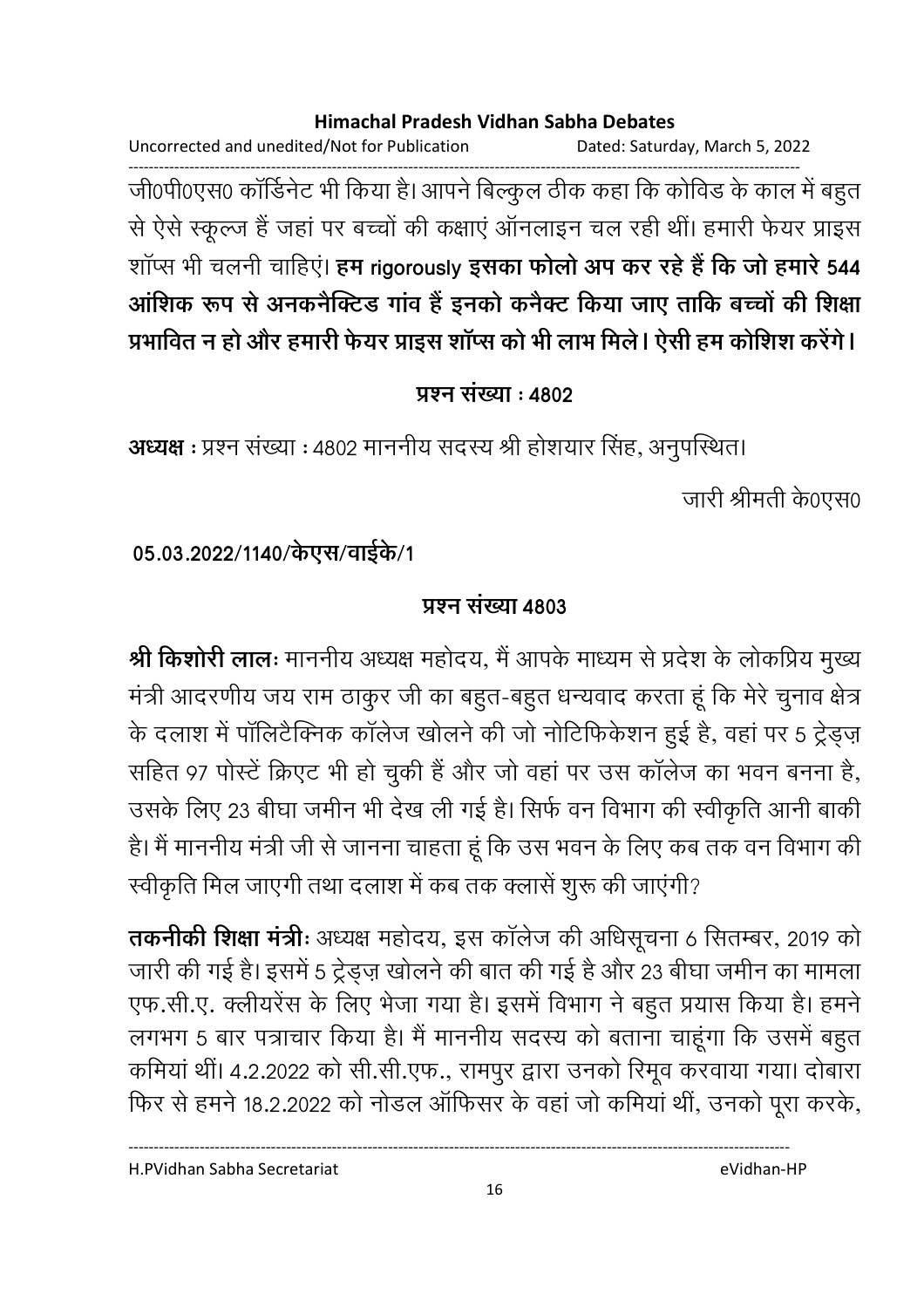Uncorrected and unedited/Not for Publication Dated: Saturday, March 5, 2022

------------------------------------------------------------------------------------------------------------------------------------ पूरे डाक्युमैट्स वहां पर दिए। फाइनली 25.2.2022 को यह कैस पोर्टल में अपलोड किया गया है। **जैसे ही फरिस्ट विभाग द्वारा लगाई गई कडिशन्ज़ रिमूव होती है, एफ.सी.ए.** क्लीयरेस मिलती है, सुप्रीम कोर्ट से हमें क्लीयरेस मिलने के बाद में विश्वास दिलाना चाहता हू कि इसका एस्टिमेंट बनाया जाएगा। बजट की जो भी जरूरत होगी, उसका **प्रावधान किया जाएगा। हम बहुत जल्दी कोशिश करेंगे।** एक यही नहीं, हमारे पास पाच पॉलिटैक्निक कॉलेज और भी हैं। मैं सभी माननीय सदस्यों को बताना चाहूंगा कि ऐसे लगभग 5 पोलिटैक्निक कालेज प्रदेश के अंदर ऐसे हैं जिसमें से बसतपुर, करसोग, सिराज, जिंदौर और सुलह है। सुलह और जिंदौर के भवन निर्माण के लिए बजट प्रावधान प्रगति पर है बाकी जैसे ही हमें एफ.सी.ए. क्लीयरेंस मिलती है, भवन का निर्माण शुरू कर देंगे। ए.आई.सी.टी.ई. विज़िट करेगी और उसकी पर्मिशन के बाद ही वहां पर हम क्लासें शुरू करेंगे**। मैं माननीय सदस्य को विश्वास दिलाना चाहता हूं कि इस साल हम इसका** काम शुरू करने का प्रयास करेंगे प्रश्न समाप्त

05.03.2022/1140/केएस/वाईके/2

## **प्रश्न संख्या: 4804**

**श्री मोहन लाल ब्राक्टाः** अध्यक्ष महोदय, मैंने माननीय मंत्री महोदय से जानना चाहा था कि समरकोट, चिड़गांव व डोडरा-क्वार में जो हमारी तीन आई.टी.आईज़ हैं, इनमें कितने ट्रेड चल रहे हैं और इन संस्थानों में कितने प्रशिक्षु हैं? समरकोट और चिड़गांव के बारे में तो इन्होंने कहा कि यहां बच्चे भी हैं और ट्रेड भी चले हुए हैं परन्तु मैं मंत्री जी से जानना चाहूंगा कि राजकीय औद्योगिक प्रशिक्षण संस्थान डोडरा-क्वार में दो साल से कोई भी बच्चे नहीं है, इसका क्या कारण है? मेरी जानकारी के अनुसार वहां पर कोई भी स्टाफ नहीं हैं, लाक लगा हुआ है। अध्यक्ष महोदय, मैं आपके माध्यम से मंत्री महोदय से जानना चाहूंगा कि वहां पर स्टाफ क्यों नहीं है? क्यों वहां पर दो साल से बच्चे नहीं हैं? दो साल से क्या कोई भी एप्लीकेशन नहीं आई या कोई बच्चा नहीं आया? दो साल से यह क्यों बंद पड़ा है? साथ ही साथ मैं यह भी जानना चाहता हूं कि इन तीनों आई.टी.आइज़.

H.PVidhan Sabha Secretariat eVidhan-HP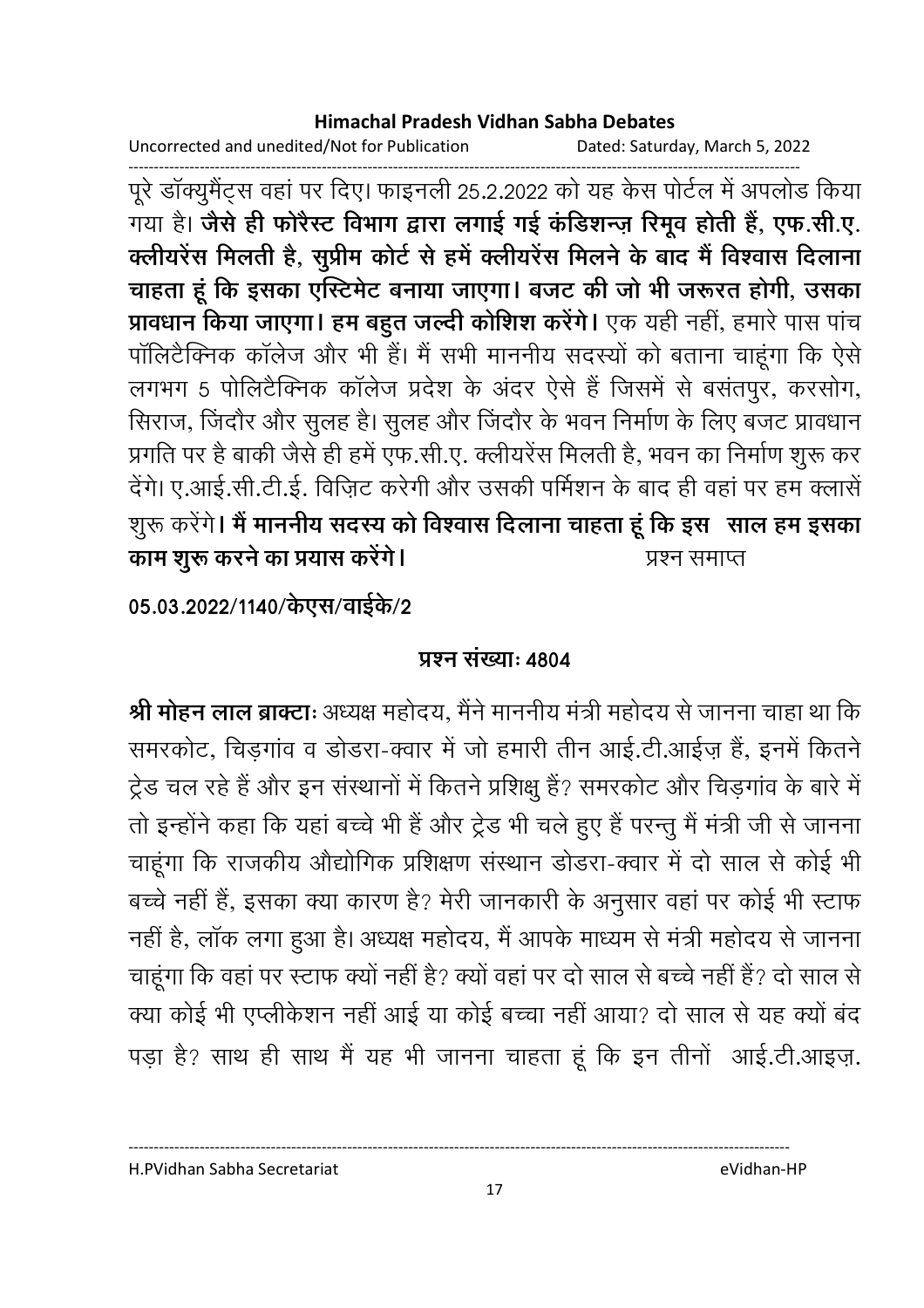Uncorrected and unedited/Not for Publication Dated: Saturday, March 5, 2022 ------------------------------------------------------------------------------------------------------------------------------------ समरकोट, चिड़गाव व डोडरा क्वार के बारे में जो आपने कहा कि अभी तक इनकी अपनी

बिल्डिंग्ज़ नहीं हैं, कहीं लैंड का इशू है या दूसरी बातें हैं,

श्रीमती अ0व0 द्वारा जारी---

**05-03-2022/1145/av/dc/1**

<u> प्रश्न संख्या : 4804---------क्रमागत</u>

## श्री मोहन लाल ब्राक्टा--------- जारी

मेरा आपसे आग्रह रहेगा कि चाहे जगह के चयन का काम है या उसकी बिल्डिंग की कस्ट्रक्शन का कार्य है; इनको जल्दी-से-जल्दी पूर्ण करवाए ताकि वहां बच्चों को अपना संस्थान मिले। इसके अतिरिक्त, मेरा एक प्रश्न और भी लगा है परंतु शायद उसकी आज बारी नहीं आएगी। इसलिए मैं माननीय मंत्री से आग्रह करना चाहूंगा कि आपका जो रहिड़ू के पोलिटेक्निक कॉलेज के बारे में जवाब आया हुआ है कि वहां पर टीचिंग और नॉन टीचिंग की 36 पोस्ट्स खाली हैं; तो इनको भी जल्दी-से-जल्दी भरने की कृपा करें।

**तकनीकी शिक्षा मंत्री** : अध्यक्ष महोदय, माननीय सदस्य विशेषकर डोडरा क्वार के बारे में जानना चाहते हैं। मैं माननीय सदस्य को बताना चाहूंगा कि आपके डोडरा क्वार में पोस्ट्स स्वीकृत करने के उपरांत स्टाफ भी नियुक्त कर दिया था। परंतु वहां पर पिछले दो वर्षों से एक भी विद्यार्थी नहीं मिला। इसमें यह सिस्टम है कि बच्चे आनलाइन अप्लाई करते हैं और बच्चों की मैरिट के आधार पर सलैक्शन होती है परंतु बच्चे वहां पर एडमिशन नहीं लेते। उसके बाद हमने वहां पर ऑफलाइन कोशिश की और दो ट्रेड चलाए गए। वहां जो स्टाफ नियुक्त किया गया था उसमें एक ग्रुप इंस्ट्रक्टर था जिसको बाद में शिमला डिप्लॉय किया हैं। इसके अतिरिक्त मिनिस्टीरियल स्टाफ और क्लास-iv को भी शिमला डिप्लाय करना पड़ा। हमारा माह जुलाई में नया सैशन शुरू होता है। हम चाहते हैं कि डोडरा क्वार का संस्थान चल पडे मगर बच्चे वहां एडमिशन नहीं लेते। पिछले दो वर्षों से हमें वहां किसी भी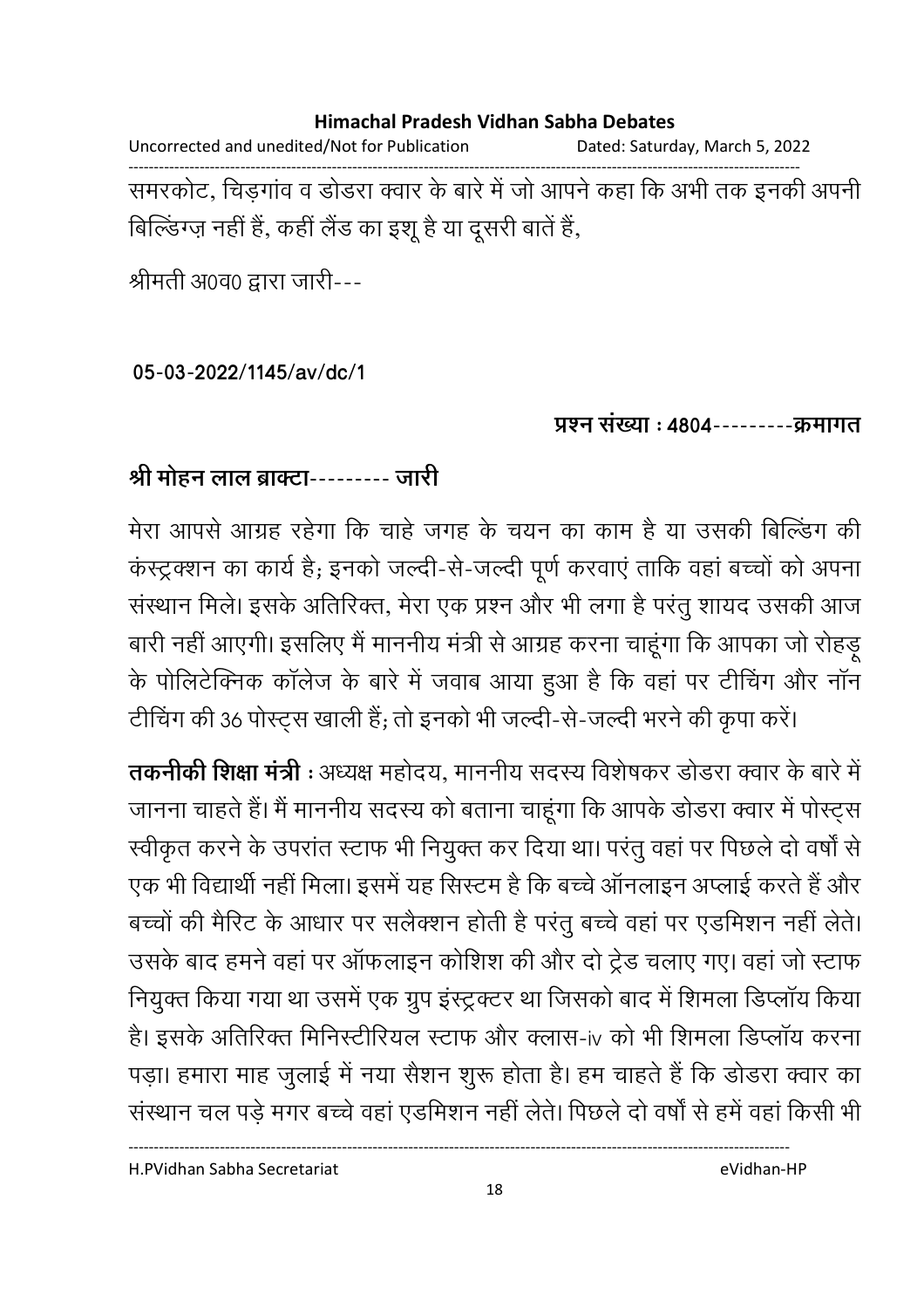Uncorrected and unedited/Not for Publication Dated: Saturday, March 5, 2022

------------------------------------------------------------------------------------------------------------------------------------ ट्रेंड का कोई भी विद्यार्थी नहीं मिला। हमने आई0टी0आई0 को डीनोटिफाई नहीं किया है। वह आई0टी0आई0 अभी तक स्टैंड कर रही है। वहां पर जैसे ही बच्चे आएंगे; हम उसको शुरू करेंगे। इसके अतिरिक्त आपने आई0टी0आई0 चिड़ंगाव के बारे में भी पूछा है तो मैं यहां पर केवल जिला शिमला में खोली गईं आई0टी0आईज0 की बात ही नहीं करना चाहूंगा परंतु प्रदेश में बहुत सारी आई0टी0आईज0 में बच्चों की संख्या निरंतर घटती जा रही है। केवल इस साल को छोड़कर क्योंकि इसमें भारत सरकार

## **05-03-2022/1145/av/hk/2**

द्वारा एडमिशन करवाई जाती है। मगर हमने इस बार यह कोशिश की कि यह एडमिशन विभाग के माध्यम से करवाई जाए ताकि इनमें बच्चों की संख्या बढे जिसके कारण हमारी आई0टी0आईज0 में इस वर्ष बच्चों की संख्या बढ़ी है। आई0टी0आई0 चिडगांव में दो ट्रेड चल रहे हैं। वैसे तो वहां ट्रेंड के हिसाब से बच्चों की संख्या 72 होनी चाहिए थी -परंतु अभी -वहां 59 के करीब बच्चे हैं। आपने इसकी जगह के चयन के बारे में बात की है तो इसके लिए 8.3 हेक्टेयर जगह दे दी गई थी तथा इसके बजट का प्रावधान भी कर दिया है। इसके लिए 6.44 करोड़ रुपये की ए0ए0 एण्ड ई0एस0 दी है जिसमें से लोक निर्माण विभाग को लगभग 2 करोड़ रुपये की राशि रिलीज कर दी गई है। जब इसका काम शुरू हुआ तो लोक निर्माण विभाग ने कहा कि इस हेतु चयन की गई जगह का स्ट्राटा खराब है। अब इसके लिए दोबारा से स्थान का चयन किया जाएगा और उसके हिसाब से इसका आकलन तैयार होगा। हमने तो इस हेतु शुरू में बने आकलन के हिसाब से 6.44 करोड़ रुपये की ए0ए0एण्ड ई0एस0 दे दी थी और इसके टैंडर भी हो गए थे। परंतु अब जो स्ट्रांटा खराब निकलने की वजह से दोबारा से स्थान चयन करने की बात की गई है तो हमने विभाग को कहा है कि आप स्थान का चयन ठीक ढंग से करे। माननीय सदस्य, यह आई0टी0आई0 आपके चुनाव क्षेत्र में पड़ती है तो आप इसके बारे में बात करें और सही स्थान उपलब्ध करवाने में मदद करें ताकि इसका काम जल्दी से शुरू करवाया जा सके। इसके अतिरिक्त आपने आई0टी0आई0 समरकोट की बात की है तो यह अभी तक प्राइवेट बिल्डिंग में चल रही है। वहां पर दो ट्रेड चल रहे हैं और उसके लिए वहां स्टाफ भी स्वीकृत किया गया है। माननीय विधायक जी, मैंने आपको भी कहा था कि आप हमें वहां पर जमीन उपलब्ध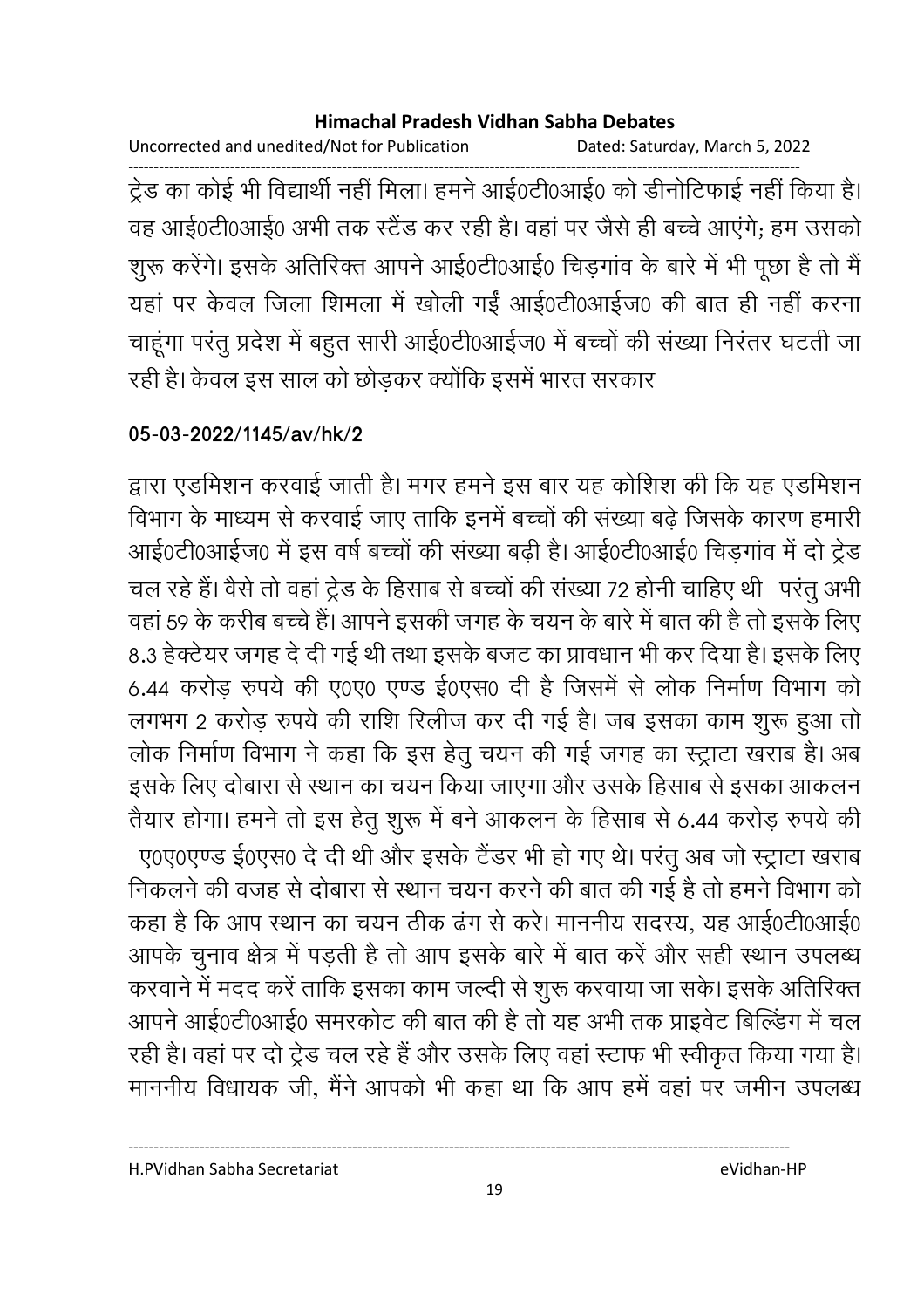Uncorrected and unedited/Not for Publication Dated: Saturday, March 5, 2022

------------------------------------------------------------------------------------------------------------------------------------ करवाने में मदद करें। इसकी एफ0सी0ए0 क्लीयर होने के पश्चात इसके लिए जितनी भी धनराशि की आवश्यकता होगी; हम प्रोवाइंड करवाएंगे। आपने यहां पर अपने एक पोलिटेक्निक कॉलेज के बारे में लगे प्रश्न का भी जिक्र किया है और मुझे लगता है कि समयाभाव के कारण वह प्रश्न आज नहीं लग पाएगा। हमारा किन्नौर का पोलिटेक्निक कालेज रोहडू में चल रहा है क्योंकि अभी किन्नौर में उसके भवन निर्माण का कार्य चला हुआ है। यह भवन जैसे ही बनकर तैयार होगा उसमें ए0आई0सी0टी0ई के लोग विज़िट करते हैं और विज़िट करने के बाद अगर अप्रूवल मिलती है तो हम इसकी क्लासिज वहीं। पर शुरू करेंगे। आपके रोहड़ू पोलिटेक्निक कॉलेज के लिए ट्रेड्ज स्वीकृत हैं और हमने इसके लिए कोशिश की है कि यह कॉलेज चल पडे। प्रश्न समाप्त

# अगला प्रश्न टी **सी द्वारा जारी**

# 05/03/2022/1150/<del>c</del>loसी0वी0/HK/1

# प्रश्न संख्या : 4805 (प्राधिकृत) <sub>.</sub>

**श्री** बिक्रम सिंह जरयाल : अध्यक्ष महोदय, इन्होंने प्रश्न के 'क' भाग का उत्तर दे दिया है लेकिन मैं मंत्री जी को इसके 'ख' भाग के बारे में बताना चाहूंगा कि नागरिक अस्पताल, भरमौर के भवन का निर्माण कार्य वर्ष 2017 से चल रहा है और इसका निर्माण कार्य हिमुड़ा एजेंसी के माध्यम से किया जा रहा है। हिमुडा और बी0एस0एन0एल0 द्वारा यह कार्य काफी लम्बे समय से किया जा रहा है। मैं मंत्री जी से जानना चाहूंगा कि इस नागरिक अस्पताल का निर्माण कार्य कब तक पूरा कर लिया जाएगा?

**स्वास्थ्य एवं परिवार कल्याण मंत्री** : अध्यक्ष महोदय, मैं प्रश्न के 'ख' भाग के बारे में कहना | चाहूंगा कि नागरिक अस्पताल, भरमौर के भवन निर्माण के लिए दिनाक 30.03.2017 के तहत मू0 1957.00 लाख रुपये की प्रशासनिक स्वीकृति प्रदान की गई है और इस संस्थान के निर्माण कार्य के लिए अब तक मु0 1598.70 लाख रुपये की धनराशि निष्पादन हेतु हिमूडा एजेंसी के पास जमा करवाई जा चुकी है। इस भवन का निर्माण कार्य चला हुआ है। मैं माननीय सदस्य को आश्वस्त करना चाहूगा कि इस संस्थान का निर्माण कार्य दिसम्बर, 2022 तक पूर्ण कर दिया जाएगा।

प्रश्न समाप्त ।

---------------------------------------------------------------------------------------------------------------------------------- H.PVidhan Sabha Secretariat eVidhan-HP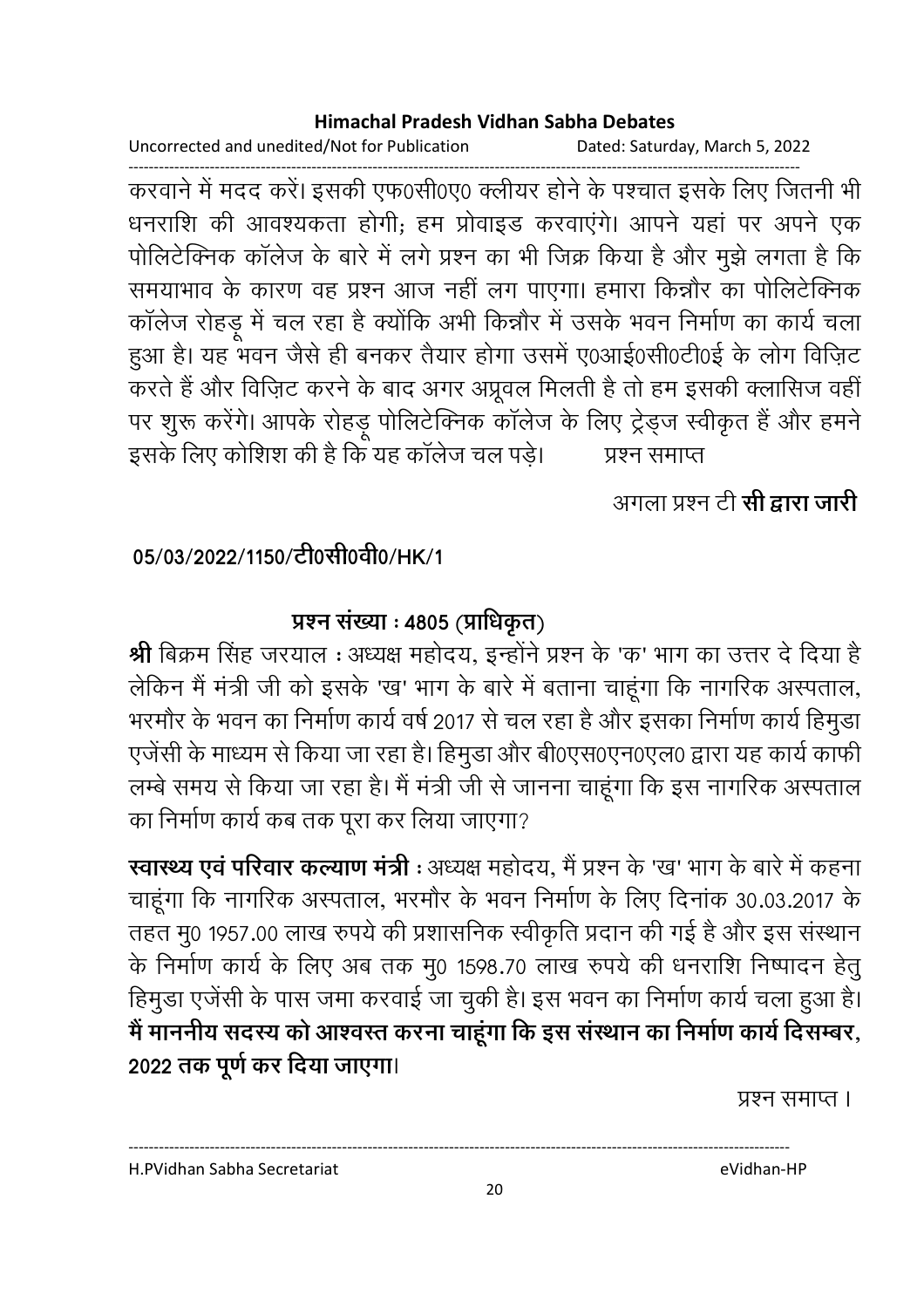Uncorrected and unedited/Not for Publication Dated: Saturday, March 5, 2022

#### ------------------------------------------------------------------------------------------------------------------------------------ 05/03/2022/1150/टी0सी0वी0/HK/2 **प्रश्न संख्या: 4806**

**श्री सजय अवस्थी** : अध्यक्ष महोदय, मेरे प्रश्न के उत्तर में जो सूचना उपलब्ध करवाई गई है, यह अधूरी सूचना है और मैं इससे सतुष्ट नहीं हूं। मैं आपके माध्यम से मंत्री जी को बताना चाहूंगा कि वर्ष 2003 में चौगान मैदान को बढ़ाकर खेल स्टेडियम बनाने का प्रपोजल था। इसके बारे में यह कहा गया कि यह स्थान फिजिबल नहीं था। लेकिन पिछले 19 वर्षों से कई और भी प्रपोजल्ज आपके विभाग में लम्बित पड़ी हुई हैं। मैं मंत्री जी के ध्यान में लाना चाहूंगा कि नगर पंचायत अंकी में लगभग 45 बीघा जमीन उपलब्ध हैं जिसका प्रपोजल विभाग को भेज दिया गया है। आज जिस प्रकार से युवा नशे की प्रवृत्ति की ओर आकषित हो रहे हैं, उनको रोकने का एक विकल्प यह है कि हम उनके शारीरिक विकास पर ध्यान देने के लिए ऐसा वातावरण दें और उसके लिए खेल स्टेडियम सबसे उपयुक्त जगह है। मैं मंत्री जी से आग्रह करना चाहूंगा कि 45 बीघे का जो प्रपोजल नगर पंचायत अर्की द्वारा दिया गया है और आपके विभाग में पड़ा है, उसको प्रैक्टिकल शेप दिया जाए और उसको अप्रूव किया जाए।

**वन मत्री :** अध्यक्ष महोदय, मै माननीय सदस्य की बात से बिल्कुल सहमत हू and I am sharing your concern. जो जगह चौगान में प्रपोज थी, उसके बीच में किसी व्यक्ति का 3 बिस्वा में मकान पाया गया। उसकी वजह से वह प्रपोजल पूरा नहीं हो पाया। हमारी जो केंटेंगरी-। है, उसमें मिनिमम स्पेस 180x100 मीटर हैं। इसके अलावा जो जगह आईडेंटिफाई की गई, वह जगह भी हमारे नाम नहीं थी वह भी कृषि विभाग के पास थी and the area was coming 76x85 meters. इसके अतिरिक्त हमने 8-9 स्थान वहा पर देखें लेकिन कोई भी स्थान स्पोर्टस की केटेगरी में नहीं आया। आपने जो यह 45 बीघा जमीन के बारे में बताया है, मैं इसका प्रप्रोजल निकलवा लेता हूं और यदि फिजिबल हुआ तो किसी सीनियर ऑफिसर या पूरी टीम को आपके साथ वहां भेज देंगे। I am sharing your concern and हम आपके साथ हैं और आपकी हैल्प करना चाहते हैं। आप जिस दिन चाहेंगे हम आपके साथ अपने विभाग की टीम भेजकर उस जगह को आइंडेटिफाई कर लेते हैं। अगर यह हमारे नामेज के हिसाब से सही आती है तो हम इसकी प्रपंजिल आगे मूव करेंगे और इस स्टेडियम को बनाएंगे।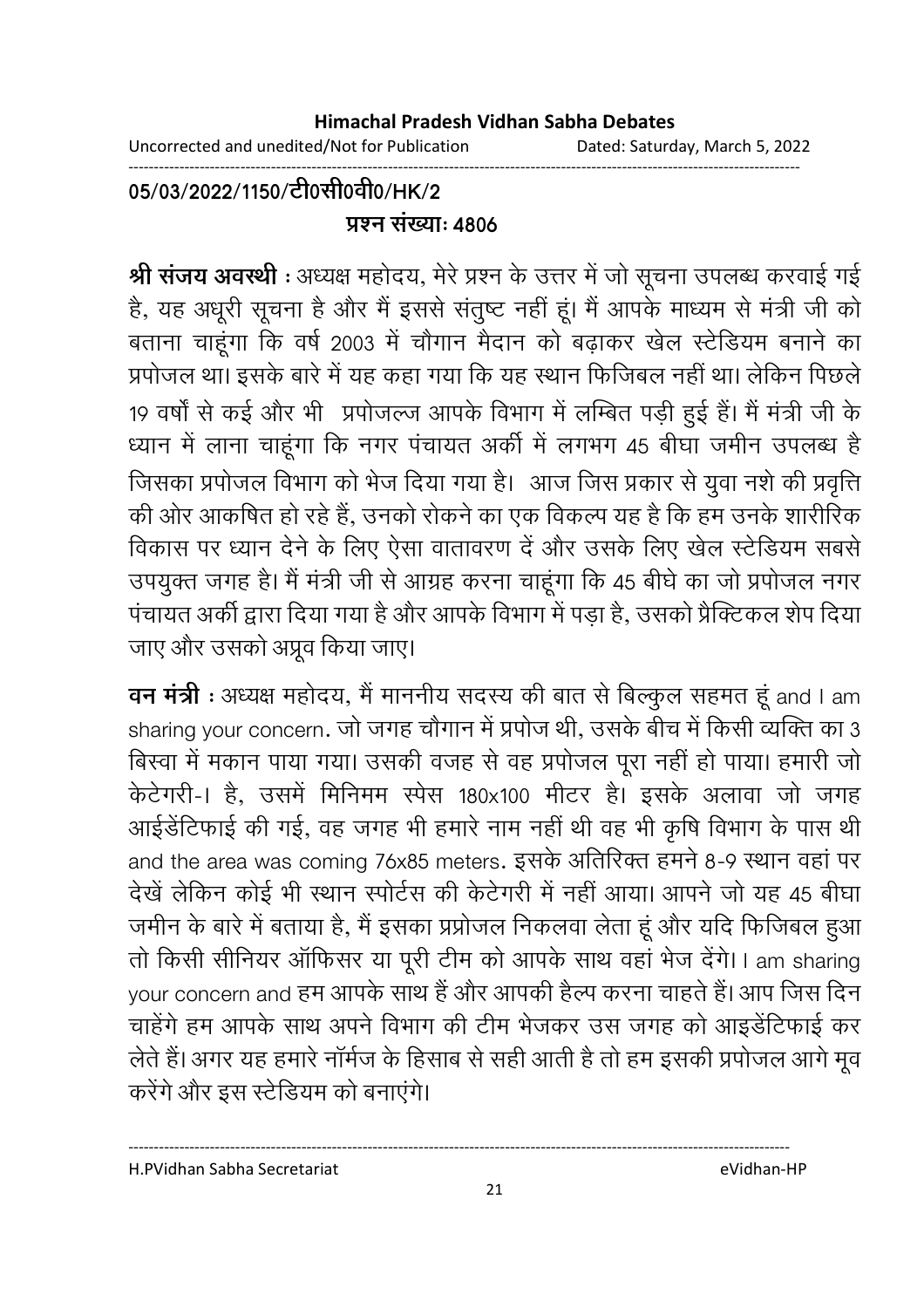Uncorrected and unedited/Not for Publication Dated: Saturday, March 5, 2022

------------------------------------------------------------------------------------------------------------------------------------

**प्रश्न समाप्त** अगला प्रश्न एन0एस0 द्वारा शुरू

05-03-2022/1155/NS/HK/1

### **प्रश्न संख्या: 4807**

**शहरी विकास मंत्री** : 'क' और 'ख' से संबंधित सूचना सभा पटल पर रख दी गई है।

### **प्रश्न संख्या: 4808**

**श्री विक्रमादित्य सिंह** : अध्यक्ष महोदय, आयुर्वेदिक डिस्पेसरी, दाड़गी का फाउंडेशन स्टोन पूर्व सरकार व पूर्व मुख्य मंत्री द्वारा रखा गया था और इसके लिए बजटरी एलोकेशन भी किया गया था। इसके बावजूद भी आज साढ़े चार वर्ष का समय हो गया है। कभी लोक निर्माण विभाग वाले कहते हैं कि इसकी अलाइनमैंट ठीक नहीं है, कभी कहते हैं कि ठेकेदार नहीं आ रहा है और कभी कोई और दिक्कत होती है। चार साल से यह मामला लंबित पड़ा हुआ है और अभी भी विभाग द्वारा इसके उत्तर में कोई टाइम पीरियड़ नहीं। दिया गया है। मैं मंत्री जी से जानना चाहता हूं कि कब तक इसका कार्य शुरू होगा और बजट का प्रावधान होने के बावजूद भी अभी तक कार्य क्यों शुरू नहीं हो पा रहा है?

**स्वास्थ्य एव परिवार कल्याण मंत्री** : मैं, माननीय सदस्य से सहमत हूं कि वर्ष 2016-17 में तत्कालीन सरकार द्वारा 15.95 लाख रुपये का प्रावधान इस संस्थान के निर्माण के लिए किया गया था। मैं अवगत करवाना चाहता हूं कि वर्ष 2017 में एंग्जीक्यूटिंग एंजेंसी ने सूचना 'the land which was selected for the construction of this building was not as per standard drawing. The department vide letter dated 19<sup>th</sup> August, 2019,  $22^{nd}$  May, 2020 &  $5^{th}$  August 2020 requested the Executing Agency to prepare the drawing as per the availability of the land. Now, the Executing Agency i.e. HPPWD Division, Dhami, District Shimla vide letter dated 7<sup>th</sup> October, 2021 has submitted the revised estimate report to the Director, Ayush amounting to Rs.58.90 lakhs for the construction of AHC building, Dargi-Chalahal, District Shimla.' इसमें कुल एस्टिमेट की 20 प्रतिशत राशि विभाग के पास उपलब्ध है। इसके टैंडर का प्रोसीज़र शुरू किया जा सकता है। हम संबंधित एजेंसी को निर्देश देंगे कि इसके टैंडर का प्रसिज़िर शुरू किया जाए। **में, माननीय सदस्य को आश्वरत्त करना चाहता हूं कि** 

H.PVidhan Sabha Secretariat eVidhan-HP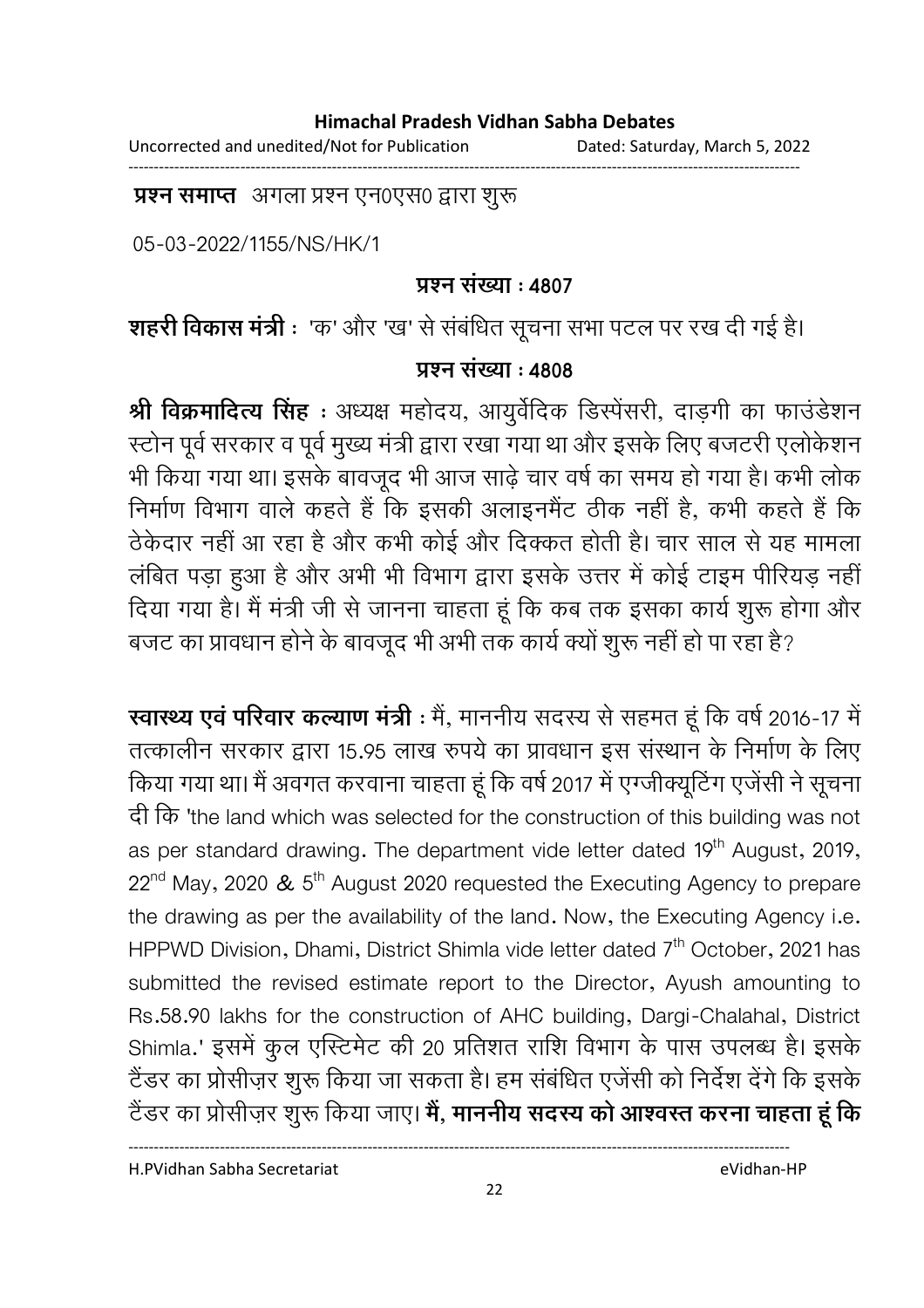Uncorrected and unedited/Not for Publication Dated: Saturday, March 5, 2022

------------------------------------------------------------------------------------------------------------------------------------ इस साल में इसके कस्ट्रक्शन के लिए जो बेलैसे अमाउट हैं उसे विभाग को निर्माण हेतु उपलब्ध करवा दिया जाएगा।

05-03-2022/1155/NS/HK/2

## <u>प्रश्न संख्या : ४८०९</u>

**श्रीमती रीना कश्यप** : अध्यक्ष महोदय, मंत्री जी ने बहुत ही विस्तार से उत्तर सभा पटल पर रखा है और इस उत्तर से मैं सहमत हूं। मैं, मंत्री जी से निवेदन करना चाहूंगी कि नगर पंचायत, राजगढ में विभिन्न श्रेणियों के रिक्त पदों को शीघ्र भरने का प्रयास करें।

**शहरी विकास मंत्री** : अध्यक्ष महोदय, उत्तर में ही लिखा गया है कि रिक्त पर्दा को जल्दी भरने का प्रयास किया जाएगा। वैसे टैक्निकली रिक्तियां बहुत कम हैं। वहां पर रिक्तियां 10 हैं। इनमें 8 पद सफाई कर्मचारियों के हैं। सफाई कर्मचारी के स्थान पर काम ऑलरेडी अनुबंध पर दे रखा है। यह आउटसोर्स पर दिया गया है। जिसमें सफाई के लिए 8 आदमियों के स्थान पर 34 आदमी रखे हुए हैं। **वहां पर सिर्फ दो रिक्तिया शेष है और उनको भर** दिया जाएगा।

श्री आर0 के0 एस0 द्वारा जारी।

05.03.2022/1200/RKS/YK-1

**अध्यक्ष** : प्रश्नकाल समाप्त।

श्री विक्रमादित्य सिंह जी क्या आप कुछ कहना चाहते हैं?

## **व्यवस्था का प्रश्न**

**श्री विक्रमादित्य सिंह (शिमला-ग्रामीण) :** अध्यक्ष महोदय, मैं व्यक्तिगत रूप से एक महत्वपूर्ण मसला आपके समक्ष लाना चाहता हूं। पिछले कुछ दिन पहले जब माननीय राज्यपाल के अभिभाषण पर चर्चा हो रही थी तो ट्रेजरी बैचिज से एक माननीय मंत्री ने मेरे. स्वर्गीय पिता जी के बारे में कुछ टिका-टिप्पणी की। Because today he is not in the House to defend himself and he is not in the world to defend himself, इसलिए मैं कुछ चीजें तथ्यों के साथ इस सदन में लाना चाहूंगा। माननीय मंत्री ने जो बातें केसिज के

H.PVidhan Sabha Secretariat eVidhan-HP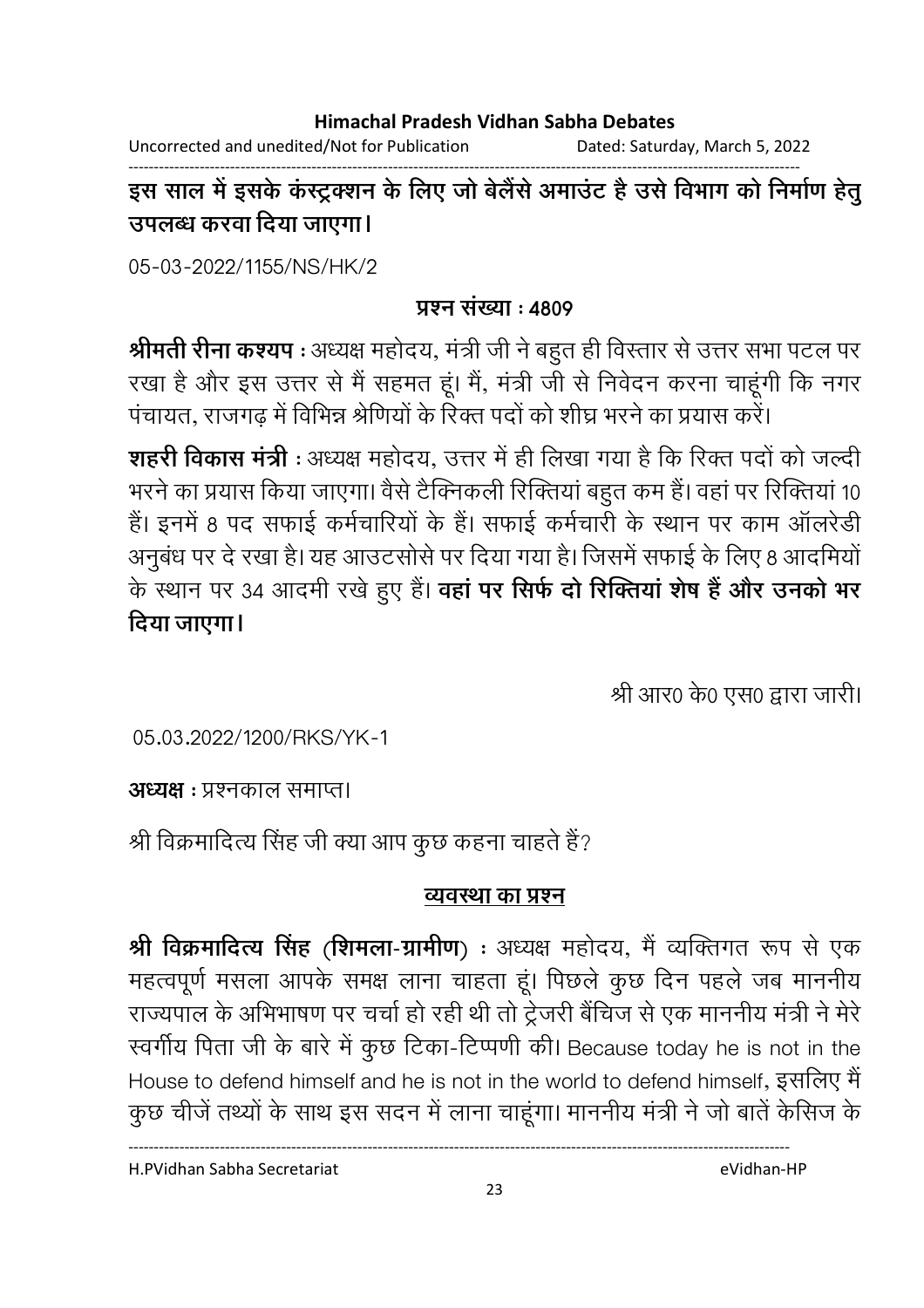Uncorrected and unedited/Not for Publication Dated: Saturday, March 5, 2022

------------------------------------------------------------------------------------------------------------------------------------ बारे में कहीं है उसमें मैं यह स्पष्ट करना चाहूंगा कि जिस सी.बी.आई. या ई.डी. जांच के .<br>बारे में माननीय मंत्री ने जिक्र किया है वे मामले माननीय उच्चतम न्यायालय में लंबित हैं and as far as he is concerned the cases against him have been abated by the Trial Court. इनको मालूम होगा कि अबेटिंड का मतलब it is akin to acquittal. Because today he is not in this world to defend himself all those betters that he had mentioned have been abated. वह आज कोर्ट में नहीं है। मैं इसके खिलाफ डेफामेशन लाना चाहता था। But I was told by my lawyers कि सदन के भीतर जो भी कार्रवाई होती है they are immuned to judicial proceedings. इसलिए मैं सदन के भीतर इस बात को कहना चाहता हूं। पहाड़ी में एक शब्द है कि 'अपनी खाल्टी में रहना चाहिए।' मैं मंत्री जी को कहना चाहूँगा कि वे अपनी खाल्टी में रहे। Stain your skin और जो इनकी राजनीतिक समझ है उससे ऊपर उठकर नेताओं के बारे में खासकर जो लोग आज इस दुनिया में नहीं है के बारे में कमेंट्री न करे। ये हमारे परिवार के राजनीतिक कद की बात कर रहे थे। मैं आपको याद दिलाना चाहूंगा कि even today when he is not in this world उसके बाद हिमाचल प्रदेश में जो चुनाव हुए है today as we speak my family represents one third of Himachal Pradesh, चाहे वह 17 विधान सभा निर्वाचन क्षेत्रों की बात हो या हमारे निर्वाचन क्षेत्र के अतिरिक्त दो अन्य निर्वाचन क्षेत्रों की बात हो हमने हर जगह अपने कद को साबित किया है और इसके लिए मुझे किसी से सर्टिफिकेट

05.03.2022/1200/RKS/YK-2

लेने की आवश्यकता नहीं है। The people of Himachal Pradesh have reposed faith in our family और मुझे आपसे कोई सर्टिफिकेट लेने की आवश्यकता नहीं है। मेरा आग्रह है कि आप अपने काम में ध्यान दें और जिन लोगों द्वारा इस प्रदेश का 6 बार नेतृत्व किया जा चुका है उन पर इस तरह की टिका-टिप्पणी न करें। ऐसे दलबदलू नेता जो आज भाजपा में हैं, कल आम आदमी पार्टी का झोला ऊठा कर चल रहे होंगे, मुझे इनसे सर्टिफिकेट लेने की आवयकता नहीं है। We are responsible to the people of Himachal Pradesh and as I rightly said, my family is representing one third of

H.PVidhan Sabha Secretariat eVidhan-HP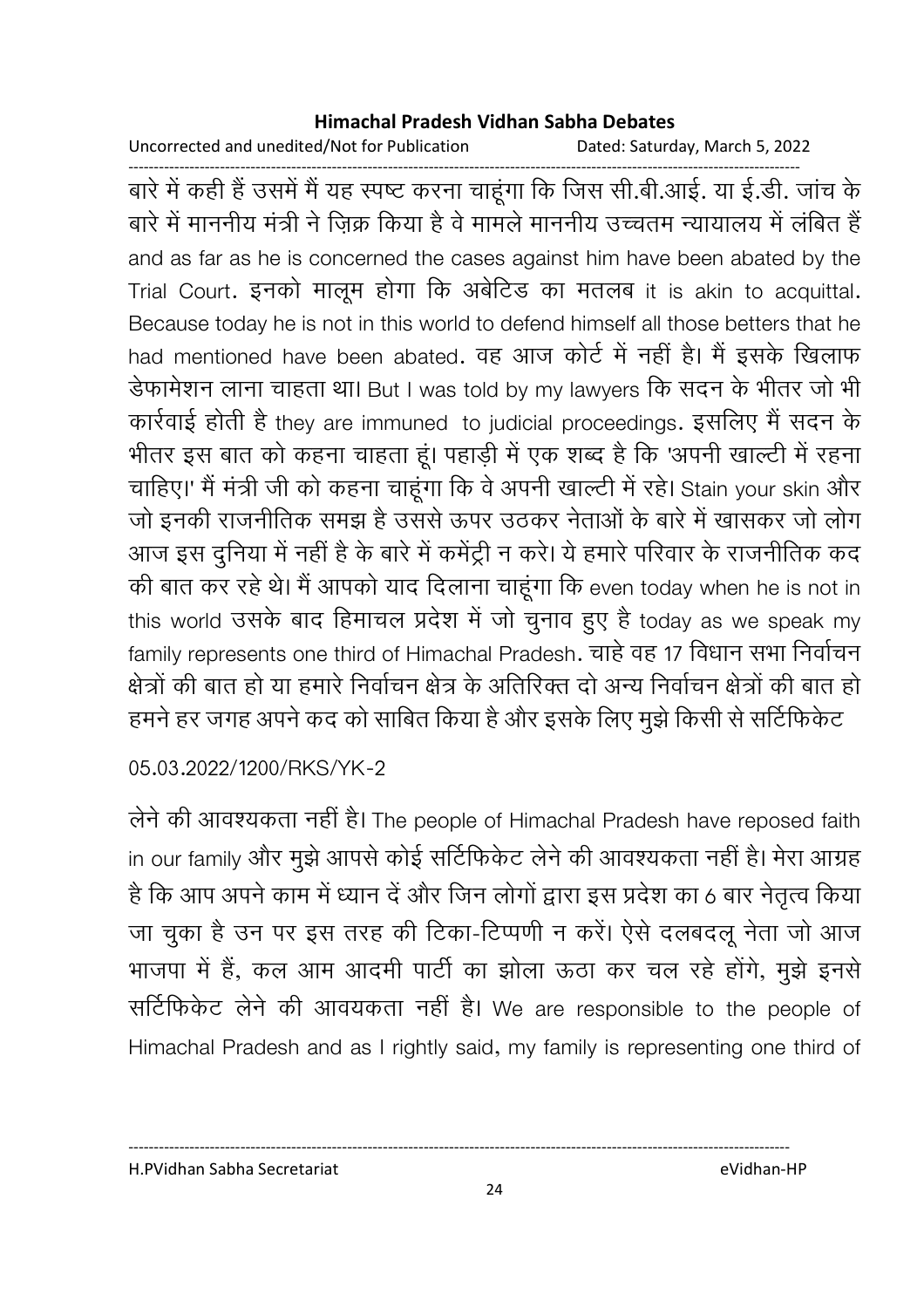Uncorrected and unedited/Not for Publication Dated: Saturday, March 5, 2022 ------------------------------------------------------------------------------------------------------------------------------------

Himachal Pradesh and I don't need a certificate from this Minister. Thank you very much.

अध्यक्ष : ठीक है, आपका विषय आ गया है। माननीय वन मंत्री जी क्या आप कुछ कहना चाहेंगे?

**वन मंत्री** : अध्यक्ष महोदय, माननीय सदस्य को स्पष्ट करना चाहिए कि ये किस मंत्री की बात कर रहे हैं। कोई किसी से डरता नहीं है और सब अपनी-अपनी खलड़ी में रहना जानते हैं। अभी आप पैदा भी नहीं हुए और समझाने लग गए कि कौन खलड़ी में रहेगा। ...व्यवधान... आप मेरी बात सुनिए। जब आप बोल रहे थे तो हम चुप थे। Hon'ble Speaker, Sir, through you, I would request the Hon'ble Member to clarify किसकी बात कर रहे हैं। अगर वह मंत्री सदन में उपस्थित नहीं है तो उनकी ओर से अन्य सदस्य आपकी बात का उत्तर देंगे। We can clarify the issue and we can tell what is right and what are the facts. Nobody is afraid of one another, कोई किसी से नहीं उरता।

श्री बी.एस.द्वारा... जारी

05.03.2022/1205/बी.एस./वाई0के/-1

# वन मंत्री---क्रमागत

यह अच्छी बात है you should not be afraid of anybody neither anybody afraid here also. That is very clear. Everybody knows how to live in his Khalldi and let others also know how to live in their Khalldi. Please be aware of your Khalldi also.

---------------------------------------------------------------------------------------------------------------------------------- H.PVidhan Sabha Secretariat eVidhan-HP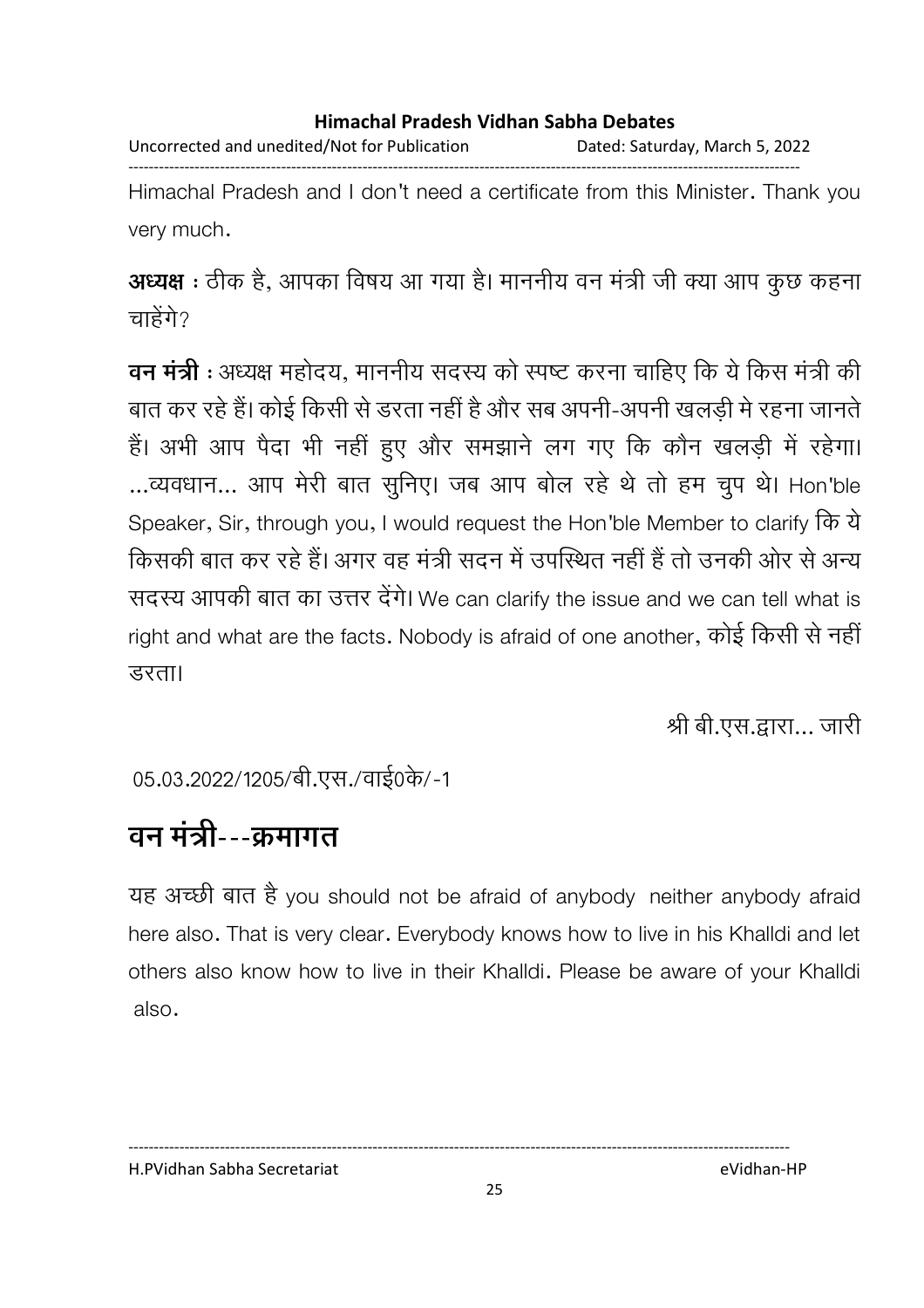Uncorrected and unedited/Not for Publication Dated: Saturday, March 5, 2022

------------------------------------------------------------------------------------------------------------------------------------ **अध्यक्ष** : आदरणीय मुकेश जी, वैसे तो जब माननीय सदस्य विक्रमादित्य जी ने अपनी बात रख दी है, अब इसमें कहने की आवश्यकता नहीं है। इन्होंने प्वाइट आफ आर्डर लिया है और अपनी बात कह दी है।

**श्री मुकेश अग्निहोत्री** : अध्यक्ष जी, जो इस दुनिया में नहीं है, उनके बारे में भविष्य में बात नहीं होनी चाहिए। स्वर्गीय वीरभद्र सिंह जी हम सब के सम्मानित नेता रहे हैं। उनके बारे में ट्रेजरी बैचिज से इस तरह की बात आए, यह सही नहीं है, यह अभद्रता है और मैं चाहूंगा मंत्री जी you must feel sorry. आदरणीय वीरभद्र सिंह जी के बारे में आपको नहीं कहना चाहिए था।

# **अध्यक्ष** : मुख्य मंत्री जी कुछ कहना चाह रहे हैं।

**मुख्य मंत्री** : अध्यक्ष महोदय, मुझे लगता है कि यह सब्र दोनों तरफ से होना चाहिए। क्योंकि इस मान्य सदन में जो भी माननीय सदस्य बैठे हैं, सबकी अपनी-अपनी भावनाए हैं। हम बार-बार इस बात को करने की कोशिश करते हैं कि आप बोलिए परंतु हमें सीधे एक दूसरे की भावनाओं को आहत करने का प्रयत्न नहीं करना चाहिए। जब यह सारा घटनाक्रम हुआ था, मैं उस दिन लोगों की समस्याओं को सूनने के लिए गया था और मैं यहां उपस्थित नहीं था। लेकिन मुझे जानकारी मिली थी, इनका संदर्भ स्वर्गीय वीरभद्र सिंह जी से ज्यादा यह था कि माननीय सदन में आदरणीय विक्रमादित्य जी ने जो अपना पक्ष रखा, रिएक्शन इनकी बात पर था, विक्रमादित्य जी तो इस हाउस के सदस्य हैं और हाउस का सदस्य होंने के नाते इन्होंने अपनी बात कहीं, यहां से मंत्री जी ने अपनी बात कहीं। सयम दोनों तरफ से होना चाहिए था परंतु नहीं हुआ, यह दुर्भाग्यपूर्ण है। उसके बावजूद यह भी सही है कि लोकतातरिक व्यवस्था में एक व्यक्ति को अपनी बात कहने का अधिकार है तो दूसरे

# 05.03.2022/1205/बी.एस./ए0जी0/-2

को भी है। आरदणीय वीरभद्र सिंह जी के प्रति किसका सम्मान नहीं है? सबका है। चाहे वह सत्ता पक्ष के हों, चाहे विपक्ष के हों। उन्होंने लम्बे समय तक प्रदेश की सेवा की है। ऐसे मुझे लगता है कि कुछ बातों को हमें इग्नोर करना चाहिए और आपस में चर्चा के लिए एक अच्छा महौल बना रहे, उस तरीके से बात करनी चाहिए। लेकिन दोनों तरफ से बात आई

H.PVidhan Sabha Secretariat eVidhan-HP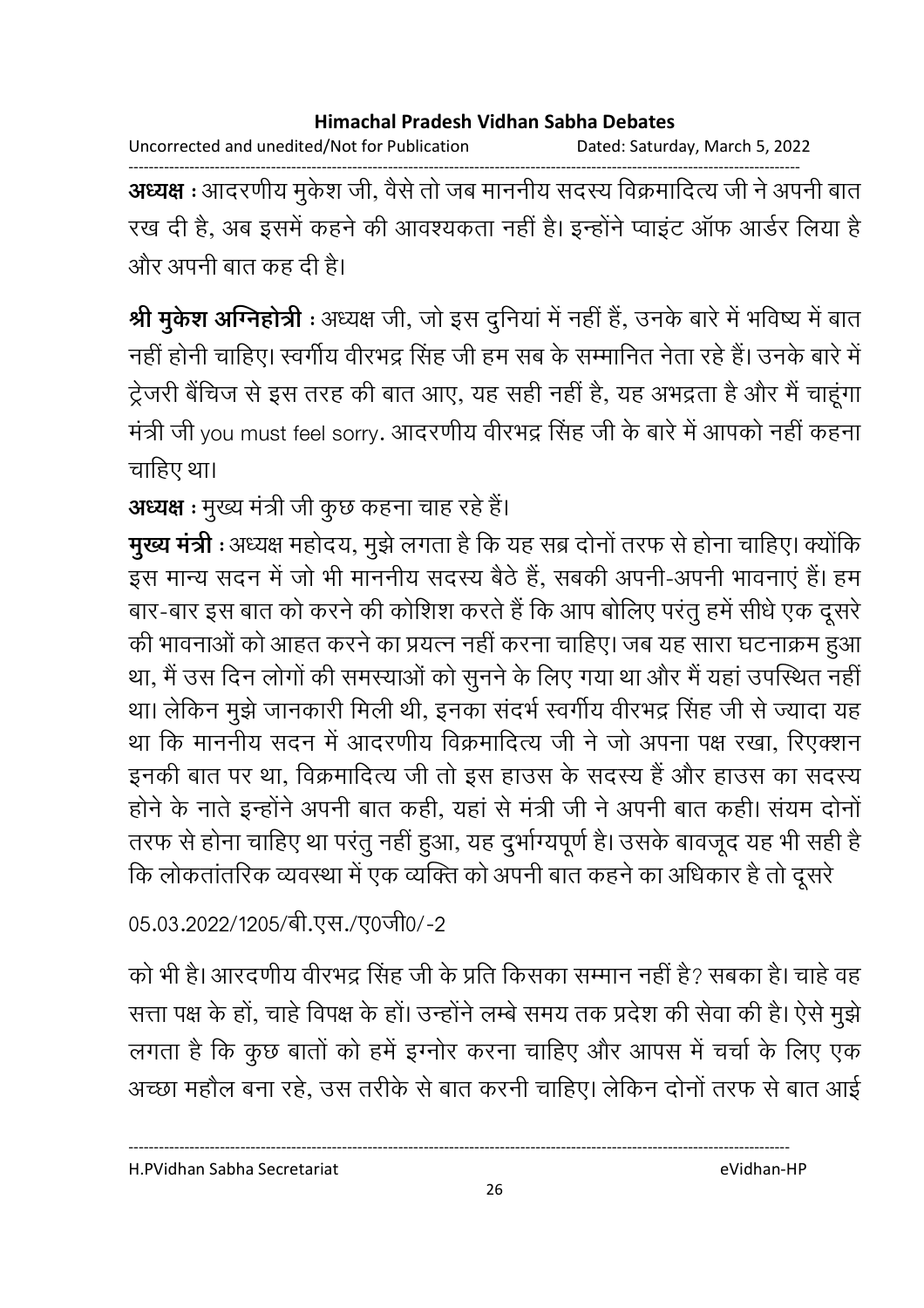Uncorrected and unedited/Not for Publication Dated: Saturday, March 5, 2022 ------------------------------------------------------------------------------------------------------------------------------------ है। आज भी आदरणीय विक्रमादित्य जी ने एक बात का जिक्र किया, यह शब्द भी उचित नहीं है कि खलड़ी में रहो, खलटी में रहो। आज इस बात का जिक्र कर रहे थे तो इस पर प्रतिक्रिया होगी ही होगी। क्योंकि यह शब्द भी किसी की भावनाओं को ठेस पहुंचा रहा है। हमें सब्र करना चाहिए और आगे बढना चाहिए।

05.03.2022/1205/बी.एस./वाई0के/-3

# <u>कांगजात सभा पटल पर</u>

**अध्यक्ष** : माननीय मुख्य मंत्री, भारत के सर्विधान के अनुच्छेद 243-1 व 243-Y की धारा 98(1) के अन्तर्गत हिमाचल प्रदेश राज्य वित्त आयोग का छंठा अंतरिम प्रतिवेदन, वर्षे 2022-23 की जिति सभा पटल पर रखेंगे।

**मुख्य मन्त्री** : अध्यक्ष महोदय, मैं आपकी अनुमति से भारत के सर्विधान के अनुच्छेद 243-1 व 243-Y) की धारा-98(1) के अन्तर्गत हिमाचल प्रदेश राज्य वित्त आयोग का छठा अतरिम प्रतिवेदन, वर्ष 2022-23 की । प्रति सभा पटल पर रखता हूं।

05.03.2022/1205/बी.एस./वाई0के/-4

# सदन की समिति के प्रतिवेदन

**अध्यक्ष**: श्री बलबीर सिंह,सभापति, कल्याण समिति, कल्याण समिति के प्रतिवेदनों की एक-एक प्रति सभा में उपस्थापित करेंगे तथा सदन के पटल पर

H.PVidhan Sabha Secretariat eVidhan-HP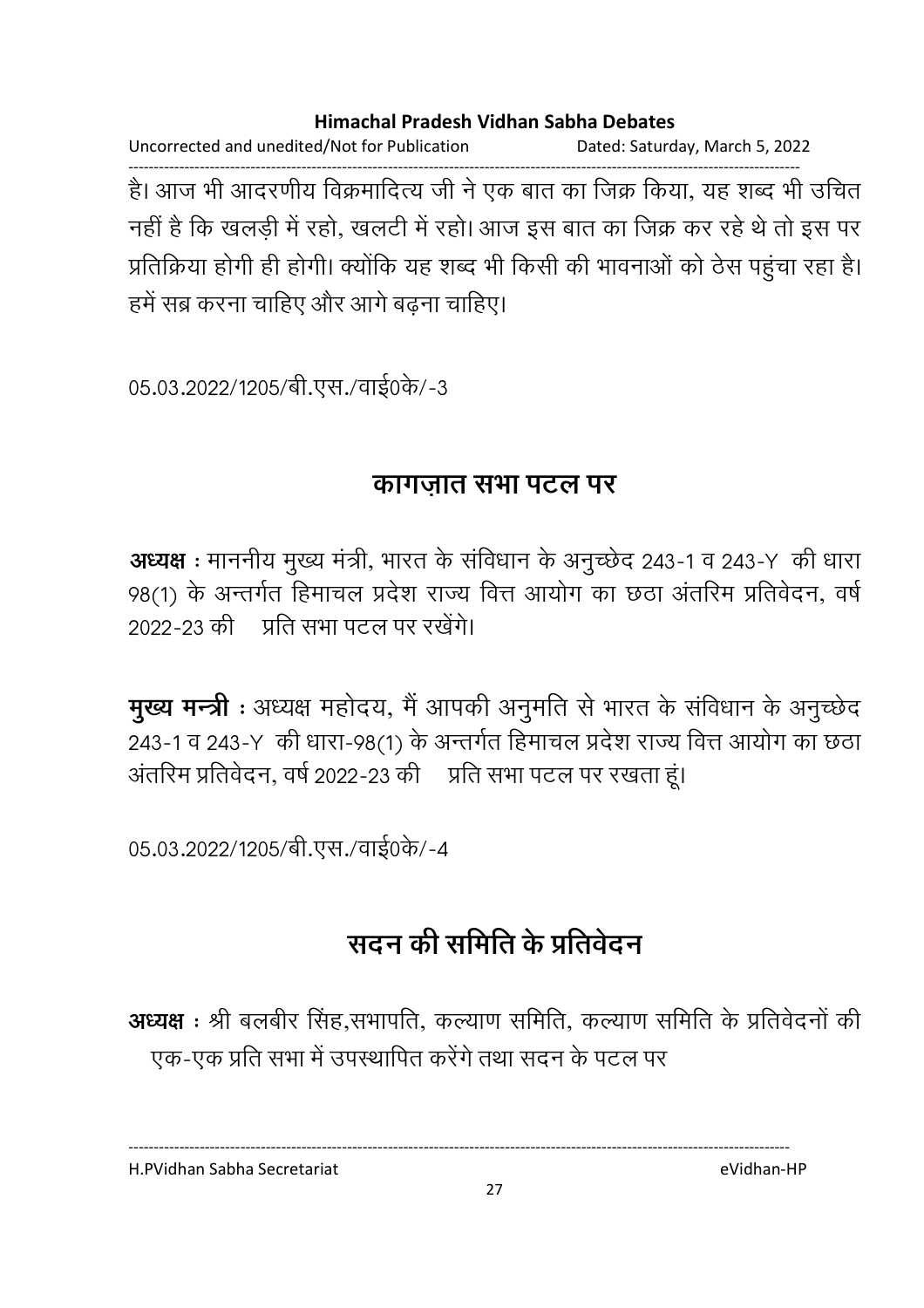Uncorrected and unedited/Not for Publication Dated: Saturday, March 5, 2022

------------------------------------------------------------------------------------------------------------------------------------ **श्री बलबीर सिंह** : अध्यक्ष महोदय, मैं आपकी अनुमति से लोक लेखा समिति के निम्न प्रतिवेदनों की एक-एक प्रति सभा में उपस्थापित करता हूं तथा सदन के पटल पर रखता ह:-

- i. समिति का 41वां कार्रवाई प्रतिवेदन (तेरहवीं विधान सभा) जोकि समिति के 23वें मूल प्रतिवेदन (तेरहवी विधान सभा) (वर्ष 2019-20) में अन्तविष्ट सिफारिशो पर आधारित तथा सामाजिक न्याय एव अधिकारित विभाग के अन्तर्गत अनुसूचित जाति विकास कार्यक्रम (SCDP) से सम्बन्धित है;
- ii. समिति का 42वां कार्रवाई प्रतिवेदन (तेरहवीं विधान सभा) जोकि समिति के 37वे मूल प्रतिवेदन (तेरहवी विधान सभा) (वर्ष 2017-18) में अन्तविष्ट सिफारिशो पर आधारित तथा सामाजिक न्याय एव अधिकारित विभाग के अन्तर्गत "मुख्यमन्त्री आदर्श ग्राम योजना" से सम्बन्धित है; और

(iii) समिति के 14वें मूल प्रतिवेदन (तेरहवीं विधान सभा) (वर्ष 2019-20) में अन्तविष्ट सिफारिशों पर बना 27वां कार्रवाई प्रतिवेदन (तेरहवीं विधान सभा) (वर्ष 2020-21) में निहित सिफारिशो पर सरकार द्वारा कृत कार्रवाई पर आधारित अंग्रेत्तर कार्रवाई विवरण जोकि सामाजिक न्याय एवं अधिकारिता विभाग से सम्बन्धित है।

श्री एन $0$  जी $0$  द्वारा जारी...

# 05-03-2022/1210/ए.जी.-एन.जी. /1

# श्री बलबीर सिंह के पश्चात….

**अध्यक्ष** : अब बजट अनुमार वित्तीय वर्ष 2022-2023 सामान्य चर्चा होगी। माननीय मुख्य मंत्री जी कुछ कहना चाहते हैं।

**मुख्य मंत्री** : अध्यक्ष महोदय, मैं आपकी अनुमति से यूक्रेन में फर्स हिमाचली बच्चों के सम्बंध में एक छोटी सी स्टेटमैंट देना चाहता हूं।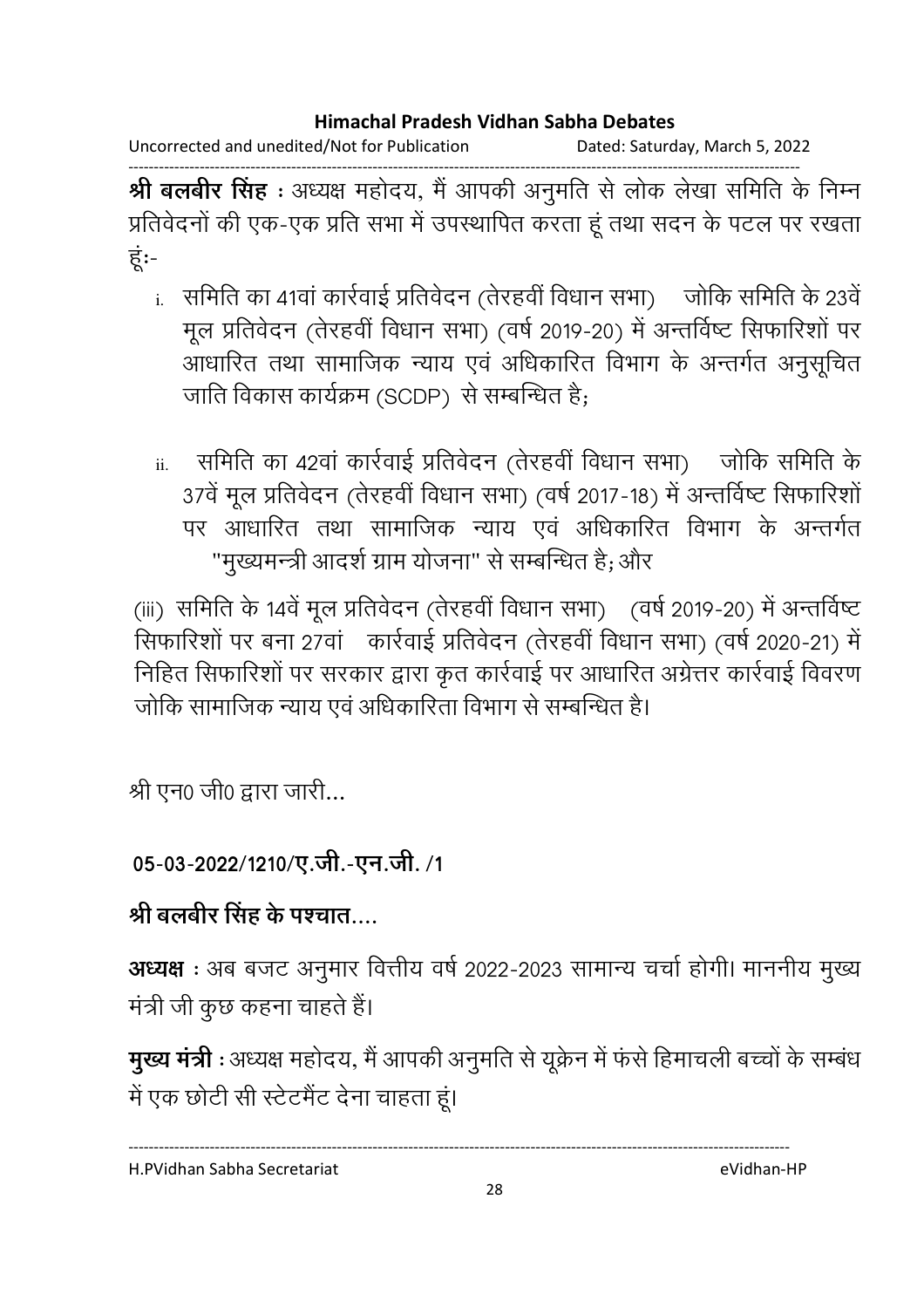Uncorrected and unedited/Not for Publication Dated: Saturday, March 5, 2022

------------------------------------------------------------------------------------------------------------------------------------ अध्यक्ष महोदय, यूक्रेन में फर्स भारतीयों को सुरक्षित वापिस लाने के लिए 'आप्रेशन' गंगा' तेजी से चलाया जा रहा है। विदेश मंत्रालय से प्राप्त सूचना के अनुसार बीते 24 घंटो में कई उड़ाने भारत आई है और अगले 24 घटों में और अधिक उड़ाने निर्धारित की गई है। अगले दो-तीन दिनों में बड़ी संख्या में भारतीय वापिस लाए जाएंगे। उड़ानों की बढ़ती संख्या दर्शाती है कि बड़ी संख्या में भारतीय यूक्रेन से निकल आए हैं और वर्तमान में पड़ोसी देशों में हैं। उन्हें वहां से कमर्शियल व भारतीय वायु सेना के विमान वापिस लाने में लगे हैं। प्राप्त सूचना के अनुसार प्रदेश के 309 छात्र सकुशल वापिस आ चुके हैं। 149 छात्र अभी भी यूक्रेन में है या पड़ोसी देशों — रोमानिया, हंगरी, पलिंड व स्लोवार्किया पहुंच चुकें | है।

प्रदेश सरकार पूर्ण संवेदनशीलता से उनसे व उनके परिवारजनों से लगातार सम्पर्क में है। उनकी वापसी के लिए जहां विदेश मंत्रालय के सहयोग से हर सम्भव प्रयास किया जा रहा है, वहीं दिल्ली/मुम्बई पहुचने पर उन्हें अपने घर तक भेजने की व्यवस्था की जा रही है। यूक्रेन के पूर्वी भाग में खारकीव और सुम्मी में अभी भी भारतीय फर्स है और यह हमारे लिए चिंता का विषय है जिनमें प्रदेश के छात्र भी शामिल हैं। विदेश मंत्रालय के परामर्श के अनुसार कुछ छात्र खारकीव से निकल कर निर्धारित स्थानों पर पहुंचने में सफल रहे हैं। सन्तोषजनक बात यह है कि अब खारकीव से भी छात्रों की वापसी शुरू हो गई है।

# 05-03-2022/1210/ए.जी.-एन.जी. /2

विदेश मंत्रालय ने आश्वस्त किया है कि वहां फंसे भारतीयों की वापसी के लिए हर संभव प्रयास किए जा रहे हैं और इसके लिए जो रास्ता सुविधाजनक होगा, उसी का प्रयोग कर उन्हें निकाला जाएगा। इस संकटकाल में प्रदेश सरकार वहां फंसे प्रदेश के छात्रों के परिवारों के साथ खड़ी है और मैं उनकी शीघ्र वापसी की कामना करता हूं।

अध्यक्ष महोदय, बहुत तेजी से यह प्रयास आगे बढ़ा है लेकिन यह सच है कि वहां पर हालात अच्छे नहीं है। पिछले दो दिनों में जो हमले हुए हैं उसमें यूक्रेन में बहुत बड़ी क्षति हुई

----------------------------------------------------------------------------------------------------------------------------------

H.PVidhan Sabha Secretariat eVidhan-HP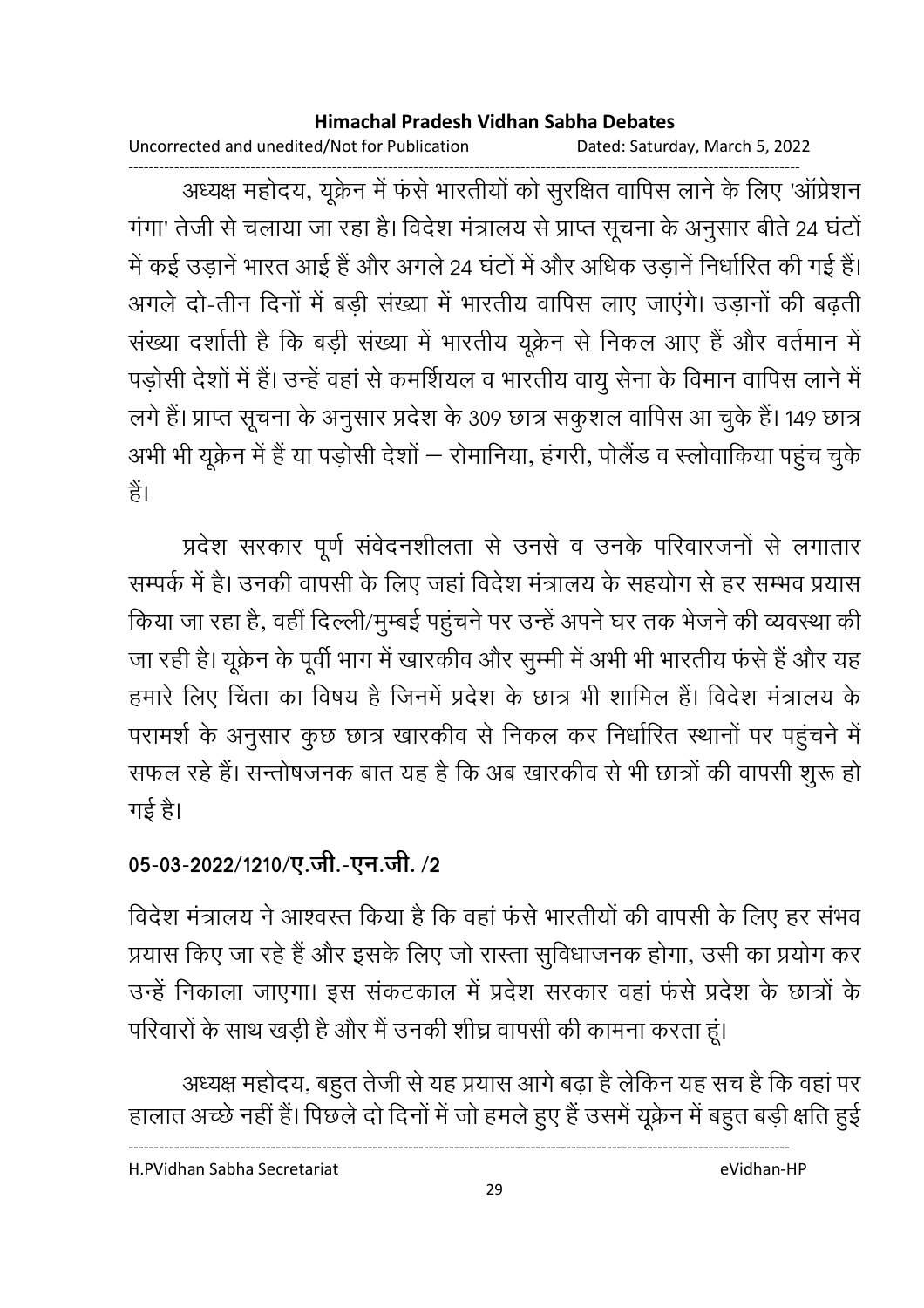Uncorrected and unedited/Not for Publication Dated: Saturday, March 5, 2022

------------------------------------------------------------------------------------------------------------------------------------ है और उसमें बहुत सारे लोगों की दुखद मृत्यु भी हुई है। हमारे लिए यह संतोष का विषय है कि भारत का केवल एक बच्चा जोकि कर्नाटक से था और वहां पर मेडिकल की शिक्षा के लिए गया था, उसकी दुखद मृत्यु हुई है लेकिन अन्य सभी भारतीय सुरक्षित है, ऐसी सूचना हमारे पास है। मैं उम्मीद करता हूं कि जितने भी हिमाचल के बच्चे वहां पर पढ़ाई करने के लिए गए हैं वे सभी सकुशल होंगे और उन्हें सकुशल देश में वापिस लाने का लक्ष्य प्रदेश व देश की सरकार का है। हम दोनों आपस में एक कम्पलीट कॉर्डिनेशन के साथ इस काम को अजाम दे रहे हैं। धन्यवाद।

अध्यक्ष : माननीय सदस्या मुख्य मंत्री जी ने स्टेटमेंट दे दी है। ठीक है माननीय सदस्या श्रीमती आशा कुमारी जी कहिए।

**श्रीमती आशा कुमारी (डलहौजी)** : अध्यक्ष महोदय, माननीय मुख्य मंत्री जी से मैं केवल एक बात जानना चाहती हूं कि हमारे जो बच्चे सुम्मी और खारकीव में फंसे हुए हैं उनके लिए एक बात चली थी कि रशियन्ज़ उन्हें एक सेफ पैसेज़ देने के लिए एक कॉरिडोर क्रिएट करेंगे, क्या वह कॉरिडोर क्रिएट हो पाया है? वहां पर बच्चों को पैदल चल कर जाना पड़ रहा है। जब वे बच्चे फ्रेंडली नेशन्ज़ में पहुंच रहे हैं तब हमारी सरकार हरकत में आ रही है। जहां पर वे बच्चे फंसे हुए हैं उनके पास वहां पर न लाइट है, न खाने को है और न ही पीने को पानी है। हम सबने देखा है कि वहां पर बच्चे बर्फ पिघला कर अपना गुजारा कर रहे हैं। एक बात चली थी कि जो रशिया की सरकार है क्योंकि वहां से सबसे नजदीक रशिया का बॉर्डर है.

श्री एस.एस. द्वारा जारी.........

# **05.03.2022/1215/SS-AG/1**

# श्रीमती आशा कुमारी क्रमागत**ः**

आप विदेश मंत्रालय से बात करें ताकि हमारे बच्चों को सेफ पैसेज मिल जाए। चाहे झंडा .<br> लेकर मिल जाए या किसी तरह से चिन्हित करके कि ये इंडियन नेशनल्ज हैं, भले ही वे पैदल चले जाएं लेकिन उनको सेफ पैसेज मिल जाए। शैलिंग हो रही है, आपने ठीक बताया कि शैलिंग से एक भारतीय की मृत्यू हो गई और एक बच्चा हॉस्पिटल में है उसकी

H.PVidhan Sabha Secretariat eVidhan-HP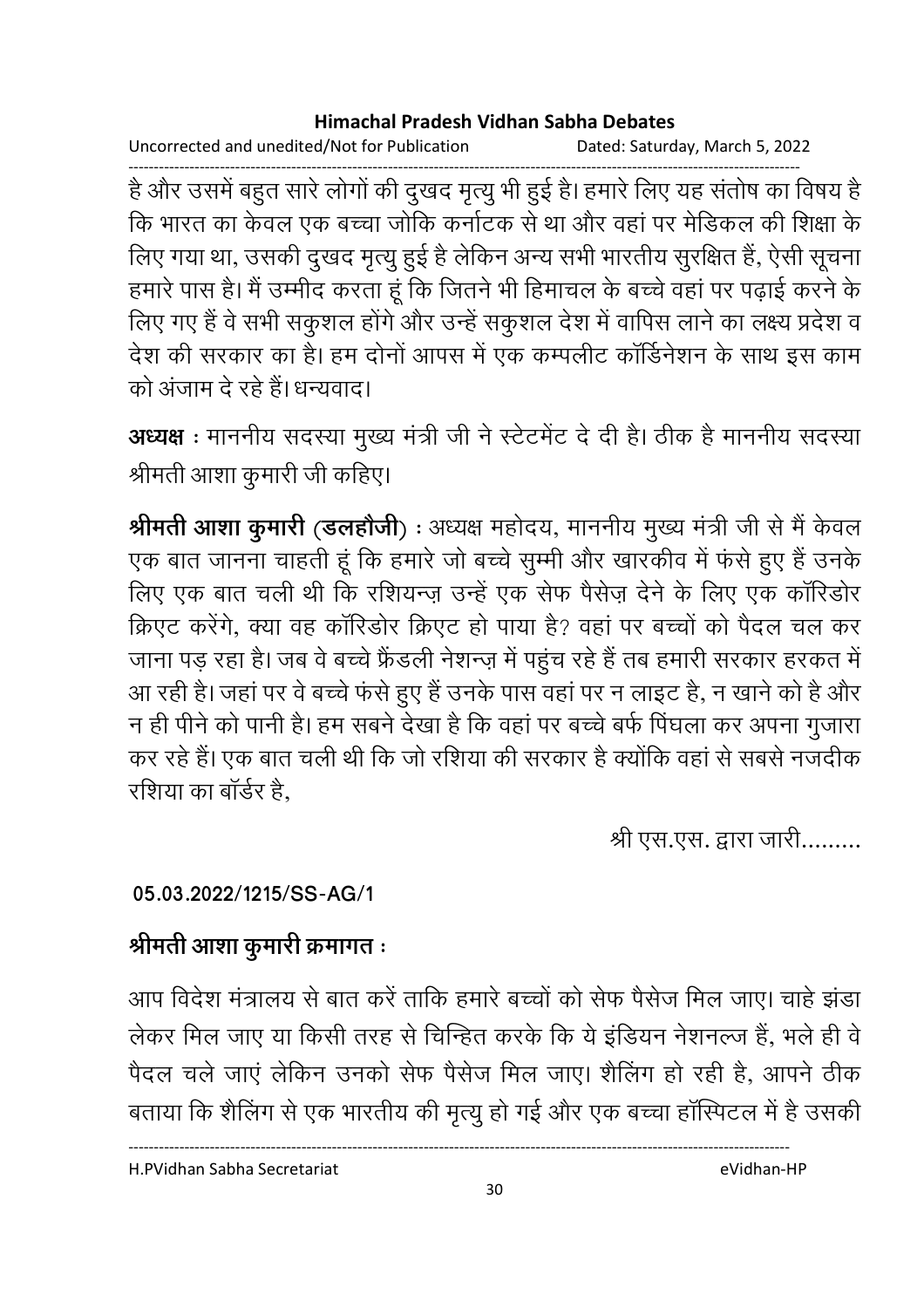Uncorrected and unedited/Not for Publication Dated: Saturday, March 5, 2022

------------------------------------------------------------------------------------------------------------------------------------ टांग में गोलिया लगी हुई है। उसका नाम हरजीत सिंह है। एक और बच्चे की टैशन से ब्रेन हैमरेज हो गई। हम नहीं चाहते कि हमारे बच्चों को टैशन हो या कोई अनहोंनी बात हो। इसलिए अगर आप सेफ पैसेज वाली बात कर लेते तो अच्छा रहता। यह मेरा आपसे आग्रह है।

**मुख्य मंत्री** : अध्यक्ष महोदय, इसमें दो राय नहीं है कि जो बच्चों वहां पर है वे तनाव में हैं : और उनके पेरैंट्स भी तनाव में हैं। स्वाभाविक रूप से जो भी व्यक्ति वहां पर फंसा हुआ है वह बहुत कठिन परिस्थिति में है। जहां तक आपने सेफ पैसेज की बात कही है उसके संदर्भ में केन्द्र सरकार ने मामला रूस और यूक्रेन के नेतृत्व के साथ बार-बार उठाया है। हमारा विदेश मंत्रालय लगातार इस बात के लिए प्रयासरत है कि हमारे भारत का एक-एक नागरिक चाहे उनमें बच्चे हैं या कोई वहां पर व्यवसाय करने के लिए गया है, वह वहां पर सुरक्षित हो और उसके बाद उसकी सुरक्षित वापसी भी हो। मैं उम्मीद करता हूं कि कॉरिडोर की जो बात की है वह स्थिति वहां पर बने और उसके बाद हमारे हिमाचल के बच्चे सुरक्षित वापिस आ सकें। खासतौर से यह खारकीव और सूमी का एरिया बड़ा परेशानी वाला मामला है, फिर भी उस दिशा में जो प्रयत्न किए जा रहे हैं वे बहुत गम्भीर हैं।

समाप्त

**05.03.2022/1215/SS-AG/2**

# वित्तीय वर्ष 2022-2023 के लिए बजट अनुमान

## सामान्य चर्चा

**अध्यक्ष** : आज से वित्तीय वर्ष 2022-23 के बजट अनुमानो/वार्षिक वित्तीय विवरण पर सामान्य चर्चा प्रारम्भ हो रही है तथा इसका समापन ९ मार्च, २०२२ को मुख्य मंत्री महोदय के उत्तर के साथ होगा। समय की उपलब्धता को देखते हुए विपक्ष के नेता को 40 मिनट तथा अन्य सदस्यों को अधिकतम 15-20 मिनट का समय सुनिश्चित किया गया है। इसलिए मेरा सभी माननीय सदस्यों से निवेदन रहेगा कि वे अपना-अपना भाषण बजट

H.PVidhan Sabha Secretariat eVidhan-HP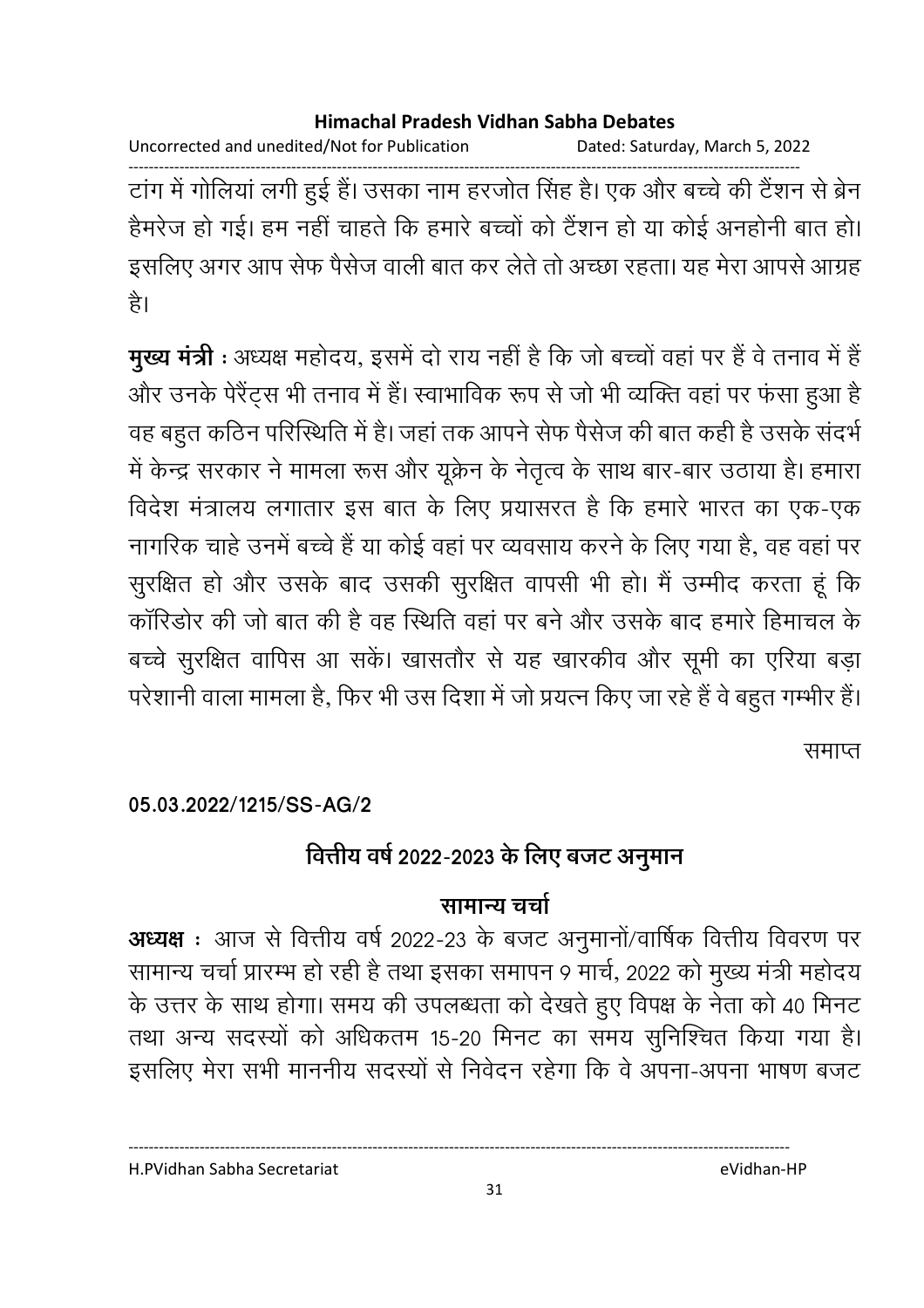Uncorrected and unedited/Not for Publication Dated: Saturday, March 5, 2022 ------------------------------------------------------------------------------------------------------------------------------------

तक ही सीमित रखकर निर्धारित समयावर्धि के भीतर समाप्त करें। अब मैं सर्वप्रथम विपक्ष के नेता श्री मुकेश ओग्नेहोत्री जी को चर्चा आरम्भ करने के लिए आमंत्रित करता हूं।

**श्री मुकेश अग्निहोत्री** (**हरोली**) : अध्यक्ष महोदय, माननीय मुख्य मंत्री श्री जयराम ठाकुर जी ने विधान सभा के समक्ष 4 मार्च, 2022 को बजट अनुमान का दस्तावेज़ प्रस्तुत किया है। इसको मैंने चारों तरफ से देखा, यह 80 पेज का दस्तावेज़ है। इस दस्तावेज़ के बाद मुझे यही कहना है कि मुख्य मंत्री जी यह आपका अतिम बजट था।

# न तुम ही बचोगे, न साथी तुम्हारे; जब डूबेगी कश्ती तो डूबेगे सारे।

अध्यक्ष महोदय, जमीन खिसकती देखकर मुख्य मंत्री जी घबरा गए और यह घबराहट का बजट है। अगर इस दस्तावेज़ को देखो तो इसमें घबराहट नज़र आ रही है। इसमें चिन्ताएं नज़र आ रही हैं और किसी भी तरह से सत्ता में व गद्दी पर बने रहने का डैस्परेट प्रयास किया जा रहा है। मुख्य मंत्री जी चार चुनाव हारने के बाद अब आपको लगता है कि कैसे सत्ता बचाई जाए। लेकिन अध्यक्ष महोदय यह विदाई का बजट है। यह आपके जाने की आहट है। यह बहुत जोर-जोर से प्रदेश में सुनाई दे रहा है कि आप जा रहे हैं और यह दस्तावेज़ ही इसकी गवाही दे रहा है। यह आपने बैंकरप्सी का डाक्यूमैंट दिया है। यह दिवालियापन का डाक्यूमैंट है। यह फाइनेंशियल मिस-मैनेजमैंट का डाक्यूमैंट है और इसमें कहीं पर कोई इनविशन नहीं हैं, कोई विज़न नहीं हैं। मुख्य मंत्री जी, अतिम अरदास आपने हिमाचल की जनता के सामने रख दी है।

.जारी श्रीमती के0एस0

# 05.03.2022/1220/केएस/एएस/1

# श्री मुकेश अग्निहोत्री जारी---

यह आपकी अतिम अरदास है कि ऐ मालिक तेरे बर्द हम। अध्यक्ष महोदय, ग्रोथ रेंट 8.3 दिखाई जा रही है। मुख्य मंत्री जी, आपने प्रदेश में ऐसा क्या चमत्कार कर दिया? ऐसा कौन सा चमत्कार कर दिया कि आपकी ग्रोथ 8.3 जा रही है? इकोनॉमिक डिजास्टर कर

H.PVidhan Sabha Secretariat eVidhan-HP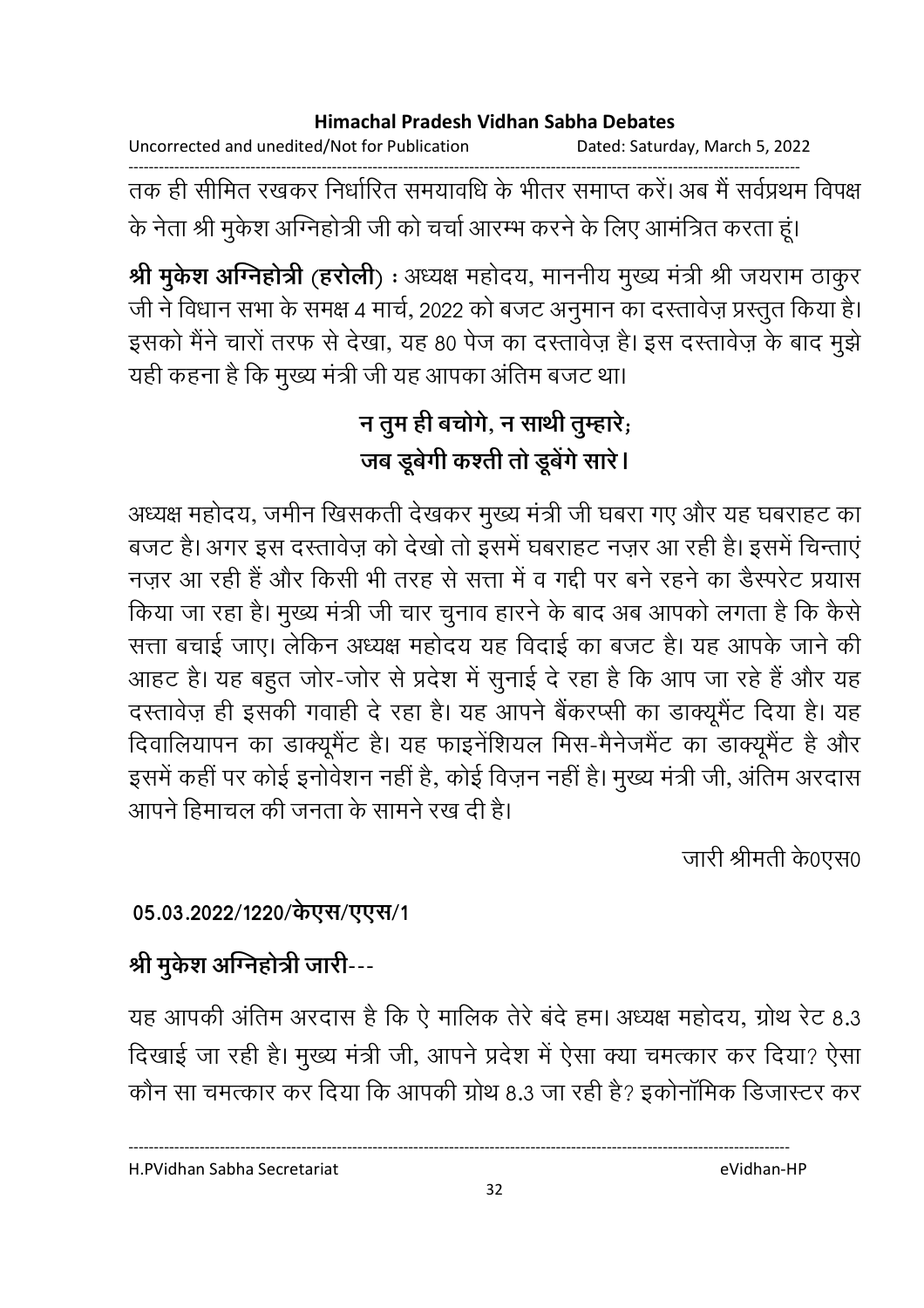Uncorrected and unedited/Not for Publication Dated: Saturday, March 5, 2022

------------------------------------------------------------------------------------------------------------------------------------ दी आपने प्रदेश में। आप बात कर रहे हैं 'All time high growth' की. ग्रोथ में आपने 72 साल का रिकॉर्ड तोड़ दिया। आप तो दुनिया की फास्टैस्ट इकोनॉमी बन गए। पिछले साल -6.2 था इसको कवर करते हुए आप 8.3, 14.5, पता नहीं क्या-क्या करके, आपके पास ऐसी कौन सी जादू की छड़ी आई जो कि आपने ऐसी घुमाई और हिमाचल प्रदेश की इकॉनोमी में इतनी लम्बी छलांग मार दी?

अध्यक्ष महोदय, यह आकड़ों की बाजीगरी है। यह आकड़ों के साथ खेल खेला गया है। इसी को कहते हैं जगलरी। इसी को कहते हैं fuzzing of figures . इकोनॉमी कहीं वाइब्रेंट नज़र नहीं आ रही है। जितनी रोज़ी पिक्चर आपने दिखाने की कोशिश की है, इन्कम कम हो गई, आय कम हो गई, खर्चे बढ़ गए और किसी भी तरह से धरातल का तो यह बजट ही नहीं है और जैसे मैंने कहा, अध्यक्ष महोदय, यह विदाई की घटिया जोर-जोर से बज रही हैं। ये इन सभी को सुनाई दे रही हैं। ...(व्यवधान)...यह जो बजट पेश किया यह यही कह रहा है कि दिल बहलाने के लिए गालिब ख्याल अच्छा है।

अध्यक्ष महोदय, यहां पर लोन के बारे में मुख्य मंत्री जी ने बताया, 21 फरवरी, 2022 तक 63 हजार 200 करोड़ का इन्होंने यहां पर बजट दिखाया है कि प्रदेश पर इतना कर्जा हो गया है। लेकिन साथ में ही यहां हाउस में यह नहीं बोला कि जैसे ही यह सत्र खत्म होगा, मैं 6276 करोड़ रुपये का नया लोन लेने वाला हूं। मैं कर्जा उठाने वाला हूं। बजट डाकुमैंट से हटकर अंत में यह प्रदेश का कर्जा 70 हजार करोड़ रुपये का होगा। …(व्यवधान)… अगर ऐसा नहीं है तो मुख्य मंत्री जी, आप इस हाउस में कहिए।

## 05.03.2022/1220/केएस**/एएस**/2

हाउस में आश्वासन दीजिए कि अब मैं 31 मार्च तक कोई कर्जा नहीं लूगा और न मेरी ऐसी. कोई मन्शा है। जो मैंने डॉकुमैंट दिया है, यही फाइनल डॉकुमैंट है लेकिन आप ऐसा नहीं करने वाले हैं। ...(व्यवधान)... as on today नहीं, आप 31 मार्च तक की बात कीजिए। 31 मार्च तक आप 70 हजार करोड़ रुपये तक के कर्जे वाले मुख्य मंत्री होंगे। जब आप इस पद

H.PVidhan Sabha Secretariat eVidhan-HP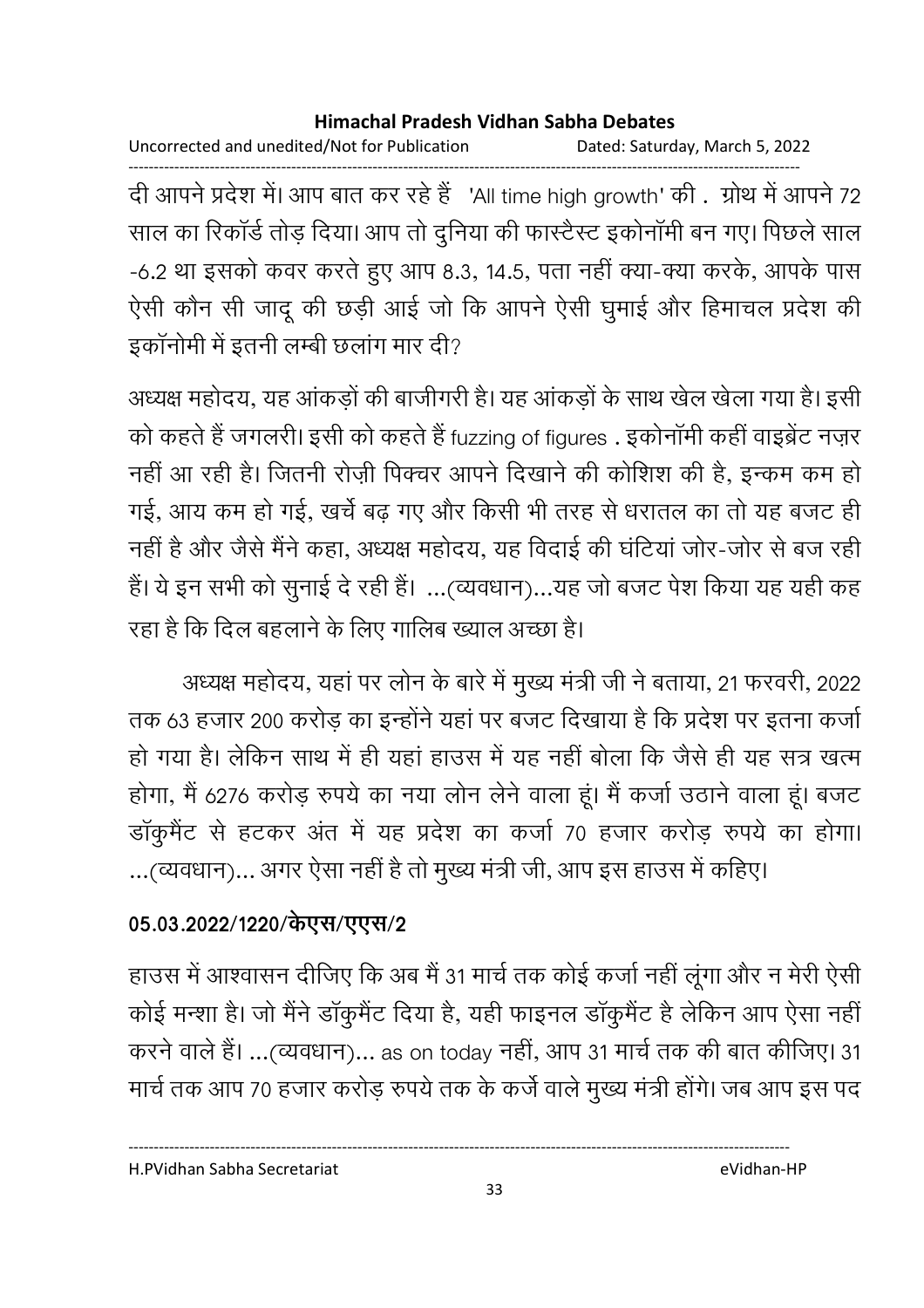Uncorrected and unedited/Not for Publication Dated: Saturday, March 5, 2022 ------------------------------------------------------------------------------------------------------------------------------------ से हटेंगे, आप कर्जा डबल कर चुके होंगे। आप प्रदेश में सबसे ज्यादा कर्जा लेने वाले मुख्य मत्री घोषित होंगे।. ...(व्यवधान)...अध्यक्ष महोदय, I am not yielding. ऐसा नहीं होंगा। अगर मुख्य मंत्री जी बार-बार टोकेंगे तो हम नहीं मानेंगे। अभी तो शुरूआत ही हुई है। not at all ...(व्यवधान)... ऐसा नहीं होगा। हमने इनको कल तीन घंटे सूना। ...(व्यवधान)...

**अध्यक्षः** माननीय सदस्य, सुन लीजिए। ...(व्यवधान)...

श्रीमती अ0व0 द्वारा जारी---

**05-03-2022/1225/av/as/1**

# श्री मुकेश अग्निहोत्री --------- जारी

...व्यवधान... माननीय मुख्य मंत्री कल बजट पर तीन घंटे बोले हैं। ...व्यवधान... मैं तो यह कहना चाहता हूं कि :-

# अभी से आपकी आख में आ गए आसू l अभी तो हमने छेड़ी भी नहीं दास्ता॥

...व्यवधान...

**मुख्य मंत्री** : अध्यक्ष महोदय, मैं थोड़ी-सी क्लैरीफिर्कशन देना चाहता हूं। मैं यह कहना चाहता हूं कि तथ्यों को तोड़-मरोड़कर पेश किया जा रहा है जोकि गलत बात है। आप सदन के अंदर 63,000 करोड़ रुपये बोलते हैं और बाहर जाकर आपमें से कोई 70,000 करोड़ रुपये और कोई 80,000 करोड़ रुपये बोल देते हैं। मैं यह कहना चाहता हूं कि यह उचित नहीं है, आपको तथ्यों पर बोलना चाहिए।

#### <u>समाप्त</u>

H.PVidhan Sabha Secretariat eVidhan-HP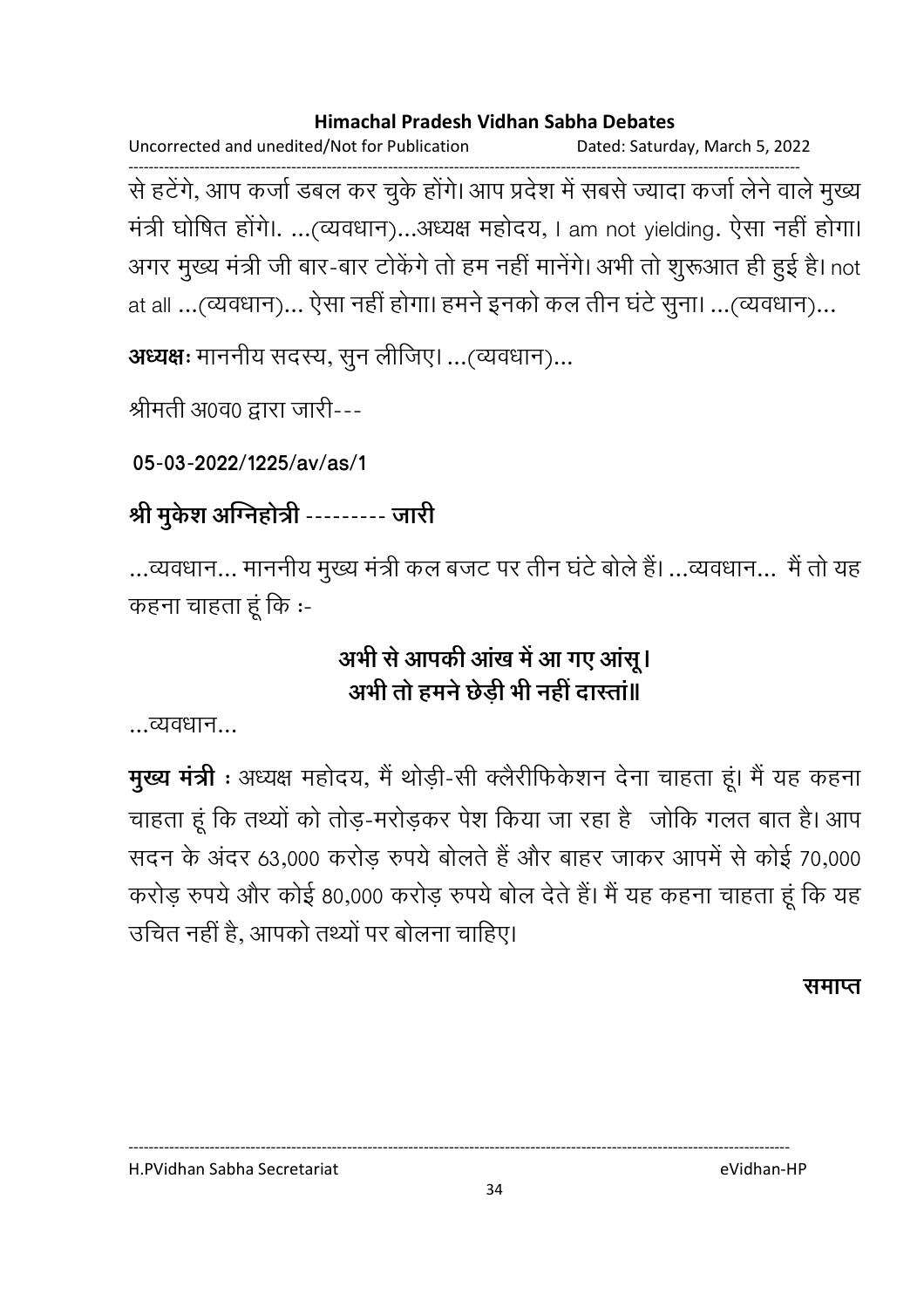Uncorrected and unedited/Not for Publication Dated: Saturday, March 5, 2022

------------------------------------------------------------------------------------------------------------------------------------ **श्री मुकेश अग्निहोत्री** : अध्यक्ष महोदय, मैं यह पूछना चाहता हूं कि क्या फर्डिंग सीधे-सीधे कर्जी से होगी? मुख्य मंत्री जी, आप स्टेट में फाइनेंशियल लायबिलिटी इतनी बड़ी खड़ी कर देंगे जिसके लिए यह प्रदेश आपको माफ नहीं करेगा। ...व्यवधान... माननीय संसदीय कार्य मंत्री, आप सुनिए। मुख्य मंत्री जी तीन घंटे बोले और हम पूरी तरह से आज्ञाकारी बनकर आपकी बात सुनते रहे। …व्यवधान… अब आपको भी सुनना चाहिए, हमने यहां पर तीन घंटे की फिल्म देखी है। ...व्यवधान... बजट का 71 प्रतिशत हिस्सा फिक्सड लायबिलिटीज के लिए रखा गया है और विकास के लिए केवल 29 प्रतिशत छोड़ा है। आप प्रदेश में इस 29 प्रतिशत से क्या विकास करेंगे? पिछले वर्ष के बजट में यह 45 प्रतिशत था और इस बार केवल 29 प्रतिशत है। आपने इसीलिए जब बजट पेश किया तो विभिन्न विभागों की

## **05-03-2022/1225/av/as/2**

एलोकेशन्ज ही गायब कर दी। अध्यक्ष महोदय, मैं माननीय मुख्य मंत्री पर आरोप लगाता हू कि आप जानकारियां छिपाने के लिए यहां झूठ पेश कर रहे हैं। प्रदेश की जनता के समक्ष हकीकत नहीं रखी जा रही है। माननीय मुख्य मंत्री, आप अपने कार्यकाल के अतिम वर्ष में प्रवेश कर चुके हैं इसलिए मैं आपसे पूछना चाहता हूं कि आपने अपने कार्यकाल में प्रदेश की आय बढ़ाने के लिए क्या कदम उठाएं? मुख्य मंत्री जी, आप यह भी बताएं कि आपने प्रदेश में फिजूलखर्ची रोकने के लिए क्या कदम उठाएं? आपने पिछले 5 वर्षों में नवाबों की तरह राज किया और अपनी पार्टी के खर्च भी सरकार के बजट से चलाए। …व्यवधान… आपने केंद्र या पड़ोसी राज्यों से अपने क्लेम्ज मांगने के लिए कौन-से कदम उठाए? माह जून में तो जी0एस0टी0 की कंपनसेशन ही बंद हो जाएगी। अब जब जी0एस0टी0 की कंपनसेशन बंद हो रही है तो आपका रोड मैप क्या है? आपने उसके बारे में इस दस्तावेज में कुछ भी दिखाने की कोशिश नहीं की है। आपने बजट डॉक्यूमेंट में केवल 'बजट' नहीं लिखा कि प्रदेश का बजट क्या है। इसमें कहा गया है कि हम एक्साइज पॉलिसी में पारदर्शिता लाने की कोशिश करेंगे। आपने पिछले चार वर्षों से तो तेके तक नीलाम नहीं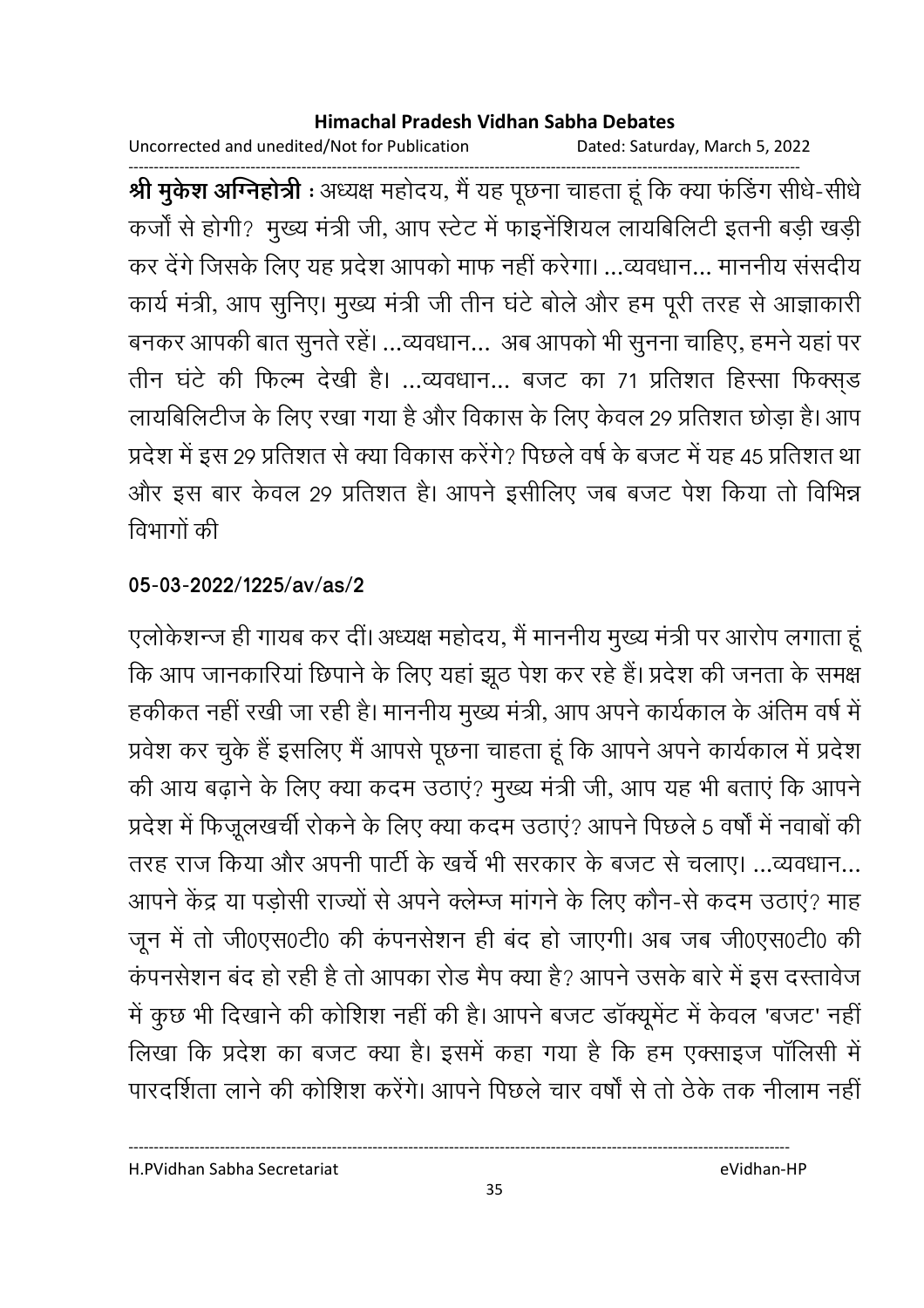Uncorrected and unedited/Not for Publication Dated: Saturday, March 5, 2022

------------------------------------------------------------------------------------------------------------------------------------ किए फिर आप क्या पारदर्शिता लाएंगे? आप तो इसको बजट का आधार बना रहे हैं। ...व्यवधान... माननीय उद्योग मंत्री, अभी भी क्या हो रहा है? आप उस बारे में मेरा मुह मत खुलवाओ। …व्यवधान… मेरा मुह मत खुलवाओ, अगर आप ऐसी बात करेंगे तो इसी पर डिबेट शुरू हो जाएगी।

# <u>टी सी द्वारा जारी</u>

# 05/03/2022/1230/टी0सी0वी0/एच0के0/1 श्री मुकेश अग्निहोत्री .. जारी

...व्यवधान... तो इसी में डिबेट हो जाएगी। इसलिए हमें सीधी दिशा में जाने दीजिए। मुख्य मंत्री जी, हाइडल सेक्टर में कौन-सा नया इन्वेस्टर आया जो आपने हाइडल सेक्टर को आधार बना दिया। अभी तक ड्रग पार्क आया नहीं लेकिन उससे आपको कौन-सी आमंदनी | हो रही है? आपके समय में तो उसका पहला खुरपा भी नहीं लगेगा। आपके तो चार महीने ही बाकी रह गए हैं। अब तो आपके जाने का टाइम आ गया है। आप ज्यादा-से-ज्यादा उसका शिलान्यास कर लेंगे, आप उससे क्या आय ढूंढ रहे हैं? विश्व और देश की ऐसी कौन-सी कंपनी या इन्वैस्टर है जो प्रदेश में आ गया? आपने बहुत ग्राउंड ब्रेकिंग की और आपने कहा कि प्रधान मंत्री जी ने ग्राउंड ब्रेकिंग की लेकिन कोई इन्वेस्टर तो आया नहीं। हिमाचल प्रदेश में रेवैन्यू को बढ़ाने के लिए आप कौन-से चैक की बात कर रहे हैं। ये सब फर्जीबाड़ा है, आप झूठ पर अपनी मर्जिल खड़ी कर रहे हैं। इस बार तो आपने महा झूठ बोला है। आप प्रदेश का घाटा कर्मचारियों और कोविड पर डाल रहे हैं। प्रदेश के कर्मचारी घाटे के लिए जिम्मेवार है, आप नहीं है जो सत्ता में बैठे हुए है। ...व्यवधान... यह बात इस दस्तावेज में लिखी हुई है। यह दस्तावेज हैं आप इसको पढ़ लें। जब दस्तावेज को पेश करते हैं तो इसको पढ़ा करें कि इसमें पेश क्या-क्या लिखा है। ...व्यवधान ... मंत्री जी आपने कहा था कि अनपढ़ों वाली बात न करों लेकिन अनपढ़ों वाली बात आप कर रहे हैं। यदि यह डॉक्यूमेंट में नहीं हुआ तो मैं इस्तीफा दे दूंगा वरना मुख्य मंत्री जी इस्तीफा दें। यह मैं यहां सदन में कह रहा हूं। यह सारी बातें इस दस्तावेज में लिखी हुईं हैं। ये हम आपको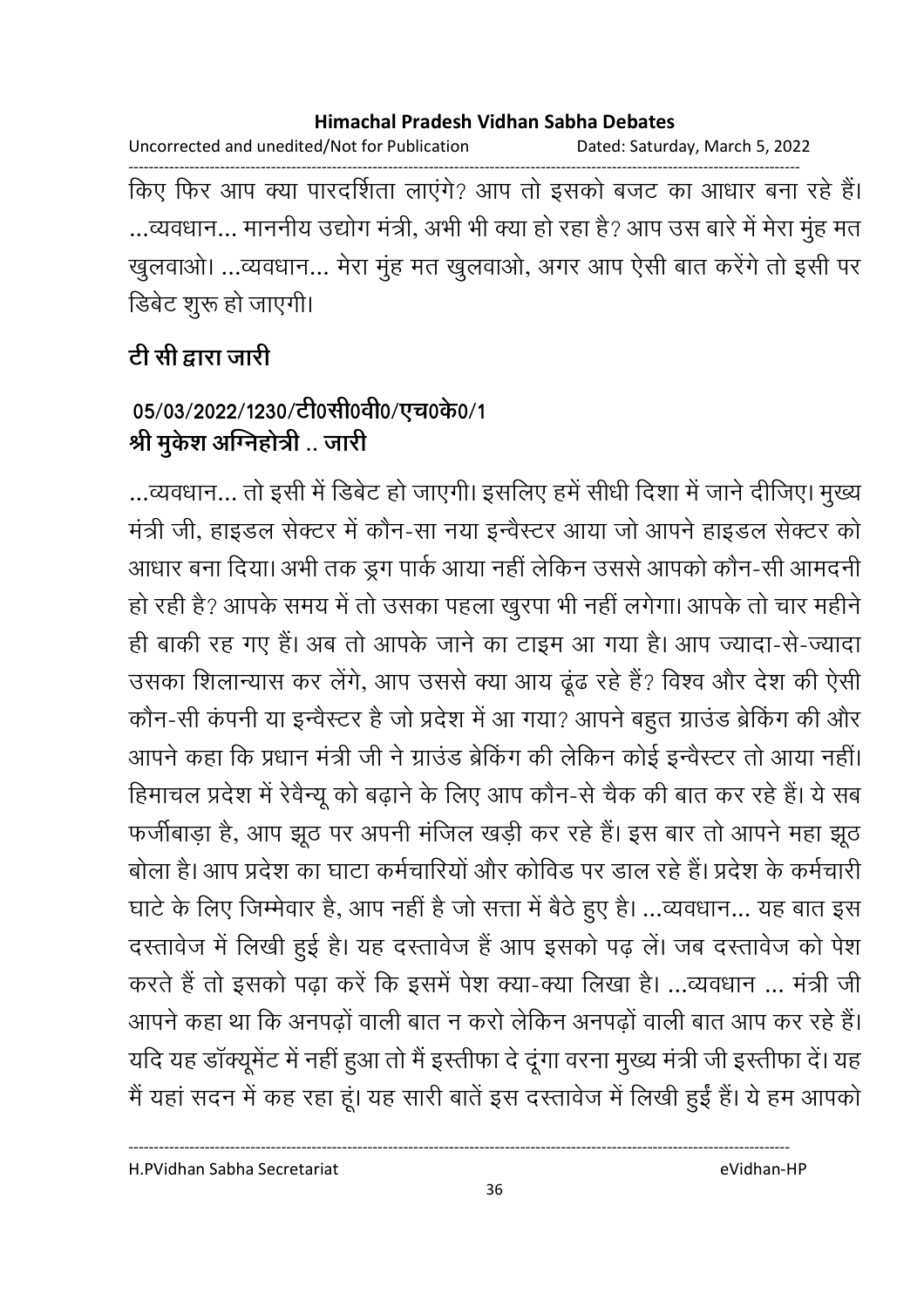## **Himachal Pradesh Vidhan Sabha Debates**  Uncorrected and unedited/Not for Publication Dated: Saturday, March 5, 2022 ------------------------------------------------------------------------------------------------------------------------------------ दिखाएंगे। अध्यक्ष महोदय, बजट में सिवाय मानदेय बढ़ाने के कुछ नहीं हैं। इस साल कितने बढ़े, उसमें जोड़ दिया मैंने पांच साल में कितने बढ़ाए। ...व्यवधान...

# 'जो यह मामा मान्दा नहीं, कर्मचारिया री सुण्दा नहीं।'

## 05/03/2022/1230/टी0सी0वी0/एच0के0/2

आपने हिमाचल प्रदेश के कर्मचारियों के खिलाफ दमन चक्र चला दिया। मुख्य मंत्री जी आपको जिसने भी 'स्ट्रोंग मैन' बनने की राय दी है कि आप जेंटल मैन से स्ट्रोंग मैन बन जाओ, यह राय आपके ऑफिसरों ने दी होगी। आपने प्रदेश के कर्मचारियों के साथ टकराव किया है। भाजपा पहले भी प्रदेश कर्मचारियों से टकराव कर चुकी है। 'काम नहीं तो वेतन नहीं' यह आपकी सरकार ने किया। आपने 44 लोगों के खिलाफ आज एफ0आई0आर0 दर्ज की है। वे यहां पर प्रदर्शन करने आए और आपने उन पर ठण्डे पानी की बौछारें डाल दीं। फायर ब्रिगेड की गाडियां लगा दी और आपने उन पर लाठियां चला दीं। मुख्य मंत्री जी आपने प्रदेश के तीन लाख कर्मचारियों को ललकारा है। आपने उनके साथ धमकी के लहजे में बात की है।

एन0एस0 द्वारा जारी ....

## 05-03-2022/1235/NS/HK/1

# श्री मुकेश ओग्नेहोत्री .......जारी

आप बताएं इन कर्मचारियों ने कौन-सी सरकारी संपत्ति का नुकसान किया कि आप उनके खिलाफ़ मामले दर्ज़ कर रहे हो? आप कहते हैं कि मैं कर्मचारियों के पास उनकी बात सुनने नहीं जाउंगा तो आप पहले क्यों गए थे? आप धर्मशाला में गए थे। ...व्यवधान... आप वहां पर प्रदर्शन में गए और आपके मंत्री भी गए। आप पहले क्यों गए? आप पहले न जाते। ...व्यवधान... आपकी दोगली भाषा है। आप एक प्रदर्शन में जाएंगे और दूसरे प्रदर्शन में नहीं जाएंगे, यह आपको किसने कहा? आपने पूरे प्रदेश में आक्रोश और आंदोलन के बीच बजट पेश किया है। ...व्यवधान... मुझे मालूम है। मंत्री जी आप जब बोलते हैं तब हम आपको नहीं बोलते हैं। इसलिए जो हम बोल रहें हैं आप भी सूनिए।

H.PVidhan Sabha Secretariat eVidhan-HP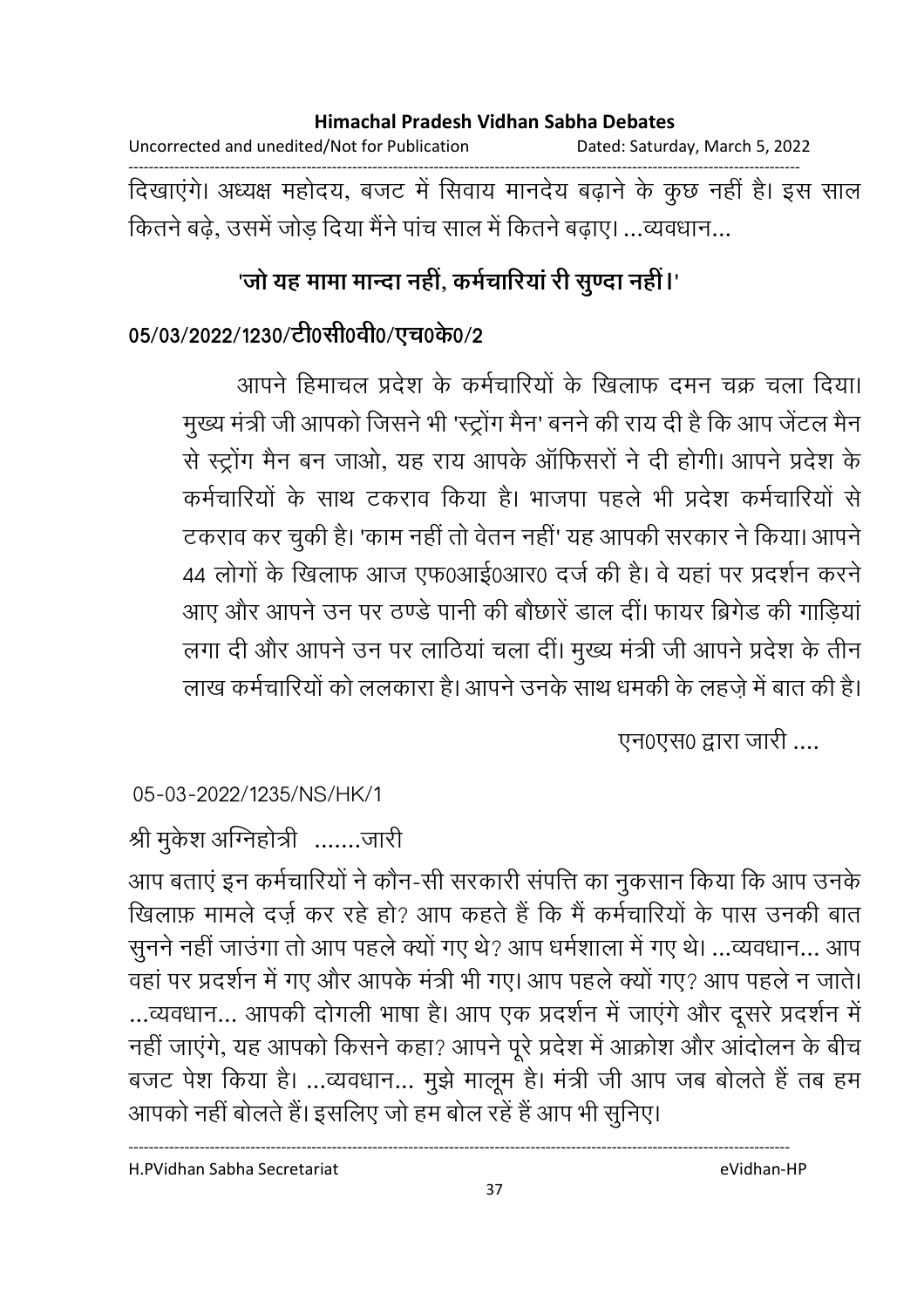Uncorrected and unedited/Not for Publication Dated: Saturday, March 5, 2022

------------------------------------------------------------------------------------------------------------------------------------ अध्यक्ष महोदय, पे कमीशन की सिफरिशे आई। आपने सभी वर्गा को दिया तो जिनको आपने अभी रियायतें अपने बजट में अनाउस की इन वर्गा को भी मिलना था। आपने इतना लंबा बजट पेश किया। मुझे दुःख है कि जब बजट सारा पेश हो गया तो प्रदेश के मुख्य सचिव आपको पर्ची देते हैं कि आप कर्मचारियों के लिए भी कुछ बोलो, over and above छपी हुई किताब से कुछ अलग और आप उस पर्ची से ओ0पी0एस0 के बारे में बोलते हैं। आपने इसे बजट बुक में मैंशन नहीं किया। इतने लंबे संबोधन में सबसे ज्वलंत मुद्दा ओ0पी0एस0 का था। आप उसमें खामोश रहे। व्यवधान

अध्यक्ष महोदय, पे कर्माशन पर विसंगतियों का मसला था, इसमें राइंडर लगे हुए हैं। कभी आपने सोचा कि दिनांक 03 जनवरी, 2022 को वेतनमान देने के बाद प्रदेश के किसी भी कर्मचारी ने आपके पे कमीशन को क्यों नहीं लिया? क्या किसी कर्मचारी ने आपके पे कमीशन को लिया? आपको इसे लागू किए हुए दो महीने का समय हो गया है। एक भी कर्मचारी ने इसे नहीं लिया और आपने उसकी बात अपने बजट भाषण में नहीं रखीं। आउटसोर्स कर्मचारी आपकी तरफ निगाहें लगा कर बैठे हुए थे कि उन्हें सेवा में लेने बारे आप कुछ-न-कुछ ऐलान करेंगे। आपने उनके लिए कहा कि आपको महीने के अंत में सैलरी स्लिप मिल जाया करेगी। आपने किसी भी मुद्दे का स्थायी समाधान करने का प्रयास ही नहीं किया। आपने सिर्फ रियायतें दी हैं। आपने करूणामूलक आधार पर

## 05-03-2022/1235/NS/HK/2

नोंकरियों देने बारे एक भी शब्द अपने बजट भाषण में नहीं कहा। आपको उन पर भी करूणा नहीं आई कि 220 दिन से आदोलन पर बैठे हुए हैं। आपने एस0एम0सी0 अध्यापको के मानदेय में 1,000 रुपये की बढ़ौतरी की। आपने उनको भी लटका कर रख दिया। कर्मचारियों के सभी वर्ग आपने नज़रअदाज कर दिए। जिस पुलिस से आप बाहर कार्रवाई करवा रहे थे आपने उनको भी कुछ नहीं दिया। वे आपके घर द्वार पर आए थे। आपने होम गार्ड वालों को कुछ नहीं दिया जिनसे आप लोगों के ऊपर पानी को बौछारें और डंडे डलवा रहे हो।

अध्यक्ष महोदय, यह बजट प्रदेश के बेरोज़गारों से बहुत बड़ा धोखा है। बजट डाक्यूमेंट की मूल भावना क्या है? इस डॉक्यूमैंट को देखो इसकी मूल भावना है कि आप चोर दरवाज़े से नौकरियां देना चाहते हो। आप हि0 प्र0 पब्लिक सर्विस कमीशन और हि0 प्र0 कर्मचारी

H.PVidhan Sabha Secretariat eVidhan-HP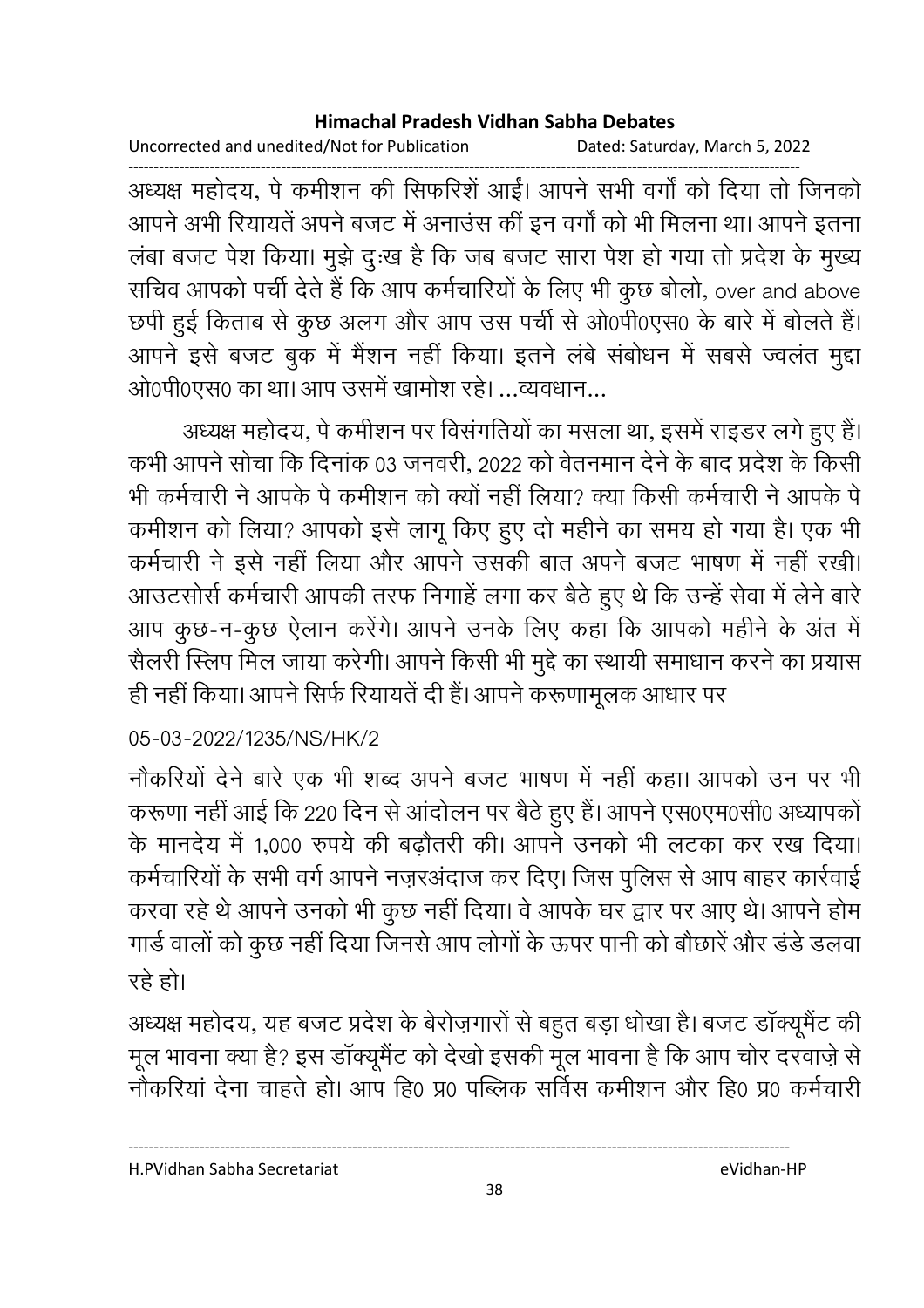Uncorrected and unedited/Not for Publication Dated: Saturday, March 5, 2022

------------------------------------------------------------------------------------------------------------------------------------ चयन आयोग के माध्यम से नौकरी नहीं देना चाहते हैं। वैसे भी आपके अब छः महीने बचे हैं, आप पक्की नौकरी दे ही नहीं सकते। ...व्यवधान... आप पक्की नौकरी दो। ...व्यवधान... भारद्वाज साहब हम पक्की नौकरी की बात कर रहे हैं। आपने पिछले बजट भाषण में 30,000 नौकरियां कहीं थीं और इस बजट में भी 30,000 नौकरियां लिख दीं। इस बार आपने ब्रेक अप ही नहीं दिया। ऐसा चलतउ तरीके से बजट पेश किया। पिछली बार के 8000 मल्टी टास्क वर्कज़े अभी तक लगे ही नहीं है।

श्री आर0 के0 एस0 द्वारा जारी।

05.03.2022/1240/RKS/एच के-1

मुकेश अग्निहोत्री… जारी

पी.डब्ल्यू.डी. में जो पांच हजार मल्टी टास्क वर्कर लगाए जाने थे, उन्हें भी आप नहीं लगा पाए। आपने अब तीस हजार रोज़गार देने की बात कही हैं। मुख्य मंत्री जी खुदा के वास्ते | आप भर्तियों में बेईमानी मत करो। बेरोज़गारी का आंकड़ा 14 लाख को क्रोस कर गया है इसलिए आप बेरोज़गारों से बेईमानी मत करो। ...व्यवधान... आप साढ़े चार वर्षों से चिटों पर ही भर्तियां कर रहे हैं और प्रदेश के नौजवान आपसे इसका हिसाब मांगेंगे। हमारे युवक स्कूलों, कॉलेजों व विश्वविद्यालयों से डिग्रियां लेकर बेराज़गार बैठे हैं और आप चोर दरवाजे से भर्तियां कर रहे हैं। मुख्य मंत्री जी आपने 'दीया जलाने की बात की।' आपने धर्मपुर और सिराज में दो दीये जलाये और बाकी 65 दीये बुझा दिए। ...व्यवधान... मुख्य मंत्री जी आप इस सदन को बताएं कि बच्चों को गत तीन वर्षों से लैपटॉप क्यों नहीं मिले? आपने लैपटॉप के लिए तीन बार टेंडर किए लेकिन इसके बावजूद भी बच्चों को लैपटॉप नहीं मिले। आप बार-बार टेंडर क्यों रद्द कर रहे हैं? स्कूल के बच्चे मैरिट में आए हैं और वे लैपटॉप का इंतजार कर रहे हैं। आपने इस बजट में महंगाई की कोई बात नहीं की। पहले आप महंगाई को डायन कहते थे और आज महंगाई आपकी मौसी बन गई है। महंगाई के मुद्दे पर यह दस्तावेज़ पूरी तरह खामोश है। उज्ज्वला योजना के तहत आप एक सिलेंडर

H.PVidhan Sabha Secretariat eVidhan-HP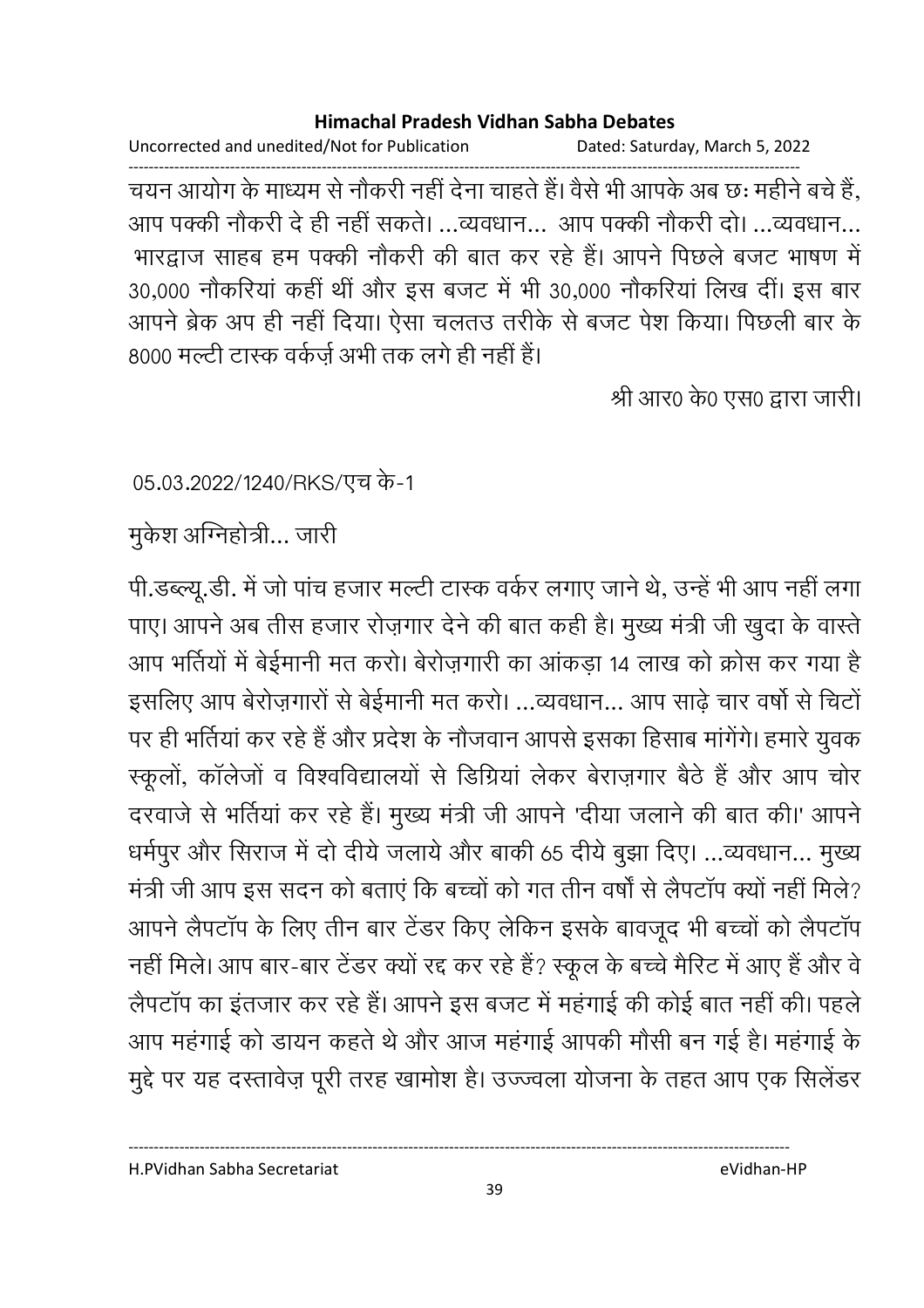Uncorrected and unedited/Not for Publication Dated: Saturday, March 5, 2022

------------------------------------------------------------------------------------------------------------------------------------ देने की बात कर रहे हैं। आज एक सिलेंडर ग्यारह सौ रुपये में मिल रहा है और इस पर सरकार सब्सिडी भी नहीं दे रही है। ...व्यवधान... कोई सिलेंडर फ्री नहीं मिल रहा है। जब महिलाए ग्यारह सौ रुपर्य का सिलेंडर लेती है तो सकल्प लेती है कि अब बी.जे.पी. को कभी वोट नहीं डालेंगे। ...व्यवधान... राशन योजना पर आपने कोई बात नहीं की। ...व्यवधान... आज सरिये का रेट 7100 रुपये प्रति क्विंटल है। सीमेंट की बोरी का दाम 450 रुपये हो गया है और आप कह रहे हैं कि हम मिशन रिपीट करेंगे। आज सरसों के तेल की एक बोतल का दाम सवा दो सौ रुपये है। इस बार आपको शानदार तड़का लगने वाला है। आप मुझे बताएं कि आपने इस कार्यकाल में प्रदेश में कौन-सा मेगा प्रोजैक्ट स्थापित किया?

```
05.03.2022/1240/RKS/एच के-2
```
आपने तीन बजटों में ग्रीन फॉल्ड हवाई पट्टी की बात की। अगर आप अपने इलाके में जहाज उतारेंगे तो हमें खुशी होगी। आपने इस बार यह भी कहा कि नाइट लैंडिंग करवाई जाएगी। आप दिन में तो जहाज उतार नहीं पा रहे और अब रात को लैंडिंग करने की बात कर रहे हैं। अभी आपसे ज़मीन अधिग्रहण तो हुई नहीं और आप बोइंग व चार सौ सीटर जहाज उतारने की बात कर रहे हैं। वहां के स्थानीय लोग भूमि को लेकर आंदोलन कर रहे हैं। आप हवाई पट्टी के निर्माण के लिए 11-11 सौ करोड़ रुपये का प्रावधान दो बजटों में करते रहे लेकिन मुझे अफ़सोस है कि आप अपने समय में इसका शिलान्यास भी नहीं कर पाएंगे।

श्री बी.एस.द्वारा... जारी

05.03.2022/1245/बी.एस./वाई0के0/-1

# श्री मुर्कश **अग्निहोत्री जारी.**..

यह प्रोजैक्ट आपके दिल के करीब है और आप इसका शिलान्यास तक नहीं कर पाओगे। आप कह रहे हैं कि तकनीकी तौर पर यह मजूर हो गया है, अब कौन सी तकनीक लग रही

H.PVidhan Sabha Secretariat eVidhan-HP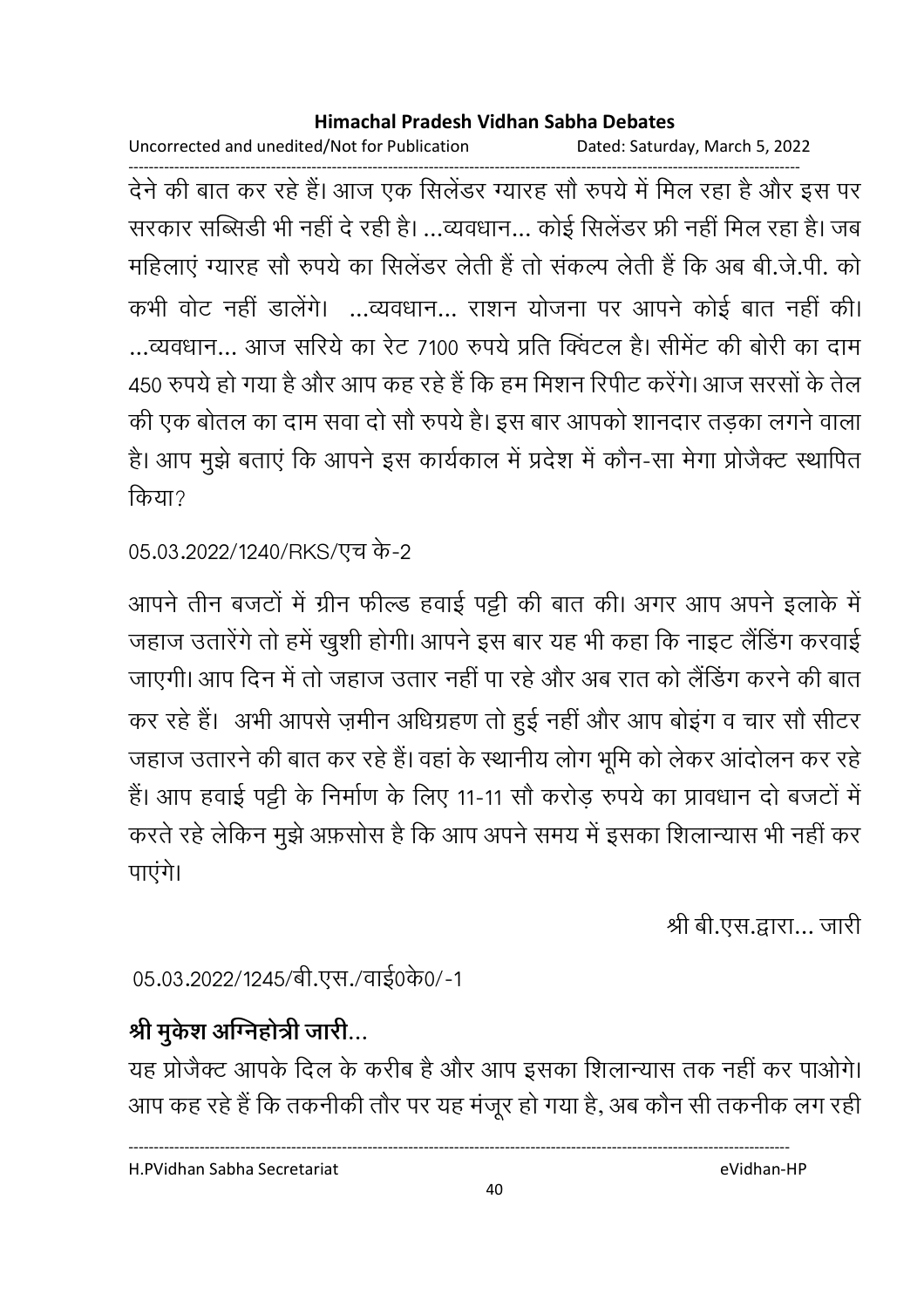Uncorrected and unedited/Not for Publication Dated: Saturday, March 5, 2022

------------------------------------------------------------------------------------------------------------------------------------ है, कहा मजूर हो गया वहां तो एक्यीजीशन के लिए लोग विरोध कर रहे हैं। आप हमें कहते | हैं, मुंगेरीलाल के हसीन सपने, देख रहे हैं। ये सपने तो मुझे लगता है कि आपकी तरफ मुड़ रहे हैं। आप मूंगेरीला बन गए हैं। आपके पांच सालों में मण्डी में जहाज नहीं उतर पाएगा। ये सारे काम किसे करने पडेंगे?

आप मण्डी विश्वविद्यालय की बात करते हैं, मैं आपको बधाई देना चाहता हूं, आप मण्डी में विश्वविद्यालय खोलिए, लेकिन इस बजट बुक में कोई पैसा तो रख देते कि मैंने 2-4 करोड़ रुपए इसके लिए रखा है। लेकिन आपने एक पैसे की बात इसमें नहीं कही गई है। आप कह रहे हैं कि वर्ष 2022-23 में यह विश्वविद्यालय फंक्शंनल हो जाएगा. 'हींग लगे न फिटकरी रंग चोखा आये', मण्डी के लिए आपने चार साल में कुछ नहीं किया और आपसे आने वाले चार महीनों में कुछ नहीं होगा।

आप हाइवे और रापवे की बात कर रहे हैं, नैशनल हाइवे का आपने क्या किया? यह सबसे बड़ी असफलता आपकी और आपकी सरकार की है। आपने कहा था कि 65 हजार करोड़ रुपए के नैशनल हाइवे बनाएंगे और ये 69 हाइवे बनेंगे। लेकिन बजट में उनका उल्लेख तक नहीं किया गया है। आपने कहा कि आने वाले समय में 700 करोड़ रुपए के हाइवे बनेंगे। आप 65 हजार करोड़ की बातें करके लोगों की वोटें ले गए, आपने लोगों को ठग दिया, इस प्रदेश के लोगों से झूठ बोला गया है। नैशन हाइवे आपकी नाकामी का स्मार्क है। प्रदेश से जेा आपने इतने बड़े-बड़े वायदे किए थे, उनका आपने कुछ नहीं किया। यहां आदरणीय राकेश जी बैठे हैं, मुझे बोलते हुए टोकते हैं, क्या आपने फैक्टर-II लागू करवा लिया, जो फोर लेन बन रहे हैं, क्या लोगों को उसमें चार गुणा मुआवजा दिलवा दिया हैं? क्या आज तक किसी सड़क का पैसा लोगों को दिलवाया है? जब इस मान्य सदन में विरोध हुआ था तो यहां से आदरणीय धूमल साहब ने कहा था कि जब हमारी सरकार आएगी तो हम देने के लिए वचनबद्ध हैं, हम फैक्टर-॥ देंगे, लेकिन आपके दृष्टि पत्र में यह बात अंकित है। आपने किसी को पैसा

05.03.2022/1245/बी.एस./वाई0के0/-2

नहीं दिया। वहां 13 रोपवे की बात हुई और यहां पर चार रोपवे की बात करनी शुरू कर दी, इनके लिए कोई बजट का प्रावधान नहीं है। आपने लिखा है कि दिल्ली से बात करेंगे, आप

H.PVidhan Sabha Secretariat eVidhan-HP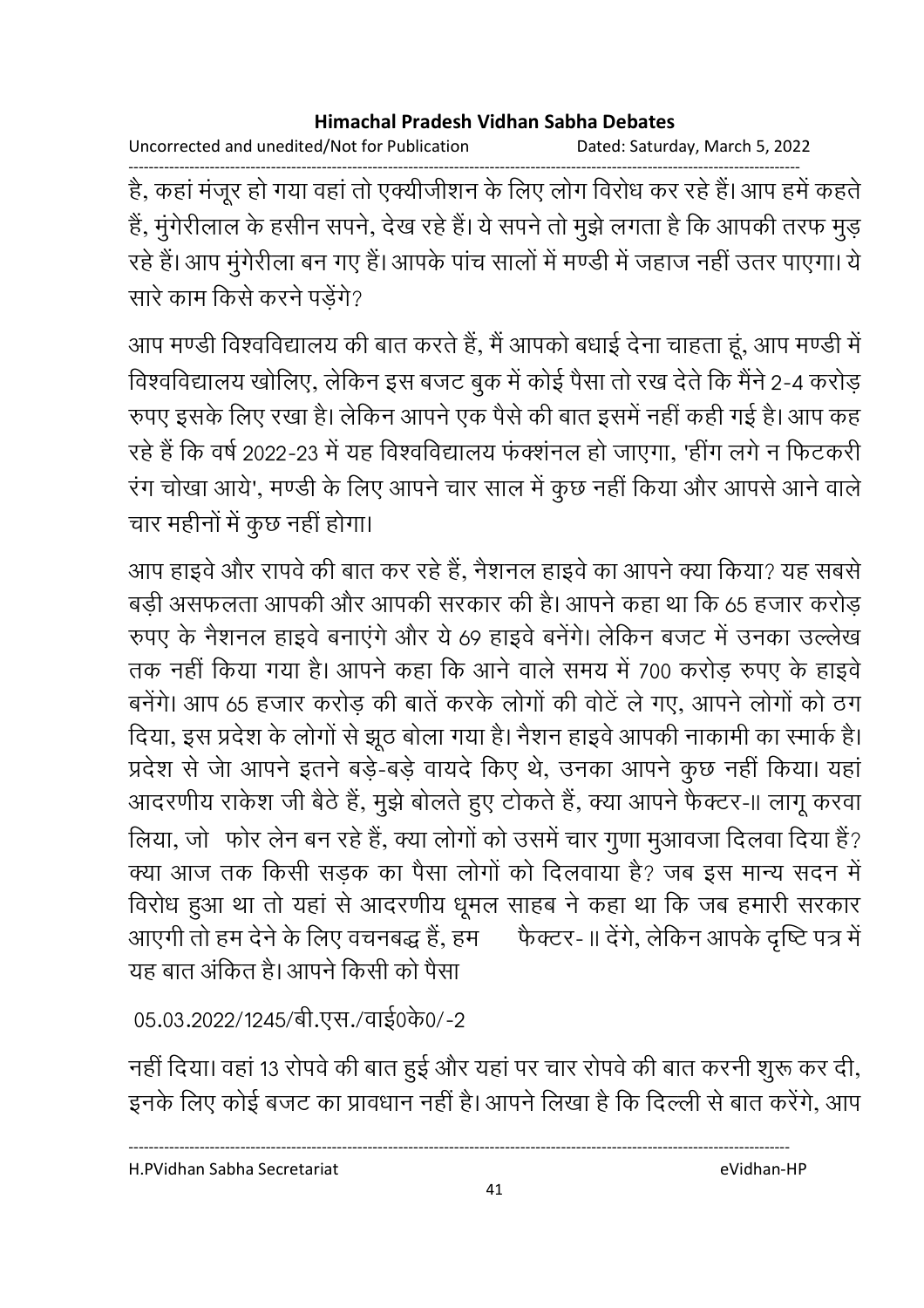Uncorrected and unedited/Not for Publication Dated: Saturday, March 5, 2022

------------------------------------------------------------------------------------------------------------------------------------ समझ रहे हैं कि आप किसी तरह से मण्डी वाला रोपर्व बनवा लेंगे, जो बंगलामुखी जी वाला है। हम भी कहते हैं कि आप बनवा लें। उसके लिए कोई बजट में पैसे का प्रावधान है, कि नहीं है? मुझे तो कहीं भी नजर नहीं आ रहा है।

**मुख्य मंत्री :** उसका काम शुरू हो चुका है।

**श्री मुकेश अग्निहोत्री** : आपने काम शुरू कर दिया, परतु बजट में तो कहीं पैसा नहीं दिया गया है।

आपने रेलवे लाइन की बात की, क्या एक इंच लाइन हिमाचल प्रदेश में आगे बढ़ी? आप कह रहे हैं कि दिल्ली सरकार ने यह पैसा रख दिया है। क्या किसी रेल लाइन के लिए आपने मैचिंग ग्रांट रखी है? आपने ऊना-हमीरपुर रेल लाइन की बात की, आपको पता है कि बजट में उसके लिए कितने पैसे हैं? मात्र एक हजार रुपया।

**मुख्य मंत्री :** यह टोकन मनी है।

**श्री मुकेश ओग्नेहोत्री** : आपकी सरकार ने मना किया कि आप मैचिंग ग्राट नहीं -देंगे, आपकी सरकार ने कहा कि हम इस स्थिति में नहीं है। आज अपनी बजट बुक में लिख रहें हैं कि आप इसके लिए पैसा देंगे। लोग डबल इंजन की सरकार नहीं चाहते वे तो सिंगल से ही खुश थे, वह अच्छा चलता था। ...व्यवधान...

अध्यक्ष महोदय, मुख्य मंत्री जी ने कहा कि मैं 60 साल वालों को पेशन दूंगा,

श्री एन $\alpha$  जी $\alpha$  द्वारा जारी...

05-03-2022/1250/वाई.के.-एन.जी. /1

# श्री मुकेश अग्निहोत्री ..... जारी

माननीय मंत्री जी आप बहुत वरिष्ठ व्यक्ति हैं, आप सुनिए। पैंशन के दो Set of Rules नहीं हो सकते कि कर्मचारियों को पैंशन आपने नकार दी और आप इधर दे रहे हैं। इसमें जब

H.PVidhan Sabha Secretariat eVidhan-HP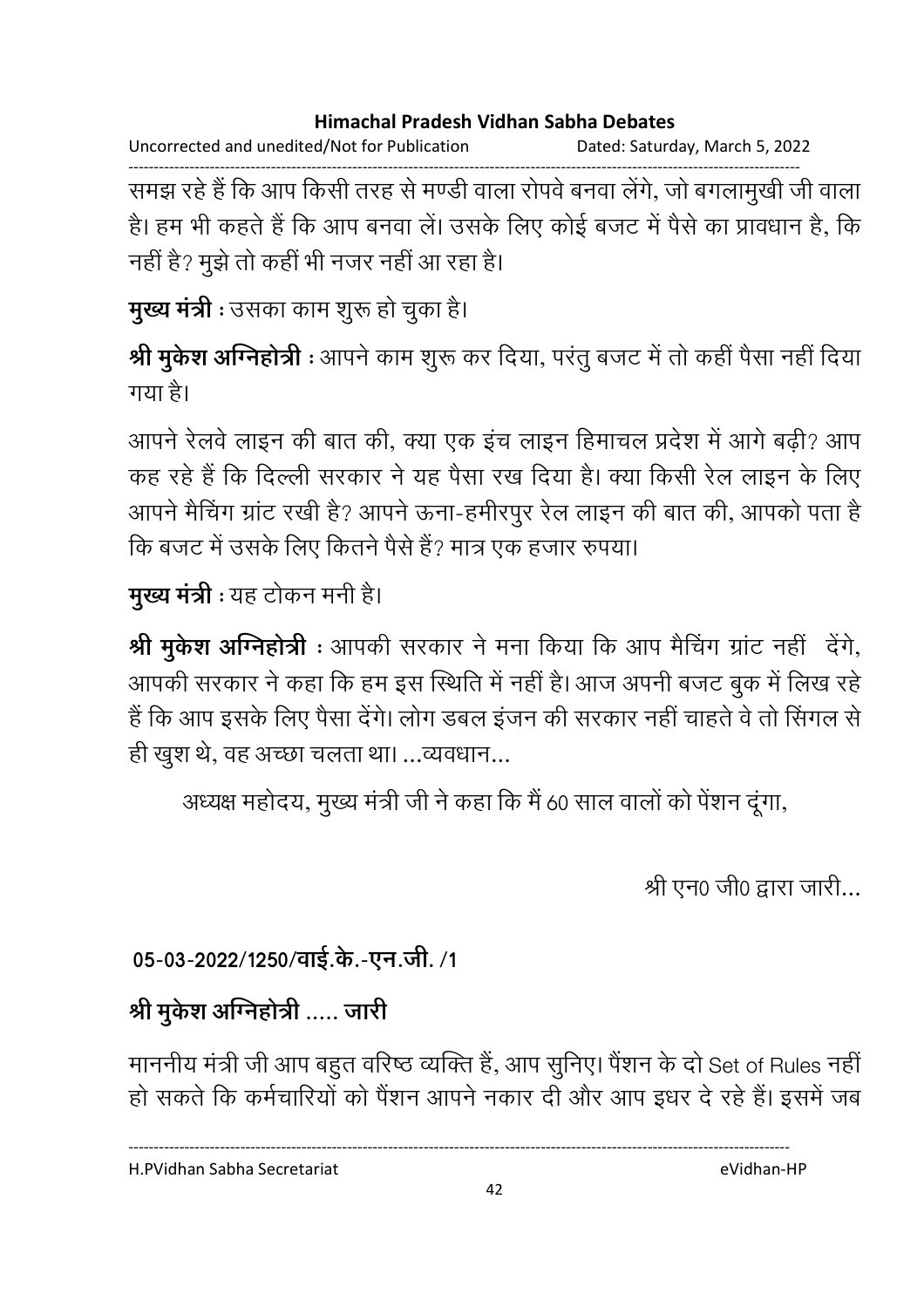Uncorrected and unedited/Not for Publication Dated: Saturday, March 5, 2022

------------------------------------------------------------------------------------------------------------------------------------ आपने कह दिया कि 60 वर्ष से ऊपर वालों को सबको पैंशन मिलेगी तो आप बताएं और आपने इसी बजट में 16, 17, 18 व 19 नम्बर पेज पर लिखा है कि वर्ष 2022-23 में प्रदेश में केवल 40,000 लोगों को पैंशन लगाई जाएंगी। आपने इसमें कैप लगा दी है। एक तरफ आप कह रहे हैं कि 60 वर्ष से ऊपर वालों को पैंशन दी जाएगी और फिर आपने इसमें कैप लगा दी। आप बजट में देख लीजिए, यह आपका ही डॉक्यूमेंट है और इसे आपने ही पढ़ा है। आपने पैंशन के लिए स्लैब बना दिए हैं और इसमें आपने कह दिया कि 60 वर्ष से ऊपर वालों को पैंशन मिलेगी। आप 1,500 रुपये पैंशन देते हैं जिसे आपने 1,700 रुपये कर दिया है तो 60 वर्ष से ऊपर वाले सभी को 1,700 रुपये पैंशन दो। माननीय मुख्य मंत्री जी ने चार पेज लगा दिए इस बात को लिखने के लिए। आप बताएं कि आपने यह 70 वर्ष वालों के लिए दोबारा क्यों लिखा कि 'विधवाओं, एकल नारी तथा 70 वर्ष से नीचे वृद्ध जनों को मिलने वाली 700 रुपये प्रति माह की पेंशन को बढ़ा करके 1000 प्रति माह।'...व्यवधान... आपने जब 60 वर्ष का एक फिगर दे दिया …व्यवधान… आपके अधिकारी क्या कर रहे हैं इस पर भी आप थोड़ा ध्यान दें। आपने लिखा है कि '70 वर्ष से ऊपर वृद्ध जनों तथा 70 प्रतिशत अपगता वाले दिव्यागजनों को मिलने वाली पेशन को 1100 रुपये प्रति माह से बढ़ा करके 1500 प्रति माह।' महिलाओं के लिए आपने तीन स्लैब बना दिए हैं और आपने अगले पेज पर लिखा है कि 60 से 65 वर्ष की आयु की महिलाएं बिना किसी आय सीमा की पैंशन लेंगी। जब आपने 60 वर्ष से ऊपर बोल दिया है तो उसमें 65 से 69 वर्ष भी आ जाता है। ...व्यवधान...

**मुख्य मंत्री** : अध्यक्ष महोदय, सरल भाषा में कहें तो हमने लिखा है कि 60 वर्ष से ऊपर सभी को सामाजिक सुरक्षा पैंशन दी जाएगी।

**श्री मुकेश ओग्नेहोत्री** : अध्यक्ष महोदय, यही सरलता की बात तो मैं कर रहा हूं। ...व्यवधान... यह डॉक्यूमेंट गलत है ...व्यवधान... माननीय मंत्री श्री राकेश पठानिया जी आप लोगों ने ही यह बजट क्लीयर किया है। ...व्यवधान...

# 05-03-2022/1250/वाई.के.-एन.जी. /2

आप लोगों ने ही यह बजट डॉक्यूमेंट जारी किया है। आपकी कैबिनेट ने इसको क्लीयर किया है। पहली बात आपने 60 वर्ष से ऊपर कहा है तो सभी को बराबर 1,700 रुपये पैंशन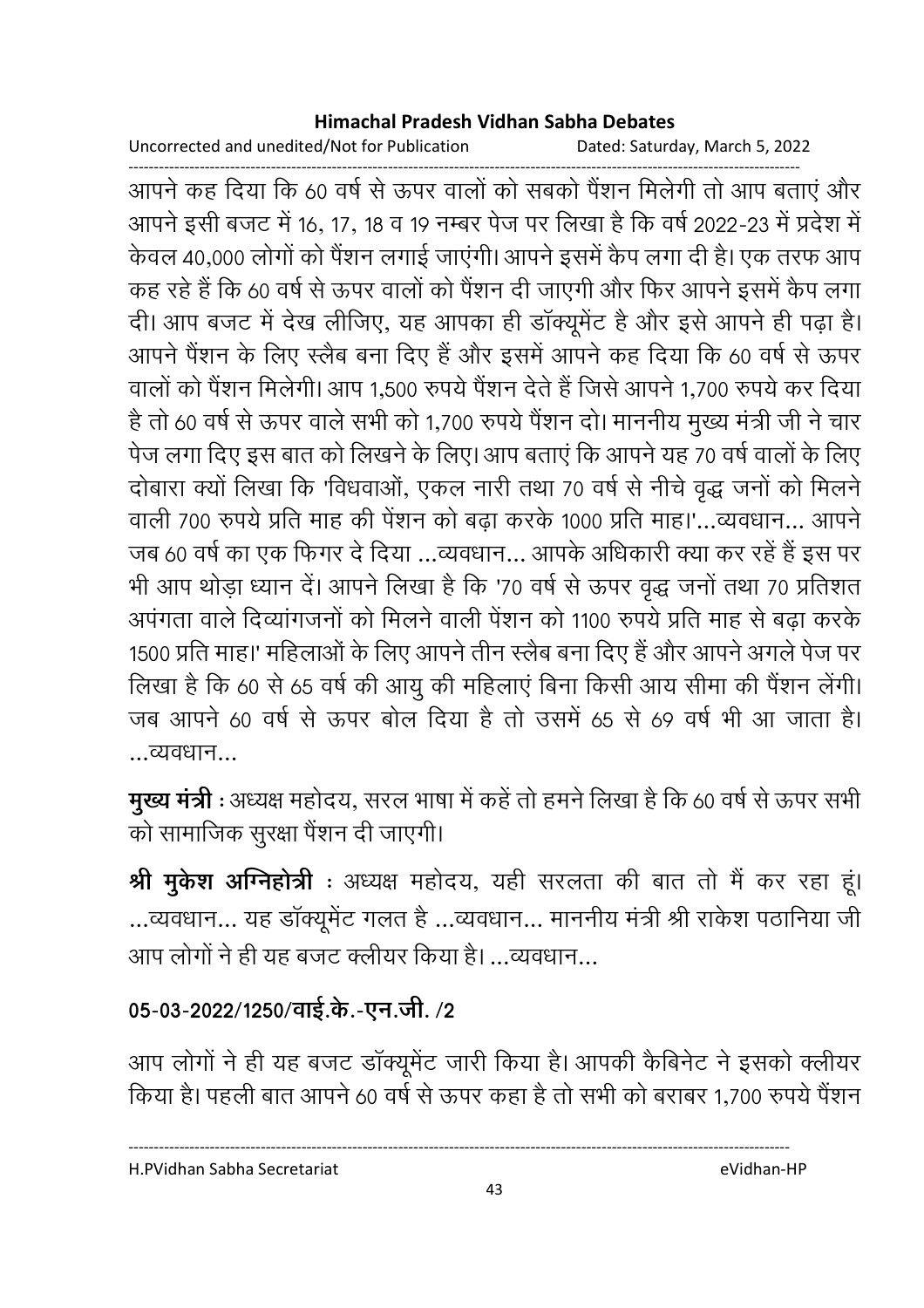Uncorrected and unedited/Not for Publication Dated: Saturday, March 5, 2022

------------------------------------------------------------------------------------------------------------------------------------ दो। दूसरी बात इसकी कैप को हटाओ। …व्यवधान… 40,000 को देंगे, इतने तो पैंडिंग केस पड़े हैं। अगर 40,000 ही रखा तो 60 वर्ष वाले एक को भी पैशन नहीं लगेगी। यह है आपका डॉक्यूमेंट, माननीय मंत्री जी पढ़ लीजिए इसे। ...व्यवधान... 60 वर्ष के लिए आपने किस प्रकार से बंडलबाजी की है। अध्यक्ष महोदय, यह ठीक है कि विधवाओं, एकल नारी तथा दिव्यांगजनों को 60 वर्ष से नीचे के लिए स्लैब बना सकते हैं लेकिन 60 वर्ष से ऊपर वालों के लिए एक ही फार्मुला होना चाहिए व 60 वर्ष से ऊपर जो भी व्यक्ति है उसको 1,700 रुपये पैंशन दी जानी चाहिए और इसमें से कैप को भी हटाना चाहिए।

अध्यक्ष महोदय, बजट डाक्यूमेंट में बार-बार माननीय प्रधान मंत्री जी का धन्यवाद किया गया है। ...व्यवधान... बताओ क्या मिला? आपने चार बार उन्हें बुलाया और आपको उनसे क्या मिला है? ...व्यवधान... सिवाय गद्दी के आपको कुछ नहीं मिला? केन्द्र सरकार तो खुद सम्पतिया बेच रही है, रेलवे बेच रही है, हवाई अड्डे बेच रही है, एल.आई.सी. बेच रही है और अन्य सभी को भी बेच रही है तो अपको क्या देंगी? आपको देने के लिए केन्द्र सरकार के पास क्या है? आपने भी प्रदेश में सम्पतियां बेचनी शुरू कर दी हैं। आपने प्रदेश में 200 करोड़ रुपये की प्रोपर्टियां लीज़ पर दे दी हैं। आप किसान की बात कर रहे हैं लेकिन इस देश का किसान आपको माफ नहीं करेगा। उन तीन कानूनों के लिए 750 किसानों की जानें चली गई हैं। आप उन कानूनों के समर्थक थे। आपने इस बजट डॉक्यूमेंट में किसान का कोई कर्ज़ माफ नहीं किया है। आप बताएं कि आपने सेब वालों के लिए क्या किया? क्या आपने इम्पोर्ट ड्यूटी का मसला हल करवाया? जब केन्द्रीय बजट बनना था तो क्या आप माननीय प्रधान मंत्री जी और माननीय वित्त मंत्री जी से मिले कि यह हमारी कमिटमेंट है और हमने इम्पोर्ट ड्यूटी का मसला हल करवाना है और विदेशों के सेब को चोट देनी है। लेकिन आपने सेब वालों के लिए कुछ नहीं किया।

**अध्यक्ष** : माननीय सदस्य सुनिए।

**श्री मुकेश अग्निहोत्री** : अध्यक्ष महोदय, आप आराम से सुनिए,

श्री एस.एस. द्वारा जारी.........

**05.03.2022/1255/SS-YK/1**

H.PVidhan Sabha Secretariat eVidhan-HP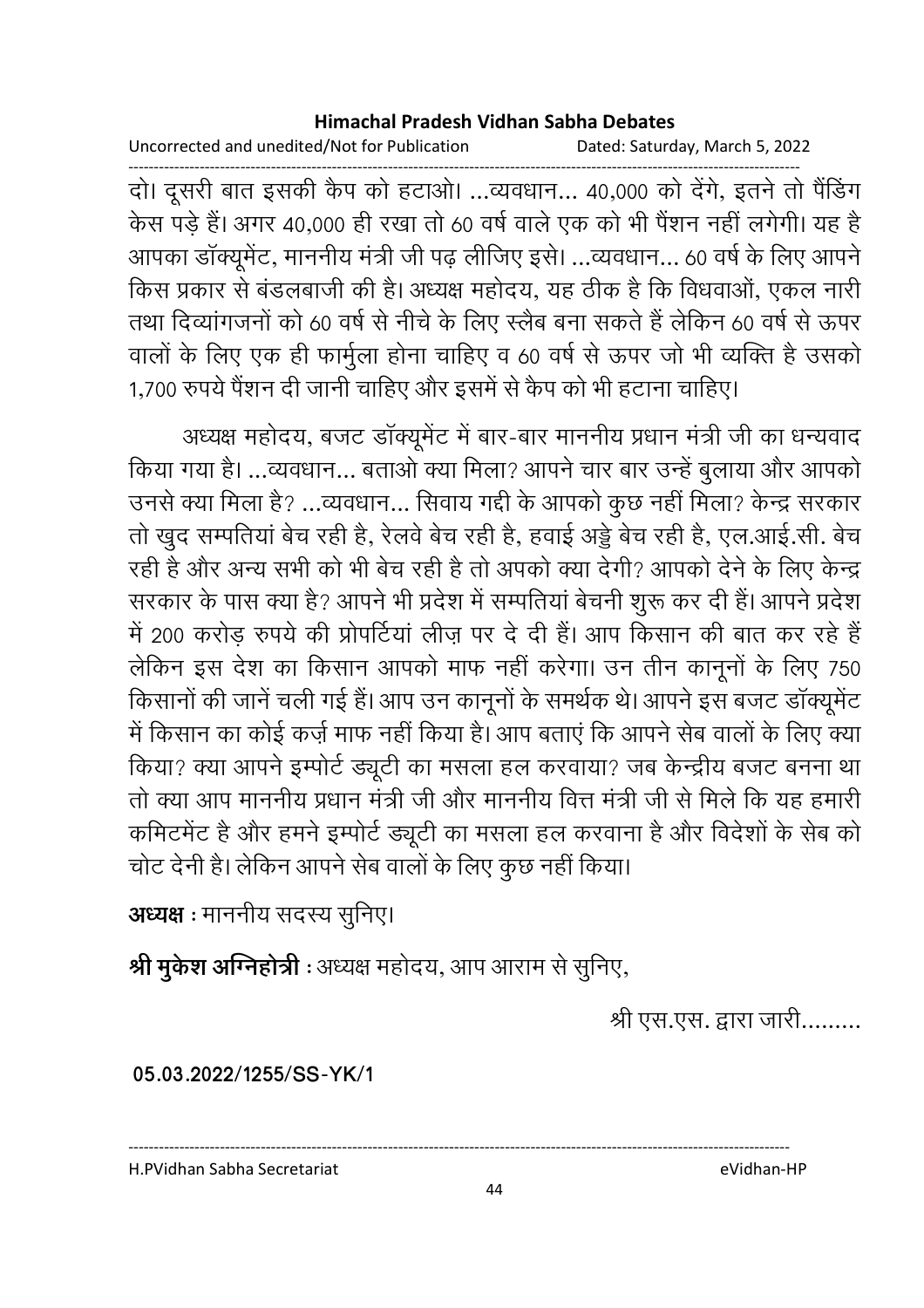Uncorrected and unedited/Not for Publication Dated: Saturday, March 5, 2022

#### ------------------------------------------------------------------------------------------------------------------------------------ श्री मुकेश अग्निहोत्री क्रमागत **:**

आप बहुत अच्छे आदमी है। आपसे अच्छा आदमी कौन है? आपसे बढ़िया आदमी कोई नहीं | है। हम आपका बहुत सम्मान व आदर करते हैं। 1.00 बजने वाला है आप मुझे कम्प्लीट करने दीजिए।

अध्यक्ष : मेरी बात सुनो। एक तो हमने जो आपका समय निर्धारित किया था वह पूरा हो रहा हैं। आप कृपया वाइंड अप कर दीजिए।

**श्री मर्कश अग्निहोत्री** : अध्यक्ष महोदय, अभी मेरा समय पूरा नहीं हुआ है। देखिए, कभी एम्पायर स्वयं नहीं खेलता और दोनों टीमों को खेलने देता है। इसलिए आप भी दोनों टीमों (सत्तापक्ष और विपक्ष) को खेलने दो।

अध्यक्ष : जो समय निर्धारित हुआ है कृपया उसी में बात समाप्त करें और मुझे बैल न बजानी पड़े। आप कृपया वाइंड अप करें।

**श्री मर्कश अग्निहोत्री** : मुख्य मंत्री जी ने पुष्प क्रांति की बात की। पुष्प क्रांति के नाम पर परवाणू में एक कमरा बना है और यहां कह दिया कि पुष्प क्रांति हो गई। हमें जाते समय वहां पर नज़र आता है कि एक छोटा-सा कमरा ही बना हुआ है और पुष्प क्रांति हो गई।

अध्यक्ष महोदय, ला एड आर्डर की क्या बात है।

**अध्यक्ष** : आपकी सारी बात आ गई है इसलिए आप एक मिनट में अपनी बात समाप्त करिए।

**श्री मर्कश ओग्नेहोत्री** : सर, मैं समाप्त कर रहा हूं।

अध्यक्ष महोदय, आप ऐसा मत करो। मैं छोड़ देता हूं और बाहर चला जाता हूं अगर आप मुझे कम्प्लीट नहीं करने देते। यह क्या बात है कि आप कम्प्लीट नहीं करने देते।

45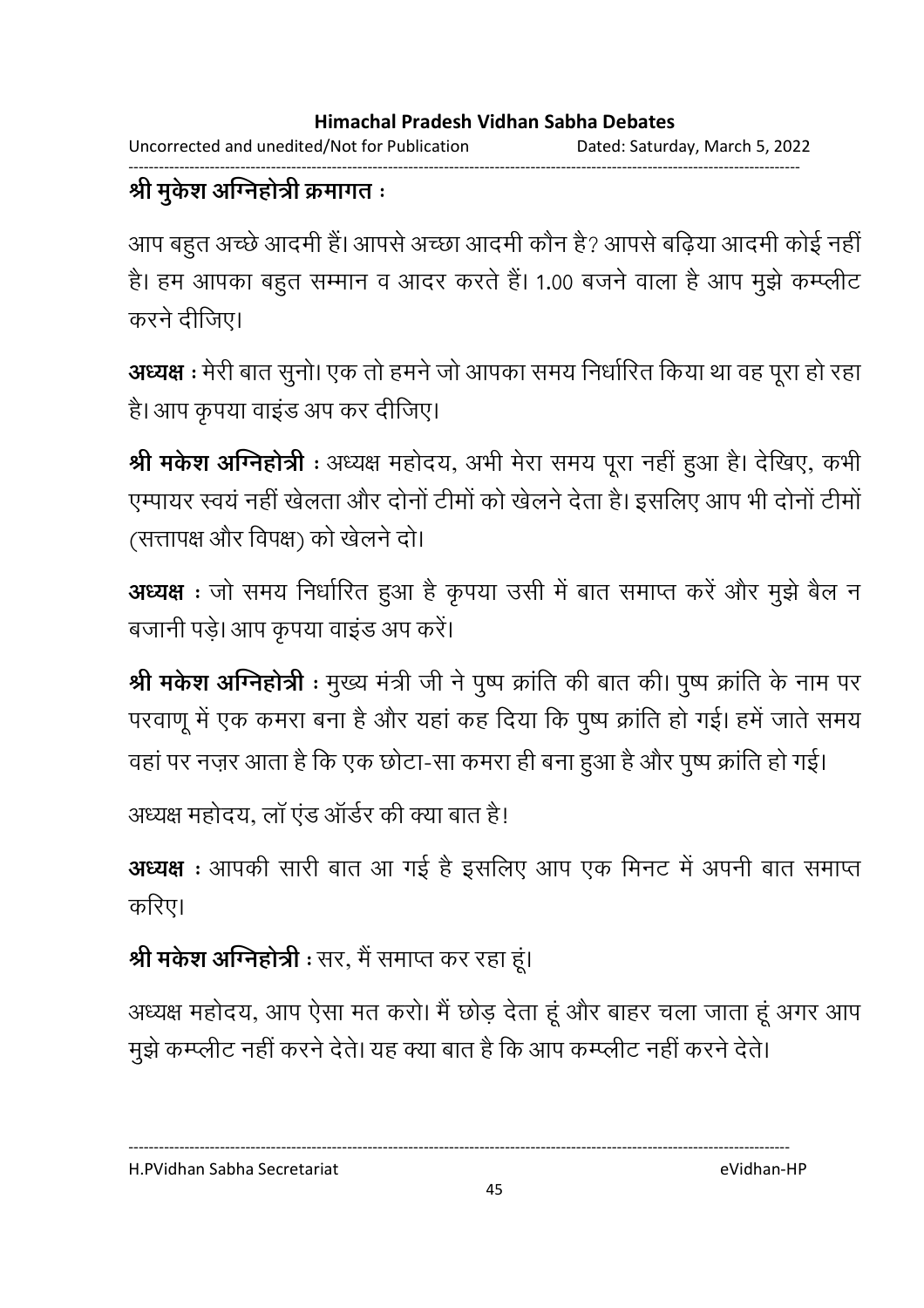------------------------------------------------------------------------------------------------------------------------------------

**05.03.2022/1255/SS-YK/2**

# <u>(विपक्ष के माननीय सदस्य अपने-अपने स्थान पर खड़े हो गए।)</u>

**अध्यक्ष** : आपका निर्धारित समय पूरा हो रहा है। आप एक मिनट में वाइंड अप करिए।

**श्री मर्कश अग्निहोत्री** : अध्यक्ष महोदय, मुख्य मंत्री जी सदन के बाहर जिस ढंग से माफिया को लेकर बयान दे रहे थे मुझे पूरी उम्मीद थी कि इस बजट में माफिया की बात करते हुए कोई कंकरीट पॉलिसी लेकर आएंगे और यहां पर कहेंगे कि कैसे हमने इनकी सम्पत्तियां जब्त करनी है। आपने बजट में इसके बारे में डिस्कस ही नहीं किया। आप लॉ एंड ऑर्डर और होमगार्ड के संदर्भ में पेज निकालो तथा उसे देखो। आपने वहां पर डुग माफिया की बात नहीं की। आपने शराब माफिया की बात नहीं की। आपने बारूद माफिया की बात नहीं की। आपने रेत माफिया की बात नहीं की। आपने किसी और माफिया की बात नहीं की। मुख्य मंत्री जी, इसके लिए राजनीतिक इच्छा शक्ति की ज़रूरत है। हम आपको बार-बार बोल रहे हैं। देखो रंगीलू को बेल मिल गई। रंगीलू को बेल कैसे मिल गई? अभी शराब से 7 लोग मरे हैं और रंगीलू बाहर घूम रहा है। 11 आदमी बारूद से मर गए। आपने कोर्ट में इसका केस ढंग से नहीं लड़ा।

अध्यक्ष महोदय, ड्रग्स के 5856 मामले हैं और रेप के 1357 मामले हो गए। हम समझते थे कि इन मसलों में मुख्य मंत्री जी एक वृहद योजना लेकर आएंगे। हम बार-बार कह रहे हैं कि अभी भी अवैध खनन हो रहा है। आप सोचते हैं कि यह विपक्ष की आवाज़ है, विपक्ष वाले मुद्दा उठाते हैं तो उठाते रहे। हम आपको टाइम एंड अंगेन बता रहे हैं लेकिन किस ढंग से इनकी सम्पत्तियां कुर्क होनी हैं उसके लिए आप कौन-सी ठोस नीति लेकर आ रहे हैं। यहां पर आप कौन-सा बिल लेकर आ रहे हैं। आपको इसके बारे में कोई चर्चा करनी चाहिए थी।

आप टूरिज्म की सम्पत्तियों को बेच रहे हैं। आप ऐतिहासिक किलों की बात कर रहे हैं। आप आखिरी दौर में कौन-सा किला बना लोगे? आपने कई किले बनाने

H.PVidhan Sabha Secretariat eVidhan-HP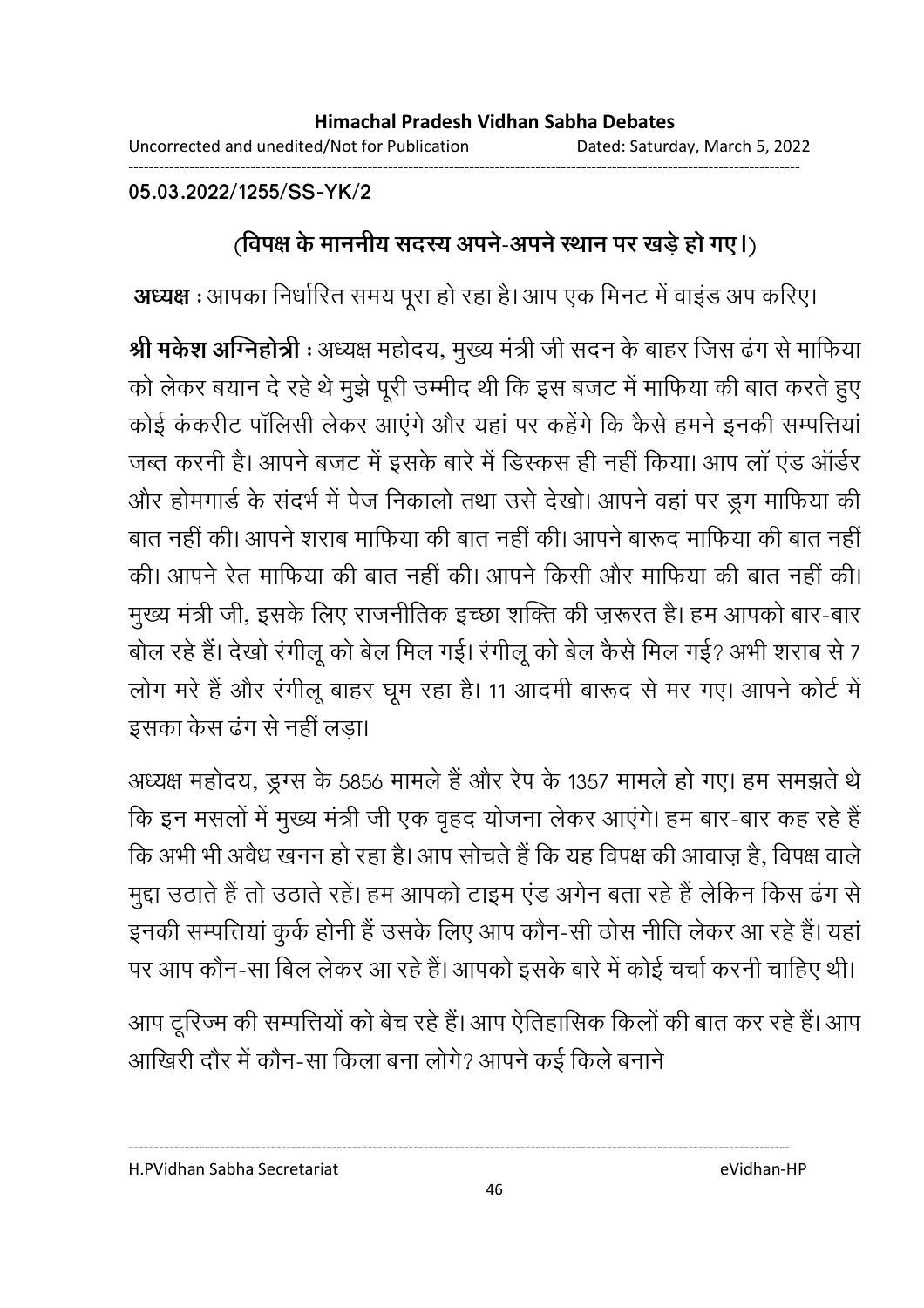## **05.03.2022/1255/SS-YK/3**

की बात कर दी, 6 महीने में कौन-सा किला बनेगा! ए0डी0बी0 के ये सब पुराने प्रोजैक्ट हैं। मैं आपको दिखाता हूं कि यह 2018 के बजट में भी कहा गया है कि ए0डी0बी0 को केन्द्र सरकार ने फॉरवर्ड कर दिया है। आज आप कह रहे हैं कि हम ये काम करेंगे। क्यारीघाट वाला पुराना मसला है। इस सम्पत्ति को भी आपने लीज पर दे दिया। आपने जंजैहली वाली सम्पत्ति भी लीज पर दे दी। ...व्यवधान... जंजेहली में भी है और मनाली वाली सम्पत्ति भी है। आप ये सम्पत्तियां क्यों लूटा रहे हैं इन पर प्रदेश का पैसा लगा हुआ है?

मुख्य मंत्री जी, देखो कल क्या हुआ जब आप बजट पेश कर रहे थे? जब सिराज बात आई कि सिराज को 121 करोड़ रुपये की पानी की स्कीम तो आप झेंप गए। आप बजट को निकाल कर देख लें। हम चाहते हैं कि सिराज को 121 करोड़ रुपये की पानी की स्कीम आप दें क्योंकि आप मुख्य मंत्री हैं। आपने धर्मपूर को 147 करोड़ रुपये की पानी की स्कीम दी ...व्यवधान...

जारी श्रीमती के0एस0

## **05.03.2022/1300/KS/AG/1**

# श्री मुकेश अग्निहोत्री जारी---

...(व्यवधान)... आपने इसमें लिखा है। सबसे बड़ी 147 करोड़ की धर्मपुर को और 121 करोड़ रुपये की आपको। हमने हरोली की एक स्कीम दी थी, आपने कहा not feasible और डस्टिबिन में फेंक दी। आप तो क्षेत्रवादी हो गए जिस ढंग से आप काम कर रहे हैं।

अध्यक्ष महोदय, यह जो सारा दस्तावेज है, यह पूरी तरह खोखला है, दिशाहीन है। पांच साले आपने प्रदेश का criminal wastage of time किया है। आपके समय में समय की आपराधिक बर्बादी हुई है। इतिहास आपको कभी माफ नहीं करेगा। ऐसी सरकार जिसने

H.PVidhan Sabha Secretariat eVidhan-HP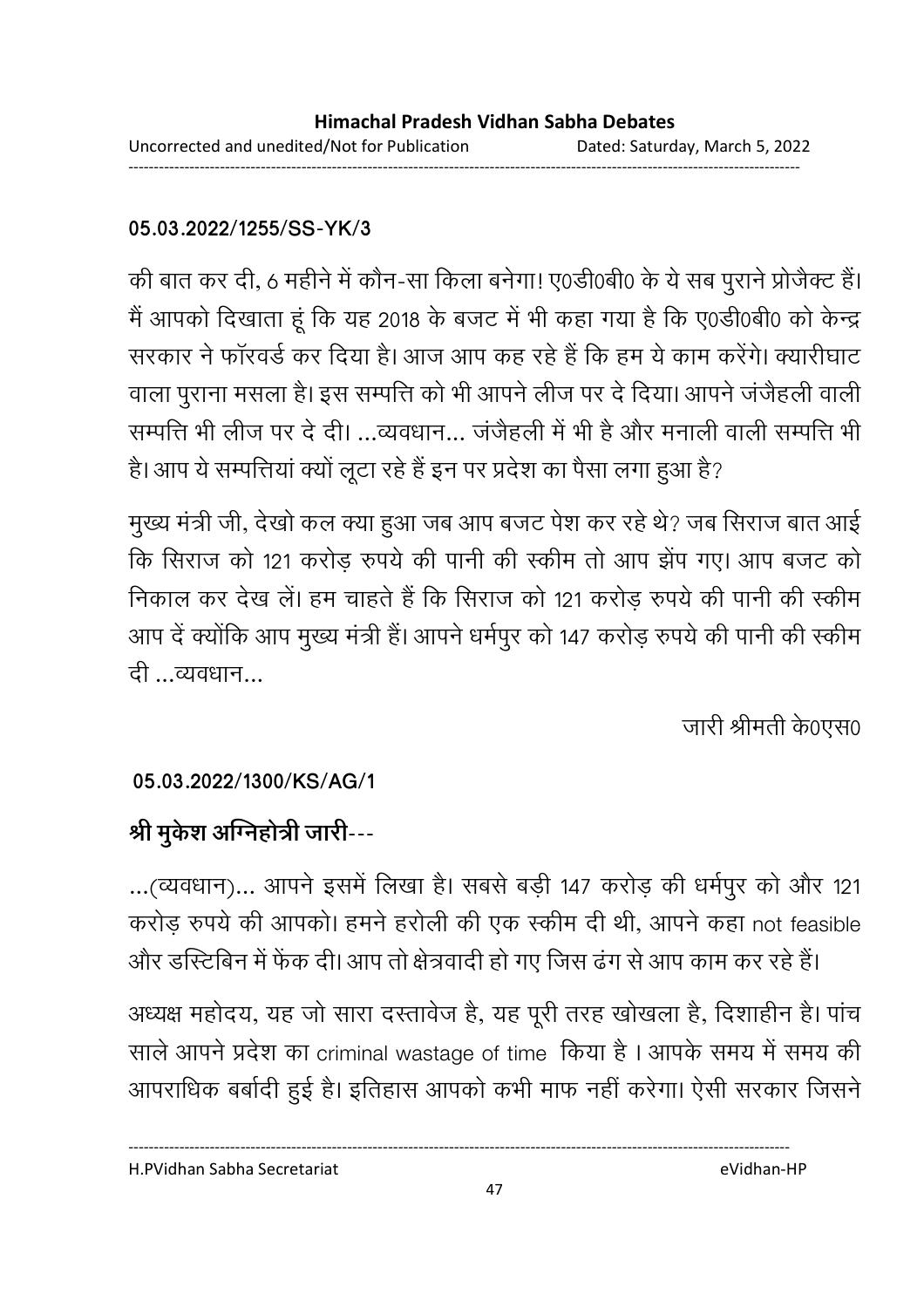Uncorrected and unedited/Not for Publication Dated: Saturday, March 5, 2022

------------------------------------------------------------------------------------------------------------------------------------ पांच साल प्रदेश के लिए कुछ नहीं किया और अब लीपापीती कर रहे हैं। यह विदाई का बजट था। मुख्य मंत्री जी, शहनाई बज गई है, आप और आपके साथी जाने की तैयारी करो। ...(व्यवधान)...जब बजट आया तो हमने सोचा, मुख्य मंत्री जी, बहुत शोर सुनते थे पहलू में दिल का, जो चीरा तो इक कतरा खून न निकला। इतना सा भी खून नहीं निकला जो आपने बजट पेश किया है। यह सारी विदाई हो गई है। There is no landmark achievement. प्रदेश की कोई अचीवर्मेंट नहीं हुई है। आपके समय में प्रदेश में गवर्नेस की सबसे बड़ी कैजुअल्टी हो गई है।

अध्यक्ष महोदय, मुख्य मंत्री जी ने जो बजट पेश किया है इसमें आपके कर्मचारियों के लिए जो सचिवालय भत्ते होते हैं, आप वे सचिवालय को दे रहे हैं लेकिन उसके समकक्ष किसी को नहीं दे रहे हैं। आपकी अभी की नोटिफिर्कशन भी देख लो और पहले की भी देख लो। सचिवालय के समकक्ष और भी हैं। क्या विधान सभा सचिवालय नहीं है? इनको भी यह पैसा मिलना चाहिए था। आपने हर वर्ग को निराश किया है।

**अध्यक्षः** माननीय सदस्य, प्लीज़ अब बैठिए। मुझे बोलने दीजिए। निर्धारित समय समाप्त हो | गया है। ठीक है, अब बैठिए।

## **05.03.2022/1300/KS/AG/2**

**श्री मुकेश अग्निहोत्रीः** यह निराशा व हताशा भरा बजट है। अध्यक्ष जी, आखिर में मैं सिर्फ एक बात कहना चाहता हूं। 2800 करोड़ रुपये के आपने जल जीवन मिशन में 8 कम्पनियों को ठेके दे दिए। किसी को 500 करोड, किसी को 300 करोड, किसी को 600 करोड, यह क्या हो रहा है? आप किस ढंग से टैंडर दे रहे हैं? 8 टैंडर हैं और मेरे पास सभी के नाम हैं कि आपने कितनी-कितनी राशि दी है। मुख्य मंत्री जी, जल शक्ति मिशन में यह बहुत बड़ा घोटाला हो गया है। यह जो टैंडज़े हैं, ये अपने आप में एक घोटाला है। मैं आपके ध्यान में लाना चाहता था। आपको सिर्फ मनरेगा बचा रही है। मनरेगा की कन्वर्जेंस के साथ आप बात कर रहे हैं। मनरेगा में दिल्ली ने 25.5 परसेंट का कट लगा दिया, खाद में दिल्ली ने 25

H.PVidhan Sabha Secretariat eVidhan-HP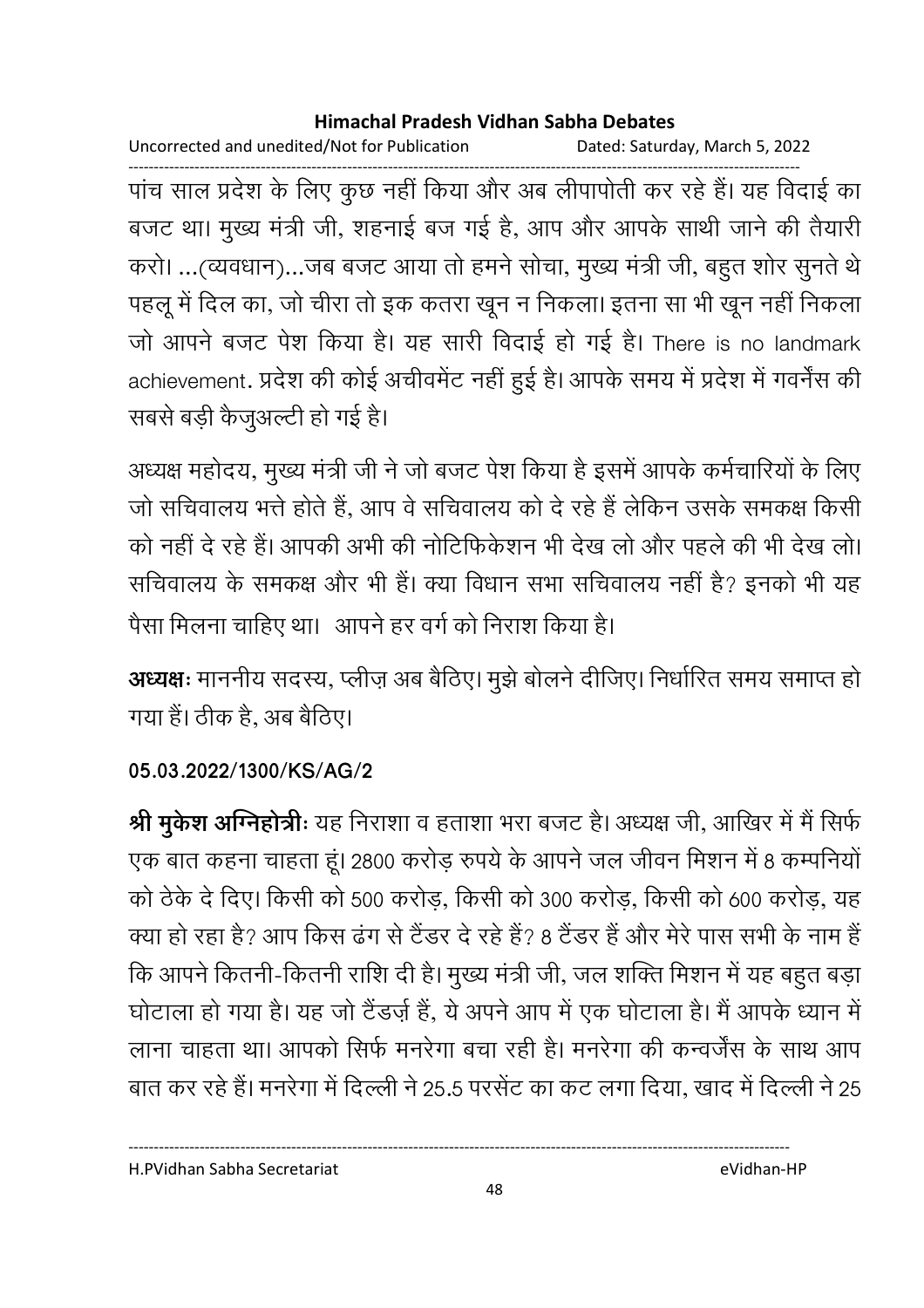Uncorrected and unedited/Not for Publication Dated: Saturday, March 5, 2022

------------------------------------------------------------------------------------------------------------------------------------ परसेंट का कट लगा दिया, फूंड में 28 परसेंट का कट लगा दिया, पैट्रोल में 11 परसेंट का कट लगा दिया और अब जैसे ही उत्तर प्रदेश के इलैक्शन खत्म होंगे, आप देखना पैट्रोल और डीज़ल के रेट क्या होते हैं।?एकदम से छलांग लगाएंगे। प्रदेश की हालत खराब है। मंहगाई, बेरोज़गार और माफिया राज़ आदि सब पर आप चिंतन कर लो। चार महीने बाकी है अन्यथा मुख्य मंत्री जी, आपको घोषणाओं के लिए याद किया जाएगा। अगली सरकार आपको घोषणाओं के लिए हिमाचल श्री के ख़िताब से नवाजेगी। अध्यक्ष महोदय, आपका बहुत-बहुत धन्यवाद।

**05.03.2022/1300/KS/AG/3**

**मुख्य मंत्रीः** अध्यक्ष महोदय, वैसे तो मैंने प्रयत्न किया कि इनकी बात सुनू इसलिए जब ये अपनी बात कह रहे थे, बीच में हमने दख़ल नहीं दिया। एक उम्मीद की जाती है, हमें भी पता था कि विपक्ष हमारी या हमारी सरकार की तारीफ़ नहीं करेगा। इस चीज़ की न हमें उम्मीद है और न हमें ज़रूरत ही है। यह मैं आपको सच्ची बात बता रहा हूं लेकिन कुछ चीज़ें तथ्यों पर होनी चाहिए। लूट लिया, बेच दिया, घोटाला हो गया, घपला हो गया, पता नहीं क्या-क्या हो गया? ...(व्यवधान)...

**अध्यक्षः** माननीय सदस्य, सुन लीजिए। ...(व्यवधान)...

**मुख्य मंत्रीः** अध्यक्ष महोदय, मैं सिर्फ इतना ही कह रहा हूं कि आज से पहले कौन सी सरकार चली जिसने लोन नहीं लिया?

श्रीमती अ0व0 द्वारा जारी---

**05-03-2022/1305/av/ag/1**

मुख्य मंत्री--------- जारी

H.PVidhan Sabha Secretariat eVidhan-HP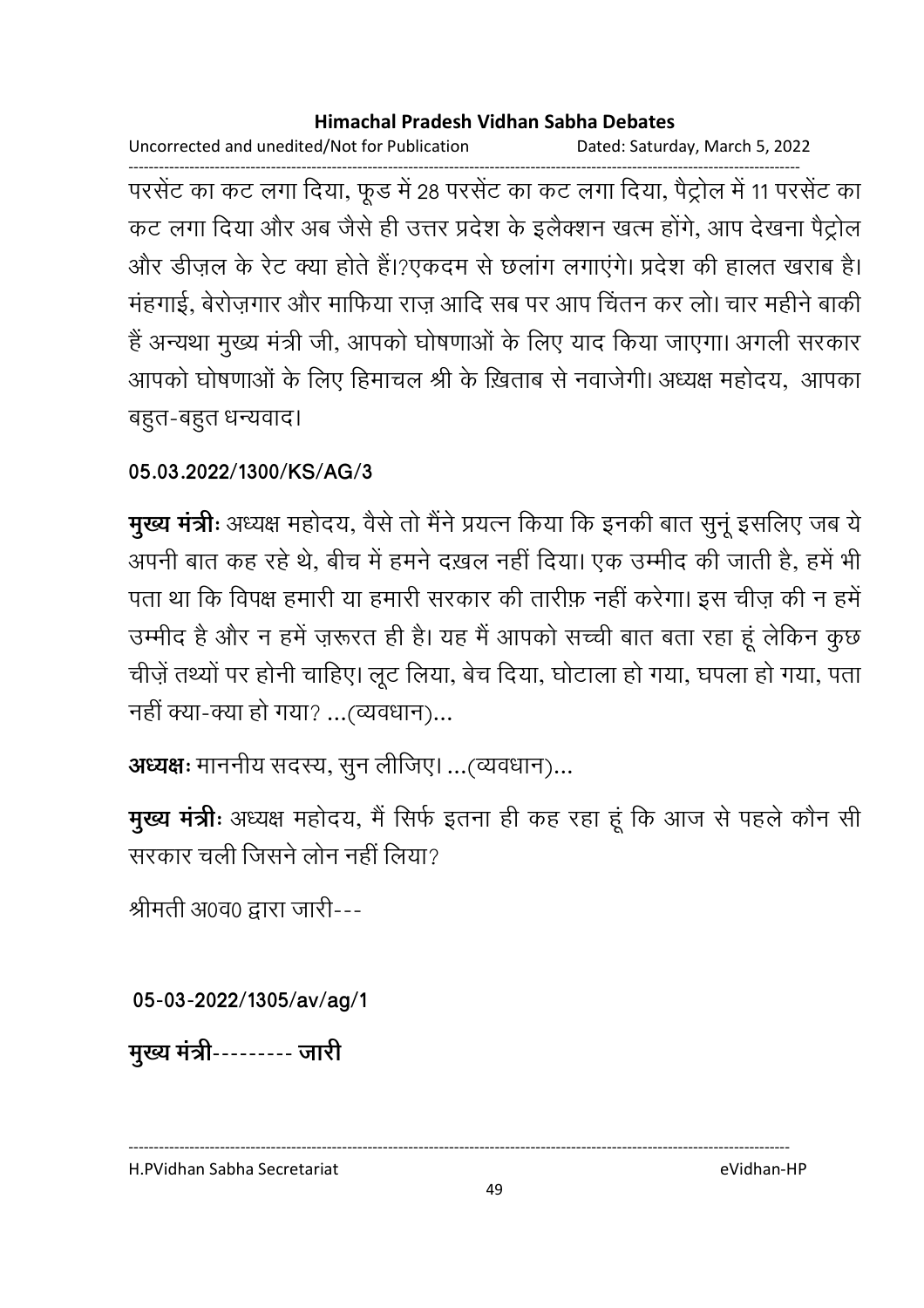Uncorrected and unedited/Not for Publication Dated: Saturday, March 5, 2022

------------------------------------------------------------------------------------------------------------------------------------ पूर्व में ऐसी कौन-सी सरकार रही है जिसने लोन नहीं लिया। आप पिछला रिकार्ड देखिए, आपके नाम पर 28,000 करोड़ रुपये का लोन है जबकि आपके दौरान तो कोविड जैसी स्थिति भी नहीं थी। हम तो कोविड महामारी के कठिन दौर से गुज़रे और आपके समय में तो ऐसी कोई परिस्थिति नहीं थी। आपने अपने कार्यकाल में ऐशपरस्ती करके जिस प्रकार से इस प्रदेश का सत्यानाश किया; उसके लिए इतिहास आपको कभी माफ नहीं करेगा? हमें आपसे उम्मीद थी कि आप बजट और फैक्ट्स पर बोलेंगे। परंतु आप न बजट पर बोले और न ही फैक्ट्स पर बोले। मुझे बहुत निराशा है कि आप तथ्यों पर बिल्कुल नहीं बोले। हमने जितनी भी योजनाएं पहले बजट से लेकर चलाई हैं; हम उनको आज भी मजबूत कर रहे हैं। मैंने जिस दिन माननीय राज्यपाल के अभिभाषण पर हुई चर्चा के सदर्भ में जवाब दिया था तो मैंने उस समय कहा था। …व्यवधान… माननीय श्री मुकेश अग्निहोत्री, आपका आंतेम भाषण हो सकता है। हमारा तो पांचवा बजट हो गया है और अंगली बार छंठा भी यहीं से होगा। लेकिन हम दुआ करते हैं कि आप भी विपक्ष में सलामती के साथ आएं। मेरा केवल यह कहना है कि हमें सिर्फ इसलिए निराशा है कि आप लोग तथ्यों पर आधारित बातों पर नहीं बोलते। धन्यवाद।

समाप्त

अध्यक्ष : अब इस माननीय सदन की बैठक दोपहर के भोजनावकाश के लिए 02.00 बजे (अपराहन) तक स्थगित की जाती है**।** 

05/03/2022/1415/टी0सी0वी0/ए0एस0/1

# (सदन की बैठक दोपहर के भोजनोपरान्त 2.15 बज़े अपराह्न पुनः आरम्भ हुई)

**अध्यक्ष** : बजट अभिभाषण पर जो चर्चा आरम्भ हुई है उसमें अब माननीय सदस्य, श्री राकेश जम्वाल जी हिस्सा लेंगे।

---------------------------------------------------------------------------------------------------------------------------------- H.PVidhan Sabha Secretariat eVidhan-HP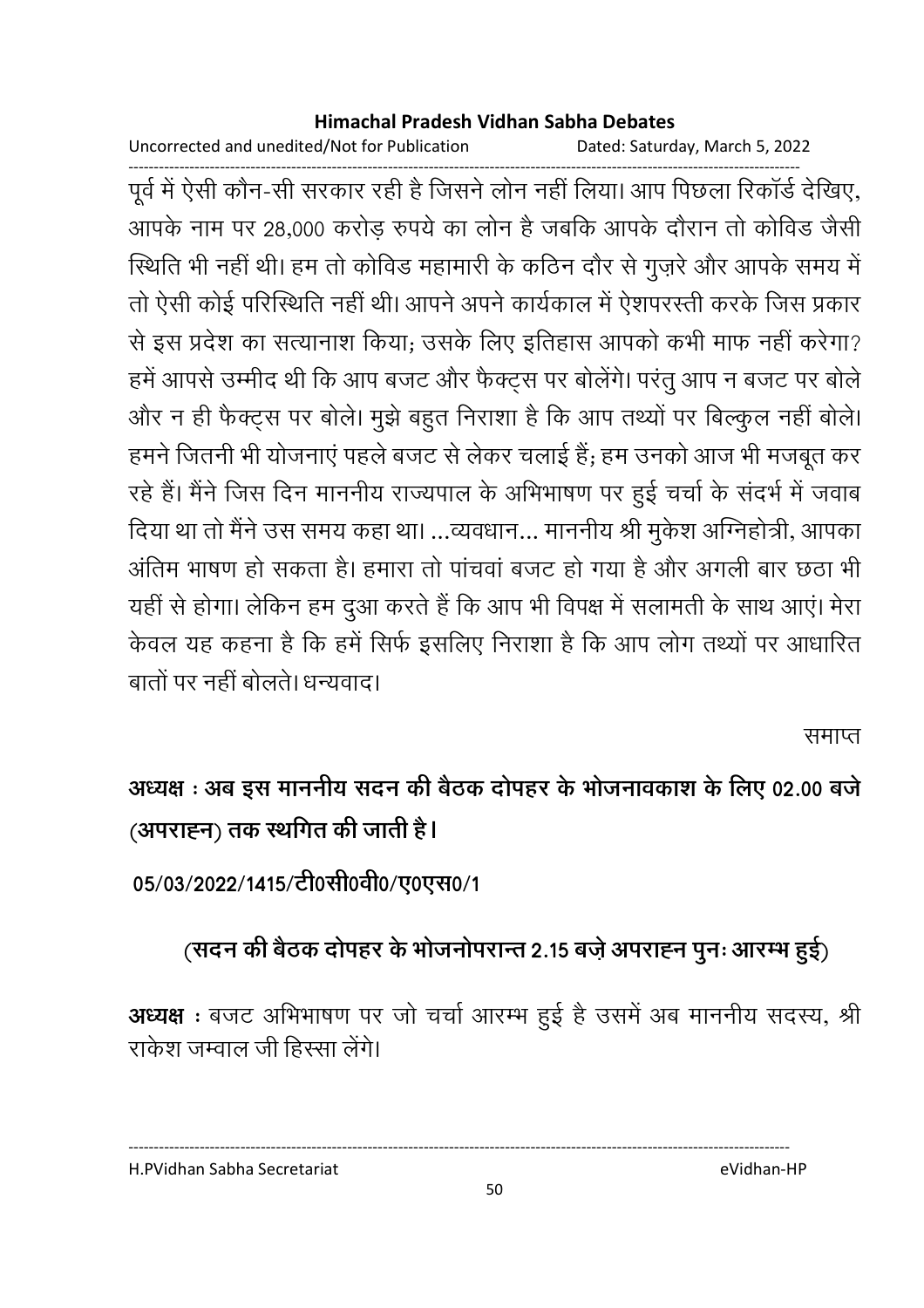Uncorrected and unedited/Not for Publication Dated: Saturday, March 5, 2022

------------------------------------------------------------------------------------------------------------------------------------ **श्री राकेश जम्वाल, सुन्दरनगर :** अध्यक्ष महोदय, वित्तीय वर्ष 2022-23 के लिए बजट अनुमानों पर चर्चा हेतु आपने मुझे बोलने का समय दिया, आपका धन्यवाद। पिछले कल मुख्य मंत्री जी ने जो बजट अनुमान प्रस्तुत किया, उसमें हर वर्ग का ध्यान रखा गया है। आज चर्चा में भाग लेते हुए आदरणीय नेता विपक्ष, श्री मुकेश ओग्नेहोत्री जी ने कहा कि यह बजट खोखला है, आंकड़ों का मायाजाल है और यह विदाई का बजट है। वे कांग्रेस दल के नेता है और इसलिए उन्होंने जो बातें कहीं हैं, वह व्यक्तिगत रूप से नहीं बल्कि पूरी पार्टी की तरफ से कही है। इस बजट में पेंशन की आयु सीमा 70 से घटाकर 60 वर्ष कर दी गई और ये कहते हैं कि इस बजट में कुछ नहीं है।

एन0एस0 द्वारा जारी ....

## 05-03-2022/1420/NS/AS/1

श्री राकेश जम्वाल जारी

इससे प्रदेश के लगभग 7.50 लाख लोगों को इसका लाभ मिलेगा। इसका नेता प्रतिपक्ष ने कहीं पर ज़िक्र नहीं किया। इसका मतलब सारी कांग्रेस पार्टी और सारा विपक्ष इसका विरोधी है। पिछले चार वर्षों से मुख्य मंत्री जी ने चार बजट प्रस्तूत किए हैं। सरकार बनने के बाद पहली केबिनेट मीटिंग जब 27 दिसम्बर को हुई और पहली मीटिंग में जो फैसला सरकार के द्वारा लिया जाता है उसी से सरकार की नीयत और नीति का पता लग जाता है। पूर्व में कांग्रेस की सरकारों के समय में क्या-क्या होता रहा है वह भी हमें पता है। जैसे ही पहले मीटिंग होती थी और उसमें क्या निर्णय लिए जाते थे वह भी हमें पता है? दूसरा, भारतीय जनता पार्टी के नेताओं के खिलाफ़ जांच, अधिकारियों को सस्पेंड करना इस प्रकार से अनेको प्रकार के ऐसे निर्णय लिए जाते थे। लेकिन 27 दिसम्बर, 2017 को हिमाचल प्रदेश में एक नए अध्याय की शुरूआत हुई। हिमाचल प्रदेश को एक नया नेतृत्व मिला। मुख्य मंत्री जी ने पहली केबिनेट की मीटिंग में फैसला लिया और इस प्रदेश के बुजुर्गों के सम्मान के लिए लिया। सामाजिक सूरक्षा पेंशन में आयु सीमा को सीधा घटा कर 80 वर्ष से 70 वर्ष कर दिया गया था। उसी से यह पता चल गया था कि सरकार की नीयत और नीति क्या है?

H.PVidhan Sabha Secretariat eVidhan-HP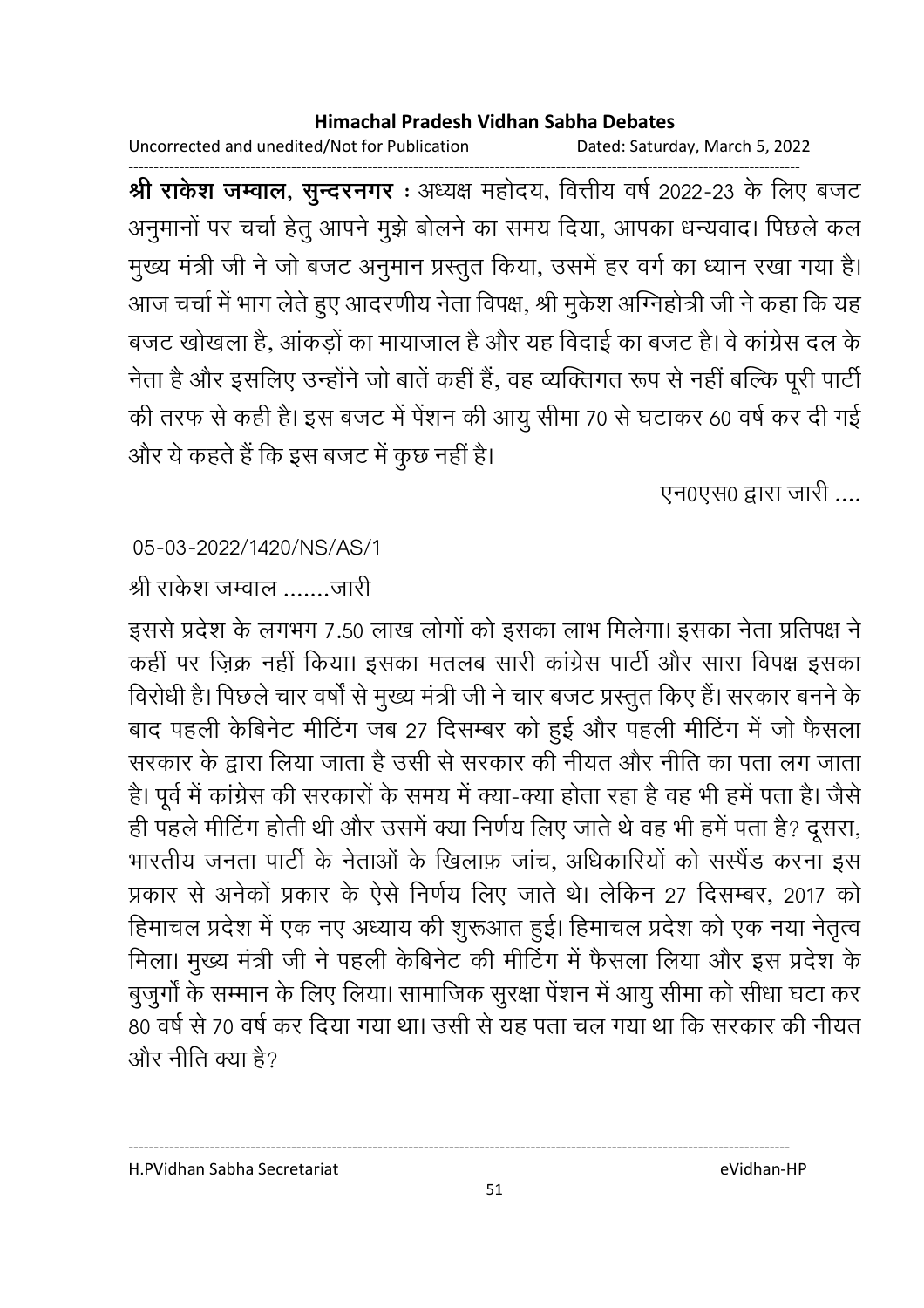Uncorrected and unedited/Not for Publication Dated: Saturday, March 5, 2022

------------------------------------------------------------------------------------------------------------------------------------ अध्यक्ष महोदय, हर वर्ष जब भी मुख्य मंत्री जी ने बजट प्रस्तुत किया है प्रदेश के हर वर्ग का ध्यान रखा गया है। यहां पर श्री मुकेश ओग्नेहोत्री जी ने ज़िक्र किया कि कर्मचारियों का पुरानी पेंशन को लेकर आंदोलन हो रहा था। पुरानी पेंशन को लेकर कर्मचारियों ने शिमला में धरना भी दिया और उन पर पानी की बौछारें फैंकी गई। हमारी सरकार कर्मचारियों की हितैषी है। मुख्य मंत्री जी ने जो उनकी मांग थी कि इसके लिए कमेटी गठित होनी चाहिए तो मुख्य सचिव, हि0 प्र0 सरकार की अध्यक्षता में कर्मेंटी गठित कर दी। जिस दिन पूरे प्रदेश के कर्मचारी आंदोलन के लिए शिमला पहुंचे उस दिन भी मुख्य मंत्री जी ने कहा कि उनका एक दल अगर 15 लोग मिल कर बात करना चाहते हैं तो मैं बातचीत के लिए तैयार हूं। कहीं पर भी कोई लाठीचार्ज़ नहीं हुआ और कहीं पर भी किसी कर्मचारी के ऊपर पुलिस ने किसी हथियार का प्रयोग नहीं किया। मैं वर्ष 2007 का एक मामला याद करवाना चाहता हूं। भारतीय जनता पार्टी ने लोकतांत्रित तरीके से शिमला में प्रदर्शन किया था और उस समय कांग्रेस पार्टी की सरकार प्रदेश में

## 05-03-2022/1420/NS/AS/2

थी तथा उस समय की सरकार के द्वारा भारतीय जनता पार्टी के नेताओं के ऊपर लाठियां चलाई गईं व उनके सिर फोड़े गए। यहां तक कि प्रदेश में दो बार मुख्य मंत्री रहे और केंद्रीय मंत्री रहे श्री शाता कुमार जी को भी नहीं छोड़ा गया था। यह कांग्रेस का असली चेहरा है। इन चार वर्षों में हिमाचल प्रदेश की जय राम जी की सरकार ने कर्मचारियों के लिए जो किया है वह हिमाचल के इतिहास में याद रखा जाएगा। मैं अगर बजट की बात करूं तो सामाजिक सुरक्षा पेंशन में आयु सीमा 60 वर्ष कर दी गई।

श्री आर0 के0 एस0 द्वारा जारी।

05.03.2022/1425/RKS/डीसी-1

श्री राकेश जम्वाल…जारी

60 वर्ष से ऊपर सभी लोगों को सामाजिक सूरक्षा पेंशन देने का काम भारतीय जनता पार्टी की सरकार ने किया है जो एक ऐतिहासिक काम है। जब माननीय मुख्य मंत्री बजट प्रस्तुत कर रहे थे तो हमारे विपक्ष के साथी परेशान हो रहे थे। माननीय मुख्य मंत्री द्वारा

H.PVidhan Sabha Secretariat eVidhan-HP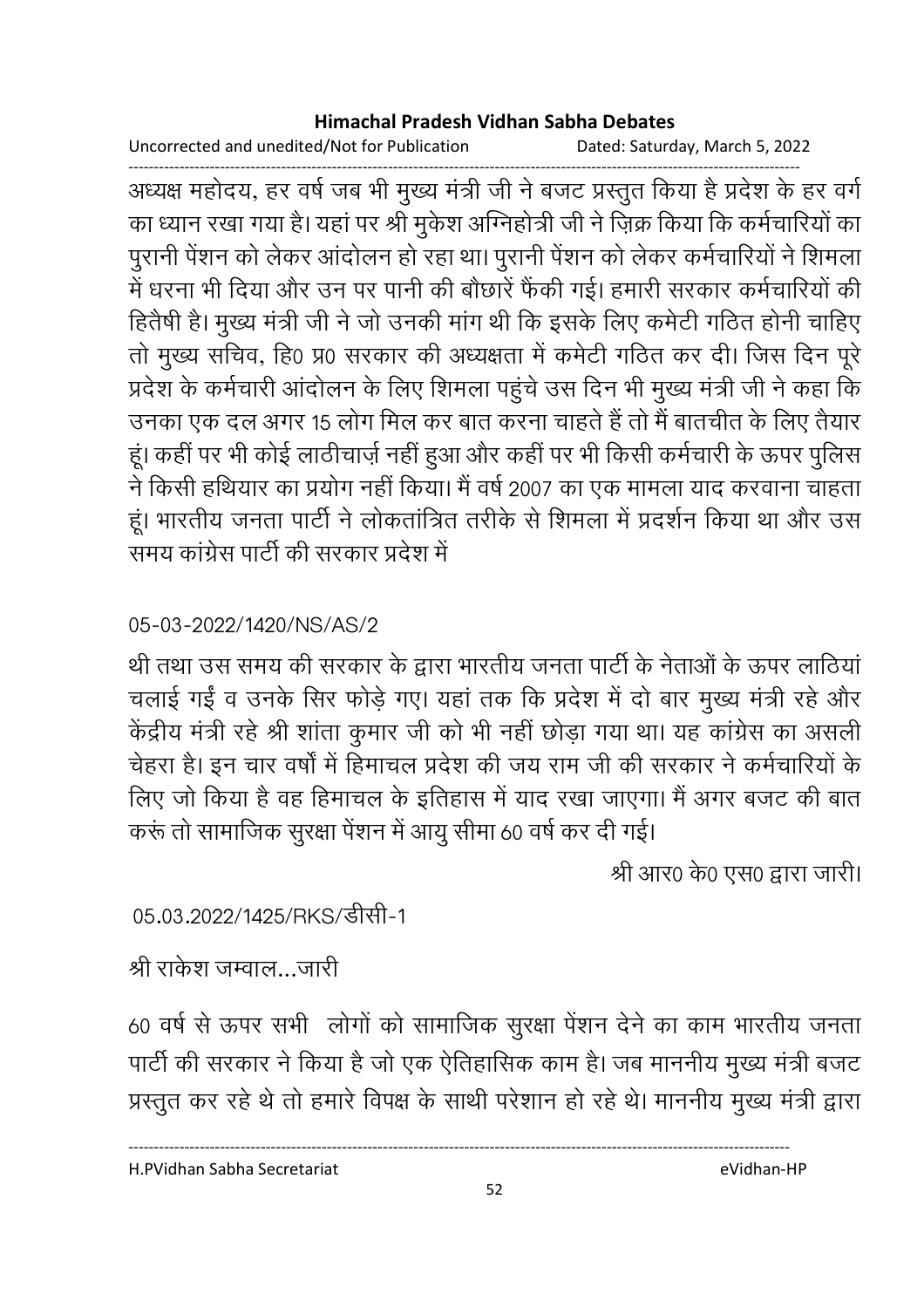Uncorrected and unedited/Not for Publication Dated: Saturday, March 5, 2022

------------------------------------------------------------------------------------------------------------------------------------ ऐसा बजट प्रस्तुत किया गया है जिसमें हर वर्ग का ध्यान रखा गया है। लेकिन विपक्ष के लोग कह रहे हैं कि यह बजट पूरी तरह खोखला है। साढ़े सात लाख लोगों को सामाजिक सुरक्षा पेंशन का लाभ मिलने वाला है और कांग्रेस के मित्र कह रहे हैं कि इस बजट में कुछ भी नहीं हैं। जिस वर्ग को पहले 850 रुपये प्रतिमाह पेशन मिलती थी उन्हें अब एक हजार रुपये प्रतिमाह पेंशन मिलेगी। जिस वर्ग को पहले एक हजार रुपये प्रतिमाह पेंशन मिलती थी उन्हें अब 1150 रुपये प्रतिमाह मिलेगी तथा जिस वर्ग को पहले 1500 रुपये प्रतिमाह पेशन मिलती थी उन्हें अब 1700 रुपये प्रतिमाह पेशन मिलेगी।

# (माननीय उपाध्यक्ष पदासीन हुए।<sub>)</sub>

इस बजट में 12769 लोगों को आवास देने का प्रावधान किया गया है। मुख्यमंत्री आवास योजना में 1533, प्रधानमंत्री आवास योजना (ग्रामीण) में 1262, प्रधानमंत्री आवास योजना (शहरी) में 2346 और स्वर्ण जयती आश्रय योजना के अंतर्गत 7628 परिवारों को आवास देने का काम भारतीय जनता पार्टी की सरकार ने किया है। कर्मचारियों के साथ आपकी सरकार के समय में किस प्रकार का व्यवहार होता था, यह सब जानते हैं। जब आपकी सरकार के समय लाठीचार्ज किया गया तो उसमें माननीय शांता कुमार जी बुरी तरह घायल हो गए थे। जिस डॉक्टर ने उनका उपचार किया उसका दूसरे दिन शिमला से तबादल कर दिया गया। यह आपकी पार्टी का चेहरा था। हमारी सरकार ने बेरोज़गार लोगों को रोज़गार देने के लिए 30 हजार नौकरियों का प्रावधान किया है और ये भर्तियां चरणबद्ध तरीके से की जा रही हैं। आप कह रहे हैं कि बैकड़ोर भर्तियां की जा

# 05.03.2022/1425/RKS/सीसी-2

रही हैं। मैं आपको कंडक्टर भर्ती घोटाले की याद करवाना चाहूंगा। उस समय कंडक्टर्ज के 300 पदों में 78 ऐसे लोग भर्ती कर दिए गए जिन्हें बिना किसी विज्ञापन के ही भर्ती कर दिया गया। जब इस मामले की पूरी जांच हुई तो उसमें पता चला कि 23 लोग तो बिना इंटरव्यू के ही सलैक्ट कर दिए गए थे। यह आपकी सरकार की करतूत है। नेता प्रतिपक्ष ने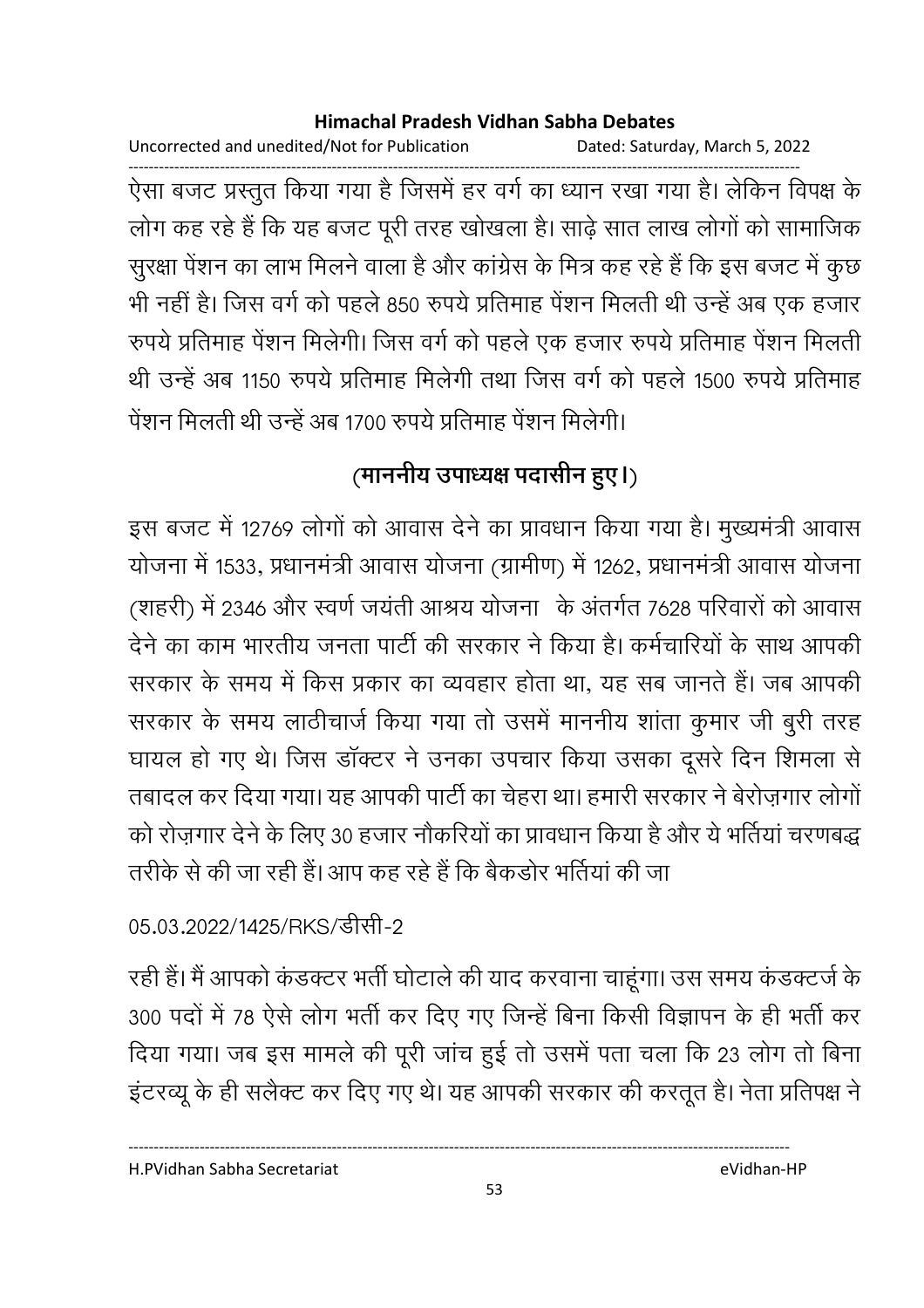Uncorrected and unedited/Not for Publication Dated: Saturday, March 5, 2022

------------------------------------------------------------------------------------------------------------------------------------ कहा कि धर्मपुर और सिराज विधान सभा निर्वाचन क्षेत्रों में ही विकास हो रहा है। अगर मैं अपने निर्वाचन क्षेत्र की बात करू तो मेरे निर्वाचन क्षेत्र में विभिन्न विभागों में -500 करोड़ रुपर्य से अधिक की योजनाओं में काम हो रहा है। 219 करोड़ रुपर्य की सलापड़-ततापानी सड़क का निर्माण कार्य युद्ध स्तर में चला हुआ है। मेरे विधान सभा निर्वाचन क्षेत्र के हर क्षेत्र में विकास हो रहा है लेकिन आप कह रहे हैं कि धर्मपुर और सिराज विधान सभा निर्वाचन क्षेत्रों में ही विकास हो रहा है। क्या धर्मपुर और सिराज में विकास नहीं होना चाहिए? आज हिमाचल प्रदेश का दूसरा विश्वविद्यालय मण्डी में खुलने जा रहा है लेकिन कांग्रेस के नेता इसका विरोध कर रहे हैं। ...व्यवधान...आपको इसका स्वागत करना चाहिए। आप कह रहे है कि इसके लिए बजट का प्रावधान नहीं किया गया है। आपने अपने कार्यकाल में एक लाख बजट के साथ एक दिन में 28 कॉलेजों की घोषण कर दी थी। आप कह रहे हैं कि कुछ नहीं किया गया है। पैरा-वर्कर्ज का मानदेय बढ़ाने का काम अगर किसी ने किया है तो वह भारतीय जनता पार्टी की सरकार ने किया है।

श्री बी.एस.द्वारा... जारी

## 05.03.2022/1430/बी.एस.//-1

# श्री राकेश जम्वाल जारी...

आगनबाड़ी वर्कज के वेतन में 1700 रुपए की वृद्धि कर दी गई है, अब उन्हें नौ हजार रुपया वेतनमान मिलेगा। मिनी आंगनबाड़ी वर्कर्ज के वेतन में नौ सौ रुपए की वृद्धि कर दी गई है और उन्हें 6100 रुपया वेतन मिलेगा। इसके साथ ही आंगनबाड़ी सहायिका के वेतनमान में 900 रुपए की वृद्धि की गई है और उन्हें अब 4700 रुपया मिलेगा। आशा वर्कजे के वेतन में अब 1825 रुपए की वृद्धि की गई है और अब उन्हें 4700 रुपए वेतनमान मिलेगा। इसके साथ शिलाई अध्यापिका, मिंड-डे-मील, वाटर कैरियर, जल रक्षक, आई0पी0एच0 में मल्टी परपज वर्कर्ज, पैरा फिटर और दिहाडीदार हैं उन सबके मानदेय में बढ़ोतरी की गई है, आदरणीय सिंघा जी मैं कल आपसे तभी निवेदन कर रहा था कि दिहाड़ी 300 रुपए से 350 रुपए अगर किसी ने की है तो वह आदरणीय जय राम जी की सरकार ने की है।

H.PVidhan Sabha Secretariat eVidhan-HP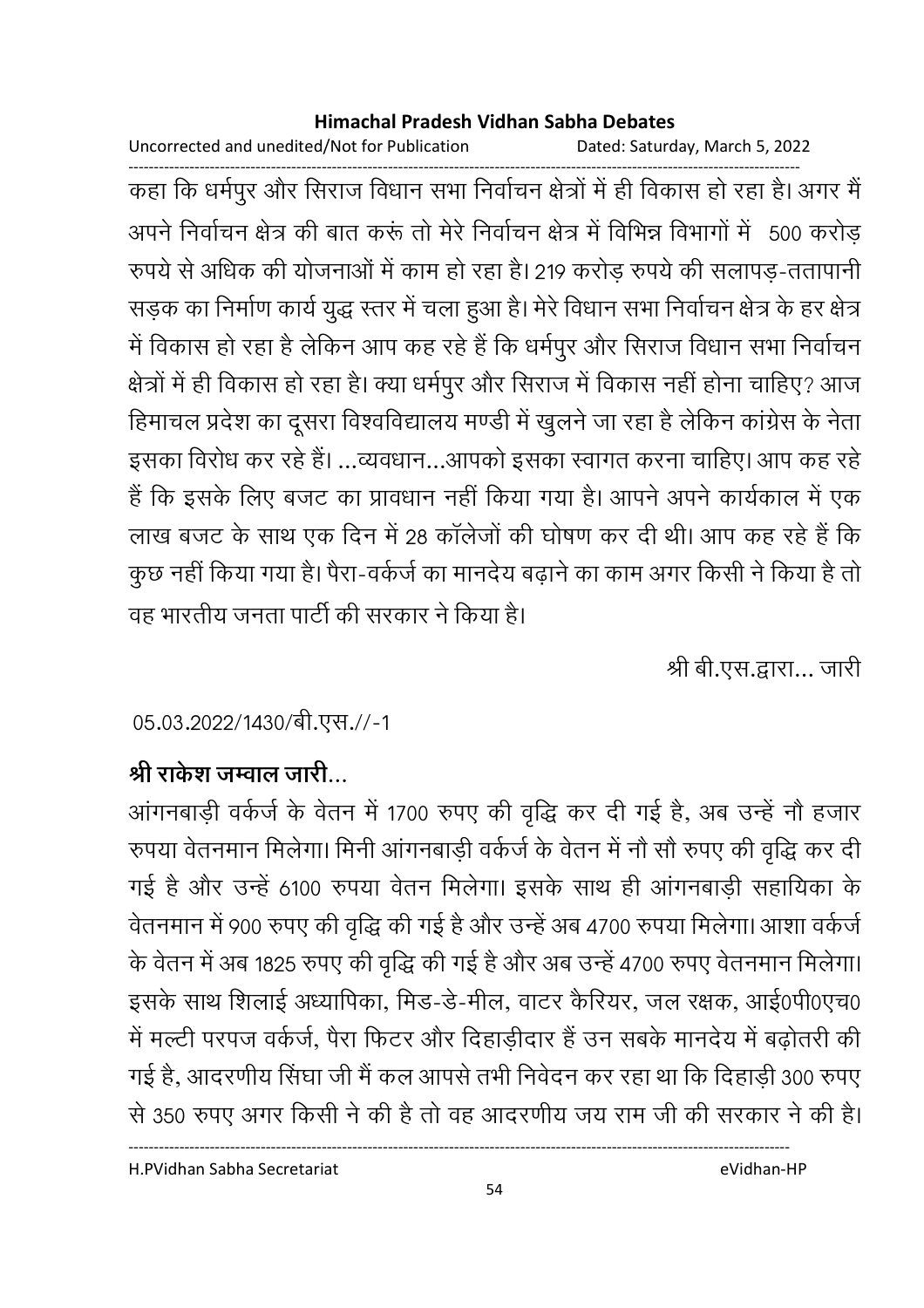Uncorrected and unedited/Not for Publication Dated: Saturday, March 5, 2022

------------------------------------------------------------------------------------------------------------------------------------ आउटसोर्स कर्मचारियों का मिनिमम 10,500 वेतनमान कर दिया गया है। पंचायत चौकीदार से ले करके राजस्व, चौकीदार से ले करके, राजस्व लम्बरदार से ले करके, आई0टी0 टीचर तक हर वर्ग का ध्यान भारतीय जनता पार्टी की जय राम सरकार ने रखा है। आज पूरा प्रदेश सुन रहा है, जिनमें लिए आप कह रहे हैं कि सरकार ने कुछ नहीं किया। जो सरकार ने किया है, उसका आने वाले विधान चुनाव में आप सब के सामने परिणाम आएगा। आजाद भारत में यदि किसी ने महिलाओं की चिंता की है तो भारतीय जनता पार्टी की सरकार ने की है। आदरणीय नरेन्द्र मोदी जी 'उज्ज्वला योजना ले करके आए' वहीं हिमाचल प्रदेश में मुख्य मंत्री जी 'गृहिणी योजना' ले करके आए हैं। लगभग सवा तीन लाख माताओं और बहनों को मुफ्त कनेक्शन देने का काम भारतीय जनता पार्टी ने किया है। इसकी तो आप तारीफ कर देते। आपने कहा कि आज गैस मंहगी हो गई है, आदरणीय जय राम जी की सरकार ने कहा है कि हम इस वित्तीय वर्ष में तीन सिलेंडर रीफिल करने का काम हमारी सरकार करेगी। जिन्होंने एक सिलेंडर ले लिया है. उन्हें दो फ्री सिलेंडर रीफिल किए जाएंगे।

# 05.03.2022/1430/बी.एस./डी0सी0/-2

माननीय उपाध्यक्ष महोदय, स्वास्थ्य सेवाओं को ले करके जिस प्रकार से हमारे मित्रों ने बार-बार कोविड का जिक्र किया है इस कोरोना के दौरान बहुत से लोगों की दुःखद मृत्यू हुई है, जिस कारण हमारी उन परिवारों के साथ संवेदनाएं हैं। लेकिन प्रदेश में स्वास्थ्य सेवाओं को ले करके पिछले चार सालों में जिस प्रकार से आदरणीय जय राम ठाकुर जी की सरकार ने कार्य किया है वह किसी से छूपा नहीं है। कोरोना के दौरान आपने कहा कि सरकार ने कुछ नहीं किया, लेकिन मैं बताना चाहता हूं कि उस दौरान सरकार ने क्या काम किया. लोगों की जिंदगियों को बचाने के लिए सरकार ने डॉक्टर्ज ने. पैरामैडिकल स्टाफ ने और फ्रंट लाइनर वर्कर्ज ने जो काम किया है आपने उनकी भी सराहना नहीं की। उलटा आपने उनको भी कटघरे में खड़ा किया है। अपने परिवारों की विंता न करते हुए उन सब लोगों ने कोविड से लोगों को बचाने के लिए दिन-रात प्रयास किया है, लेकिन फिर भी जिन परिवारों में दुःखद मृत्यु हुई है, उनके साथ हमारी संवेदनाएं

H.PVidhan Sabha Secretariat eVidhan-HP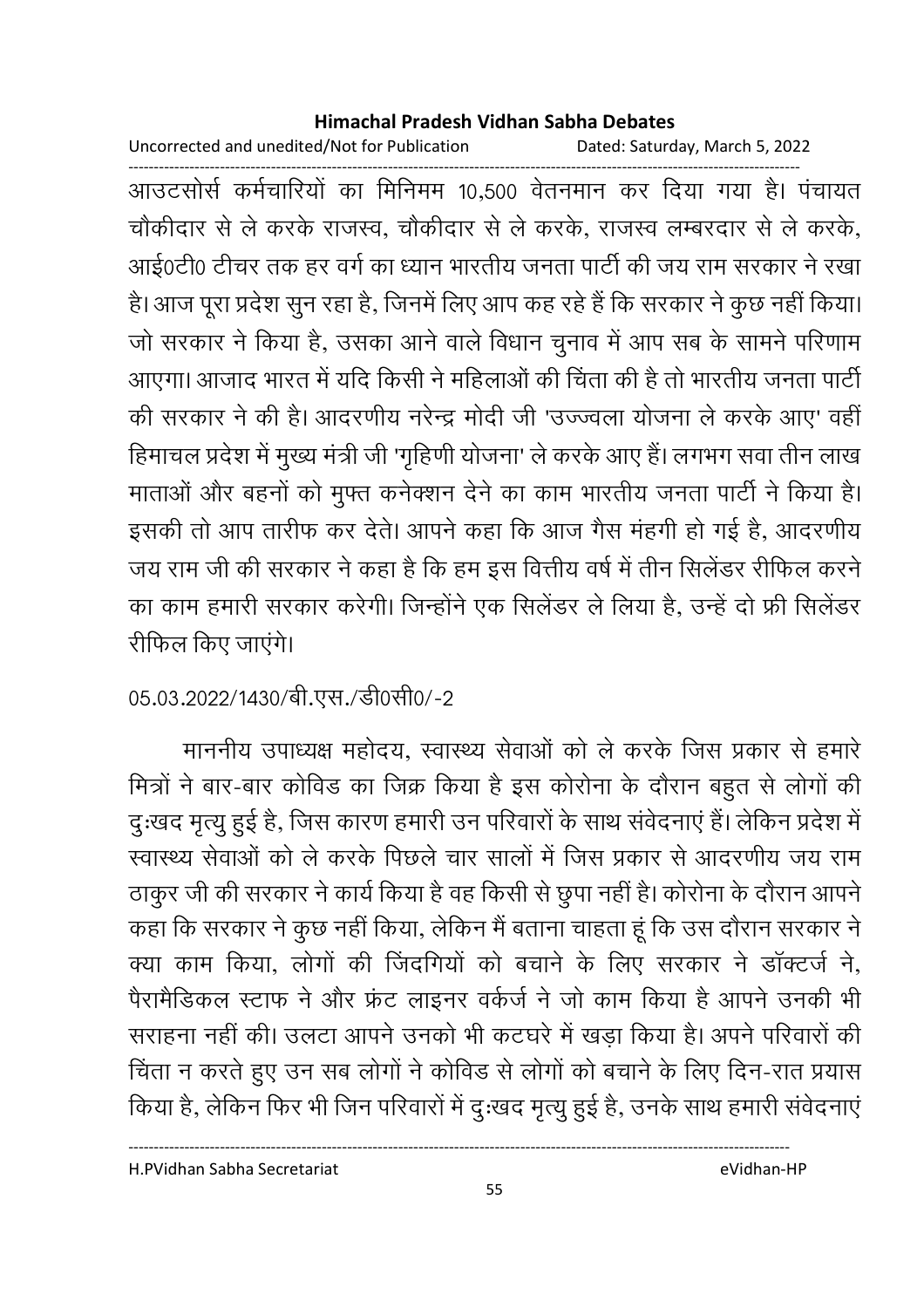Uncorrected and unedited/Not for Publication Dated: Saturday, March 5, 2022

------------------------------------------------------------------------------------------------------------------------------------ है। आप कल्पना करिए कि हिमाचल प्रदेश में मात्र दो आक्सीजन प्लाट थे और इस .<br>महामारी के दौरान हमें ऑक्सीजन का महत्व समझ में आया कि ऑक्सीन का क्या महत्व है और ऑक्सीजन की जितनी ज्यादा जरूरत पड रही थी वहां पर हमारे पास उस वक्त ऑक्सीन नहीं थी। मैं बधाई देना चाहूंगा प्रदेश के सम्मानीय मुख्य मंत्री श्री जय राम ठाकुर जी को कि आज हिमाचल प्रदेश में 48 आक्सीजन के प्लाट स्थातिप कर दिए गए हैं। अब प्रदेश में पांच हजार से ज्यादा आक्सीजन कंसंट्रेटर हैं। हमारा प्रदेश आज कोविड टीकाकरण में फस्ट और सैकिड डोज में देश में सबसे आगे है।

श्री एन0 जी0 द्वारा जारी...

## 05-03-2022/1435/एच.के.-एन.जी. /1

# श्री राम लाल ठाकुर..... जारी

उपाध्यक्ष महोदय, सरकार के अधिकारी इस चर्चा को कितना गम्भीरता से ले रहे हैं कि आंधकारी दीर्घा में एक भी वरिष्ठ अधिकारी नहीं बैठा है और यहां पर बजट के परिवेष में इतनी महत्वपूर्ण चर्चा चली हुई है। हम यहां पर इतना कुछ बोल रहे हैं तो क्यों बोल रहे हैं?

उपाध्यक्ष : ठीक है, माननीय सदस्य। माननीय संसदीय कार्य मंत्री जी कृपया इस विषय पर ध्यान दें और आगे से ऐसी हरकत न हो यह भी सुनिश्चित करें।

**श्री रार्कश जम्वाल** : उपाध्यक्ष महोदय, कोविड टीकाकरण में वैक्सीन को लेकर हमारे विपक्ष के मित्रों ने बहुत सारे प्रश्न किए और कहा कि यह मोदी की वैक्सीन है। जब यह टीकाकरण अभियान पूरे देश में शुरू हुआ तब हिमाचल प्रदेश में श्री जय राम ठाकुर जी के नेतृत्व में स्वास्थ्य विभाग के अधिकारियों व कर्मचारियों की मेहनत से हमारे हिमाचल प्रदेश के दुर्गम क्षेत्र, जहां पर इस कोविड की वैक्सीन को लगाना व पहुंचाना कठिन था लेकिन हमारे प्रदेश के स्वास्थ्य कर्मियों ने. चाहे वह आशा वर्कर थी. चाहे वह आंगनबाड़ी

----------------------------------------------------------------------------------------------------------------------------------

H.PVidhan Sabha Secretariat eVidhan-HP

56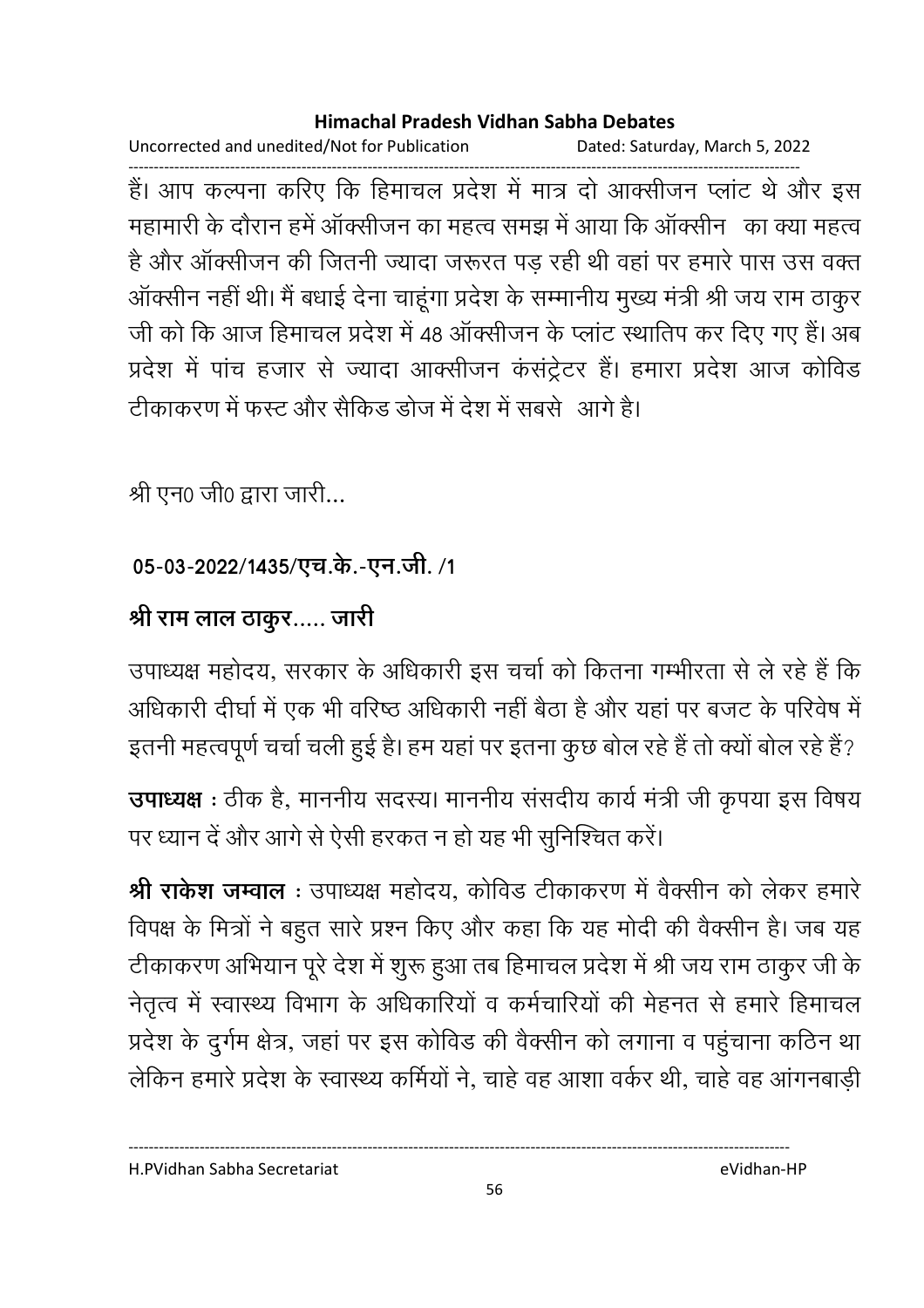Uncorrected and unedited/Not for Publication Dated: Saturday, March 5, 2022

------------------------------------------------------------------------------------------------------------------------------------ वर्कर थी, सबने बहुत मेहनत की है। उसके कारण आज हिमाचल प्रदेश कोविड टीकाकरण की पहली व दूसरी डोज में पूरे देश में अव्वल राज्य बन कर सामने आया है जिसके लिए देश के यशस्वी प्रधान मंत्री श्री नरेन्द्र मोदी जी ने हिमाचल प्रदेश को 'चैम्पियन राज्य' का दर्जा दिया है और इसके लिए हम माननीय मुख्य मंत्री जी को बधाई देना चाहेंगे। स्वास्थ्य के क्षेत्र में हिमकेयर जैसी योजना को लाना और जिसमें एक परिवार के एक व्यक्ति का एक वर्ष में पांच लाख तक मुफ्त इलाज हो सकता है। ऐसी योजना माननीय मुख्य मंत्री जी ने चलाई है और इस योजना को इस वित्तीय वर्ष में भी जारी रखने का माननीय मुख्य मंत्री जी ने प्रदेश की जनता को वायदा किया है इसके लिए हम माननीय मुख्य मंत्री जी का धन्यवाद करना चाहते हैं। इस योजना में रिन्यूअल हर वर्ष होता था और इस वर्ष माननीय मुख्य मंत्री जी ने अपने बजट भाषण में कहा हैं।

## 05-03-2022/1435/एच.के.-एन.जी. **/2**

कि अब तीन वर्ष के बाद इसका रिन्यूअल होगा। इसके लिए भी हम माननीय मुख्य मंत्री जी का धन्यवाद करना चाहते हैं। इसके अलावा 'मुख्यमंत्री मोबाइल क्लिनिक (M3C)' योजना की भी घोषणा की गई है। प्रदेश के दूर-दराज क्षेत्रों में जहां पर पी.एच.सी. आदि खोलना सम्भव नहीं है लेकिन इस योजना के माध्यम से दूर-दराज के क्षेत्रों में हमारे लोगों के स्वास्थ्य की चिंता घर-द्वार पर होगी। जहां पर लोगों को आवश्यकता होगी वहां पर एम्बुलेस पहुंचेगी और उसके साथ डाक्टर, फामोसिस्ट व अन्य स्वास्थ्य विभाग के कर्मचारी जा कर लोगों का उपचार कर सकेंगे। यह योजना लोगों को बेहतर स्वास्थ्य सुविधाएं देने के लिए कारगर सिद्ध होगी। इस बजट में 50 नई एम्बुलेंस खरीदने का भी प्रावधान किया गया है और इसके लिए भी हम माननीय मुख्य मंत्री जी का धन्यवाद करना चाहते हैं। इस बजट में चिकित्सा अधिकारियों के 500 नए पद सृजित करने का निर्णय लिया गया है और इसके लिए भी हम माननीय मुख्य मंत्री जी का धन्यवाद करना चाहते हैं। यहाँ पर हम सभी माननीय विधायक अनेक बार चर्चा भी करते हैं और मैं विपक्ष के नेताओं |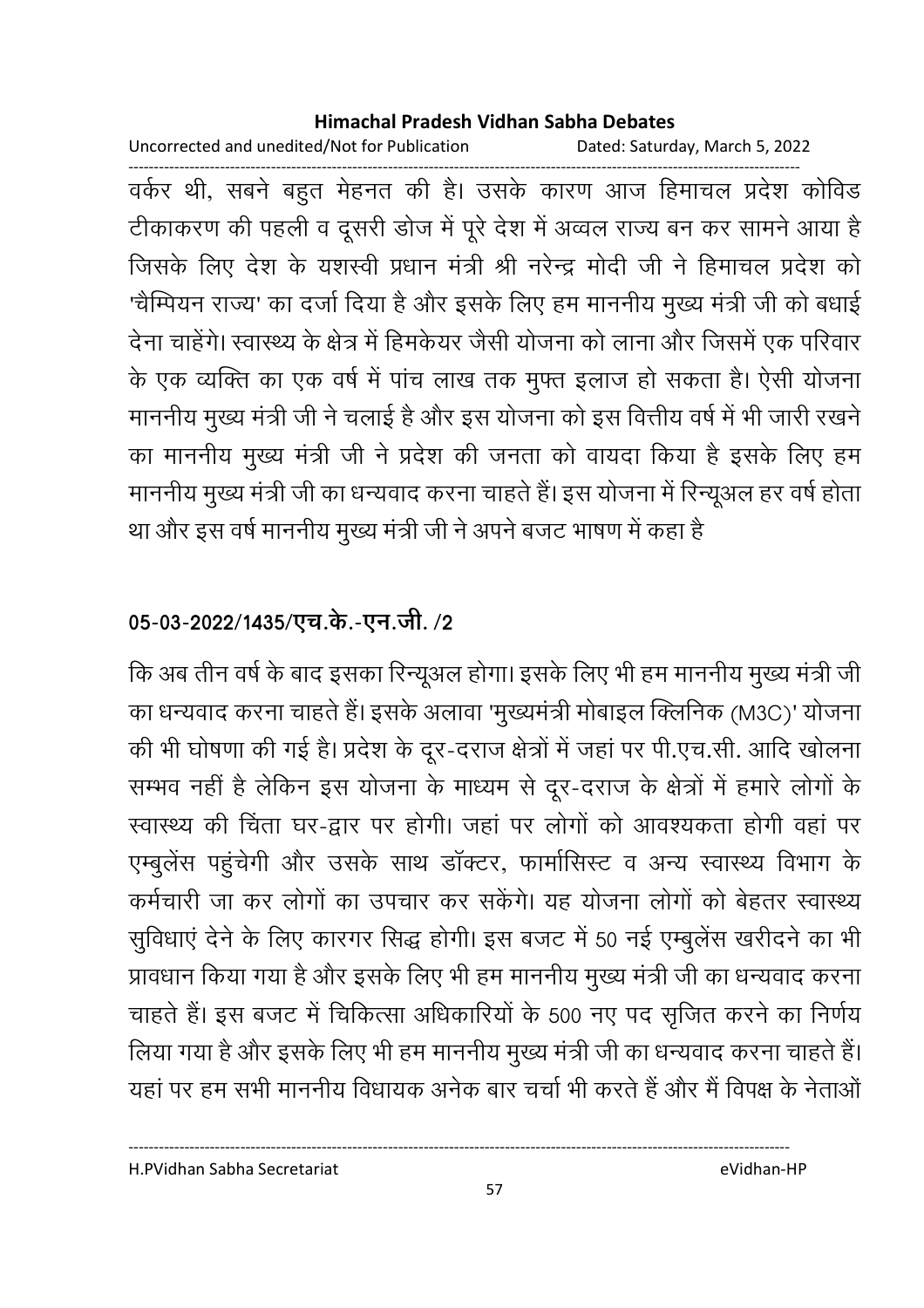Uncorrected and unedited/Not for Publication Dated: Saturday, March 5, 2022

------------------------------------------------------------------------------------------------------------------------------------ से कहना चाहता हूं कि 'विधायक क्षेत्र विकास निधि योजना' के लिए तो धन्यवाद कर देते। माननीय मुख्य मंत्री जी ने प्रति विधान सभा क्षेत्र इसकी राशि को १ करोड़ 80 लाख रुपये से बढ़ाकर 2 करोड़ रुपये कर दिया है लेकिन इस पर भी विपक्ष के लोगों ने कुछ नहीं कहा। 'विधायक एच्छिक निधि' को भी माननीय मुख्य मंत्री जी ने 10 लाख रुपये से बढ़ाकर 12 लाख रुपये प्रति विधान सभा क्षेत्र कर दिया है जोकि वर्ष 2017 में केवल 05 लाख रुपये थी। मुझे लगता है कि सभी विपक्ष के विधायकों को इसके लिए स्वागत करना चाहिए था। इसके अतिरिक्त नाबार्ड से पोषित की जाने वाली विधायक प्राथमिकता योजनाओं के लिए भी प्रति विधान सभा चुनाव क्षेत्र की वर्तमान सीमा को बढ़ाकर 150 करोड़ रुपये कर दिया गया है और इसके लिए भी हम माननीय मुख्य मंत्री जी का धन्यवाद करना चाहते हैं।

## 05-03-2022/1435/एच.के.-एन.जी. /3

उपाध्यक्ष महोदय, इन सारी बातों का जिक्र मैंने इस लिए किया है क्योंकि हमारे विपक्ष के मित्र व्यक्तिगत तौर पर मिलकर अनेक बातों का जिक्र करते हैं लेकिन अच्छा होता कि वे इस माननीय सदन के अंदर भी धन्यवाद करते। हमारे बहुत वरिष्ठ साथी माननीय श्री जगत सिंह नेगी जी ने अभी इस माननीय सदन में एक विषय उठाया था कि विधायकों के संस्थान को कैसे मजबूत किया जाए, विधायकों की भूमिका कैसी होनी चाहिए और मुझे लगता है कि इन चार वर्षों में माननीय श्री जय राम ठाकुर जी के नेतृत्व में हिमाचल प्रदेश में बदला-बदली की भावना जोकि पुरानी सरकारों के समय होती थी वह बंद हो गई है। ऊपर का हिमाचल, नीचे का हिमाचल वाली प्रथा भी बंद हुई है। हरी टोपी व महरून टोपी वाली राजनीति भी खतम हो गई है। माननीय सदस्य श्री जगत सिंह नेगी जी तो कभी भी महरून टोपी नहीं लगाते हैं लेकिन माननीय मुख्य मंत्री जी तो हरी व महरून दोनों टोपी लगाते हैं क्योंकि यह हमारे हिमाचल की संस्कृति की टोपी है। इस बजट में माननीय मुख्य मंत्री जी ने हर वर्ग का ध्यान रखा है। माननीय मुकेश ओग्नेहोत्री जी को मैं बड़े ध्यान सुन रहा था, वे अनेको बातों के लेकर चर्चा कर रहे थे लेकिन जो हुआ उसको लेकर भी धन्यवाद करना चाहिए था। लेकिन बार-बार शराब के ठेके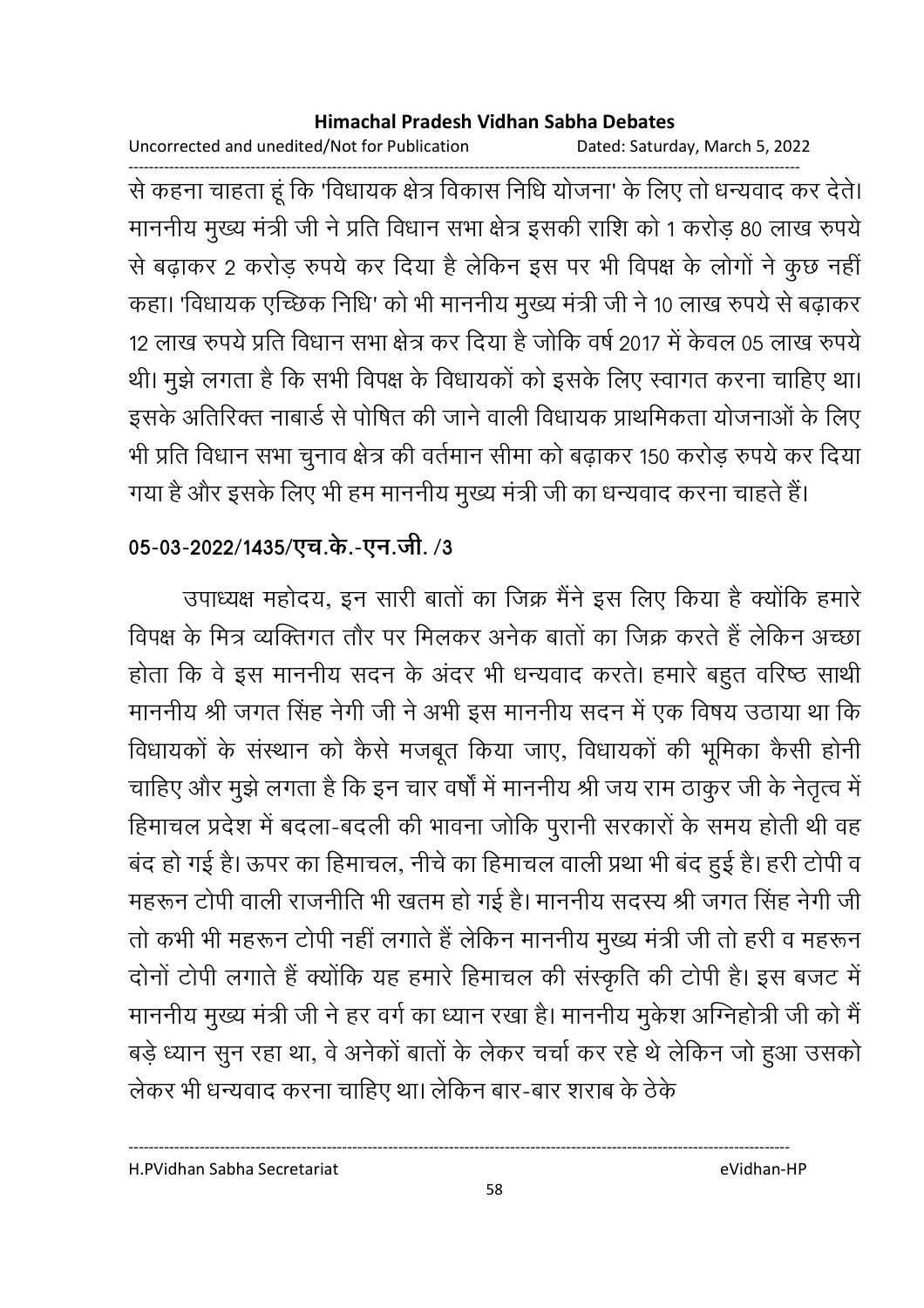श्री एस.एस. द्वारा जारी.........

## **05.03.2022/1440/SS-HK/1**

## श्री राकेश जम्वाल क्रमागत <del>:</del>

लेकिन बार-बार शराब के ठेके की नीलामी को लेकर ही चर्चा की जा रही है। मुझे इस बात का रहस्य समझ में नहीं आ रहा है कि शराब के ठेके की नीलामी को लेकर विपक्ष के माननीय सदस्य इतने चिंतित क्यों हैं! उसके साथ दूसरा विषय आई0पी0एच0 के टेंडर का है। सामाजिक सुरक्षा पेंशन में आयु 60 वर्ष कर दी गई है लेकिन उसका ज़िक्र नहीं कर रहे हैं। मुफ्त गैस के सिलेंडर दिए गए, उसका ज़िक्र नहीं किया जा रहा है। लेकिन शराब के ठेकों की नीलामी को लेकर हमारे विपक्ष के नेता व साथी चिंतित हैं। मुझे यह बात समझ में नहीं आई कि वे चिंतित क्यों हैं।

**उपाध्यक्ष** : माननीय सदस्य जम्वाल जी, शराब का तो ऐसा मसला है कि -

# *जिसने कभी जाम न पिया हो,* वह मयखाने की वैल्यू क्या समझे।

ऐसा मुझे लगता है।

**श्री राकेश जम्वाल** : उपाध्यक्ष महोदय, इस वित्तीय वर्ष के बजट में मुख्य मंत्री जी ने हर वर्ग का ध्यान रखा है चाहे वह किसान, बागवान, नौजवान, कर्मचारी या विधायक हों। उसके साथ हमारे पंचायती राज संस्थाओं व स्थानीय निकायों के चुने हुए प्रतिनिधियों के मानदेय को भी बढ़ाने का निर्णय लिया गया है। मुझे लगता है इस बजट में प्रदेश के सम्माननीय मुख्य मंत्री जी ने हर वर्ग का ध्यान रखा है। आज विपक्ष के लोग इस बात को लेकर चिंतित हैं कि मुख्य मंत्री जी ने सिर्फ पांचवें बजट में ही नहीं बल्कि हरेक बजट में हर वर्ग का ध्यान रखा है। पांचवें बजट में मुख्य मंत्री जी ने हर वर्ग का ध्यान रखते हुए उन्हें

H.PVidhan Sabha Secretariat eVidhan-HP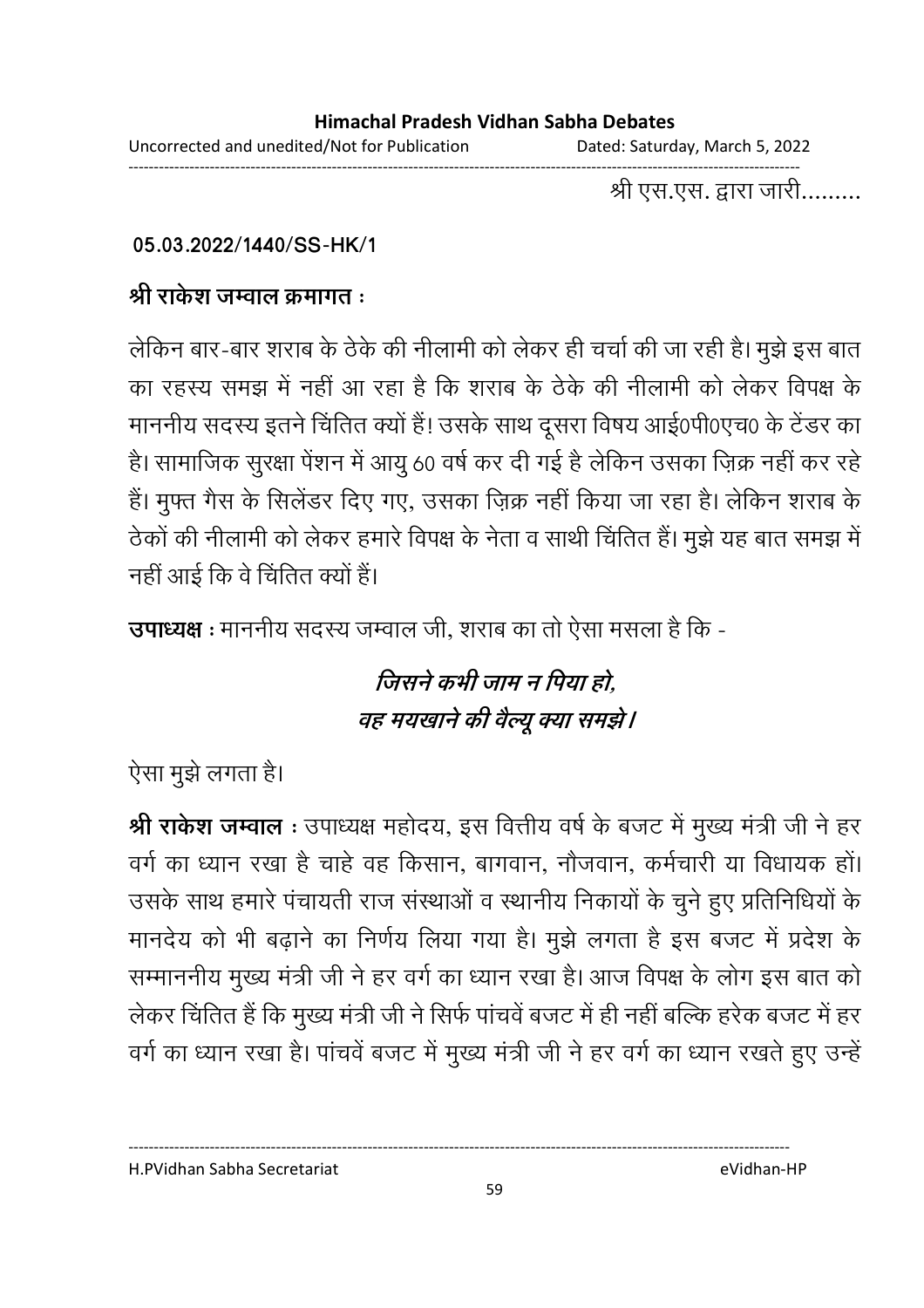Uncorrected and unedited/Not for Publication Dated: Saturday, March 5, 2022 ------------------------------------------------------------------------------------------------------------------------------------ राहत देने का काम किया है, उसके लिए मैं मुख्य मंत्री जी को बहुत-बहुत बंधाई देना

चाहूंगा।

उपाध्यक्ष महोदय, आपने मुझे बोलने का समय दिया, आपका बहुत-बहुत धन्यवाद।

## **05.03.2022/1440/SS-HK/2**

उपाध्यक्ष : चूंकि आज विपक्ष की तरफ से सिर्फ दो ही नाम आए हैं और सत्तापक्ष की तरफ से छः नाम आए हैं तो मुझे लगता है कि सत्तापक्ष की ओर से एक सदस्य और बोल लें तो अच्छा रहेगा।

अब मैं चर्चा में भाग लेने के लिए माननीय सदस्य श्री सुभाष ठाकुर जी को आमंत्रित करता हूं।

**श्री सुभाष ठाकुर (बिलासपुर) :** उपाध्यक्ष जी, आपने मुझे बजट पर बोलने के लिए समय दिया, मैं आपका धन्यवाद करना चाहता हूं। मुख्य मंत्री जी ने 4 मार्च, 2022 को वित्तीय वर्ष 2022-23 के लिए अनुमानित बजट प्रस्तुत किया है। मु0 51365 करोड़ रुपये का अनुमानित बजट प्रस्तावित किया गया है। वर्ष 2022-23 में प्रदेश की अर्थव्यवस्था में 8.3 परसैंट की वृद्धि होने का अनुमान है। यह अनुमानित बजट सर्वस्पर्शी है। विकासन्मिुख बजट है और यह बजट कर मुक्त बजट है तथा हिमाचल प्रदेश के प्रत्येक नागरिक का इस बजट में ध्यान रखा गया है। इस बजट में प्रति 100 रुपये में वेतन के लिए 26 रुपये, पेंशन पर 15 रुपर्य, ब्याज अदायगी पर 10 रुपर्य, ऋण अदायगी पर 11 रुपर्य व स्वायत्त संस्थाओं के लिए ग्रांट पर 9 रुपये जबकि शेष 29 रुपये पूजीगत कार्या सहित अन्य गतिविधियो पर व्यय किए जाएंगे।

उपाध्यक्ष जी, मैं आपके माध्यम से कहना चाहूंगा कि यह बजट जिसमें निःशुल्क एवं सस्ती बिजली का प्रावधान किया गया है। हिमाचल प्रदेश में बहुत से गरीब लोग हैं जो एक समय में एक बल्ब जलाते हैं और उनको 60 यूनिट तक निःशुल्क बिजली दी जाएगी। यह एक बहुत बड़ा कार्य हुआ है उसके लिए मैं मुख्य मंत्री जी का धन्यवाद करना चाहता हूं। 1

H.PVidhan Sabha Secretariat eVidhan-HP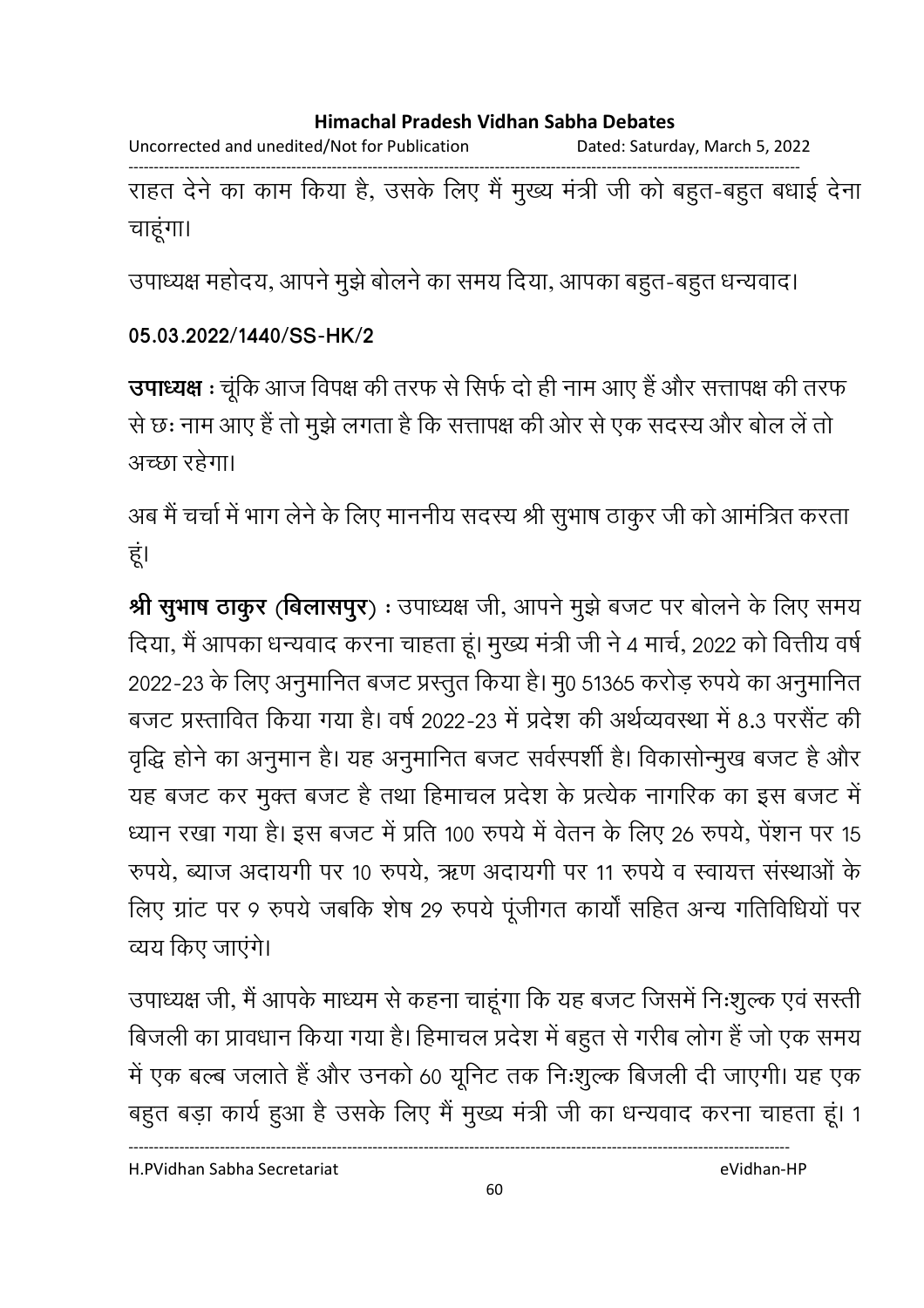Uncorrected and unedited/Not for Publication Dated: Saturday, March 5, 2022 ------------------------------------------------------------------------------------------------------------------------------------ अप्रैल, 2022 से 4.40 लाख घरेलू उपभोक्ताओं को जिनकी मासिक बिजली खपत 60

यूनिट से कम है..

जारी श्रीमती के0एस0

## 05.03.2022/1445/KS/एचके/1

# श्री सूभाष ठाकूर जारी---

घरेलू उपभोक्ताओं को जिनकी मासिक बिजली खपत 60 युनिट तक है, उनको ज़ीरो बिलिंग होगी, उनका कोई भी पैसा नहीं लगेगा। मुफ्त बिजली का प्रावधान किया गया है। ये 4 लाख 40 हजार लोग है और अगर एक परिवार में 5 लोग हो तो 20 हजार लोगों को इसमें निशुल्क बिजली का प्रबन्ध किया गया है जिसके लिए हम माननीय मुख्य मंत्री जी का धन्यवाद करना चाहते हैं। इसी तरह से 61-125 युनिट तक खपत करने वाले उपभोक्ताओं, जो कि इस प्रदेश में 7 लाख हैं, उनको 1 रुपये प्रति युनिट की दर से बिजली उपलब्ध करवाई जाएगी। ये 7 लाख उपभोक्ता है, अगर इनको 5 से मल्टीप्लाई करें तो ये 35 लाख लोग आते हैं। 35 लाख लोगों को यह सुविधा मिली है, इसके लिए भी हम माननीय मुख्य मंत्री जी का धन्यवाद करना चाहेंगे। इस बजट को मैं गरीबों का बजट, किसानों का बजट, आम व्यक्ति के लिए बजट और हिमाचल प्रदेश की जनता का ध्यान रखने वाला बजट कहूंगा।उपाध्यक्ष जी, किसानों को राहत देने के लिए बिजली की दर 50 पैसे प्रति यूनिट से कम करके 30 पैसे प्रति यूनिट किया गया है। उपभोक्ताओं को 100 करोड़ का इसमें लाभ मिलेगा।

"मुख्य मंत्री रोशनी योजना" के तहत 12,765 निर्धन परिवारों को निशुल्क विद्युत कनैक्शन मिलेंगे। इस योजना के तहत वर्ष 2022-23 में 5000 और परिवारों को भी कनैक्शन मिलेंगे। यह भी आम गरीब गांव में रहने वाले व्यक्ति के लिए बहुत बड़ी सुविधा है। इसलिए इस बजट को गरीबों को ध्यान में रखकर बनाया गया है, जिसके लिए भी मैं मुख्य मंत्री जी का धन्यवाद करना चाहूंगा।

H.PVidhan Sabha Secretariat eVidhan-HP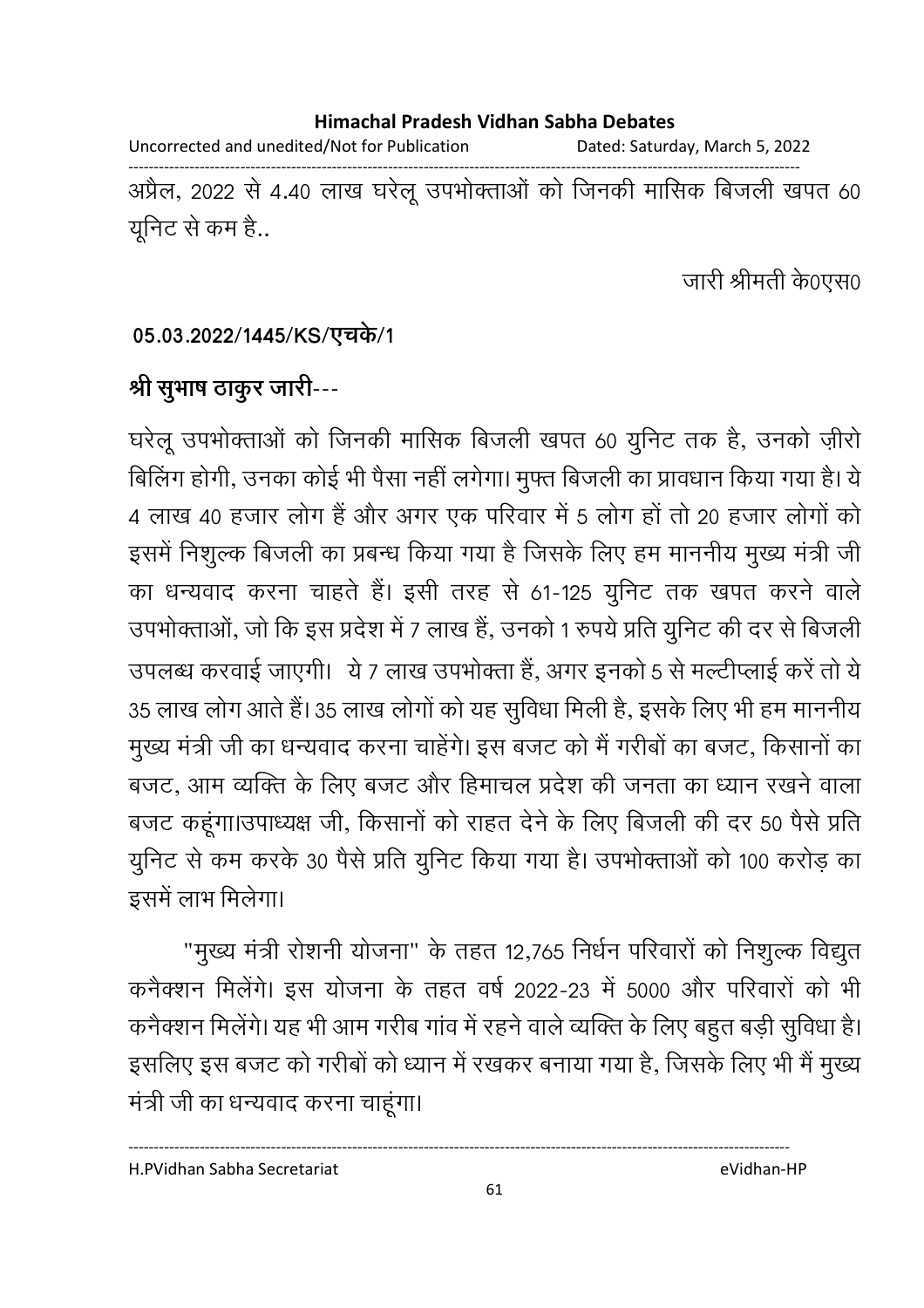Uncorrected and unedited/Not for Publication Dated: Saturday, March 5, 2022 ------------------------------------------------------------------------------------------------------------------------------------ वर्ष 2022-23 में लगभग 20 हजार लकड़ी के खम्भी को लोहे के खम्भों में बदला जाएगा। बहुत से लोग हमारे पास एप्लीकेशन्ज़ ले कर आते थे कि हमारा बहुत पुराना लकड़ी का खम्भा है जो टेढ़ा हो गया है, हवा लगती है तो इसके गिरने का और करंट

## 05.03.2022/1445/KS/एचर्क/2

लगने का डर लगा रहता है। ऐसे सभी खम्भों को प्रदेश में बदला जा रहा है, इसके लिए भी मैं माननीय मुख्य मंत्री और ऊर्जा मंत्री जी का धन्यवाद करना चाहूंगा।

उपाध्यक्ष जी, सामाजिक सुरक्षा पैंशन के माध्यम से कमज़ोर लोगों को लाभ भी मिलता है और वे इस बात की उम्मीद भी करते हैं कि हमें सामाजिक सुरक्षा पैंशन लगे। इसके लिए माननीय मुख्य मंत्री जी ने एक संवेदनशील मुख्य मंत्री के नाते, सरकार के नाते पहले ही मंत्रिमण्डल की बैठक में 80 साल के बुजुर्गों को जो पैंशन मिलती थी, उसको 70 साल किया और इस वर्ष उसको घटाकर 60 वर्ष किया गया है, उसके लिए भी मैं बहुत-बहुत धन्यवाद करना चाहता हूं।

उपाध्यक्ष जी, हमारी सरकार ने पिछले चार सालों में 2 लाख 20 हजार से अधिक नए पात्र लोगों को सामाजिक सुरक्षा पैंशन दी है। यह सामाजिक सुरक्षा पैंशन वर्ष 2017 तक सवा चार लाख व्यक्तियों को दी जा रही थी जिसके ऊपर 450 करोड़ रुपया खर्च हो रहा था।

## 05.03.2022/1445/KS/एचर्क/3

# **प्वाइंट ऑफ ऑर्डर**

**श्री राम लाल ठाकुर (श्री नैना देवीजी)ः** उपाध्यक्ष महोदय, प्वाइट आफ आर्डर। मैंने पहले | भी आपके ध्यान में लाया था, पता नहीं आपने आदेश किए या नहीं परन्तु गैलरी में देख लें कि कितने सीनियर ऑफिसर्ज़ यहां बैठे हैं? चर्चा चल रही है, सदस्य बोल रहे हैं, आप खुद देख लीजिए कि अगर सरकारी आफिसज़े का ऐसा रवैया है तो सरकार क्या कर रही है? वैसे तो यहां पर बहुत से मंत्री भी नहीं हैं परन्तु फिर भी मैं कहूंगा कि जो सदस्य बोल रहा

H.PVidhan Sabha Secretariat eVidhan-HP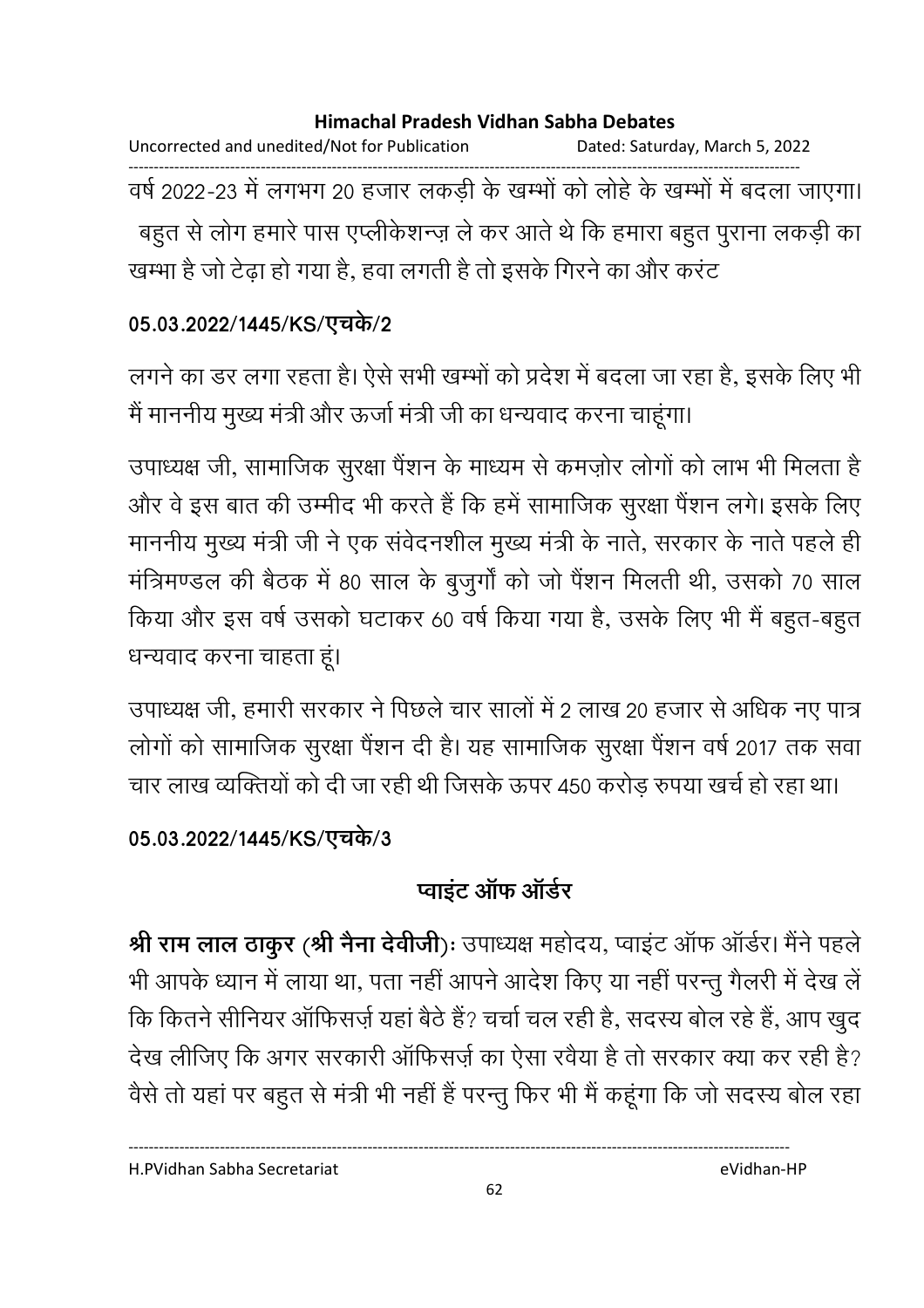Uncorrected and unedited/Not for Publication Dated: Saturday, March 5, 2022

------------------------------------------------------------------------------------------------------------------------------------ हैं, उसको ठीक से नोट किया जाए। कोई सीनियर आफिसर यहां पर बैठे। हमें समझ नहीं आ रहा है कि आपके बोलने के बाद भी यहां पर कोई सीनियर ऑफिसर क्यों नहीं है? आप ही बताओ कि यहां पर कितने सीनियर ऑफिसर्ज़ बैठे हैं? उपाध्यक्ष महोदय, आप इसमें व्यवस्था दें कि क्या यह जो चल रहा है यह ठीक है?

शहरी विकास मंत्री अ0व0 की बारी में

**05-03-2022/1450/av/ag/1**

**शहरी विकास मंत्री (संसदीय कार्य मंत्री**) : उपाध्यक्ष महोदय, मुख्य सचिव, हिमाचल प्रदेश सरकार को संदेश भेज दिया है कि यहां पर ऑफिसर्ज नहीं बैठे हैं। He should depute the Officers और साथ में मैं यह भी कहना चाहता हूं ऐसा कोई नियम नहीं है कि चर्चा के दौरान सभी मंत्रियों का यहां पर बैठना अनिवार्य है। यहां पर किसी-न-किसी मंत्री को बैठना होता है और अभी हम यहां पर 3-4 मंत्री बैठे हुए हैं। मैं स्पीसेफिकली यहां पर बैठा हुआ हूं। मैंने मुख्य सचिव को यह सर्दश भेज दिया है तथा साथ में अध्यक्ष महोदय के चैंबर में जाकर उनको इस बारे में खुद बताया है। ठीक है, माननीय सदस्य श्री राम लाल ठाकुर, आपने इस बारे में प्वाइंटआउट कर दिया है और they will take the cognizance.

**उपाध्यक्ष** : सदन के अंदर जिस तरह से माननीय मुख्य मंत्री ने बजट पेश किया है उसको देखते हुए लगता है कि सभी माननीय सदस्य अपना-अपना समय दे रहे हैं। लेकिन अभी बजट पर महत्वपूर्ण चर्चा हो रही है इसलिए मैं चाहता हूं कि भविष्य के लिए यह सुनिश्चित कर लिया जाए। माननीय सदस्य श्री सुभाष ठाकुर, आप अपनी बात जारी रखिए।

श्री सुभाष ठाकुर : उपाध्यक्ष महोदय, वृद्धावस्था पैंशन की आयु सीमा घटाकर 60 वर्ष कर दी गई है और इसमें भी प्रति माह 1500 रुपये से बढ़ाकर 1700 रुपये राशि कर दी गई है। मैं इसके लिए भी माननीय मुख्य मंत्री का धन्यवाद करना चाहता हूं। वर्ष 2017-18 में इसके ऊपर 450 करोड़ रुपये व्यय किए गए थे जिसकी तुलना में वित्तीय वर्ष 2022-23 में 1300 करोड़ रुपये यानी इसके ऊपर तीन गुणा ज्यादा राशि व्यय की जा रही है। गृहिणी सुविधा

H.PVidhan Sabha Secretariat eVidhan-HP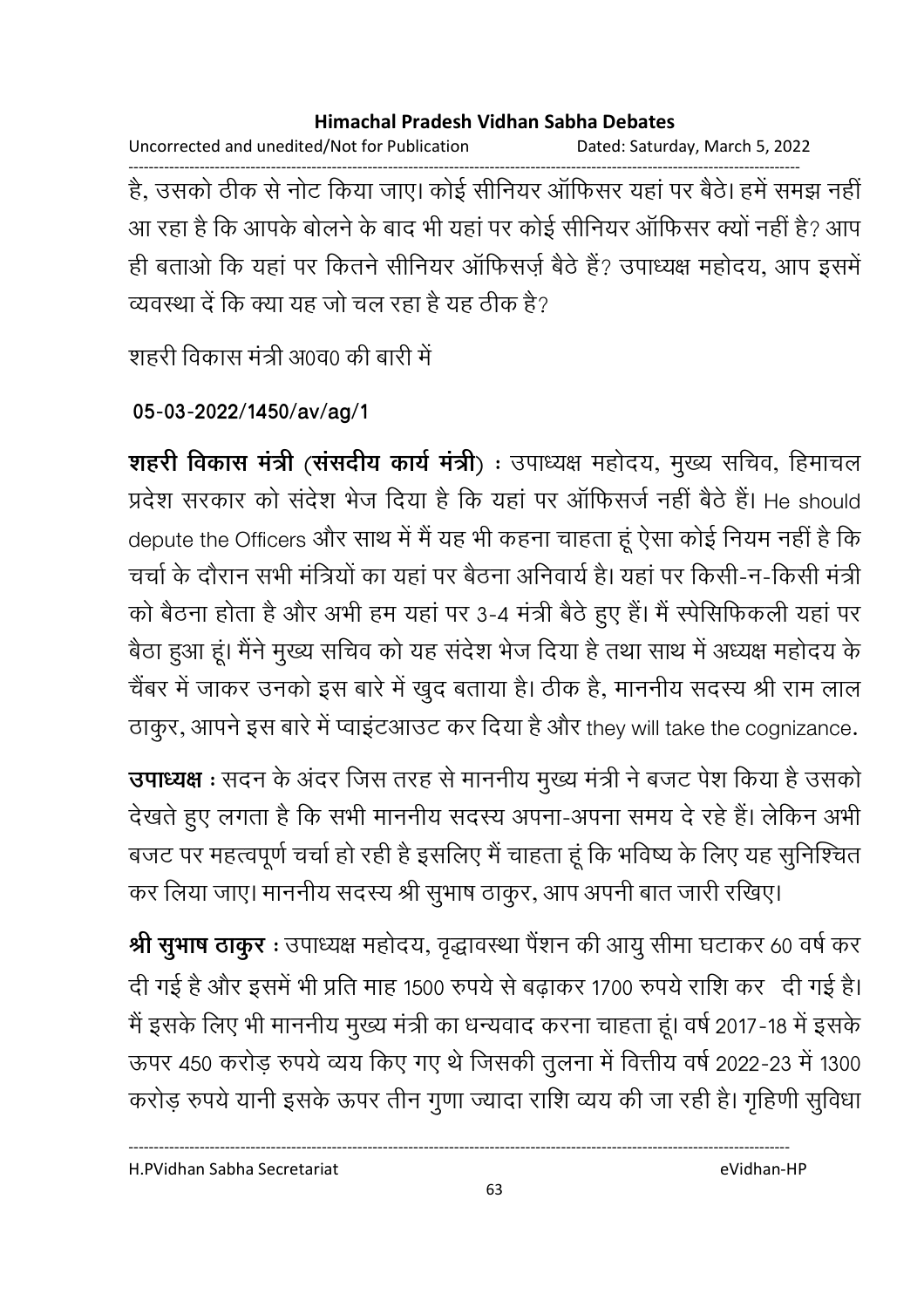Uncorrected and unedited/Not for Publication Dated: Saturday, March 5, 2022

------------------------------------------------------------------------------------------------------------------------------------ योजना तथा उज्ज्वला योजना के तहत अतिरिक्त निःशुल्क सिलेंडर मिलेगा जिसके लिए बजट में 50 करोड़ रुपये की राशि रखी गई है। इस योजना के तहत हमारी बहुत सारी बहनों और माताओं को रीफिलिंग के लिए 3 सिलेंडर मिलेंगे। जिनको पहले 1 सिलेंडर मिला है उनको अब 2 सिलेंडर तथा जिनको पहले 2 सिलेंडर मिल चुके है उनको एक सिलेंडर और दिया जाएगा। यह योजना न केवल महिला सशक्तिकरण के लिए बहुत महत्वपूर्ण साबित

## **05-03-2022/1450/av/ag/2**

होगी अपितु पर्यावरण और जगलों को बचाने की दृष्टि से भी यह एक बहुत बड़ा कदम उठाया गया है। हम इसके लिए भी माननीय मुख्य मंत्री का धन्यवाद करते हैं। हिम केयर में नये परिवारों के पंजीकरण के लिए पहले जिस तरह से माह जनवरी से मार्च तक पंजीकरण होता था अब इसको पूरा साल करने का निर्णय लिया गया है जोकि एक बहुत ही अच्छा निर्णय है। पहले ऐसे बहुत सारे लोग होते थे जिनको इसके बारे में समय पर जानकारी नहीं मिल पार्ती थी और उसकी वजह से वे समय रहते अपना पंजीकरण नहीं | करवा पाते थे। कई लोग यदि किसी योजना के तहत कोई फॉर्म भरना चाहते थे तो उनको भी दिक्कत रहती थी। इसलिए प्रदेश में भारतीय जनता पार्टी की सरकार ने लोगों की परेशांनी को अपनी परेशांनी समझकर इसमें पूरा साल पंजीकरण करने की व्यवस्था की है। वर्ष 2019 में यह बहुत ही जन-कल्याण की योजना शुरू हुई है जिसके तहत 2.40 लाख लाभार्थियों को लाभ मिला है और इसमें 218 करोड़ रुपये की राशि से निःशुल्क चिकित्सा सुविधा मिली है। मैं इसके लिए भी आदरणीय मुख्य मंत्री का धन्यवाद करना चाहता हूं। इसके अतिरिक्त माननीय मुख्य मंत्री ने आगनबाड़ी कार्यकर्ताओं का मासिक मानदेय 9,000 रुपये, मिनी आंगनबाड़ी कार्यकर्ताओं का 6,000 रुपये, आशा वर्कर्ज का 4,700 रुपर्य, पंचायत चौकीदार का 6,000 रुपर्य, सिलाई अध्यापिकाओं का 7,850 रुपर्य, मिंड डे मील वर्कर्ज का 3,400 रुपये, वॉटर कैरियर (शिक्षा) का 3,800 रुपये, वॉटर गार्ड का 4,400 रुपये, पैरा फीटर व ऑपरेटर का 5,400 रुपये, राजस्व चौकीदार का 4,900 रुपये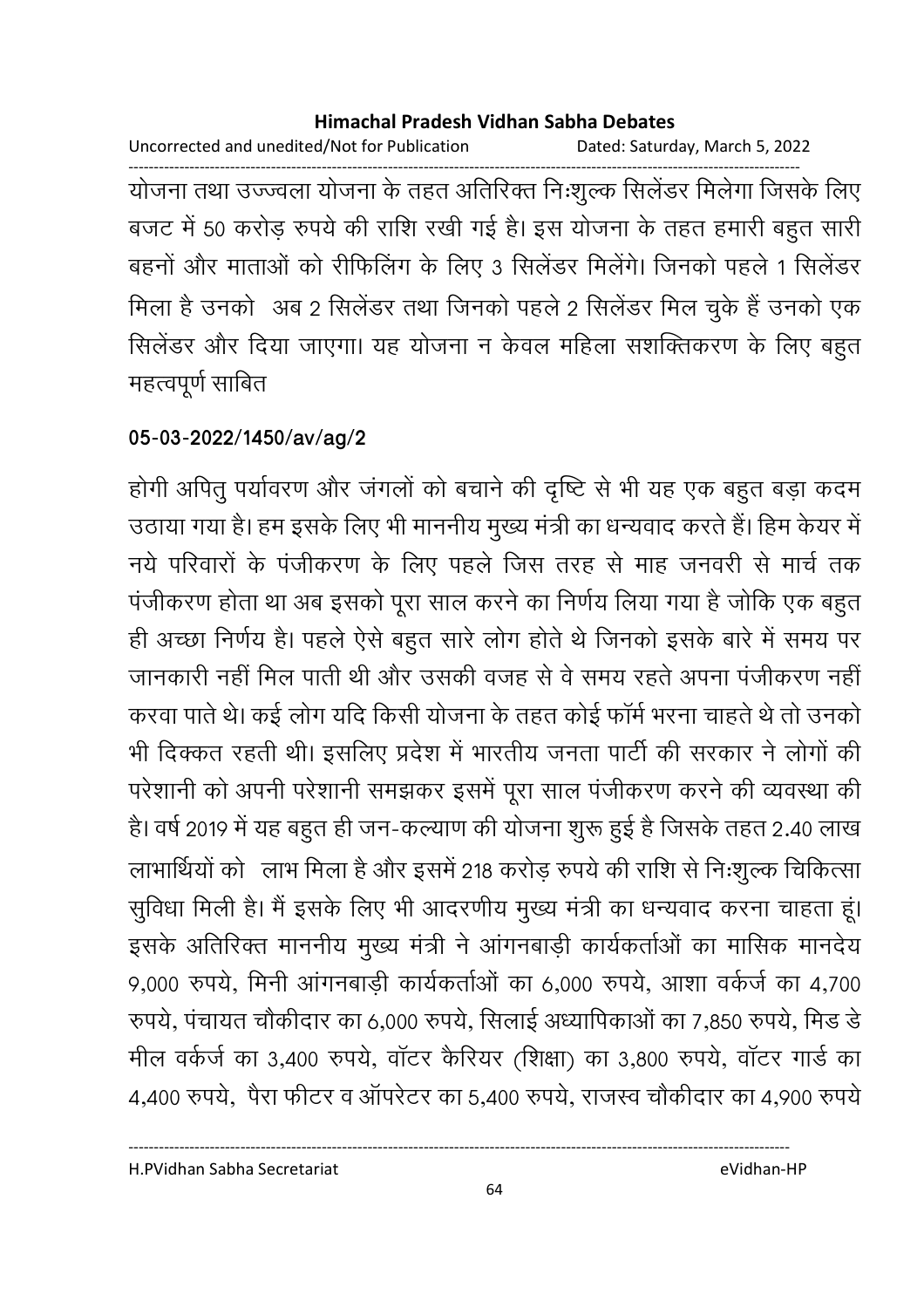Uncorrected and unedited/Not for Publication Dated: Saturday, March 5, 2022

------------------------------------------------------------------------------------------------------------------------------------ और लंबरदार का 3,100 रुपये किया है। इसके अतिरिक्त मजदूरों का वेतन 50 रुपये प्रति दिन के हिसाब से बढ़ाकर उनकी दिहाड़ी 350 रुपये की गई है। मैं इसके लिए भी माननीय मुख्य मंत्री का बहुत-बहुत धन्यवाद करना चाहूगा। इसके अलावा आउटसोर्स कमियों का 10,500 रुपये मिनिमम मानदेय किया गया है। इसके अतिरिक्त, मैं यह भी कहना चाहूंगा कि मुख्य मंत्री स्वावलंबन योजना नौजवानों में रोजगार सृजन के लिए बहुत लोकप्रिय हुई है।

# <u>टी सी द्वारा जारी</u>

# 05/03/2022/1455/टी0सी0वी0/ए0जी0/1 श्री सुभाष ठाकुर ... जारी ।

और बहुत से नौजवानों ने इससे स्वरोजगार भी प्राप्त किया है। इस योजना के माध्यम से 2,800 उद्यम लगाए गए। इनमें 457 करोड़ रुपये का निवेश किया गया और लगभग 8000 युवाओं को रोजगार के अवसर मिले। स्वास्थ्य सबधी एक नई योजना 'मुख्य मंत्री मोबाइल क्लीनिक' शुरू की गई है जिसके तहत दूरदराज के लोगों की स्वास्थ्य सुविधा का ध्यान रखा गया है। प्रत्येक विधान सभा क्षेत्र में एक मोबाइल क्लीनिक उपलब्ध करवाई जाएगी। जिसमें बेसिक स्वास्थ्य सुविधाएं उपलब्ध करवाने के लिए उपकरण, डॉक्टर और स्टॉफ की व्यवस्था की जाएगी तथा उसमें जो डॉक्टर होगा वह एक परिवार डॉक्टर की तरह काम करेगा। इससे ऐसा प्रतीत होता है हिमाचल प्रदेश की भारतीय जनता पार्टी की सरकार ने आम व्यक्ति, निर्धन और दूरदराज के क्षेत्र में रहने वाले व्यक्तियों की भी चिंता की है। इस मोबाइल वैन के माध्यम से दूरदराज के लोगों को बहुत लाभ मिलेगा। 'विधायक क्षेत्र विकास निधि' की राशि अब दो करोड़ रुपये की गई है। इसके लिए भी मैं मुख्य मंत्री जी का धन्यवाद करता हूं। नाबार्ड में भी अब 150 करोड़ रुपये की विधायक प्राथमिकता प्रतिवर्ष प्रत्येक विधान सभा को मिलेगी। मेरे चुनाव क्षेत्र में गोविन्द सागर में 8वीं और 9वीं शताब्दी के प्राचीन मंदिर जलमग्न हुए हैं, उनकी पुनः स्थापना के लिए भी विस्तृत योजना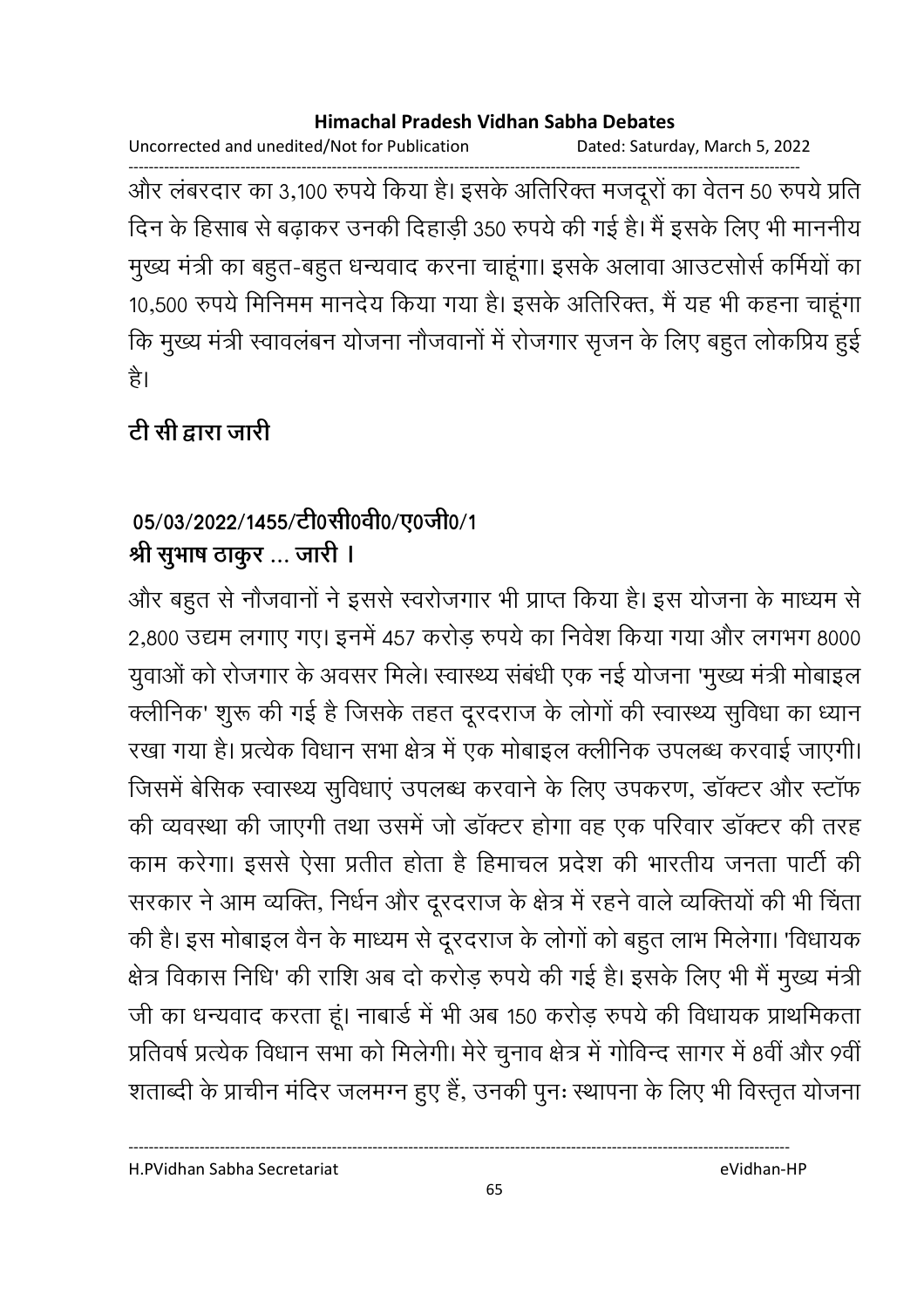Uncorrected and unedited/Not for Publication Dated: Saturday, March 5, 2022

------------------------------------------------------------------------------------------------------------------------------------ तैयार की गई है जिसके तहत 1400 करोड़ रुपये व्यय होंगे। मैं इस सदन को बताना चाहूंगा कि रियासत काल में हमारे 28 मन्दिर थे जोकि भाखड़ा डैम बनने के बाद जलमग्न हुए हैं। हमारे बुजुर्गों की वर्षों से इच्छा थी कि इनको दूसरी जगह में स्थापित किया जाए। इनमें खनमुखेश्वर मंदिर, सीताराम मंदिर, नर्वदेवर मंदिर, रंगनाथ मंदिर, शंकर मंदिर, खाकीशाह वीर्थन मंदिर, मड़ीगढ़, हनुमान मंदिर सांढू, ठाकुरद्वारा मंदिर, रामबाग मंदिर, दिदयूती मंदिर, धुनी मंदिर, खूहसीता मंदिर, वीड़े की बायं का मंदिर, गोपाल जी का मंदिर और बुद्धिपूरा इत्यादि मंदिर जलमग्न हुए हैं। लोगों की इन मंदिरों में बड़ी आस्था थी और माननीय मुख्य मंत्री जी ने इस बजट में

# 05/03/2022/1455/टी0सी0वी0/ए0जी0/2

इनकी पुनः स्थापना करने के लिए बजट का प्रावधान किया है। इसके लिए मैं मुख्य मंत्री जी का हिमाचल प्रदेश और बिलासपुर के लोगों की तरफ से धन्यवाद करना चाहूंगा। यह सर्वस्पर्शी बजट है लेकिन आदरणीय श्री मुकेश ओग्नेहोत्री जी ने बौखलाहट में बहुत-सी बातें कही है। मुझे मालूम नहीं कि उन्होंने वे बातें जानबूझकर कही है या किसी और मंशा से कही है लेकिन हमारी बिलासपुर की भाषा में एक लोकोक्ति है कि 'तत्ता खाने से हाथ भी जलदा और मुंह भी जलदा' इनको न जाने किस चीज की जल्दी है। सभी को समय आने पर अवसर भी मिलता है लेकिन ये सभी चीजे लोकतंत्र में लोग तय करते हैं।

एन0एस0 द्वारा जारी ...

05-03-2022/1500/NS/AG /1

श्री सुभाष ठाकुर .......जारी

यह किसी व्यक्ति द्वारा तय नहीं किया जाता है। मैं यहां पर लघु कहानी सुनाना चाहता हूं। एक पंडित जी थे और वे बहुत विद्वान थे। वे अपने जज़मान के घर जाते थे और धर्म के काम भी करवाते थे तथा वहां पर उनको भोजन भी दिया जाता था। जब कोई धार्मिक कार्यक्रम होता था और उसमें जो व्यंजन बनते थे तो पंडित जी उसमें कोई-न-कोई नुक्स निकालते थे कि और तो सब ठीक है पर इसमें यह फ़र्क है। हर काम में कोई खोट निकालना, अच्छे

H.PVidhan Sabha Secretariat eVidhan-HP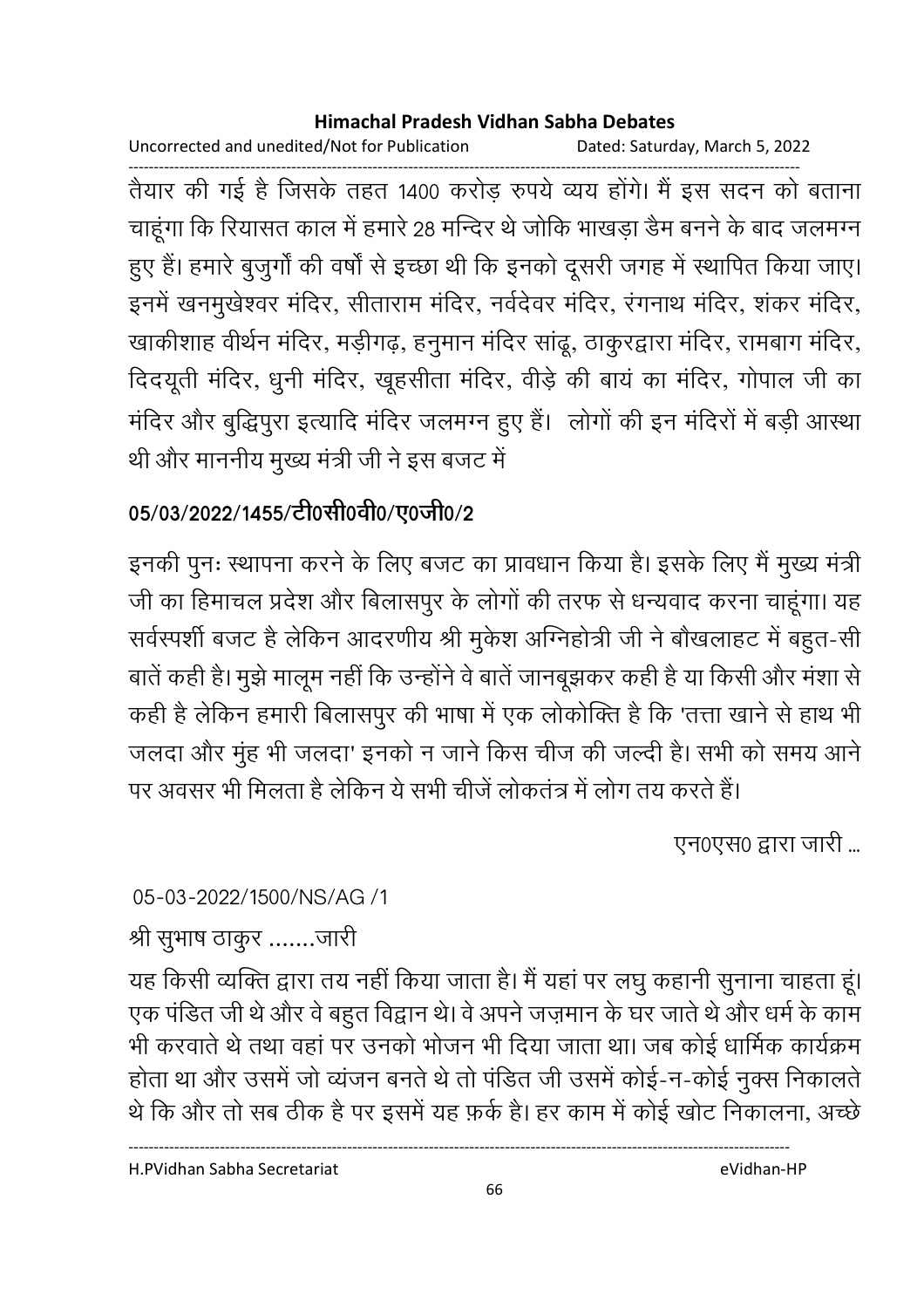Uncorrected and unedited/Not for Publication Dated: Saturday, March 5, 2022

------------------------------------------------------------------------------------------------------------------------------------ काम में भी कोई त्रुटि निकालना उन्हें अच्छा नहीं लगता था। सभी लोग मिलजुल कर राजा के पास गए कि महाराज, हमारे पंडित जी हैं और ये विद्वान हैं लेकिन कभी खुश नहीं होते और हर चीज़ में कोई नुक्स निकालते हैं। राजा ने कहा कि ठीक है, मैं एक बड़ी धाम का प्रबंध करता हूं और उसमें किसी भी चीज़ की कोई कमी न रहे। राजा ने धाम को प्रबंध किया और वहां पर स्वादिष्ट व्यंजन बनाए गए। वहां पर पंडित जी को बुलाया गया और खाने के लिए भोजन दिया गया। पंडित जी को खाना भी खिलाया और दक्षिणा भी दी। उसके बाद कहा गया कि पंडित जी आपको भोजन कैसा लगा? पंडित जी ने राजा को कुछ नहीं कहा और अपना सिर हिलाया तथा बोले न। सबने पंडित जी को कहा कि क्या बात है आप सिर हिला रहे हैं और आप प्रसिद्ध पंडित है अगर आप खुश नहीं होंगे तो हमारा किया हुआ पुण्य हमें नहीं लगेगा। इसलिए आप बताइए। पंडित जी ने कहा कि इसमें कोई भी व्यंजन ऐसा नहीं हैं जिसमें मैं खोट निकालूं लेकिन ऐसा खाने के लिए मूझे और जगह नहीं मिलेगा आपने मेरी आदत बिगाड़ दी है। इसलिए अच्छे कामों में नुक्स निकालना और उनकी सराहना न करना इनकी आदत है।

उपाध्यक्ष महोदय, मैं सदन के माध्यम से कहना चाहूंगा कि हमारे मुख्य मंत्री शरीफ़ और ईमानदार हैं तथा कोई प्रतिशोध की राजनीति नहीं करते हैं। इन चार सालों में कोई भी साधारण व्यक्ति, विरोधी पक्ष का कोई भी व्यक्ति और कोई भी अधिकारी यह नहीं कह सकता कि प्रतिशोध के कारण किसी के साथ ऐसा काम किया गया हो। आज भी पूरे सदन में कांग्रेस और भाजपा के सभी सदस्य मित्र भाव से बातचीत करते हैं। आज से पहले यहां पर ऐसा माहौल नहीं होता था। इसके लिए मैं मुख्य मंत्री जी का धन्यवाद करना चाहता हूं।

## 05-03-2022/1500/NS/AG /2

उपाध्यक्ष महोदय, एक कहावत है कि हंसने वालों के घर बसते हैं। इसलिए जिनके ऊपर अट्ठाहंस किया जा रहा है, जिस तरह से उपहास उड़ाया जा रहा है कि आपकी सरकार नहीं आएगी और हमारी सरकार आ जाएगी तो मैं आपका बता दूं कि जिनके ऊपर हंसा जाता है उन्हीं के घर बसते हैं। उन्हीं की सफलता उनके पांव चूमती है। इसलिए आप पांच साल और आराम कीजिए। भारतीय जनता पार्टी अंगले पांच सालों में दोबार रिपीट होगी और आदरणीय जय राम ठाकुर जी दोबारा प्रचंड बहुमत के साथ सरकार भी बनाएंगे, मैं यह कहना चाहता हूं। ...व्यवधान... मैं इस सदन के माध्यम से कहना चाहूंगा

H.PVidhan Sabha Secretariat eVidhan-HP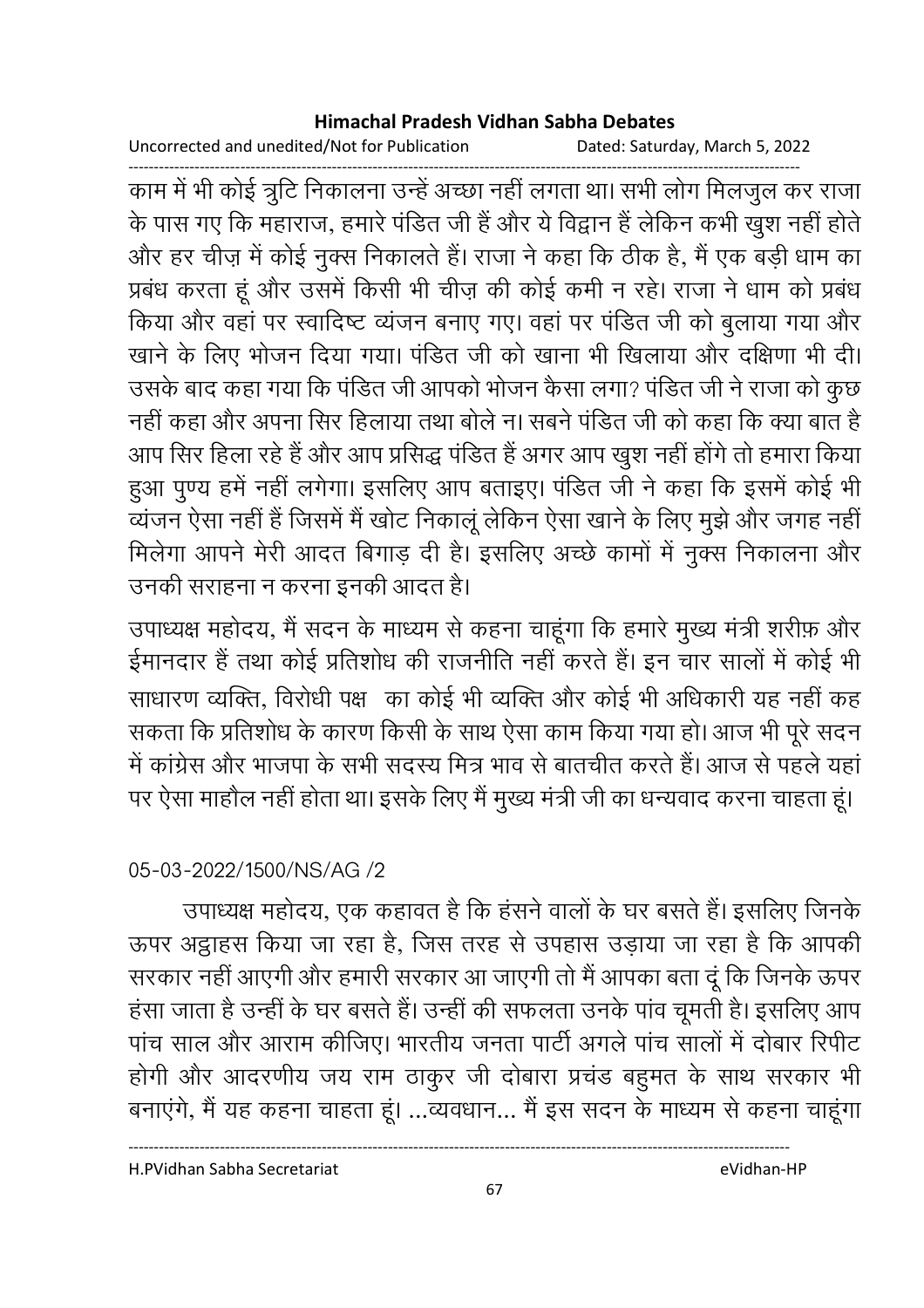Uncorrected and unedited/Not for Publication Dated: Saturday, March 5, 2022 ------------------------------------------------------------------------------------------------------------------------------------

कि आज हिमाचल प्रदेश में एक अच्छा माहौल और वातावरण है। यहां पर कर्मचारियों की बात कही गई है। कर्मचारियों की पेंशन आपने रोकी। आपने तो स्वर्गीय वीरभद्र सिंह जी का काम जिन्होंने यह पेंशन रोकी थी उसको गलत ठहरा रहे हो। सबसे पहले हिमाचल प्रदेश के मुख्य मंत्री ने उस कानून को लागू किया कि मैं देश का पहला प्रदेश बनू तो अगर किसी ने काम किया है तो वह कांग्रेस की सरकार

श्री आर0 के0 एस0 द्वारा जारी।

05.03.2022/1505/RKS/एएस-1

श्री सुभाष ठाकुर…जारी

ने किया है लेकिन श्री मुकेश ओग्नेहोत्री जी इसमें भी खोट निकाल रहे हैं। आप हर चीज़ को खोट के नज़रिये से मत देखो। अंत में मैं यही कहना चाहूंगा कि आज यूक्रेन में फर्स भारतीय बच्चे अपने देश का झंडा लगाकर यहां आ रहे हैं। पूरी दुनिया में जो भारत का मान-सम्मान हुआ है, यह माननीय प्रधान मंत्री, श्री नरेन्द्र कुमार मोदी जी के कारण हुआ है। भारत देश जिसे कांग्रेस के लोगों ने भ्रष्टाचारियों का देश बना दिया था उसका पूरी दुनिया आज मान-सम्मान कर रही है। आज इस देश में मोदी जैसे लोगों की आवश्यकता है। कांग्रेस पार्टी के पूर्व प्रधान मंत्री जी ने यह कहा था कि जब दिल्ली से 100 रुपये चलता है तो वह शिमला या अन्य स्थानों में पहुचते-पहुचते 15 रुपये रह जाता है। लेकिन आज जब दिल्ली से 100 रुपये चलते हैं तो यह विकास की गंगा माननीय मुख्य मंत्री श्री जय राम ठाकुर जी के माध्यम से शिमला से होते हुए बिलासपुर व अन्य जिलों में पूरी पहुंचती हैं। कांग्रेस और भाजपा में यही अंतर है। इस बजट में सभी वर्ग के लोगों का ध्यान रखा गया है। हर क्षेत्र में समान विकास हो रहा है। मैं इस बजट का पुरजोर समर्थन करता हूं। यह बजट आम जनमानस, गरीब और किसान का बजट है। यह सर्वस्पर्शी, कल्याणकारी और कर-मुक्त बजट है। इस बजट के लिए मैं माननीय मुख्य मंत्री जी का बहुत-बहुत धन्यवाद करता हूं। जय हिन्द, जय हिमाचल।

H.PVidhan Sabha Secretariat eVidhan-HP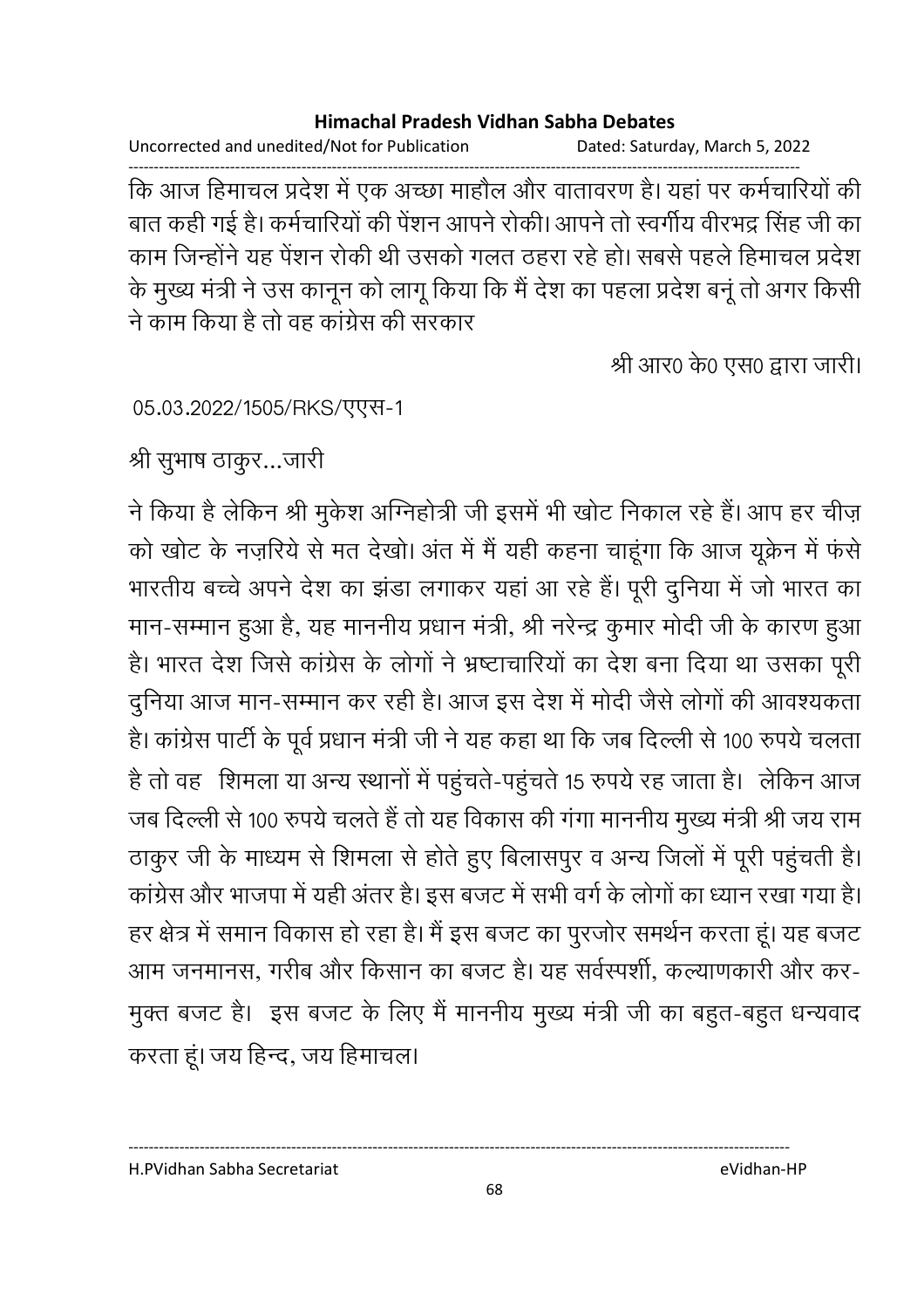05.03.2022/1505/RKS/एएस-2

**उपाध्यक्ष** : अब माननीय सदस्य श्री जगत सिंह नेगी चर्चा में भाग लेगे।

**श्री जगत सिंह नेगी (किन्नौर) :** उपाध्यक्ष महोदय, माननीय मुख्य मंत्री जी ने जो वित्तीय वर्ष 2022-23 के लिए बजट अनुमान प्रस्तुत किए हैं, इस पर चर्चा करने के लिए मैं खड़ा हुआ हूं, आपने मुझे बोलने का समय दिया, आपका धन्यवाद। माननीय मुख्य मंत्री जी ने लगातार तीन घंटे खड़े होकर बजट अनुमान प्रस्तुत किए हैं। लेकिन इसमें कुछ भी नया नहीं है। इसमें सभी वर्गों को निराशा पहुंचाई गई है। मैं यह कहना चाहूंगा कि:-

# हाथों की लकीरें सिर्फ़ मौका देती हैं, परंतु कठिन परिश्रम पूरी दुनिया को चौंका देती है।

मुख्य मंत्री जी किस्मत के धनी थे और इन्हें हिमाचल प्रदेश की बागडोर संभालने को मिली। इनके पास मौका था कि किस तरह से इस प्रदेश को आगे ले जाया जाए। लेकिन आपने इस स्वर्णिम अवसर को खो दिया। मैंने आपके पाचों बजटों को अवलोकन किया कि इनमें क्या कुछ है। इन पांचों बजटों में शेरों-शायरी के अलावा कुछ भी नहीं था। वर्ष 2018-19 में 24, वर्ष 2019-20 में 17, वर्ष 2020-21 में 22 और वर्ष 2022-23 में 27 शेर बोले गए। कुल मिलाकर बजट में 109 शेरो-शायरी की गई है। इस तरह आपने ग़ालिब का भी रिकॉर्ड तोड दिया।

श्री बी.एस.द्वारा... जारी

05.03.2022/1510/बी.एस./ए0स0/-1

श्री जगत सिंह नेगी जारी...

H.PVidhan Sabha Secretariat eVidhan-HP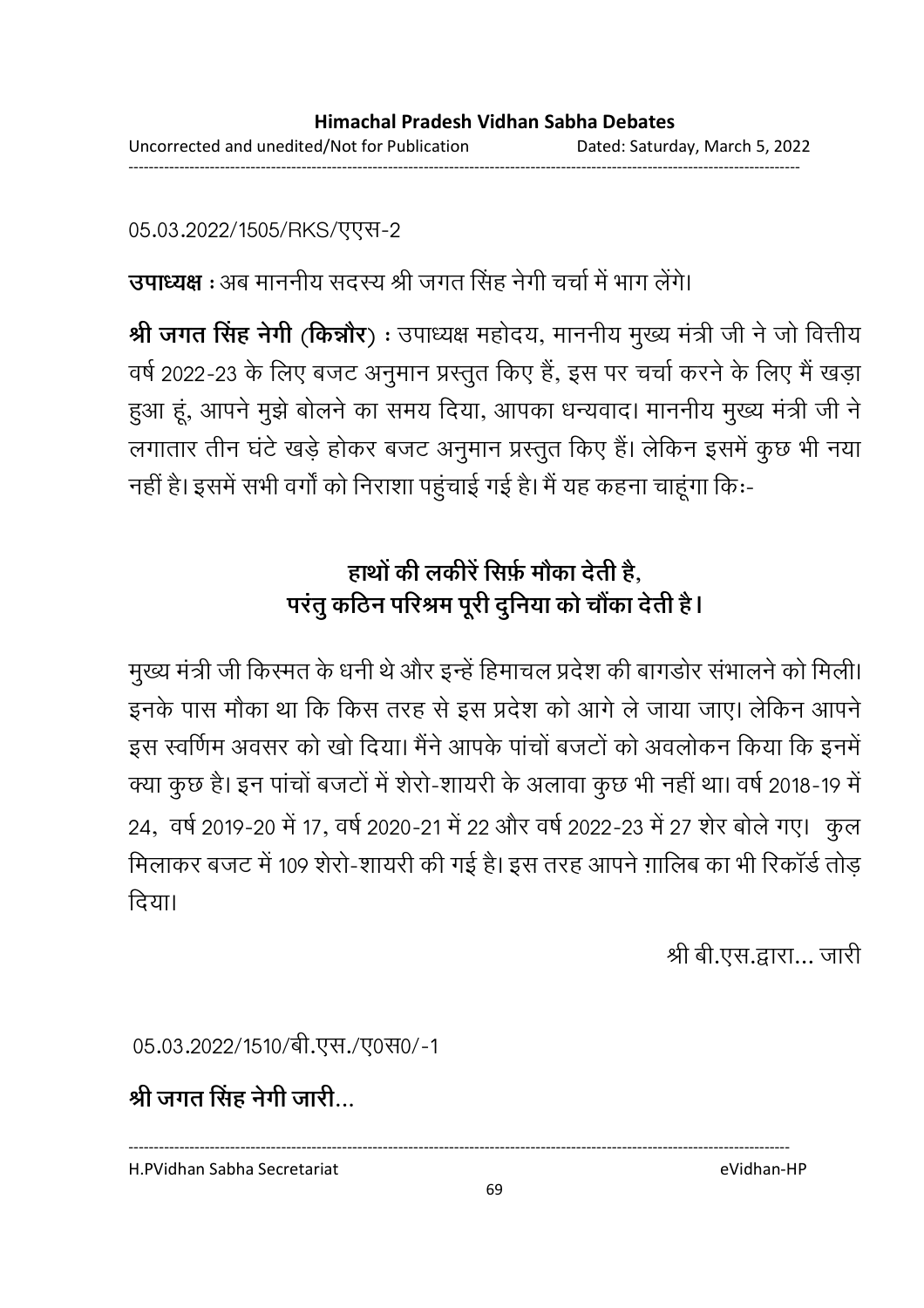Uncorrected and unedited/Not for Publication Dated: Saturday, March 5, 2022

------------------------------------------------------------------------------------------------------------------------------------ जो शेर इन्होंने बताए वे सब मरे हुए थे, बेचारे कभी रेगिस्तान में पड़े हुए थे, कई ठंड से कर गए, कई गर्मी से मर गए और कोई प्यासे मर गए, कोई भी आपके काम नहीं आए। हां यह ठीक है कि बीच-बीच में खड़े हुए और वहां भी इन्होंने शेर सुना दिया। हम जो हम में से सनि वाले थे उन्हें आपने जगा दिया। अब इस बजट में जब आपको काम कर दिखाने का मोंका था तो आपने कुछ नहीं किया अब तो चार महीने शेष रहे हैं। अब तो आप जाने वालें हैं, आप जो मर्जी कहें कुछ होने वाला नहीं है। मुझ से पूर्व मेरी साथी कह रहे थे कि आपने पेशन के लिए 60 साल आयु कर दी है, आपने बहुत अच्छा किया, हम कब इसका विरोध कर रहे हैं। परंतु आपने उसमें क्या चालाकी की, एक मुख से आपने कहा कि हमने पेंशन को 1700 रुपए कर दिया है और दूसरे मुख से क्या कर रहे हैं कि आपने कैप लगा दिया और कह दिया कि जो पहले 20 हजार लोग फर्स है उनको करेंगे कार्बी हवा खाइए। अब यह प्रचार आप आज कर रहे हैं। आपकी व्हाट्सऐप यूनिवर्सिटी फुल स्विंग पर है और आपका प्रोग्राम यह बन गया हर चुनाव क्षेत्र में कि एल0ई0डी0 लगाएंगे। क्योंकि आपके पास भारी-भरकम धनराशि इस काम के लिए हैं। आज अंडानी और अबानी का पैसा आखिर डालेंगे भी कहां? आपकी जेब में 4-5 हजार करोड़ पड़ा हुआ है। एल0ई0डी0 लगाएंगे और सारे लोगों को फिर से गुमराह करेंगे। सबको बेवकूफ बनाएंगे और सोच रहे होंगे कि वे दोबारा से झासे में आ जाएंगे। अंगेजी में कहा गया है कि "You can fool all the people some of the time, and some of the people all the time, but you cannot fool all the people all the time." समझ गए, यह हमेश चलने वाला नहीं है। आप तीन सिलेंडर की बात कर रहे थे। उपाध्यक्ष महोदय यह जो तीन सिलेंडर की बात की है, हमारे समय में 350 रुपए का सिलेंडर था उसमें सब्सिडी दी जाती थी। ...व्यवधान...**इन्होने** चालाकी क्या की, आदरणीय मोदी जी के पैट्रोल पर्पा में बड़े-बड़े करोड़ों रुपए के बोर्ड तो **लगा दिए। हसते हुए (हा हा......)** दिया क्या झुनझुना? वहा पर पैट्रोल 100 रुपए से ऊपर प्रति लीटर है। ...व्यवधान...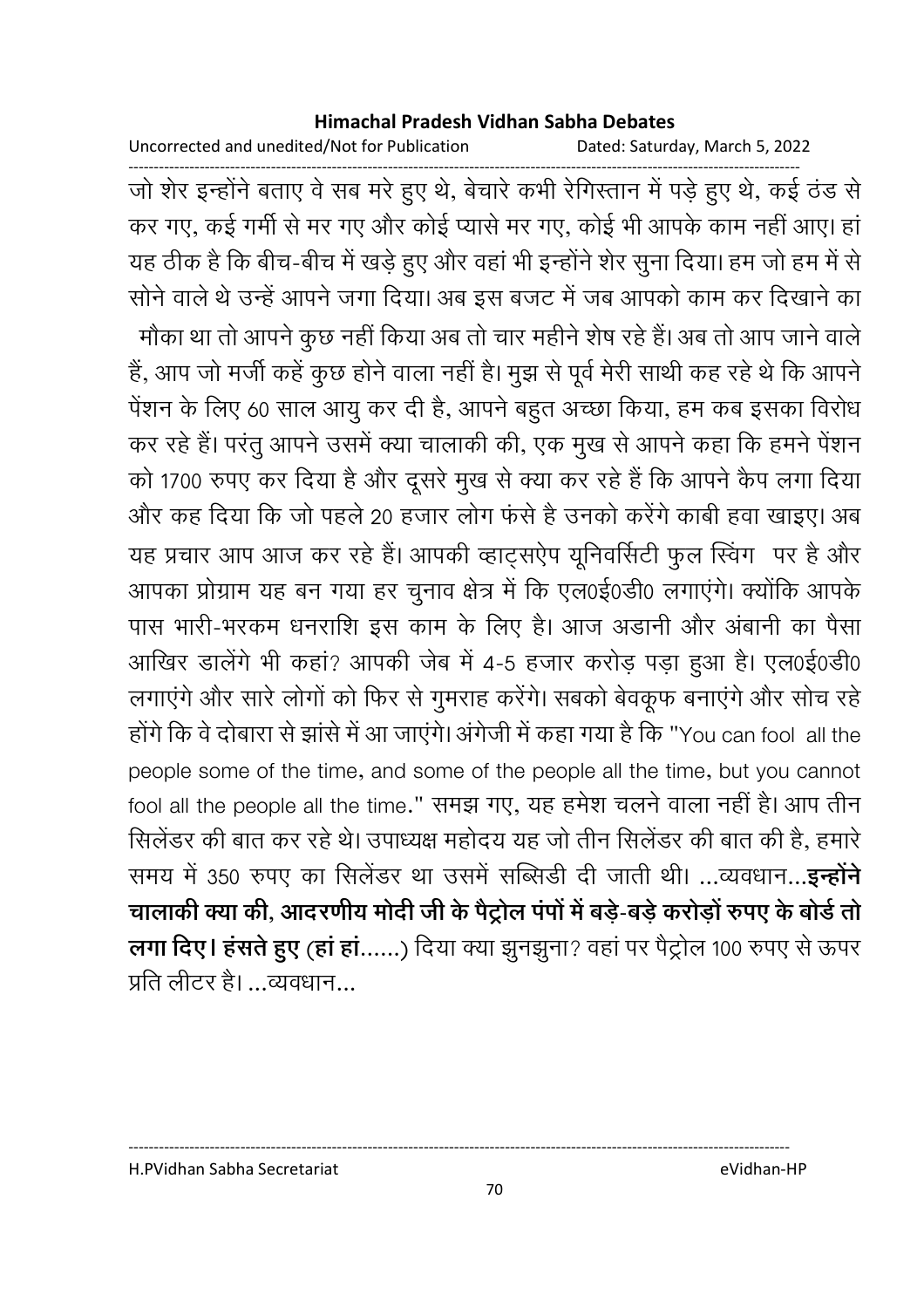#### **Himachal Pradesh Vidhan Sabha Debates**  Uncorrected and unedited/Not for Publication Dated: Saturday, March 5, 2022 ------------------------------------------------------------------------------------------------------------------------------------

05.03.2022/1510/बी.एस./ए0स0/-2

**संसदीय कार्य मंत्री** : उपाध्यक्ष महोदय, यहां पर किस प्रकार से देश के प्रधानी मंत्री जी का मजाक उड़ाया जा रहा है this is very bad ये इतने समझदार आदमी है और ये वकील भी

हैं। न्यायालय में चोर होता है उससे भी तहजीब से बात की जाती है। या तो इन्होंने कभी वकालत की नहीं है, आप कल कितने नाराज हुए थे आप, जब हंसी में मुख्य मंत्री जी ने बात की थी। आपने सारा सदन उठा दिया था।

**श्री जगत सिंह नेगी :** ये चांटुकारिता हो रही है।

**संसदीय कार्य मंत्री :** चाटुकार आप हैं। What do you mean? How can you say this? . ये किस तरह की भाषा बोल रहे हैं। मुझे मालूम है कि ये अपने ठाकुर सेन नेगी के बारे में भी इसी प्रकार की भाषा बोलते थे। आप विधान सभा की कार्यवाही से अपने शब्द बाहर निकालिए या सदन से माफी मांगिए। ये प्रधान की का मजाक उड़ा रहे हैं। इसके लिए इनको माफी मांगनी चाहिए। ये इस मान्य सदन में उपाध्यक्ष रहे हैं और इस तरह की बातें कर रहे हैं। This type of behaviour will not be tolerated in the House.

**उपाध्यक्ष** : माननीय मंत्री जी, कृपया बैठ जाइए, माननीय प्रधान मंत्री जी की शान में अगर कोई गुस्ताखी वाला शब्द है आया है तो उसे एक्सपंज कर दिया जाए।

श्री एन0 जी0 द्वारा जारी...

# 05-03-2022/1515/डी.सी.-एन.जी. /1

## *<u>REERES</u>*

उसे एक्सपंज कर दिया जाए।…व्यवधान…मैंने व्यवस्था दें दी है अब कृपया आप बैठ जाएं।...व्यवधान...माननीय मंत्री जी कृपया बैठ जाइए। ...व्यवधान... माननीय भारद्वाज

H.PVidhan Sabha Secretariat eVidhan-HP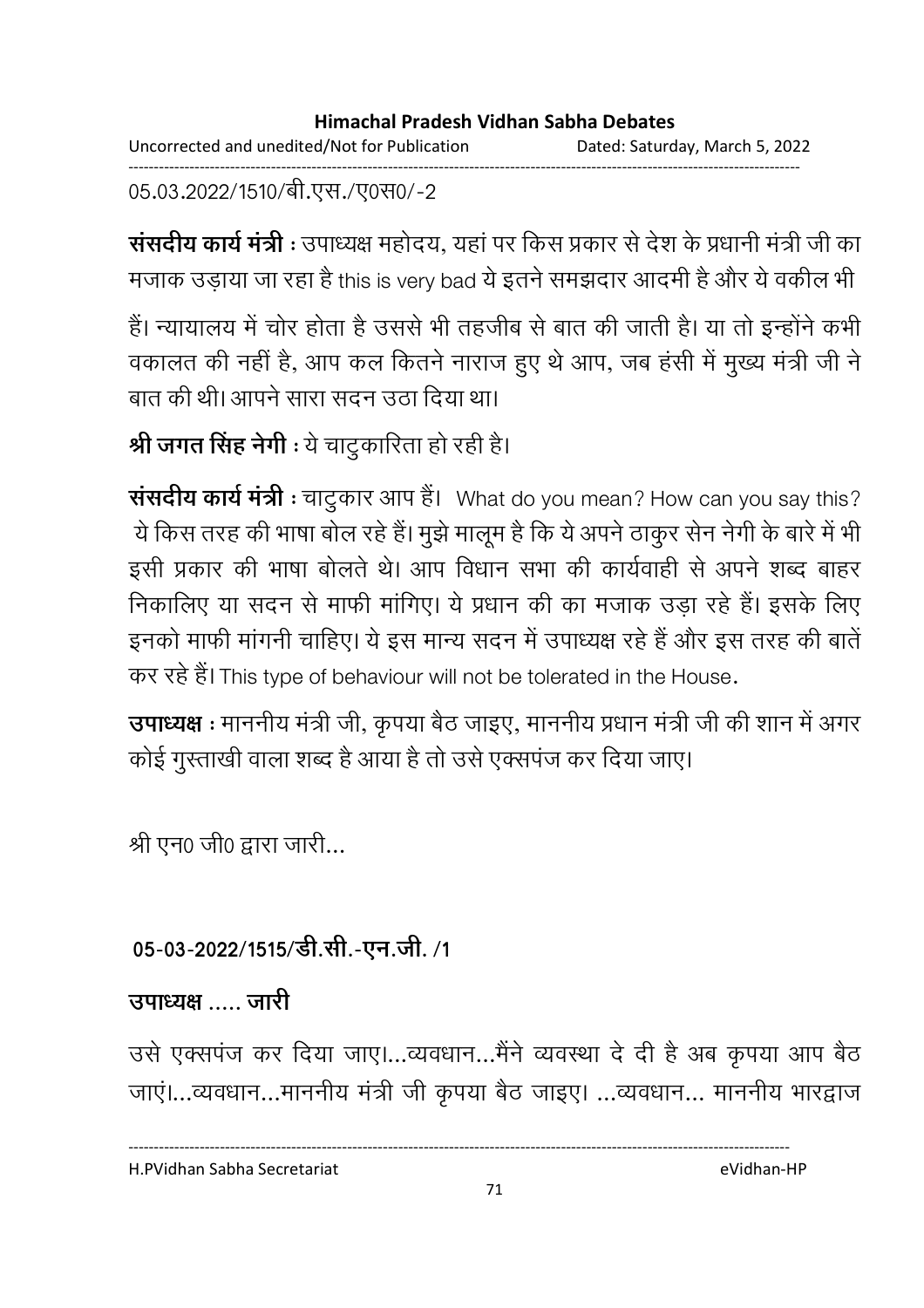Uncorrected and unedited/Not for Publication Dated: Saturday, March 5, 2022 ------------------------------------------------------------------------------------------------------------------------------------ जी बैठ जाइए। ...व्यवधान... माननीय सदस्य श्री जगत सिंह नेगी जी बैठ जाइए। ...व्यवधान...

**Shri Jagat Singh Negi:** Interruption….. He cannot point me out like this.

Interruption…….

**उपाध्यक्षः** ...व्यवधान... माननीय भारद्वाज जी बैठ जाइए। ...व्यवधान... माननीय सदस्य श्री जगत सिंह नेगी जी बैठ जाइए। ...व्यवधान... आप सभी बैठ जाएं, माननीय मुख्य मंत्री जी कुछ कहना चाहते हैं।

**मुख्य मंत्री** : उपाध्यक्ष महोदय, यहां पर चर्चा बजट के ऊपर हो रही है। हमें यह मालूम नहीं कि कैसे ऐसी स्थिति बन गई है, जब माननीय सदस्य श्री जगत सिंह नेगी जी बोलना शुरू कर देते हैं तब इनका संयम न शब्दों पर रहता है और न ही व्यवहार में रहता है। जिस से इस माननीय सदन की मयोदा एक बार नहीं अनेक बार तार-तार हुई है। आदरणीय प्रधान मंत्री जी के बारे में आप क्या तुलना कर रहे हैं? आज माननीय श्री नरेन्द्र मोदी जी देश ही नहीं बल्की पूरी दूनिया के सबसे लोकप्रिय नेता हैं। आपके गाली देने से वे छोटे नहीं होने वाले हैं।...व्यवधान $\ldots$ 

**श्री जगत सिंह नेगी** : मुख्य मंत्री जी आप चेयर को एंड्रेंस कीजिए।

मुख्य मंत्री : मैं आपको कह रहा हूं। ...व्यवधान...

उपाध्यक्ष : माननीय सदस्य श्री जगत सिंह नेगी जी कृपया बैठ जाएं। ...व्यवधान...

05-03-2022/1515/डी.सी.-एन.जी. /2

**मुख्य मंत्री** : ये हमको सिखाएंगे?...व्यवधान... जिस आदमी को बात करने की तहजीब नहीं है और इन्हें मालूम ही नहीं है कि क्या बात करनी है। ...व्यवधान... बार-बार यह <u>स्थिति पैदा क्यों होती है? त्यवधान प्र</u>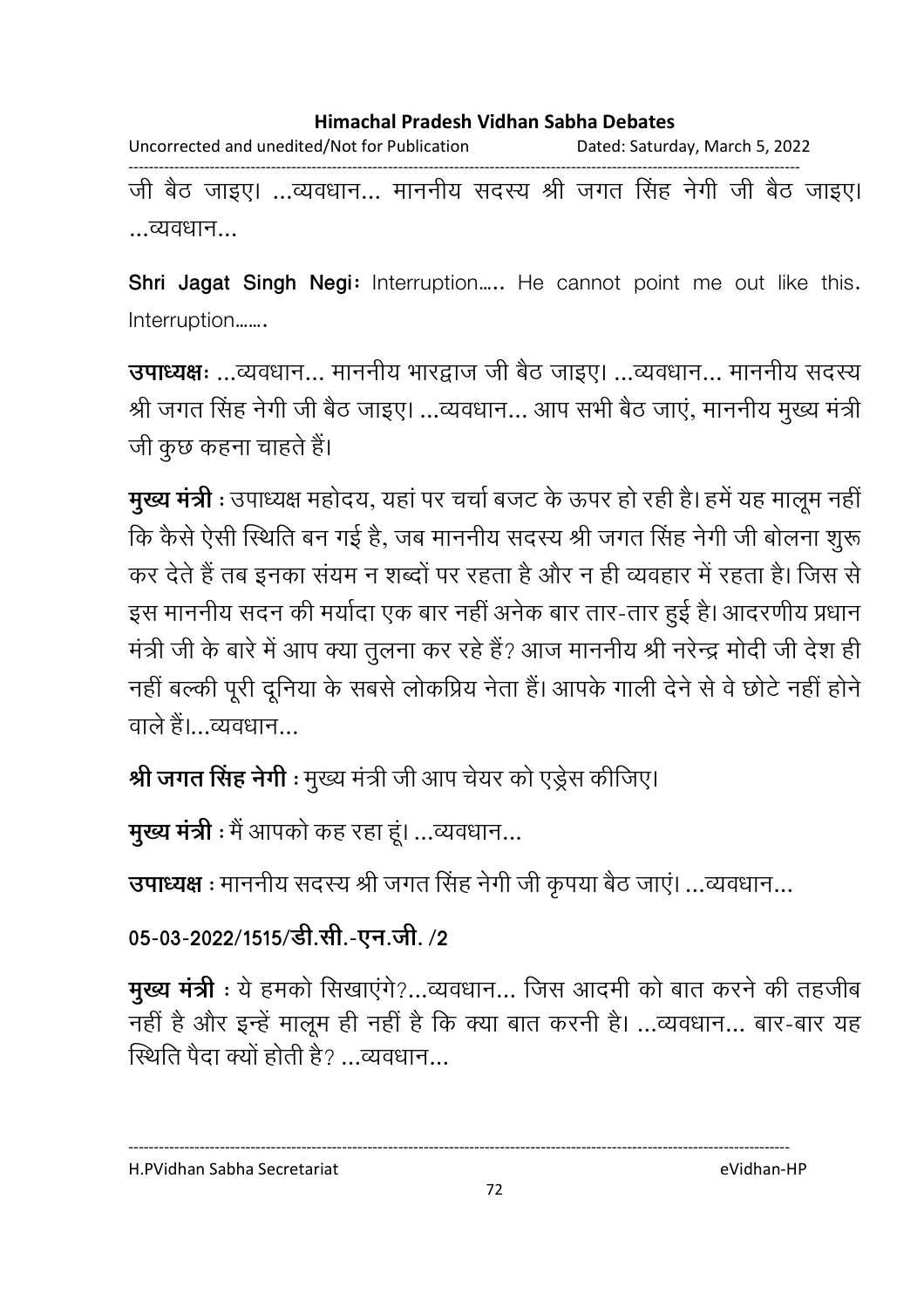Uncorrected and unedited/Not for Publication Dated: Saturday, March 5, 2022

------------------------------------------------------------------------------------------------------------------------------------ **उपाध्यक्ष** : माननीय सदस्य श्री राकेश जम्वाल जी व श्री विनोद कुमार जी बैठ जाइए। माननीय मुख्य मंत्री जी कह रहे हैं।...व्यवधान...

**मुख्य मंत्री** : उपाध्यक्ष महोदय, मैं एक बात कहना चाहता हूं कि इनके बोलने पर ऐसी स्थिति बार-बार क्यों बनती है $2 \overline{a}$  व्यवधान

**श्री मुर्कश अग्निहोत्री** : मुख्य मंत्री जी आप इतना क्यो उत्तीजत हो रहे हैं, इन्होंने ऐसा क्या कहा है? ...व्यवधान...

मुख्य मंत्री : इन्होंने जिस प्रकार से माननीय प्रधान मंत्री जी पर टिप्पणी करी है, जिस प्रकार से यहां पर ड्रामा किया और जिस प्रकार से बकवास की है, यह ठीक नहीं है।...व्यवधान... माननीय मुकेश जी आप गलत कर रहे हैं। ...व्यवधान... आप बहुत गलत परम्परा डाल रहे हैं। ...व्यवधान... जो गलत कह रहे हैं उन्हें कह दीजिए कि गलत मत कहिए। ...व्यवधान... इन्होंने यहां पर ड्रामा किया है। ...व्यवधान... माननीय प्रधान मंत्री जी के ख़िलाफ इस प्रकार की बात करने की आपकी हैसियत ही क्या है? ...व्यवधान... तहज़ीब भी कोई चीज होती है। ...व्यवधान... आप विरोध में बोलिए।...व्यवधान...

# (सत्तापक्ष व विपक्ष के सभी माननीय सदस्य अपने-अपने स्थान पर खड़े होकर शोर-शराबा करने लगे।)

**उपाध्यक्ष** : मेरा सभी माननीय सदस्यों से निवेदन है कि बैठ जाएं। ...व्यवधान... माननीय विनोद जी बेठ जाएं। ...व्यवधान...

**श्री मुर्कश अग्निहोत्री** : इनका एक शब्द तो बता दीजिए जो अससदीय हो।…व्यवधान…

**मुख्य मंत्री** : इन्होंने यहां पर जो ड्रामा किया है वह सबके सामने है। ...व्यवधान... इन्होंने जिस प्रकार की मौकरी की है वह तीक नहीं है। ...व्यवधान...

05-03-2022/1515/डी.सी.-एन.जी. /3

(अध्यक्ष महोदय पदासीन हुए।)

H.PVidhan Sabha Secretariat eVidhan-HP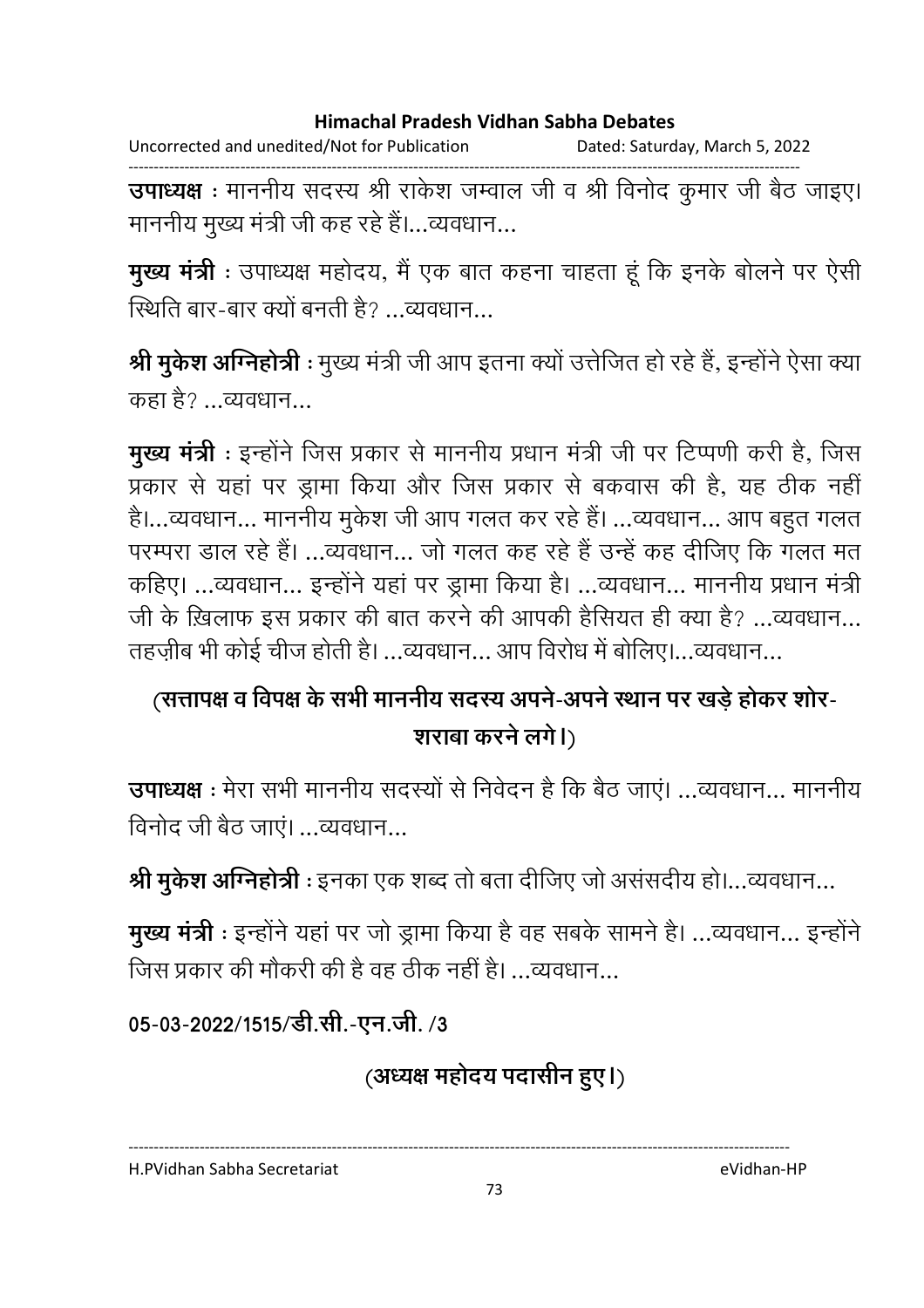Uncorrected and unedited/Not for Publication Dated: Saturday, March 5, 2022

------------------------------------------------------------------------------------------------------------------------------------ अध्यक्ष महोदय, मैं एक चीज पर जरूर कहना चाहता हूं कि बार-बार यह स्थिति पैदा क्यो होती है? अन्य लोग भी यहां पर बोलते हैं लेकिन कभी ऐसी स्थिति पैदा नहीं होती। लेकिन जब भी इनकी बारी आती है तब इस माननीय सदन में यह स्थिति बार-बार क्यों पैदा होती है? सबसे खतरनाक चीज तो यह है कि जब नेता प्रतिपक्ष गलत को भी ठीक करने की कोशिश करते हैं और यह दुर्भाग्यपूर्ण है। ...व्यवधान...

**श्री मुकेश अग्निहोत्री** : आपको तो मालूम ही नहीं है इन्होंने क्या बोला क्योंकि आप तो माननीय सदन में मौजूद ही नहीं थे।...व्यवधान...

**मुख्य मंत्री** : मुझे मालूम है कि इन्होंने क्या कहा है। ...व्यवधान... इन्होंने यहां पर नख़रा किया है, ड्रामा किया है। ...व्यवधान... ये यहां पर माननीय प्रधान मंत्री जी के ख़िलाफ गौकरी कर रहे हैं। ...व्यवधान...

**श्री मुकेश अग्निहोत्री** : मुख्य मंत्री जी आपने तो प्रधान मंत्री जी का नाम सुना और माननीय सदस्य पर चढ़ाई ही कर दी। ...व्यवधान...

**मुख्य मंत्री** : चढ़ाई नहीं करेंगे तो क्या इनकी पूजा करेंगे? ...व्यवधान... मुकेश जी गलत बात को ठीक करना यह अच्छी बात नहीं है। …व्यवधान…

श्री एस.एस. द्वारा जारी.........

**05.03.2022/1520/SS-DC/1**

**मुख्य मंत्री क्रमागत**:

H.PVidhan Sabha Secretariat eVidhan-HP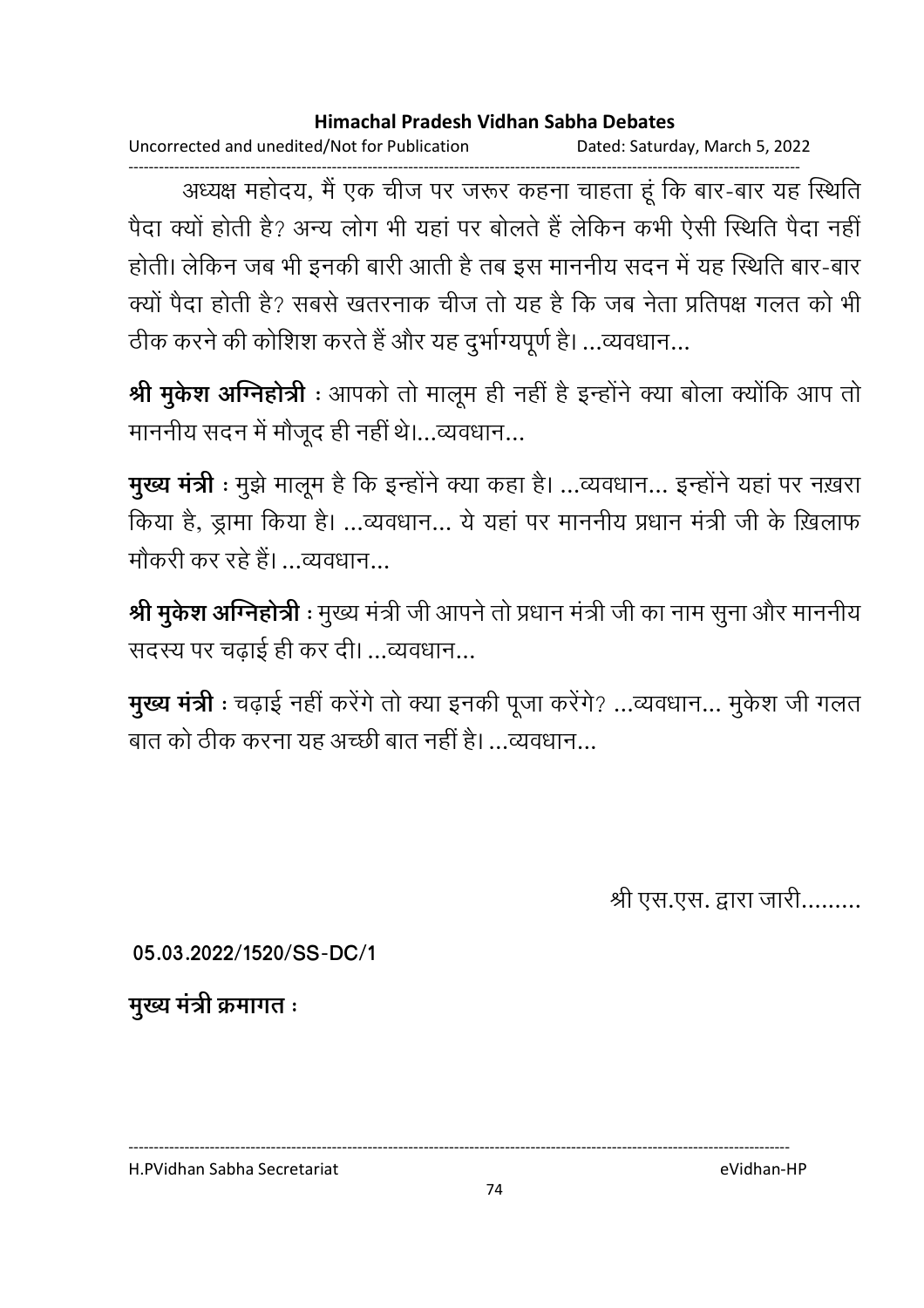Uncorrected and unedited/Not for Publication Dated: Saturday, March 5, 2022

------------------------------------------------------------------------------------------------------------------------------------ ...व्यवधान... इनका पूरा रिकार्ड निकालना चाहिए और जो शब्द इन्होंने (श्री जगत सिंह नेगी) इस्तेमाल किए और जो इन्होंने ऐक्शन किया है, ड्रामा किया है, प्रधानमंत्री जी के .<br>बारे में ममिकरी की है उसको डिलीट करना चाहिए।

**अध्यक्ष** : माननीय सदस्य, बैठिए। एक तो प्रधान मंत्री जी के बारे में इस प्रकार से टिप्पणियां करना मुझे लगता है कि यह न हमारी मर्यादा है और न हमारे बोलने की परम्परा है। इसलिए मैं सारे रिकॉर्ड को देखूंगा और जो इस प्रकार के शब्द हैं उनको एक्सपंज करूंगा। जो इनका ऐक्शन है, व्यवहार है, उसे मैं बैठे-बैठे देख रहा था। इसलिए मुझे भी यहां पर आना पड़ा। ...व्यवधान... माननीय सदस्य, बात सुनो, यह मुझे पता है। इस कुर्सी को सब कुछ पता है। इसलिए जो बजट रखा गया है आप उस पर बोलिए। परन्तु अगर हम प्रधान मंत्री जी के बारे में. देश के बारे में कि यह कैसे चल रहा है उसके बारे में जो चिंता उनको करनी है वह चिंता आप यहां कर रहे हैं तो सही नहीं होगा। आप बजट के बारे में सूझाव दीजिए, हम उस सारी बात को सूनेंगे। आपके जो सम्माननीय नेता हैं उनके बारे में सत्तापक्ष की तरफ से भी कोई अभद्र टिप्पणी न हो। …व्यवधान… यह बात क्या ठीक है परन्तु आप सब कुछ कर लें! ऐसे शब्द मैं बोलूं तो ठीक हो गया और मैं आपको कहूं तो वह ठीक नहीं है। इसलिए यह नियम सभी के ऊपर लागू होता है। कृपा करके इस प्रकार से व्यवहार करना, ऐक्ट करना, इस प्रकार से बोलना उचित नहीं है। जो व्यक्ति इस सदन में नहीं है उसके बारे में टिप्पणियां करना, मुझे लगता है कि यह हमारी परम्परा नहीं है। ...व्यवधान... माननीय सदस्य सुखविन्द्र सिंह सुक्खु जी, आप बैठिए। ...व्यवधान... श्री सतपाल सिंह जी, बैठिए। श्री जगत सिंह नेगी, आप सिर्फ बजट के ऊपर बोलें और सुझाव दें।

**श्री जगत सिंह नेगी** : अध्यक्ष महोदय, मुझे एक मिनट सुन लीजिए। Sir, on a Point of Order you have to listen to me and then you can pass the order.

**Chief Minister:** You cannot debate like this. …Interruption…

**05.03.2022/1520/SS-DC/2**

H.PVidhan Sabha Secretariat eVidhan-HP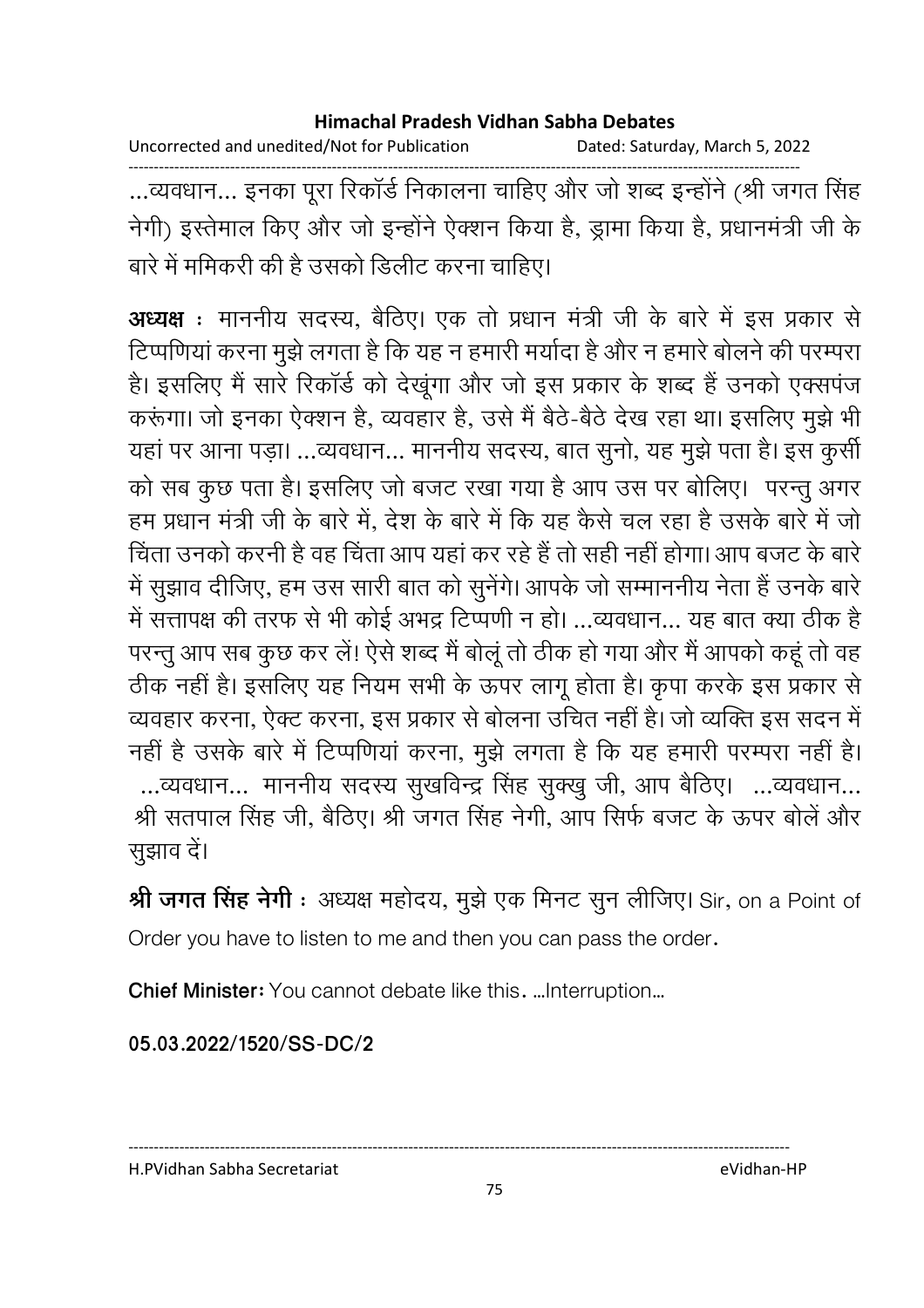Uncorrected and unedited/Not for Publication Dated: Saturday, March 5, 2022 ------------------------------------------------------------------------------------------------------------------------------------

**Shri Jagat Singh Negi:** …Interruption… I am requesting the Hon'ble Speaker, interruption... Sir, whenever I rise to speak they always try to cowed me. क्या मैं इनसे डरने वाला हूं?

अध्यक्ष : आप बजट पर बोलिए। इसमें कोई प्वाइंट ऑफ ऑर्डर नहीं है क्योंकि आप पहले से बोल रहे हैं।

**श्री जगत सिंह नेगी** : अध्यक्ष महोदय, अगर मैंने अपनी स्पीच में कहीं भी कोई असंसदीय शब्द का इस्तेमाल किया है तो आप रिकॉर्ड निकालिए और मुझे सजा दीजिए।

दूसरी बात, चाहे मुख्य मंत्री हैं या संसदीय कार्य मंत्री हैं वे मुझे डायरेक्ट रौब नहीं मार सकते। मैं भी एक चुना हुआ प्रतिनिधि हूं और मैं जनजातीय क्षेत्र से आता हूं। मैं मुख्य मंत्री के पद से डरने वाला नहीं हूं। न मैं मुख्य मंत्री के रौब से डरने वाला हूं। जो भी कार्रवाई करनी है वह नियमों के अनुसार कीजिए। अगर मैंने गलती की है, रिकार्ड खगालिए और मुझे सजा दीजिए। अगर मैंने आज तक किसी के खिलाफ इस माननीय सदन में असंसदीय शब्दों का इस्तेमाल किया है तो उसे निकाल लीजिए।

अध्यक्ष : मैं रिकॉर्ड चैक करूंगा और इस प्रकार के शब्दों को देखने के उपरांत उनको एक्सपंच करूंगा। जहाँ तक बात हैं, ये संसदीय कार्य मंत्री है अगर यहाँ कोई विषय आता है तो इनको बोलने का पूरा अधिकार है।

**श्री जगत सिंह नेगी** ः सर, हर समय नहीं होता है।

अध्यक्ष : यहां पर लीडर ऑफ ऑपोजिशन बोल रहे थे तो मैंने उनको भी चुप नहीं करवाया।

.जारी श्रीमती के0एस0

**05.03.2022/1525/KS/HK/1**

अध्यक्ष जारी----

H.PVidhan Sabha Secretariat eVidhan-HP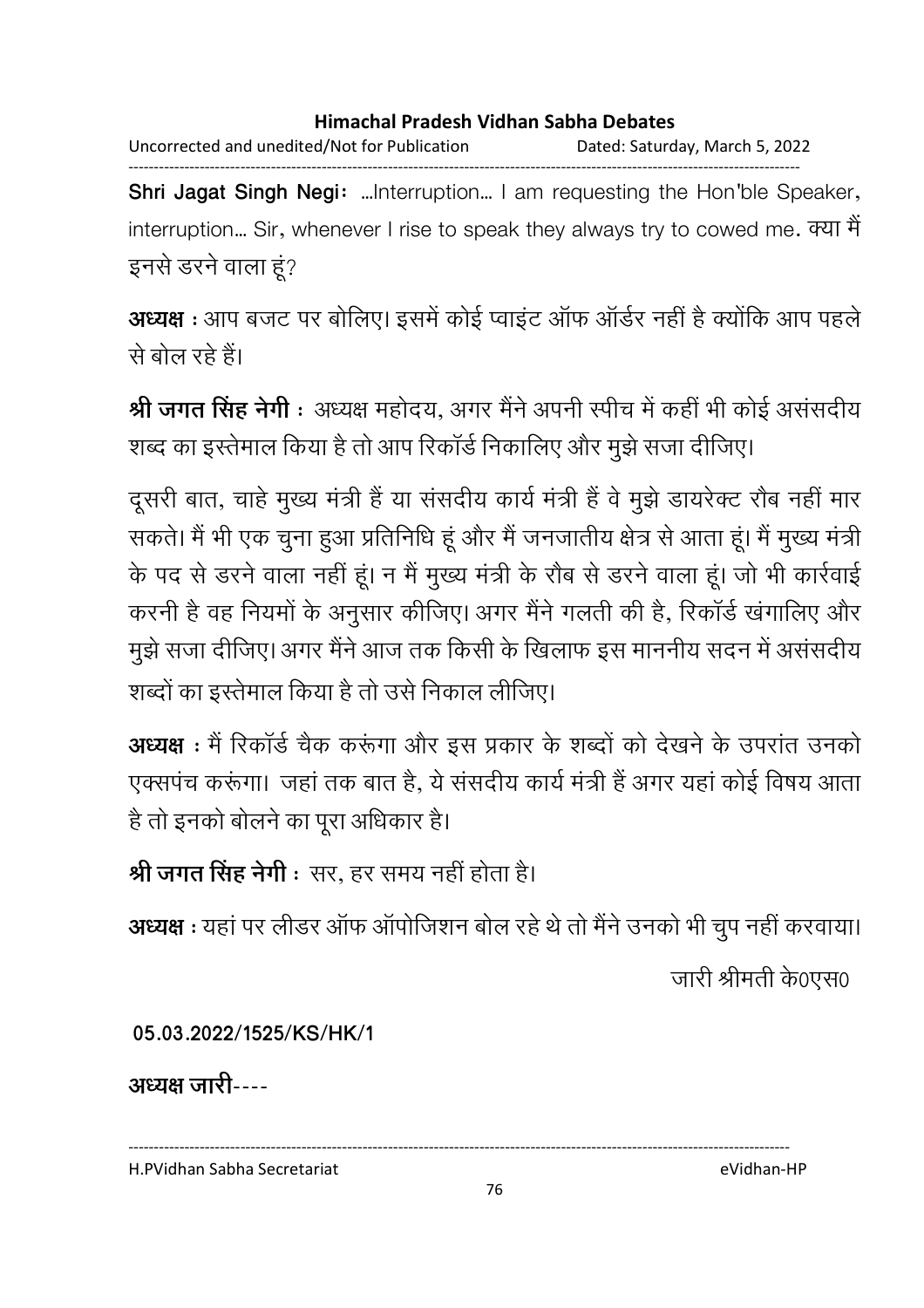Uncorrected and unedited/Not for Publication Dated: Saturday, March 5, 2022

------------------------------------------------------------------------------------------------------------------------------------ इसलिए यहां पर मुख्य मंत्री जी को कुछ बोलना है, संसदीय कार्य मंत्री को कुछ बोलना है। तो इनको अधिकार है। नियमों में प्रावधान हैं।

**श्री जगत सिंह नेगीः** सर, नियमों में प्रावधान है, प्वाइट आफ आर्डर पर बोलेंगे। बार-बार इंट्रप्ट नहीं करेंगे। रूलज़ में लिखा है कि जब कोई यहां पर अपनी बात करेंगा, बीच में हस्तक्षेप नहीं करेंगे। ...(व्यवधान)... फिर ये रूल क्यों बनाए हैं? क्या यह लोकतंत्र है कि ये हमारे पर दवाब डालेंगे या सच्चाई बोलने से रोकेंगे? मैंने क्या कहा? मैंने कहा कि पैट्रोल पम्पों पर माननीय प्रधान मंत्री के हंसते हुए बड़े-बड़े फोटो लगे हैं और वे कह रहे हैं कि 100 रुपये का पैट्रोल ले लो। मैंने यह कहा और मुख्य मंत्री जी तो यहां पर थे भी नहीं, इनको पता नहीं क्या हो गया? ये सदन में ऐसे आए जैसे मुझसे लड़ना चाहते हो। अध्यक्ष जी, अच्छा है जो बीच में यहां बैरिकेंड है नहीं तो ये यहां आ कर मेरे ऊपर सवार हो जाते। ...(व्यवधान)... अध्यक्ष जी, अगर मैं पुरानी बातें करुंगा तो जो आज पालियामेंट्री मिनिस्टर हैं, आपको याद होगा कि इन्होंने मुझे क्या कहा था। इन्होंने मूझे देशद्रोही तक कहा, ये इस किस्म के आदमी हैं। जो इस कुर्सी के ऊपर बैठकर मर्यादा खत्म कर दे, ये सबसे अमयोदित आदमी है। ...(व्यवधान)...

अध्यक्षः यह कोई भाषण नहीं है। माननीय सदस्य, आप बजट पर बोलिए। वही रिकॉर्ड होगा जो आप बजट पर बोलेंगे। आप बजट पर बोलें। ...(व्यवधान)...

**श्री जगत सिंह नेगीः** आप ठाकुर सेन नेगी तक पहुच गए, तब पर्सनल नहीं था? आप कहते | हैं कि मैंने ठाकुर सेन नेगी को गाली दी। क्या आप वहां थे जब मैंने उनको गाली दी? ये पता नहीं कहां पहुंच गए?

```
अध्यक्षः नेगी जी, बजट के ऊपर बोलिए।
```
**श्री जगत सिंह नेगीः** सर, मुझे दोबारा से शुरू करने का मौका दीजिए।

#### H.PVidhan Sabha Secretariat eVidhan-HP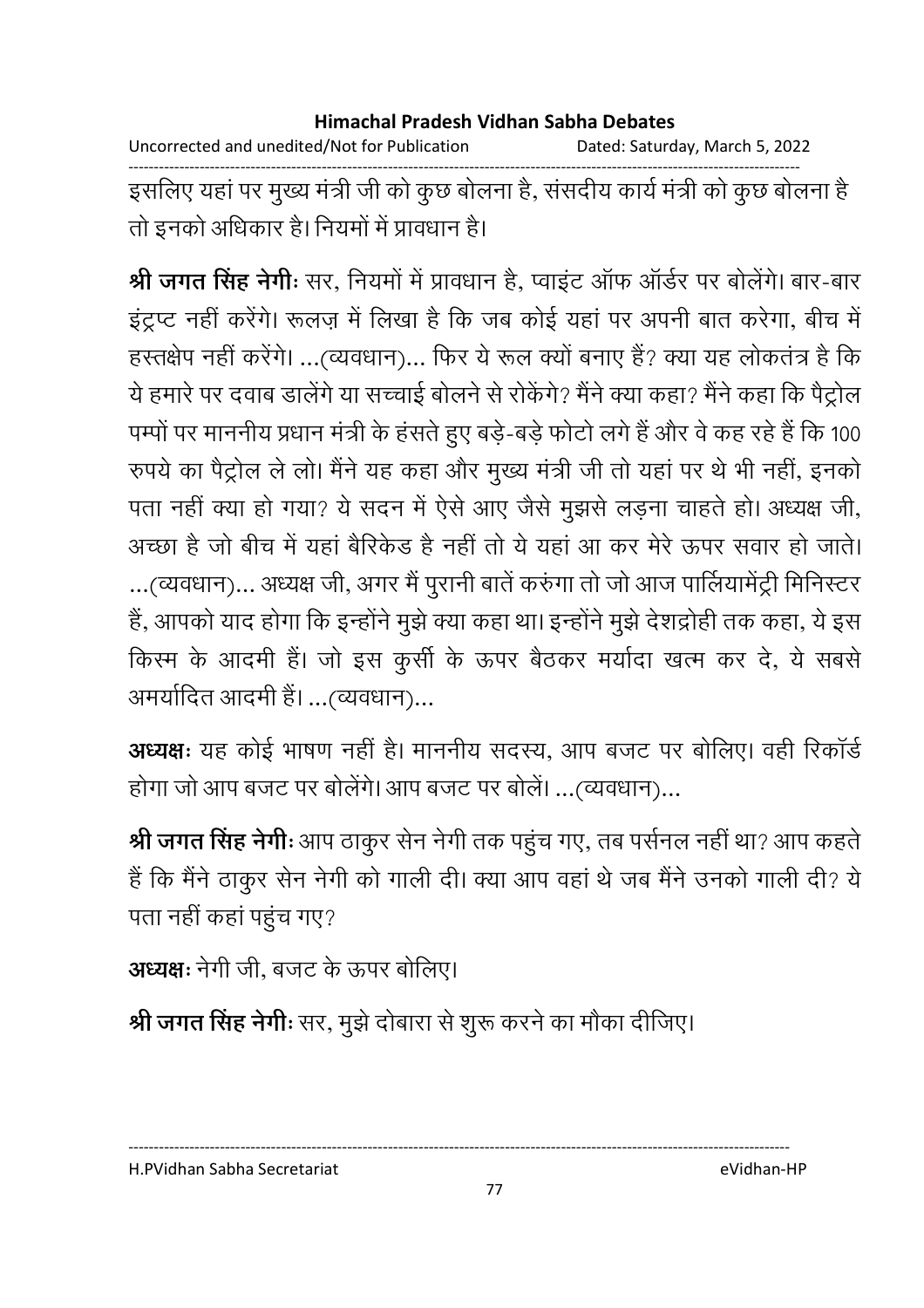#### **Himachal Pradesh Vidhan Sabha Debates**  Uncorrected and unedited/Not for Publication Dated: Saturday, March 5, 2022

------------------------------------------------------------------------------------------------------------------------------------

#### **05.03.2022/1525/KS/HK/2**

अध्यक्षः दोबारा नहीं, आपके 10 मिनट हो गए हैं।

**श्री जगत सिंह नेगीः** 10 मिनट तो सर इन्होंने ही ले लिए फिर मैं क्या बोलूगा? इनका यहीं | तो तरीका है कि मूझे बोलने नहीं देते।

अध्यक्षः ठीक है, आप शुरू करिए।

**श्री जगत सिंह नेगीः** मैं अब कहा से शुरू करु? सर, अब मैं पैट्रोल पम्प से शुरू नहीं करुंगा, किसी अन्य विषय से शुरू करता हूं।

अध्यक्ष जी, मैं गैस की बात करना चाहूंगा। तीन गैस सिलेंडर देने के गणित पर मैं चर्चा कर रहा था। ठीक है, आप तीन सिलेंडर मुफ्त में दे रहे हैं, अच्छी बात है परन्तु उसका गणित तो देखिए। पहले आपने हमारी सबसिडी खत्म कर दी। सिलेंडर को हजार रुपये से ऊपर पहुंचा दिया। फिर आप 3 सिलेंडर मुफ्त में देंगे, बाकी 9 महीने उसको 1200 रुपये ही देने पड़ेंगे। एक हाथ से आप ले रहे हैं और दूसरे हाथ से छीनकर उधर डाल रहे हैं, यह आपका गणित है। इसलिए इनको तकलीफ़ हो रही है। इसलिए ये मुझे बोलने नहीं देते। ये कहते हैं कि अनपालियामेट्री है। …(व्यवधान)… अध्यक्ष जी, देखो, मंत्री को फिर तकलीफ हो रही। है। वन मंत्री जी, जब मैं आपके विभाग के बारे में बोलना शुरू करुंगा, आप तब बोलना। जब मैं आपका जगलराज खोल दूँगा, तब बोलना आपने। आप मुझे मत रोका करें। अध्यक्ष जी, मैं माननीय मुख्य मंत्री जी को यही कह रहा था कि हिमाचल प्रदेश की प्रबुद्ध जनता ने आपको बहुत बढ़िया मौका दिया था, स्वर्णिम अवसर दिया था जो इन्होंने गवा दिया। हमें इनसे उम्मीद थी कि ये इस प्रदेश के लिए कुछ नया करके जाएंगे लेकिन आज जब ये जाने वाले हैं इस प्रदेश को कर्जदार बना दिया। 70 हजार से ऊपर का कर्ज लाद कर चले जाएंगे फिर भी ये अपनी पीठ को खुद ही थपथपाए जा रहे हैं। इन्होंने इस बजट में क्या किया? इन्होंने जो शेर पढ़े, 109 से ज्यादा शेर इस माननीय सदन में पढ़े, सारे मरे हुए, अधमरे शेर. रेगिस्तान में प्यासे,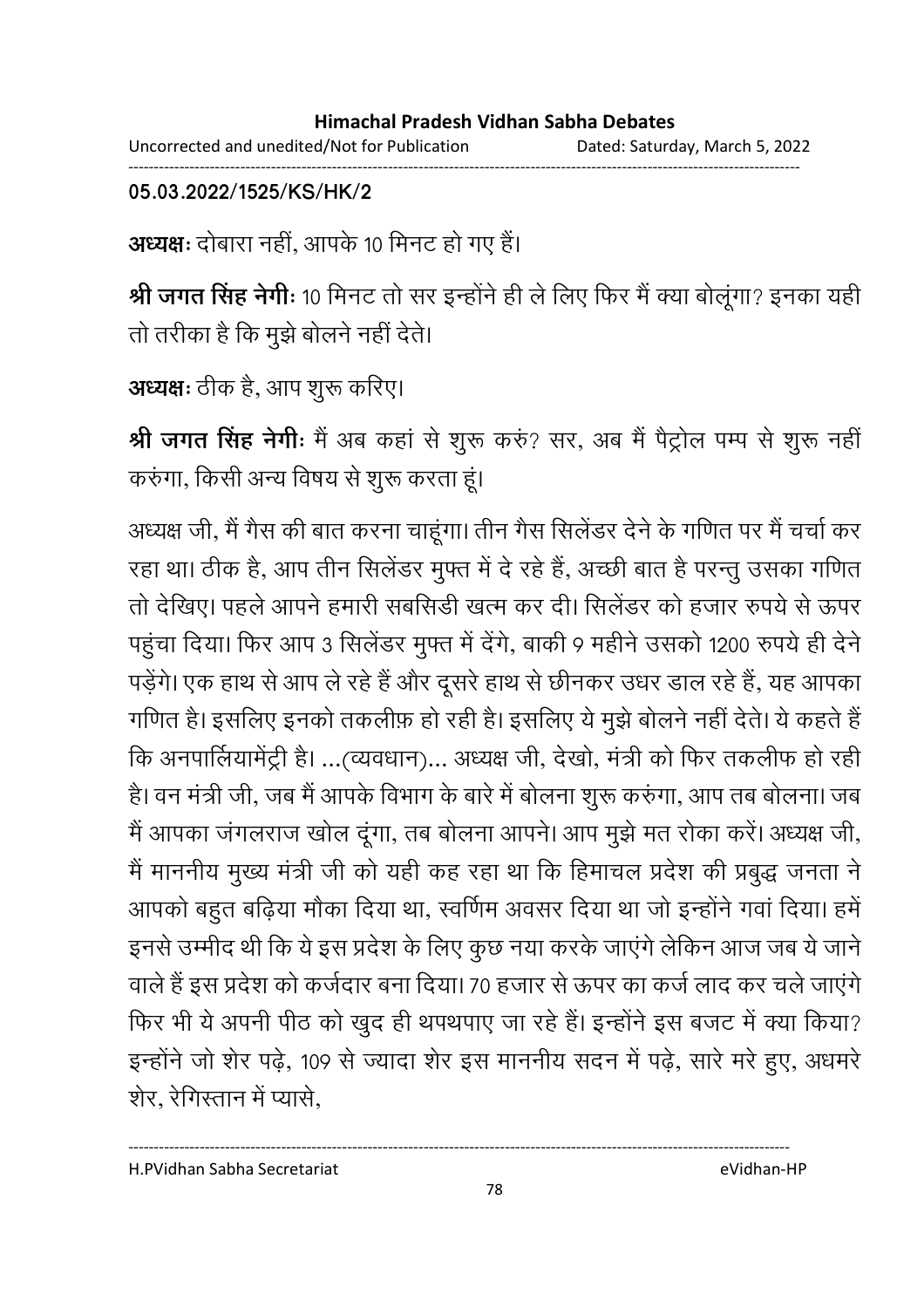### **05.03.2022/1525/KS/HK/3**

भूखे किस्म के शेर पढ़े। आप बजट में शेरो-शायरी करते हैं लेकिन शेर मैं आपको तब मानता जब इस प्रदेश की आर्थिकी को आपने आगे पहुंचाया होता, इस प्रदेश के बेरोज़गारों के बारे में कुछ सोचा होता, इस प्रदेश के किसानों व बागवानों के लिए कोई सोच रखी होती, यहां के कर्मचारियों के लिए कोई सोच रखी होती। आपने इस बजट में क्या किया? आपने छठे वित्तायोग पर जो राइडर लगाया उस किस्म का राइडर सामाजिक पैंशन में लगा दिया। आपने उम्र कम कर दी 60 साल परन्तु पैसा क्या देंगे आप? उस 60 साल वाले को 1700 रुपये नहीं देंगे आप। आप उधर भी सबको मकडजाल में फंसा के जा रहे हैं। उसके ऊपर हम आपकी किस बात के लिए पीठ थपथपाएं? आप कह रहे हैं, माननीय सदस्य कह रहे हैं कि आपने नाबार्ड का पैसा जो एम.एल.एज़. की किटी है, उसको बढ़ाया है।

श्रीमती अव द्वारा जारी---

**05-03-2022/1530/av/yk/1**

# श्री जगत सिंह नेगी-----क्रमांगत

ठीक है, बढ़ाया है तो बहुत अच्छी बात है। …व्यवधान… मैं धन्यवाद तब करूगा जब आप दो महीने के अदर-अंदर हमारी सारी डी0पी0आजे0 को तैयार करके उस किटी को खत्म करेंगे। मैं आपका बहुत धन्यवाद करूंगा, जश्न करूंगा और उसमें आपको बुलाऊंगा। मैं उसके लिए आपकी हर तरह से स्तुति भी करूंगा। आपने हमारी विधायक क्षेत्र निधि बढ़ाकर दो करोड़ रुपये की है, बहुत अच्छी बात है। परंतु माननीय मुख्य मंत्री, यदि आप उसको एक मुश्त में दें तब तो मानूं कि आप शेर हैं। आपने जो 12 लाख रुपये की राशि बढ़ाई है उसको यदि आप एक मुश्त में देते हैं तब तो मैं आपकी बात मान सकता हूं परंतु

----------------------------------------------------------------------------------------------------------------------------------

79

H.PVidhan Sabha Secretariat eVidhan-HP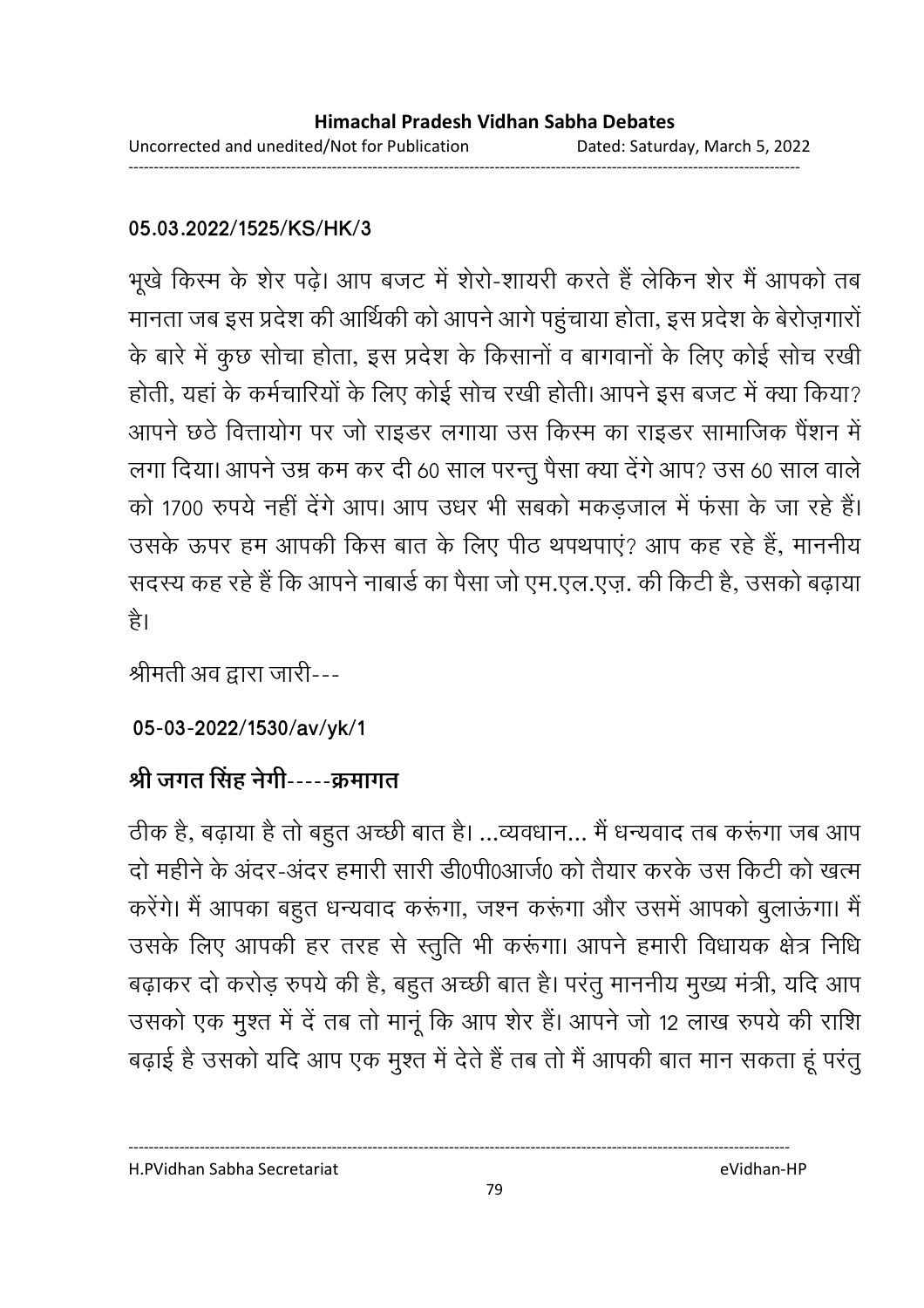Uncorrected and unedited/Not for Publication Dated: Saturday, March 5, 2022

यह आगे चार महीनों में होने वाला नहीं है। मुख्य मंत्री जी, आपने एक बहुत अच्छा शेर पढ़ा था, मैं आपको उस बारे में याद दिलाना चाहता हूं। आपने कहा था कि :-

# मेरे जुनून का नतीजा जरूर निकलेगा, इसी सिंहा-समंदर से नूर निकलेगा।

मुख्य मंत्री महोदय, आपने पिछले 4 वर्षों के कार्यकाल में कौन-सा नूर निकाल दिया, आप किसी एक नूर के बारे में बता दीजिए। हां, हमारे हिसाब से आपने 'माफिया' नामक एक बहुत बड़ा नूर निकाला है। इस प्रदेश को आपने ऐसी किस्म का माफिया नूर निकालकर दिया कि यहां पर अब सारी किस्म के माफिया आ गए हैं। यहां तक कि अब तो हिमाचल प्रदेश में बारूद माफिया भी आ गया है। ...व्यवधान... मुख्य मंत्री जी, जब आप बोल रहे थे तो मैंने आपको बिल्कुल नहीं टोका। अगर मैं भी बोलना चाहूं तो आपको बीच में दस बार रोक सकता हूं। मैं तो एक छोटा-सा विधायक हूं और आप तो मुख्य मंत्री हैं; आप कम-से-कम अपने पद की गरिमा तो रखिए। अगर आप ही ऐसे बीच में बोलते रहेंगे तो बाकी बैठे लोग क्या करेंगे। यहां पर आपके बाकी बैठे लोग तो वैसे ही मेरी धज्जियां उड़ाने को तैयार हैं, केवल आपका इशारा चाहिए। आपकी तरफ कई लोग ऐसे बैठे हैं जिनको अगर मौका मिले तो मेरा

### 05-03-2022/1530/av/yk/2

सिर भी फोड़ सकते हैं। ये लोग इस चक्र में बैठे हैं। अध्यक्ष महोदय, प्रदेश में अब बारूद माफिया आ गया है और यह एक सबसे खतरनाक माफिया है। अगर यह बारूद किसी आम आदमी के पास होता तो उसके ऊपर आपने 124 आई0पी0सी0 धारा के तहत देश द्रोह का केस बनाना था। उस विस्फोट में 11 से ज्यादा लोगों की मृत्यू हो गई। मगर आपने वहां एस0डी0एम0, एस0पी0, एस0एच0ओ0 या उस इलाके के डी0एम0 तक को निलंबित तक नहीं किया। ...व्यवधान...पहले आप लोग भी एम0एल0ए0 हैं क्योंकि एक विधायक बनने पर ही कोई मंत्री पद पाता है। आप लोग किस गलतफहमी में जी रहे हैं? इसमें पुलिस ने कुछ नहीं किया। इसके अतिरिक्त आज प्रदेश में स्थानांतरण माफिया और ड्रग्ज माफिया

H.PVidhan Sabha Secretariat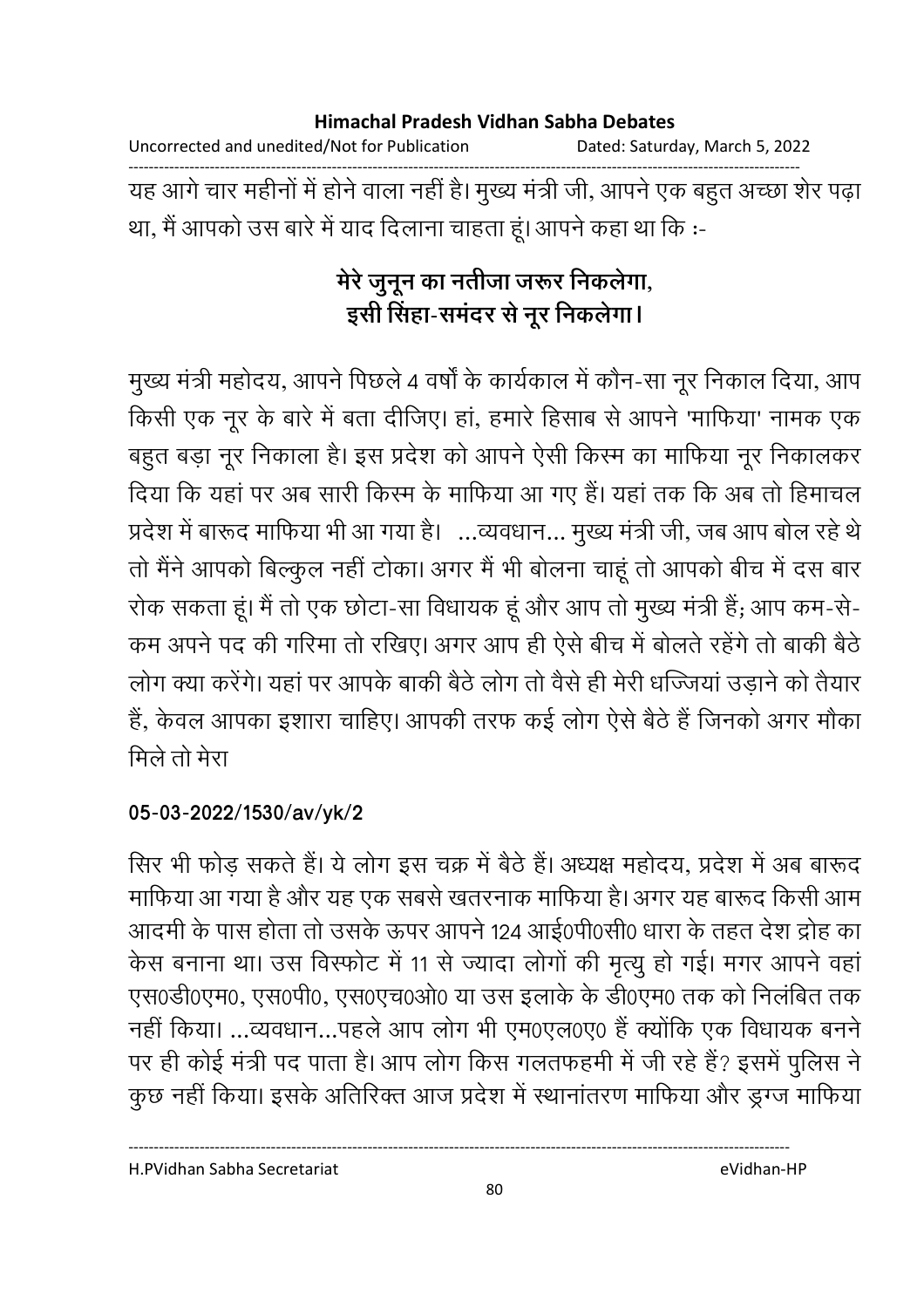Uncorrected and unedited/Not for Publication Dated: Saturday, March 5, 2022

------------------------------------------------------------------------------------------------------------------------------------ हावी हैं। मैंने पिछली बार यह प्रश्न किया था कि हिमाचल प्रदेश में स्थापित कितनी फार्मास्युटिकल कंपनीज के कितने-कितने सेंपल फेल हुए। यहां पर एक नहीं बल्कि सौ से ज्यादा सेंपल फेल हुए हैं। मगर उनको सजा के तौर पर उनके खिलाफ एफ0आई0आर0 तक दर्ज नहीं की गई। उनको केवल एक हफ्ते का नोटिस दिया गया। हिमाचल प्रदेश की दवाई कंपनी में बने कफ सीरप की वजह से जम्मू-कश्मीर में 9-10 बच्चों की मृत्यु हुई थी। दूसरे स्थानों पर भी बच्चे मरे और उसकी वजह से हिमाचल प्रदेश का नाम खराब हुआ है तथा इसके लिए आपकी भारतीय जनता पार्टी की सरकार जिम्मेवार है। उससे बाहर यह संदेश गया कि जो आज हिमाचल प्रदेश में दवाइयां बन रही हैं उनसे जीवन बचने की जगह लोगों को मृत्यू मिल रही है। आज प्रदेश में नकली शराब बेची जा रही है, नकली शराब पीकर मरो और 8 लाख रुपये का मुआवजा पाओ। कोई दूसरी दुर्घटना में मरता है तो उसको मुआवजे के रूप में 4 लाख रुपये की राशि दी जाती है, क्या यह आपका राम राज्य है? मुख्य मंत्री जी ने जो राम राज्य लाने का वचन दिया था तो आपके राम राज्य में इस प्रकार की घटनाएं हो रही हैं। आपके राम राज्य में खनन माफिया, भू-माफिया, नोंकरी मार्फिया, कर्मीशन मार्फिया और अब तो झूठ व जुमला मार्फिया भी तैयार हो गया है। ....व्यवधान... मेरे से पूर्व मेरे साथियों ने क्या कहा। उन्होंने यह कहा कि यूक्रेन में भारत का झंडा लेकर यदि पाकिस्तान वाले जाएंगे तो उन्हें छोड़ रहे हैं मगर वे हमारे बच्चों को नहीं छोड़ रहे हैं। खारकीव, सूमी इत्यादि स्थानों पर फंसे हुए हमारे बच्चे भूख से तड़प रहे हैं। वे वहां गोला-बारूद के बीच में है और अगर मैं इस पर आगे बोलू तो आप फिर शोर करने लगेंगे। ...व्यवधान... माननीय प्रधान मंत्री पूरे देश के हैं, उनको हम सब लोगों ने चुनकर प्रधान मंत्री बनाया है।

# <u>टी सी द्वारा जारी</u>

# 05/03/2022/1535/टी0सी0वी0/वाई0के0/1

# श्री जगत सिंह नेगी… जारी **।**

आप उनको यशस्वी और दुनिया के मशहूर प्रधान मंत्री कह रहे हैं लेकिन वे क्या कर रहे हैं? उनको चाहिए था कि यूक्रेन में जो बच्चे फंसे हुए हैं जाकर उनको लाते। लेकिन हमारे प्रधान मंत्री यू0पी0 के बनारस में बैठकर डमरू बजा रहे हैं। इस बात का इतिहास गवाह है कि जब रोमन एम्पायर का दुनिया में डंका बजता था तो वहां जो सम्राट नीरु था, जब रोम

H.PVidhan Sabha Secretariat eVidhan-HP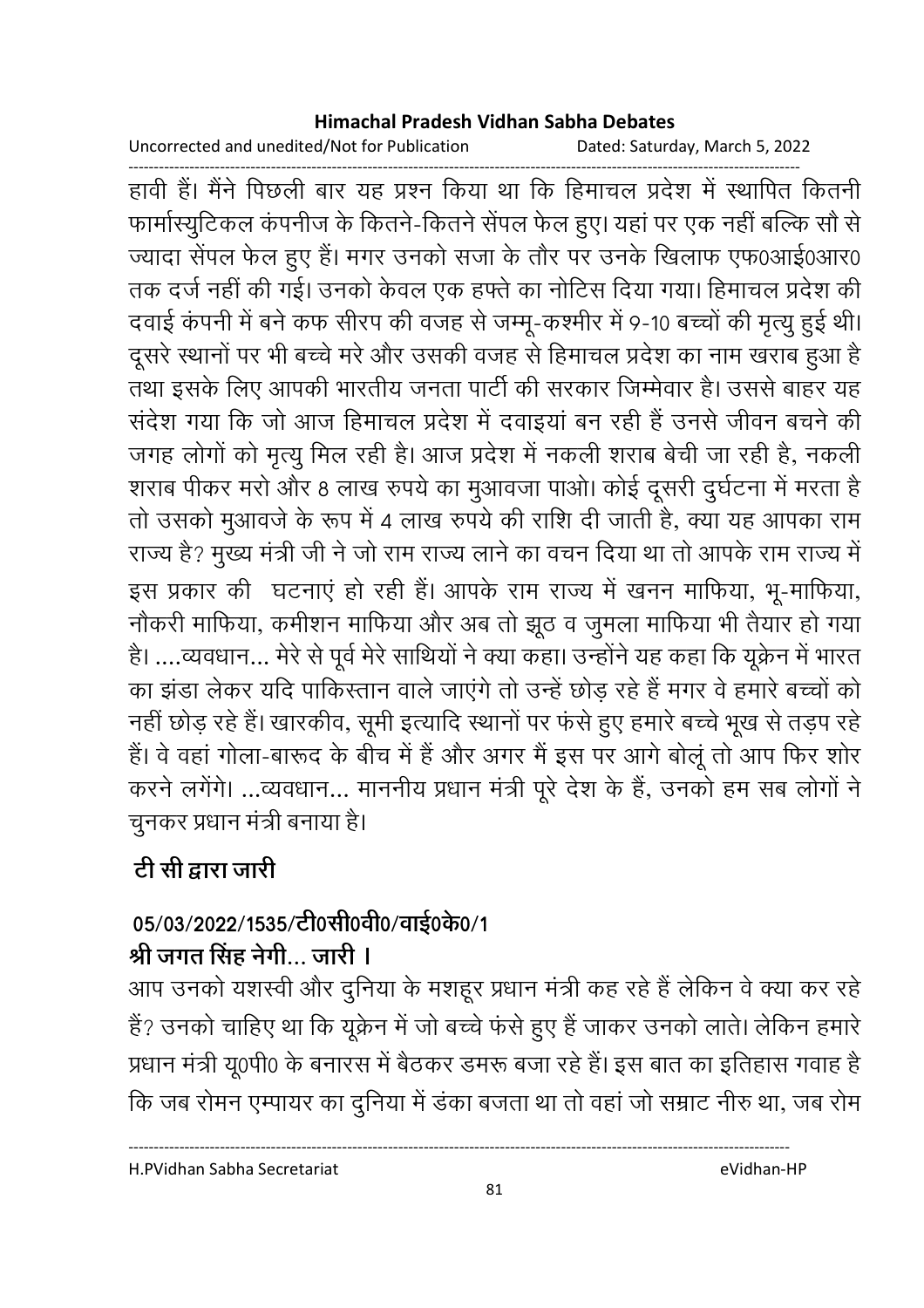Uncorrected and unedited/Not for Publication Dated: Saturday, March 5, 2022

------------------------------------------------------------------------------------------------------------------------------------ जल रहा था तो वह बांसुरी बजा रहा था। आज हमारे प्रधान मंत्री जी भी डमरू बजा रहे हैं। बच्चे तड़प रहे हैं, वे मर रहे हैं और वे झूठी बातें कह रहे हैं। अगर हमारे झण्डे में इतना दम था तो क्या यूक्रेन वाले पाकिस्तानियों को छोड़ देंगे और हिन्दुस्तानियों को नहीं छोड़ेंगे? ये किसको बेवकूफ बना रहे हैं। इस तरह की बात करके जो माता-पिता अपने बच्चों के लिए तड़प रहे हैं, आप उनके साथ अन्याय कर रहे हैं। आज पूरा प्रदेश आंदोलनमय हैं। दो दिन पहले ओ0पी0एस0 के लिए लाखों कर्मचारी आपसे बात करने के लिए यहां पर आए थे लेकिन मुख्य मंत्री जी उनसे बात करने के लिए तैयार नहीं हुए। आप धर्मशाला में भीड़ में जाकर अनाउसमेंट करते हैं कि हम तीन महीने में आयोग बना देंगे। आप इनर्स भी इस तरह की बात कर सकते थे। गलत प्रथा आपने शुरू की है, भीड़ में जाने वाले आप थे। आपने बजट में कहा कि हमने आउटसोर्स कर्मचारियों के लिए 10,000 रुपये दे दिए हैं। इन्होंने 50 रुपये दिन के बढाए हैं और वह भी क्लॉस-IV कर्मचारियों के बढाए हैं। क्लास- III कर्मचारियों को एक पैसा भी नहीं दिया है। इनसे आउटसोर्स की नीति नहीं बनाई जा रही है और आउटसोर्स में रोस्टर नहीं लगाया जा रहा है। सारी-की-सारी नौकरियां चोर दरवाजे से लगाई जा रहीं हैं। इसके लिए इन्होंने जो कंपनी बनाई है, उसकी भी इंक्वायरी की जाये। इसी तरह से आज एस0एम0सी0, जूनियर आफिस असिस्टेट, पुलिस, होमगार्ड, बागवान, किसान और आंगनबाड़ी के लोग सड़क पर है। आज कौन-सा वर्ग खूश है? इसलिए में यह कहना चाहता हूं कि:-

# धुआ जो कुछ घरों से उठ रहा है, न पूरे शहर पर छा जायें तो कह देना।

# 05/03/2022/1535/टी0सी0वी0/वाई0के0/2

आज लोग सड़कों पर बेचैन हैं और आप वाहवाही कर रहे हैं। आजकल एक ऐप निकला हुआ है जिसका नाम खाता बुक है। यह बहुत अच्छी ऐप है। पूरा हिसाब-किताब इसमें रख लीजिए। आपने बजट में जो तीन घंटे बोलना था वह इस ऐप में पांच मिनट में आ जाना था। आपके बजट में दूरदर्शिता नहीं है। सिर्फ 5-10 रुपये इधर-उधर किए हैं। यहां पर विपक्ष के नेता, श्री मुकेश अग्निहोत्री जी ने ठीक कहा है कि यह पहला बजट है जिसमें बजट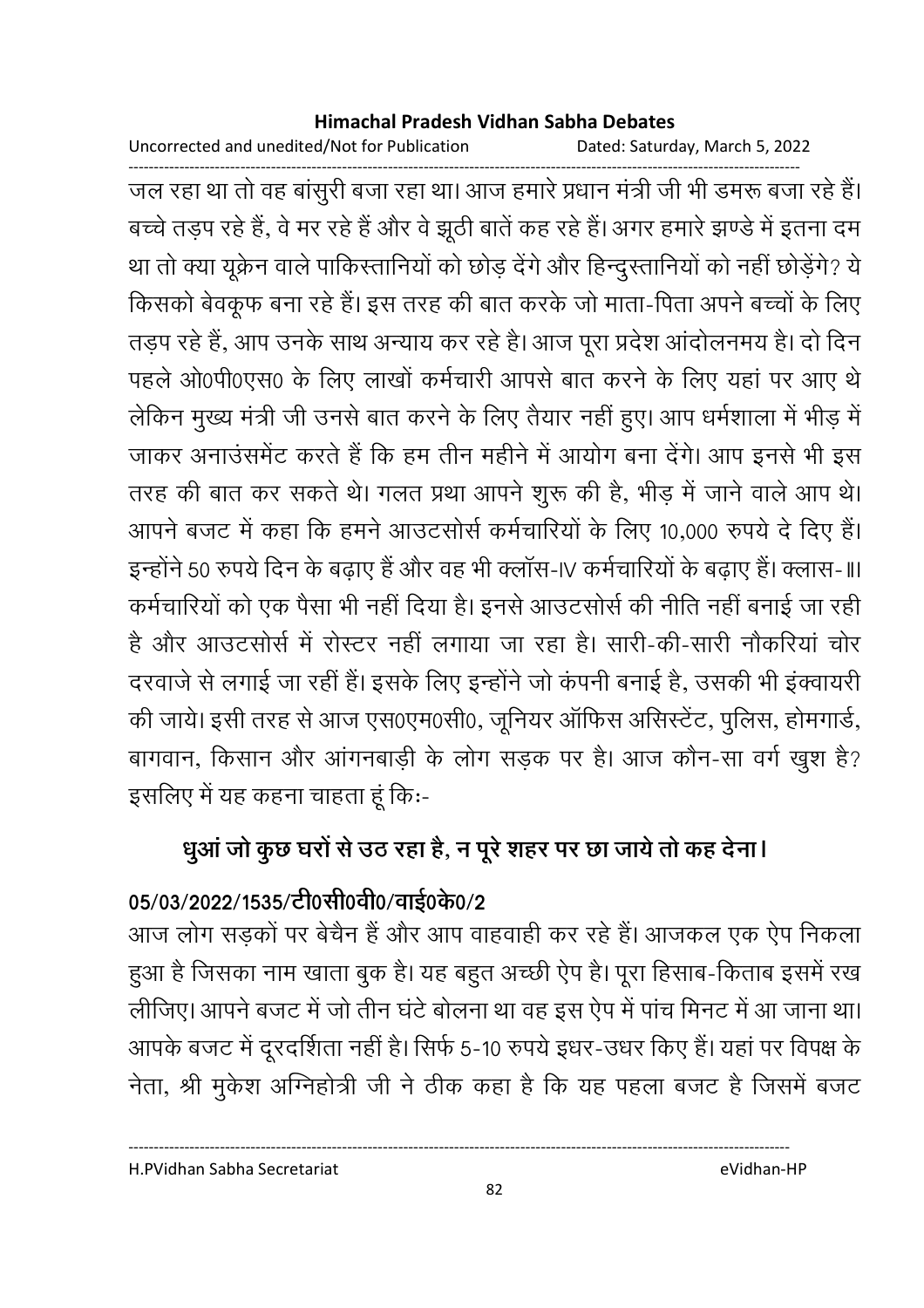Uncorrected and unedited/Not for Publication Dated: Saturday, March 5, 2022

------------------------------------------------------------------------------------------------------------------------------------ अनुमान नहीं दिया गया। इन्होंने कुछ विभागों का बजट अनुमान जरूर दिया है जैसे जल शक्ति और शिक्षा विभाग। लेकिन जनजातीय क्षेत्र के लिए कोई बजट अनुमान नहीं है। इन्होंने हमारे एस0सी0 कम्पनिट का नाम बंदल कर अनुसूचित जाति विकास कार्यक्रम रखा है लेकिन उसका कोई बजट अनुमान नहीं है। जो बजट हमें मिलता है उसमें रेवैन्यू एक्सपेडिचर और कैपिटल एक्सपेडिचर को अगर आप देखेंगे तो हमारे हिस्से में कुछ भी नहीं है। यहां पर श्री राकेश जम्वाल जी बड़ी-बड़ी बातें कर रहे थे कि 500 करोड़ रुपया एक विधान सभा चुनाव क्षेत्र में दिया। जनजातीय क्षेत्र का सारा बजट मिलाकर भी 500 करोड़ रुपये नहीं बनता है तो क्या यह पक्षपात नहीं है? मैंने विधान सभा में प्रश्न लगाया था कि जनजातीय उप-योजना के तहत लगातार बजट को क्यों चिन्हित नहीं किया जा रहा है? उसमें कहा गया कि वर्ष 2020 की कैबिनेट में फैसला लिया गया है कि जनजातीय क्षेत्रों का बजट केन्द्र सरकार के फ्लैगशिप के प्रोजैक्टों में, जहां पैसा नहीं है, वहां जनजातीय क्षेत्रों का पैसा लगेगा। यह हमारे साथ अन्याय है। जनजातीय क्षेत्रों के साथ एक और नाइंसाफी हुई-वाइब्रेंट विलेज इंडिया। पहले हमारे यहां बॉर्डर एरिया डवलपमैंट प्रोग्राम था जिसके तहत हमें 25-30 करोड़ रुपया केन्द्र सरकार से मिलता था। अब इस बजट में केन्द्र सरकार ने बी0ए0डी0पी0 को फंडिंग देना बंद कर दिया। हमें लग रहा था कि कुछ-न-कुछ गडबड करने वाले हैं। हमने इसको बी0ए0डी0पी नाम दिया था। इन्होनें इसका नाम वाइब्रेंट विलेज रख दिया, और इसमें बी0ए0डी0पी0 का पैसा लगाया जाएगा। नाम बदलने से क्या कोई विकास हो जाएगा?

एन0एस0 द्वारा जारी ...

05-03-2022/1525/NS/AG/1

श्री जगत सिंह नेगी .......जारी

आप हमारी तीन साल से बी0ए0डी0पी0 की राशि नहीं दे रहे हैं। मेरे क्षेत्र के 129 गांव वाइब्रेंट विलेज में ले लिए। आपको एक साल में कितनी धनराशि आएगी। आपने ग्राम सभाओं को कह दिया कि आप ये स्कीमें बनाओ। सबने स्कीमें बनाईं और इंतजार में हैं तथा

H.PVidhan Sabha Secretariat eVidhan-HP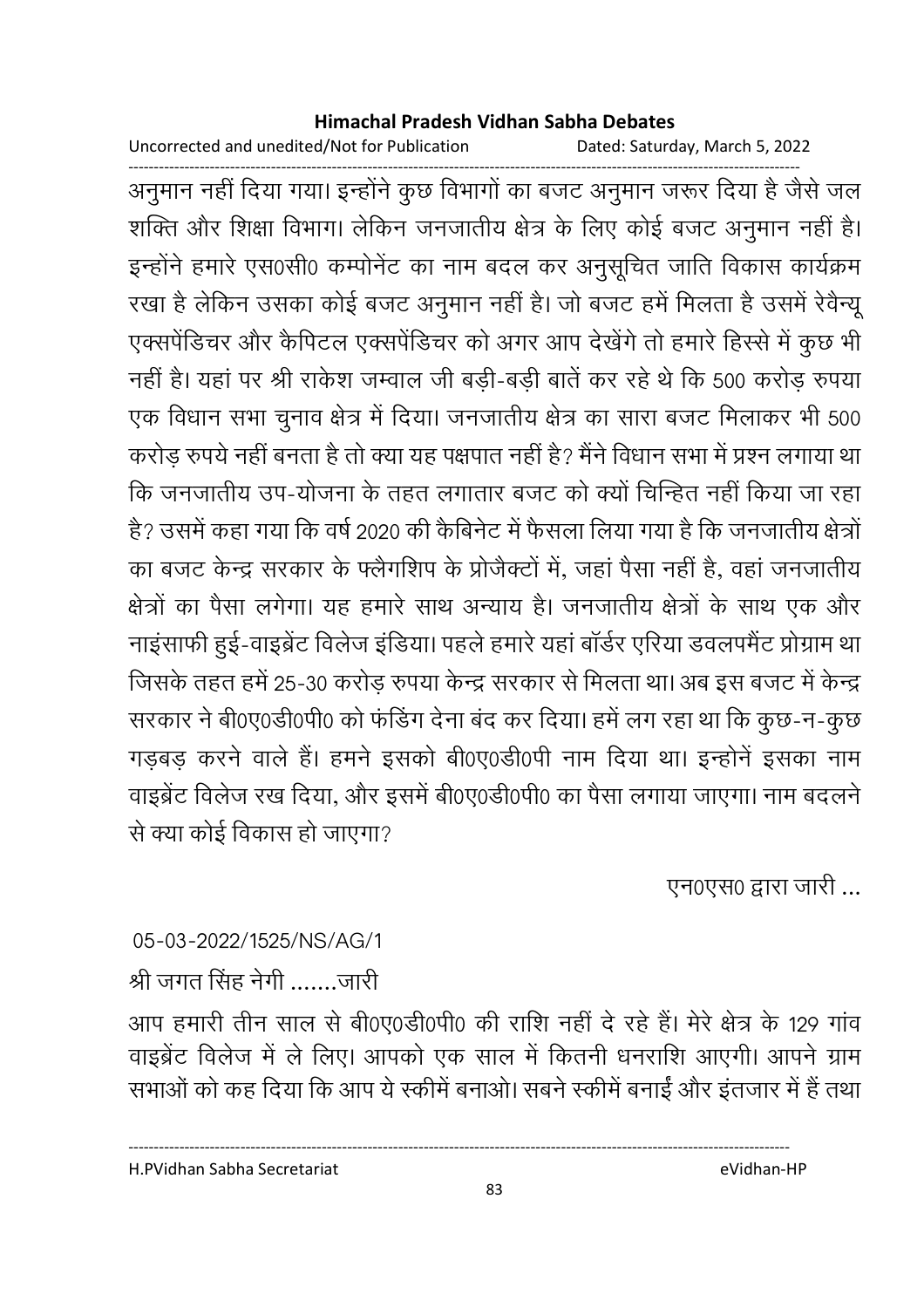Uncorrected and unedited/Not for Publication Dated: Saturday, March 5, 2022

------------------------------------------------------------------------------------------------------------------------------------ इस बजट में माननीय मुख्य मंत्री जी ने कोई पैसा नहीं दिया। वाइब्रेंट विलेज के लिए आपके पास पैसा कहां है? इसके लिए बजट में एक शब्द भी नहीं है। बजट का यह हाल है और आप कह रहे हैं कि बजट पर चर्चा करो। अध्यक्ष महोदय, एच0पी0सी0एल0 एक कंपनी है और मेरे क्षेत्र में 450 मेगावाट बिजली का काम चला हुआ है। यह प्रोजेक्ट वर्ष 2020 में कंप्लीट होना था लेकिन इस सरकार की नालायकी के कारण वर्ष 2025 में भी कप्लीट नहीं हो रहा है। यह प्रजिक्ट लगभग 2800 करोड़ रुपये से बनना था और अब 3300 करोड़ रुपये से बनेगा। अभी कहते हैं कि जिस कंपनी को ठेका दिया है वह नालायक है। हम जब बार-बार कह रहे हैं कि उस ठेकेदार की छुट्टी करो। मुख्य सचिव उस कापरिशन के चेयरमैन है। इस प्रजिक्ट के लिए लोगों ने अनापत्ति प्रमाण पत्र दिया है। अगर यह प्रोजेक्ट बन जाए तो हिमाचल सरकार को हर साल लगभग 300 करोड़ रुपये से ज्यादा रेवेन्यू जेनरेट होगा और इसमें आप काम नहीं करते हैं।

अध्यक्ष महोदय, अब मैं यहां पर लोक निर्माण विभाग, जल शक्ति विभाग- और वन विभाग-की बात करता हूं। इन विभागों में बिना कमीशन के कोई काम नहीं होता है। इन विभागों के अंदर इतना भ्रष्टाचार हो रहा है। आज यहां पर जल शक्ति विभाग की बात हो रही थी और कहा गया कि 15 लाख नलके लग गए। क्या आपने इन नलकों का वॉटर सोर्स पाकिस्तान या चीन में बनाया है? क्या आपने एक साल में इतने टैंक बना दिए कि 15 लाख लोगों को कनैक्शन मिल जाए? आपने केवलमात्र पाइप खरीदने का काम किया है। यह ठीक है कि केंद्र सरकार से आप बजट लाने में सफल हुए। आपने बजट कैसे लाया? मैं इसके बारे में बताना चाहूंगा कि आपने सूचनाओं में गड़बड़ी करके बजट लाया है। जल शक्ति विभाग में जो स्कीमें थीं और उन स्कीमों को आपने दोबारा से दिखा दिया जो स्कीमें वर्ष 2007 से चली हुईं हैं तथा इन स्कीमों को आप वर्ष 2019-20 में दिखा रहे हैं। आप केंद्र सरकार से धनराशि लाए हमें कोई ऐतराज नहीं है। यह आपका पैसा लाने का तरीका था लेकिन यह झूठ मत बोलिए कि आपने 15 लाख नलके

### 05-03-2022/1525/NS/AG/2

लगा दिए। नलकों में हवा भी नहीं आएगी। आपने इतनी पाइपें खरीद लीं कि यहां से लगाएंगे और चांद में जाएंगे तथा वापिस सीढ़ी बन जाएगी। उन नलकों को क्या करना जिनमें पानी नहीं है। आप इस प्रकार की स्कीमों को लाकर जनता को गुमराह कर रहे हैं।

H.PVidhan Sabha Secretariat eVidhan-HP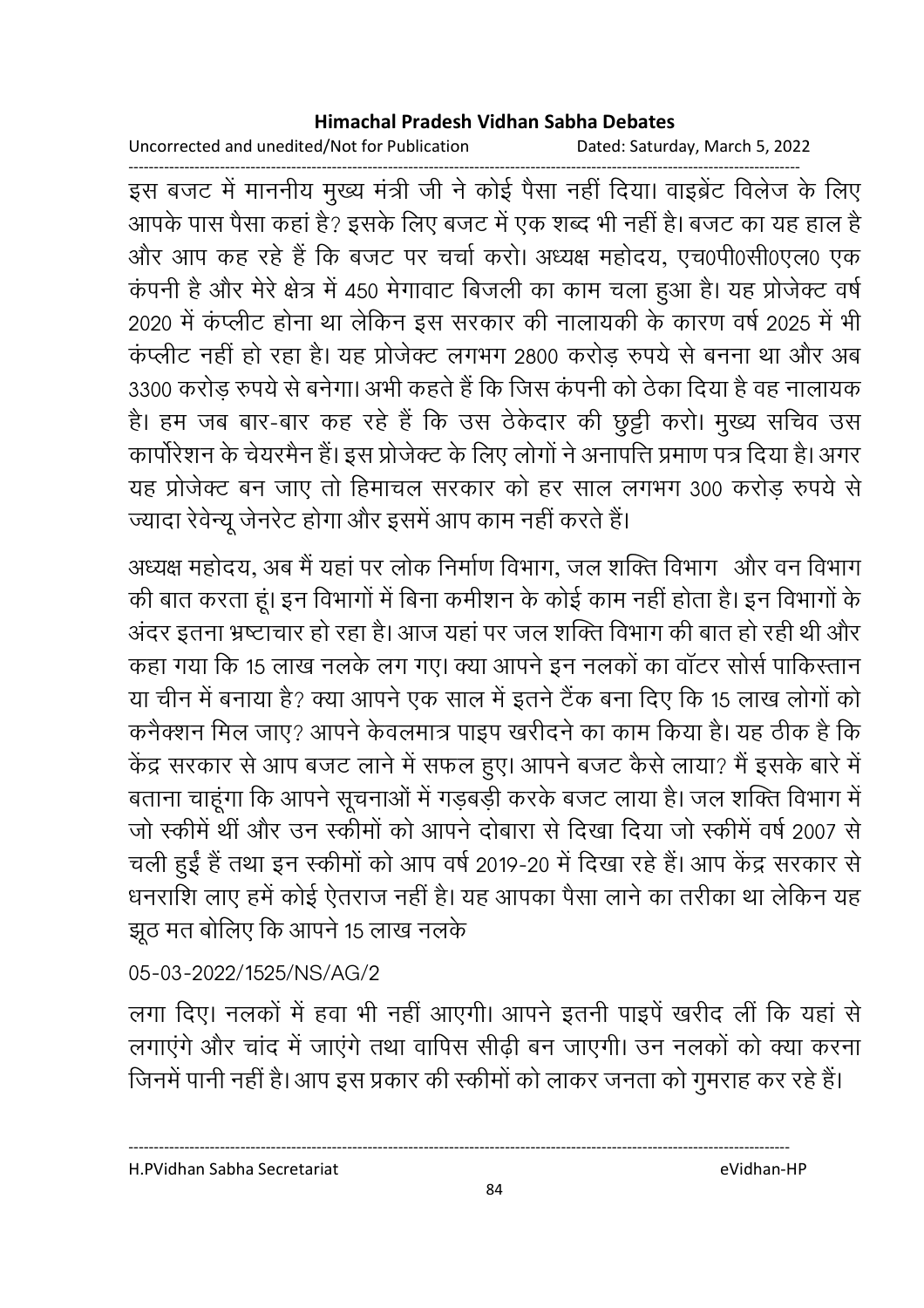Uncorrected and unedited/Not for Publication Dated: Saturday, March 5, 2022

अध्यक्ष महोदय, कहा जा रहा है कि बजट में सभी का ध्यान रखा जा रहा है। सभी ठीक कह रहे हैं कि दो विधान सभा क्षेत्र हैं और तीसरा विधान सभा क्षेत्र श्री राकेश जम्वाल का है और बाकी तो हैं ही नहीं। ...व्यवधान... यहां पर कहा जा रहा है कि हर घर में दीया जलाएंगे। इसके बारे में मैं यह कहना चाहता हूं:-

### घर के बाहर भी जला लो कुछ दीए यह न सोचो कि कौन गुजरेगा उस रास्ते से

शायद आपको ही गुजरना पड़ जाए। इसलिए उम्मीद अपने को ही रखो। ...व्यवधान... अध्यक्ष महोदय, अब मैं खेलकूद के बारे में बोलना चाहूंगा। मेरा जिला किन्नौर जनजातीय क्षेत्र है। मेरे क्षेत्र से एक युवक एवरेस्ट फतह करने के लिए गया था और इसने जीत हासिल की। वैसे तो किन्नौर से पर्वतारोही आर्मी और पैरा मिलिट्री में बहुत हैं लेकिन सिविलियन्ज़ में यह पहला लड़का था। इसको हिमाचल प्रदेश की सरकार ने भी मदद की और कंपनियों ने भी मदद की तथा स्पोंसर करके किसी टीम के साथ गया था। इसका पर्वतारोही बनने का सपना पूरा हुआ और इसने भारत का तिरंगा झंडा एवरेस्ट पर लगाया। जिस दिन इसको इस यात्रा के लिए भेजा गया था तो मुख्य मंत्री जी ने इसे अपने हाथ से झंडा दिया था। सफल होने के उपरांत इसको आज तक एक भी सम्मान नहीं दिया गया। इसके समकक्ष जो लोग अरुणाचल प्रदेश से गए उनको नौकरियां मिल गईं, बडे-बडे अवार्डज़ मिल गए। यह किन्नौर से है, जनजातीय क्षेत्र से है तो इसको कुछ नहीं मिला। इससे पहले हिमाचल प्रदेश से जो लोग गए उनको पहले तीन लाख रुपये भी मिले और नौकरियां भी मिल गईं। मेर क्षेत्र का पर्वतारोही कम और आपके क्षेत्र का ज्यादा कैसे हो सकता है? आप बताइए यह पक्षपात नहीं तो और क्या है? यहां पर खेल मंत्री बैठे हैं और इस किस्म की अनदेखी हो रही है। इसमें आपका भी सहयोग था। अध्यक्ष महोदय, यहां पर श्री शांता कुमार जी के बारे में कहा गया।

श्री आर0 के0 एस0 द्वारा जारी।

05.03.2022/1545/RKS/एजी-1

श्री जगत सिंह नेगी... जारी

H.PVidhan Sabha Secretariat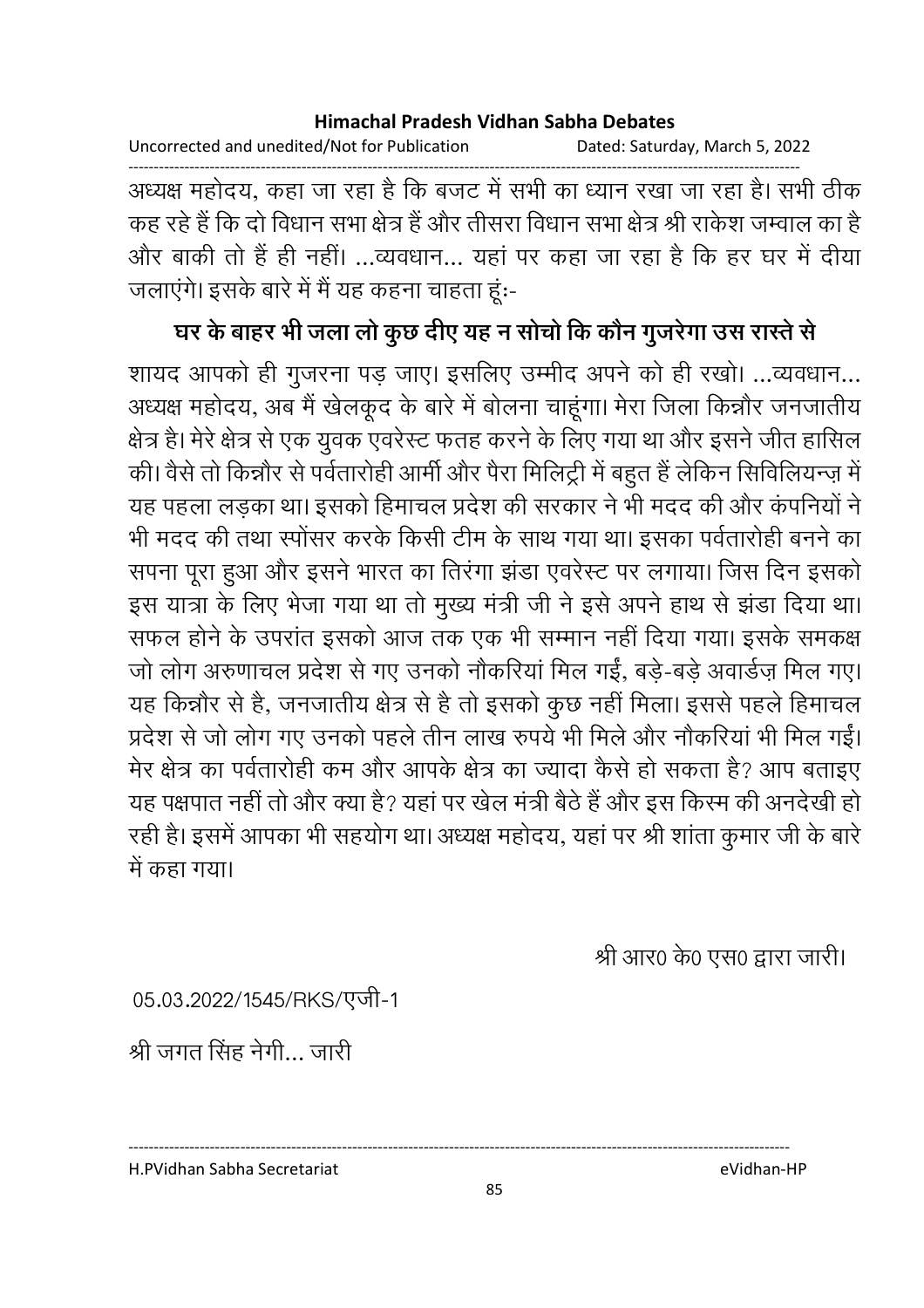Uncorrected and unedited/Not for Publication

Dated: Saturday, March 5, 2022

श्री राकेश जम्वाल जी उस दिन मैं नीचे प्रत्यक्षदर्शी था। श्री शांता कुमार और भाजपा के लोग बैरिकेड्स तोड़कर अंदर आए। उनके ऊपर किसी ने लाठीचार्ज नहीं किया। श्री शांता कुमार जी के ऊपर किसी ने बी.जे.पी. का झंडा फेंक दिया था। उस समय जल शक्ति मंत्री भी वहीं थे। उनके हाथ में मेरे सामने खरोंच आई थी। उसके बाद उन्हें उपचार के लिए अस्पताल ले जाया गया। वहां पर उनको फर्स्ट एड दी गई। जो आप कह रहे हैं, वह सब झूठ है। ...व्यवधान... डॉक्टर बदलने वाली बात बिल्कुल गलत है। यहां पर माननीय स्वास्थ्य एवं परिवार कल्याण मंत्री बैठे हैं आप इस बात का पता लगाइए ताकि सच्चाई सामने आ सके। अगर ऐसा हुआ है तो वह गलत है और हम गलत चीजों का कभी समर्थन नहीं करते। आपने कहा कि हमने अस्पतालों में वेंटिलेटर्ज और आक्सीजन सिलेंडर की व्यवस्था की। लेकिन मुझे यह बताया जाए कि कौन से अस्पताल में आक्सीजन प्लांट चला हुआ है। ...व्यवधान... मेरे पास विधान सभा प्रश्न का उत्तर है। आई.जी.एम.सी. में पैट स्कैन की व्यवस्था नहीं है। आप कह रहे हैं कि पैट स्कैन स्थापित करने के लिए भवन निर्माण हेतु फारेस्ट क्लीयरेंस नहीं मिल रही है। हम आपको मकान की व्यवस्था कर देंगे लेकिन आप पैट स्कैन स्थापित करवाइये। आई.जी.एम.सी. में सी.टी. स्कैन करवाने के लिए तीस दिन का इंतजार करना पड़ता है। तीस दिन में तो रोगी ऐसे ही मर जाएगा। अगर हमें चांद में भी जाना हो तो पैसे देकर बाहर के देश आपको दूसरे दिन भेजने को तैयार हैं। फिर आप कह रहे हैं कि हम स्वास्थ्य सुविधा देने में नम्बर वन हैं। हम विश्व गुरू हैं। ...व्यवधान....शहरी विकास मंत्री बड़ी-बड़ी बातें करते हैं। इनके शहर में लोग भूखे व नंगे सोते हैं और ये कहते हैं कि हमने सबके लिए मकान की व्यवस्था कर दी। आपके पास बेघरों का आंकड़ा नहीं है। मैं आपको शिमला शहर में हजारों लोग दिखा सकता हूं जो आज भी नंगे व भूखे सो रहे हैं। आप मुझे दस बार गाली दे दो लेकिन आपको उन लोगों के लिए कुछ करना चाहिए।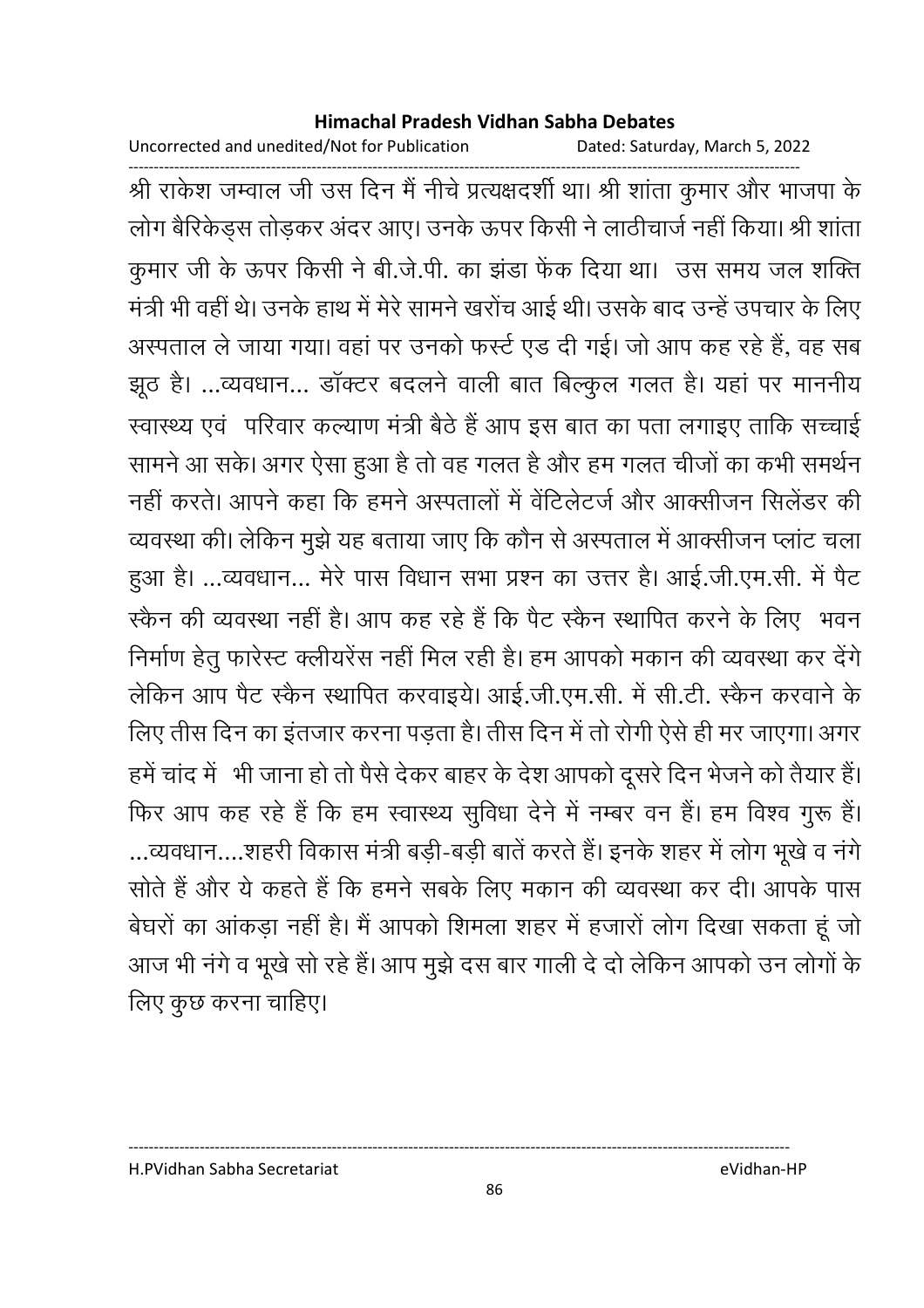Uncorrected and unedited/Not for Publication Dated: Saturday, March 5, 2022 ------------------------------------------------------------------------------------------------------------------------------------

05.03.2022/1545/RKS/एजी-2

**अध्यक्ष :** माननीय सदस्य कृपया वाइंड-अप करे।

**श्री जगत सिंह नेगी** : अध्यक्ष महोदय, इन्होंने मेरी सारी ऊंजों को खत्म कर दिया है। आपने कोरोना काल में लोगों को फर्ट हुए टैटों में सुलाया। …व्यवधान… यह बात अखबार में छपी है। क्या अखबार वाले झूठ बोल सकते हैं? अगर ये झूठ बोल रहे हैं तो आप इन पर भी केस कर दीजिए। पी.डब्ल्यू.डी. वाले कहते हैं कि गांव में नाबार्ड के तहत सड़क निकालने के लिए पांच मीटर जगह चाहिए। अगर मेरे पास पांच मीटर जगह नहीं होगी तो क्या मैं सड़क नहीं बना सकता? मेरे जनजातीय क्षेत्र में भूमि में बाग-बगीचे लगे हुए हैं। उन बाग-बंगीचों से पांच मेंटिर रास्ता नहीं दिया जा सकता। आई.आर.सी. वालों ने भी अप्रूव किया है कि ग्रामीण रोड तीन मीटर जगह में बन सकते हैं। लेकिन राज्य सचिवालय में ऐसे कौन अधिकारी बैठे हैं जो जनजातीय क्षेत्रों में तीन मीटर भूमि पर सड़के नहीं बनने दे रहें ' हैं? जनजातीय क्षेत्रों में पांच मीटर भूमि उपलब्ध करवाना मुश्किल है। वहां पर पांच मीटर भूमि उपलब्ध करवाने के लिए बाग-बगीचे नष्ट करना पडेंगे। मुझे बागवानी के लिए रोड चाहिए,पैसा उपलब्ध करवाना मेरा काम है लेकिन आप मुझे रोकने वाले कौन होते हैं? मुख्य मंत्री जी अभी यहाँ उपस्थित नहीं है लेकिन इनको इस पर सज्ञान लेना चाहिए। अब

आपकी विदाई निश्चित है। हम आपको खुशी से, शहनाई बजाकर विदाई देंगे।

श्री बी.एस.द्वारा... जारी

05.03.2022/1550/बी.एस./ए0जी0/-1

# श्री जगत सिंह नेगी जारी...

अत में में कहना चाहता हूं कि :-

# सिर्फ सिमटी हुई यादों का सिलसिला होगा, जो लम्भे हैं, चलो हस के बिता ले,

H.PVidhan Sabha Secretariat eVidhan-HP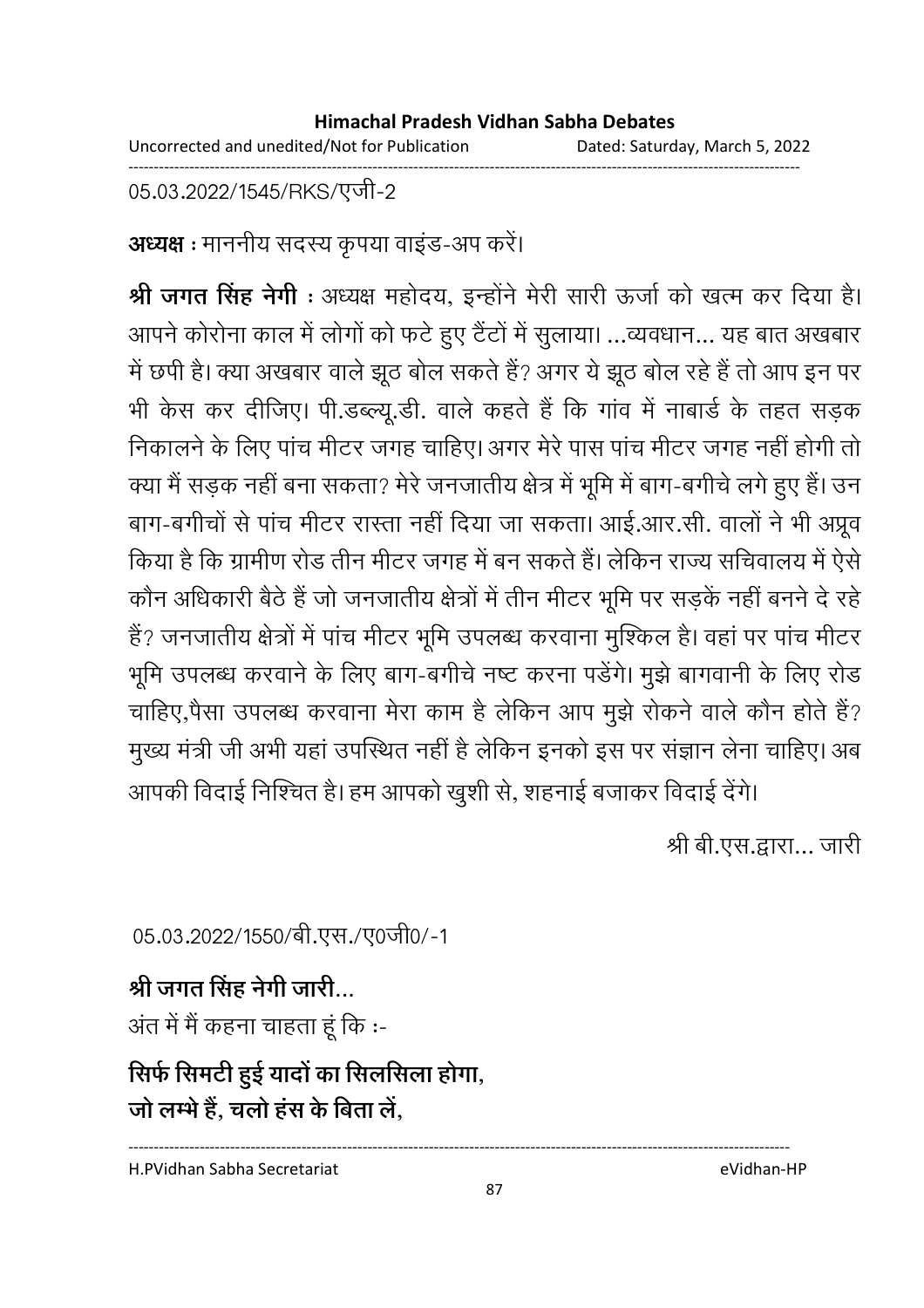Uncorrected and unedited/Not for Publication Dated: Saturday, March 5, 2022 ------------------------------------------------------------------------------------------------------------------------------------

### <u>न जाने जिंदगी का कल क्या फैसला होगा।।</u>

आपने समय दिया, आपका धन्यवाद ॥

05.03.2022/1550/बी.एस./ए0जी0/-2

अध्यक्ष : माननीय सदस्य श्री परमजीत सिंह जी चर्चा में भाग लेंगे।

**श्री परमजीत सिंह, दून** : माननीय अध्यक्ष जी, जो बजट माननीय मुख्य मंत्री जी ने कल प्रस्तुत किया है, उसकी चर्चा में भाग लेने के लिए मैं खड़ा हुआ हूं। आपने मुझे समय दिया आपका बहुत-बहुत धन्यवाद। यहां पर विपक्ष के मित्र बजट को कभी झूठ का पुलिंदा बता रह हैं, कभी तीन घंटे की बोर पिक्चर बता रहे हैं। लेकिन में बताना चाहता हूं कि सामाजिक सुरक्षा पेंशन पिछली सरकार के समय में सवा चार लाख के करीब लोगों को मिलती थी, लेकिन माननीय मुख्य मंत्री जी ने 27 दिसम्बर, 2017 को अपनी पहली बैठक में एक बहुत बड़ा फैसला बुजुर्गों के हित में लिया है और उसमें बुजुर्गों की आयु 80 से घटाकर 70 साल की , जिसमें छः लाख 35 हजार लोगों को इस पेंशन का लाभ मिला है। अब इस बजट में उस आयु सीमा को 70 से घटा कर 60 वर्ष कर दिया गया है। इससे भी अन्य लोगों को इसका लाभ मिलेगा। मैं इसके लिए माननीय मुख्य मंत्री जी का बहुत-बहुत धन्यवाद करता हूं कि उन्होंने एक बहुत अच्छा फैसला बुजुंगों के लिए लिया है। पिछले बजट में भी मुख्य मंत्री जी ने 'गृहिणी सुविधा' योजना के अन्तर्गत बहनों और माताओं के लिए विशेष योजना चलाई थी, जिसके अन्तर्गत <u>. ३ लाख २५ हजार सिलेंडर हमारी</u> सरकार ने बांटे थे, उसमें उन बहनों और माताओं को बहुत लाभ मिला था लेकिन मैं मुख्य मंत्री जी का धन्यवाद करना चाहता हूं कि यह बजट उन बहनों और माताओं के लिए एक और खुशी ले करके आया है। अब एक साल के अन्दर तीत सिलेंडर उन माताओं और बहनों को दिए जाएंगे। ने लेकिन विपक्ष के जो मेरे मित्र हैं उनका यह मुद्दा था कि सिलेंडर कहां से देंगे? कभी कह रहे थे कि ये 1200 रुपए का दे रहे हैं, वह मुद्दा भी इनके हाथ से छिन गया है। आज मुख्य मंत्री जी गरीब बहनों को मुफ्त में तीन सिलेंडर देंगे। क्योंकि जो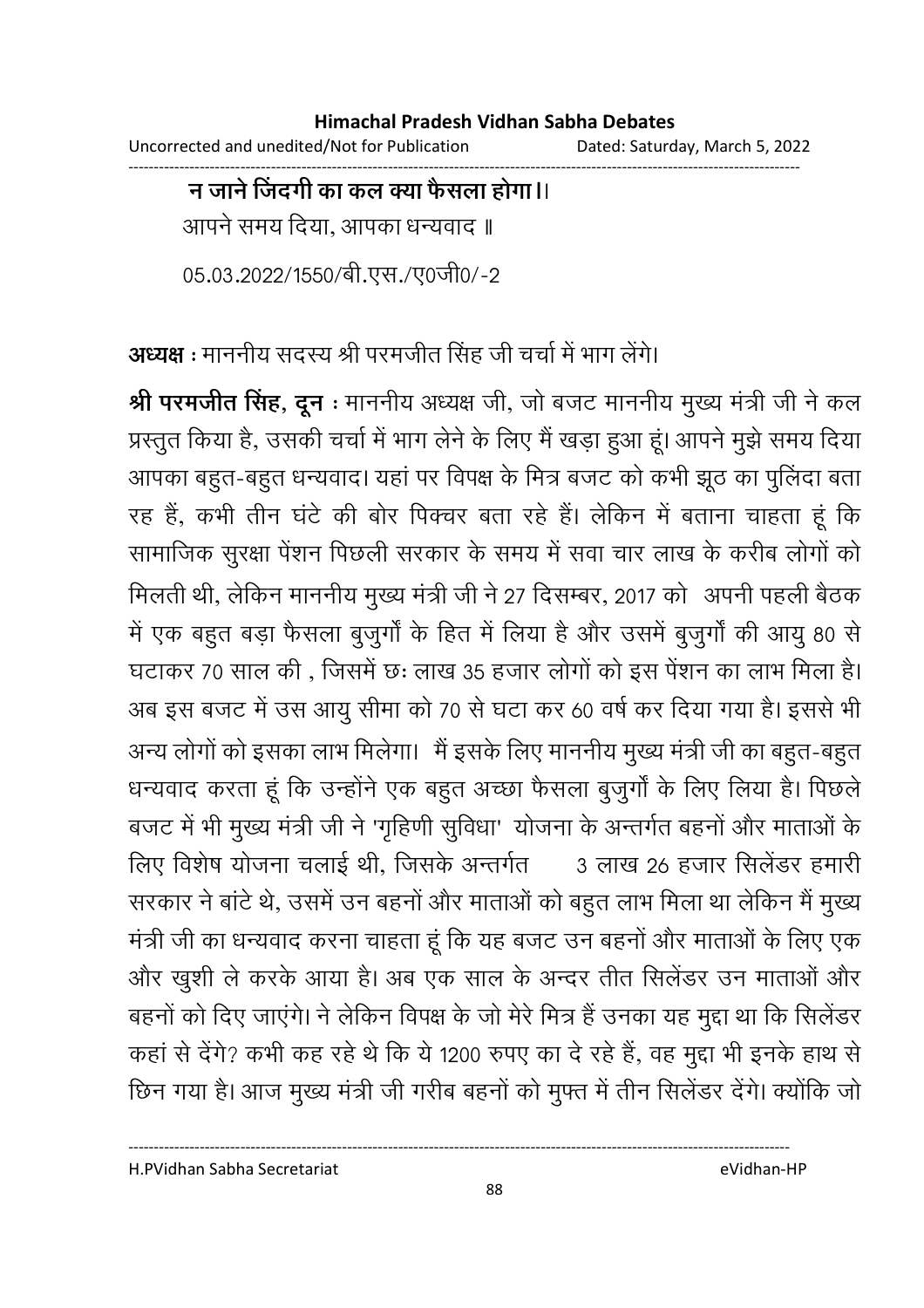Uncorrected and unedited/Not for Publication Dated: Saturday, March 5, 2022

------------------------------------------------------------------------------------------------------------------------------------ गरीब परिवार है उनके पास कम-से-कम एक सिलेंडर चार महीने तक चलता है और उनके पास तीन सिलेंडर होंगे तो वह साल तक चलेंगे। मैं कहना चाहता हूं कि कांग्रेस के समय में तो सिलेंडर मिलते ही नहीं थे, लाइने लगी रहती थीं और हमारी माताएं और बहने चार-चार किलोमीटर पैदल चलती थी और शाम को फिर वापिस खाली हाथ आ जाती थीं

```
05.03.2022/1550/बी.एस./ए0जी0/-3
```
और कहा जाता था कि सिलेंडर खत्म हो गए हैं। लेकिन आज जो सिलेंडर मिल रहे हैं चाहे वह कमर्शियल सिलेंडर है, चाहे वह घरेलू सिलेंडर है, आज हर घर में गाड़ी जा रही है, हर घर में सिलेंडर जा रहा है। यह भारतीय जनता पार्टी की सरकार की देन है।

माननीय अध्यक्ष जी स्वास्थ्य के क्षेत्र में जो हमारे मित्र यहां पर बोल रहे थे कि कुछ नहीं किया, माननीय मुख्य मंत्री जी ने कोरोना के समय भी बहुत अच्छा काम किया है। अनेको आर्क्सीजन प्लाट इस दौरान सरकार ने लगाए हैं। पांच सौ जो नए डाक्टर्ज की भर्ती करनी है, यह भी एक बहुत बच्छा कार्य किया जाना है। माननीय मुख्य मंत्री जी ने जो दूरदराज के क्षेत्र हैं जिनमें घर द्वार स्वास्थ्य सुविधा उपलब्ध करवाने के लिए एक मोबाइल क्लीनिक योजना आरंभ की है, यह भी एक बहुत सराहनीय कार्य मुख्य मंत्री जी ने किया है। स्वास्थ्य के क्षेत्र में इस बजट में 2,725 करोड़ रुपए का जो प्रावधान किया है यह भी माननीय मुख्य मंत्री जी ने बहुत अच्छा कदम उठाया है। इसके लिए माननीय मुख्य मंत्री जो बहुत-बहुत बधाई देना चाहता हूं।

श्री एन0 जी0 द्वारा जारी...

05-03-2022/1555/ए.एस.-एन.जी. /1

श्री परमजीत सिंह कारी

H.PVidhan Sabha Secretariat eVidhan-HP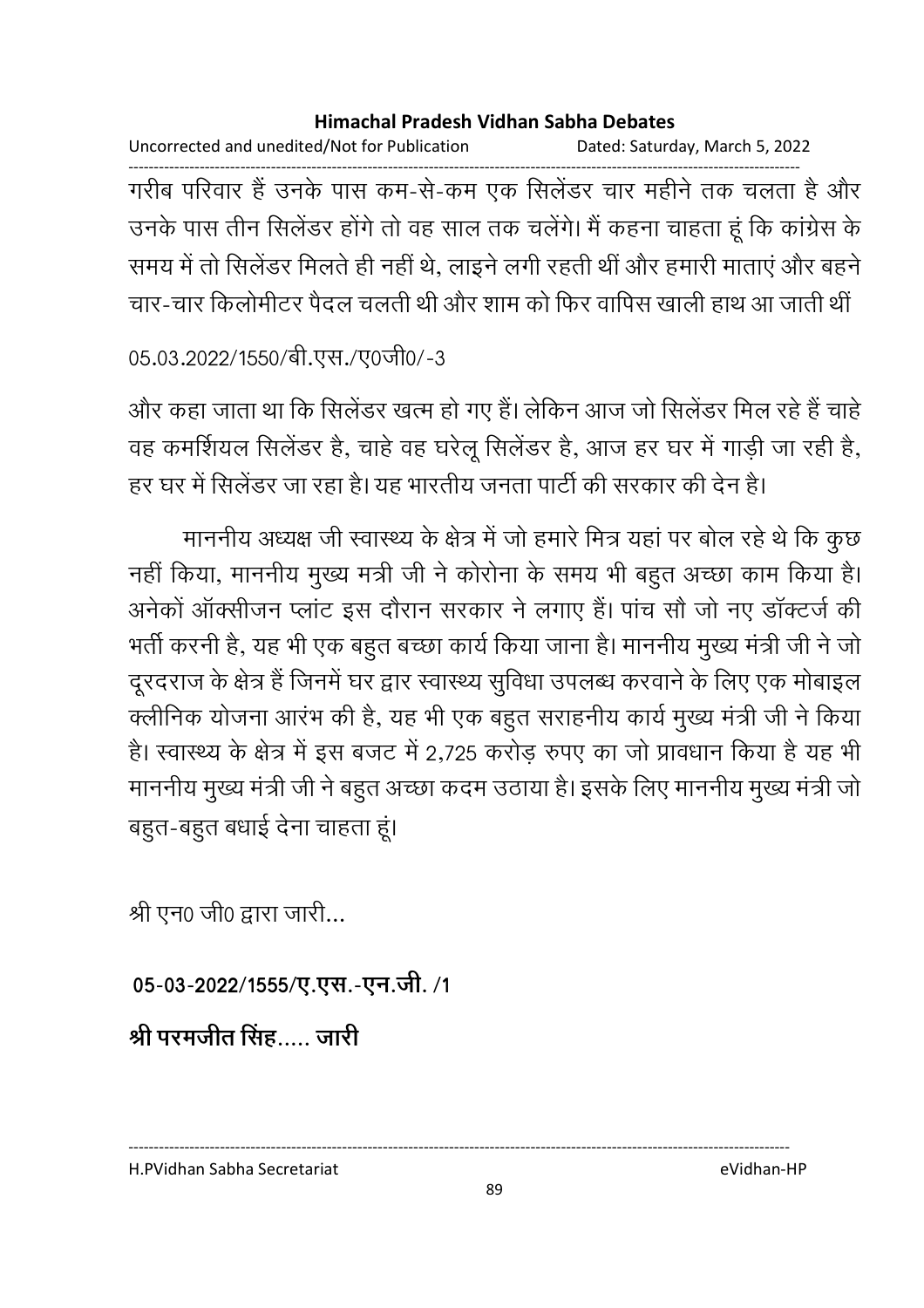Uncorrected and unedited/Not for Publication Dated: Saturday, March 5, 2022

------------------------------------------------------------------------------------------------------------------------------------ अध्यक्ष महोदय, हिमकेयर योजना जो हिमाचल प्रदेश के अंदर पूरे देश में पहली योजना थी और माननीय मुख्य मंत्री जी ने इस योजना को हर परिवार के लिए दिया। इस योजना का नवीनीकरण एक वर्ष के बाद जनवरी से लेकर मार्च माह तक होता था लेकिन माननीय मुख्य मंत्री जी ने अब उसे पूरे साल नवीनीकरण के लिए खुला छोड़ दिया है। कोई भी आदमी जब मर्जी हिमकेयर का कार्ड बना सकता है। यह भी एक सराहनीय कदम माननीय मुख्य मंत्री जी ने इस बजट में उठाया है। इसके लिए मैं माननीय मुख्य मंत्री जी का बहुत-बहुत धन्यवाद करता हूं।

अध्यक्ष महोदय, हमारी सरकार ने बड़े स्तर पर गो-सदनों की स्थापना की है। बहुत सी ऐसी संस्थाएं जो गो-सदन चलती हैं उन्हें बहुत मुश्किलों का सामना करना पड़ता था। पिछले बजट में माननीय मुख्य मंत्री जी ने गोमाता के लिए 500 रुपये प्रति गाय देने की घोषणा की थी जोकि अभी लागू है। अब माननीय मुख्य मंत्री जी ने इसे बढ़ाकर 700 रुपये | कर दिया है और हमारी ऐसी संस्थाएं जो गो-सदन चला रही हैं उन्हें इस बजट से बहुत फायदा मिलेगा। इसके लिए मैं माननीय मुख्य मंत्री जी का बहुत-बहुत धन्यवाद करता हूं। जो गोवंश सड़कों पर घूमता था ऐसे 20,000 गोवंश को हमारी सरकार ने गो-सदनों तक पहुंचाया है। इसके लिए मैं माननीय मुख्य मंत्री जी का बहुत-बहुत धन्यवाद करता हूं।

अध्यक्ष महोदय, मैं आपके माध्यम से माननीय मुख्य मंत्री जी व माननीय जल शक्ति मंत्री जी का बहुत-बहुत धन्यवाद करता हूं जिन्होंने 'जल जीवन मिशन' के अंतर्गत जनवरी-2022 तक 17 लाख 28 हजार ग्रामीण परिवारों में से 15 लाख 79 हजार परिवारों को पेयजल कर्नेक्शन प्रदान किए हैं। वर्ष 2022 के अंत तक सभी ग्रामीण परिवारों को पेयजल कनैक्शन देने का लक्ष्य रखा है

### 05-03-2022/1555/ए.एस.-एन.जी. /2

और इस पर 1,500 करोड़ रुपये खर्च होंगे। इसके लिए मैं माननीय मुख्य मंत्री जी का बहुत-बहुत धन्यवाद करता हूं।

H.PVidhan Sabha Secretariat eVidhan-HP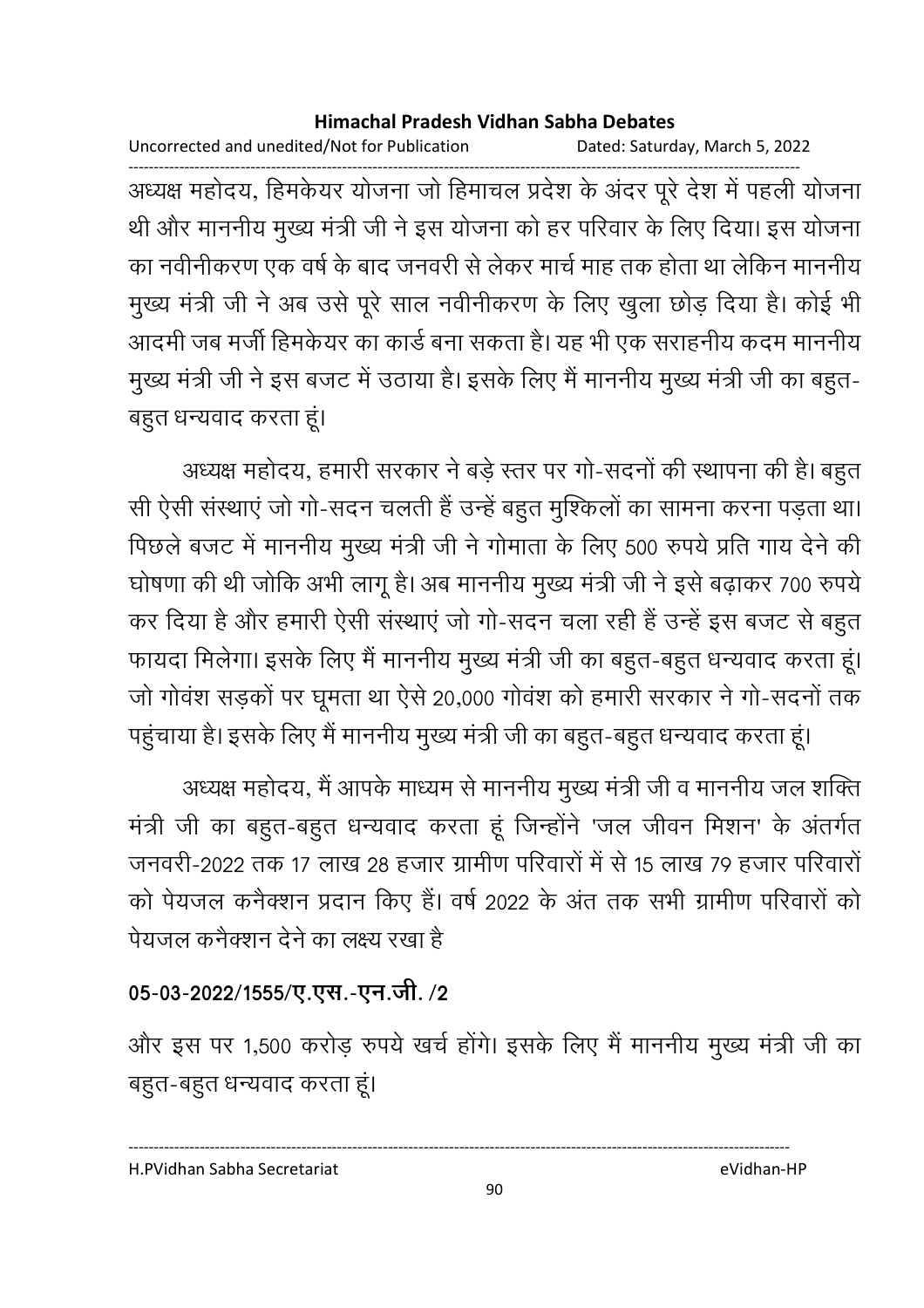Uncorrected and unedited/Not for Publication Dated: Saturday, March 5, 2022

------------------------------------------------------------------------------------------------------------------------------------ अध्यक्ष महोदय, इस बजट में माननीय मुख्य मंत्री जी की सरकार ने 12,769 नए मकान बनाने का लक्ष्य रखा है। इसके लिए मैं माननीय मुख्य मंत्री जी का बहुत-बहुत धन्यवाद करता हूं। इस बजट में 'मुख्य मंत्री आवास योजना' के अन्तर्गत 1,533 आवास, 'प्रधान मंत्री आवास योजना (ग्रामीण)' के अन्तर्गत 1,262 आवास, 'प्रधान मंत्री आवास योजना (शहरी)' के अन्तर्गत 2,346 आवास और 'स्वर्ग जयन्ती आश्रय योजना' के अन्तर्गत शेष बचे सभी 7,628 आवास बनाने का लक्ष्य रखा है। माननीय मुख्य मंत्री जी का यह गरीबों के लिए बहुत बड़ा उपहार होगा। इसके लिए मैं माननीय मुख्य मंत्री जी को बहुत-बहुत बधाई देता हूं। माननीय मुख्य मंत्री जी ने इस बजट में महिला एवं बाल विकास विभाग में 1,000 नए आंगनवाड़ी भवन बनाने का लक्ष्य रखा है। इसके लिए मैं माननीय मुख्य मंत्री जी का बहुत-बहुत धन्यवाद करता हूं। हमारे प्रदेश में कुल 18,925 आंगनवाड़ी केन्द्र हैं और उनमें से 2,138 आगनवाड़ी केन्द्र ही विभाग के अपने भवनों में चल रहे हैं। अब अन्य केन्द्रों को भी अपने भवन मिलेंगे और इससे अंगनवाड़ी में काम करने वाली महिलाओं व बच्चों को बहुत फायदा होगा।

अध्यक्ष महोदय, माननीय मुख्य मंत्री जी ने इस बजट में चुने हुए सभी प्रतिनिधियों। का मानदेय बढ़ाया है। माननीय मुख्य मंत्री जी ने घोषणा की है कि आंगनवाड़ी कार्यकत्ताओं को 1,700 रुपये की बढ़ौतरी के साथ अब 9,000 रुपये मासिक मानदेय मिलेगा, मिनि आगनवाड़ी कार्यकत्तोओं को 900 रुपये मासिक बढ़ौतरी के साथ अब 6,100 रुपर्य मिलेंगे, आगनवाड़ी सहायिका को प्रतिमाह 900 रुपर्य की बढ़ौतरी के साथ अब 4,700 रुपये प्रतिमाह मानदेय मिलेगा, आशा वर्कर्ज़ को 1,825 रुपये की बढ़ौतरी के साथ 4,700 रुपये प्रतिमाह मानदेय मिलेगा, सिलाई अध्यापिकाओं को 900 रुपये बढ़ौतरी के साथ 7,950 रुपये प्रतिमाह मिलेंगे.

05-03-2022/1555/ए.एस.-एन.जी. /3

---------------------------------------------------------------------------------------------------------------------------------- H.PVidhan Sabha Secretariat eVidhan-HP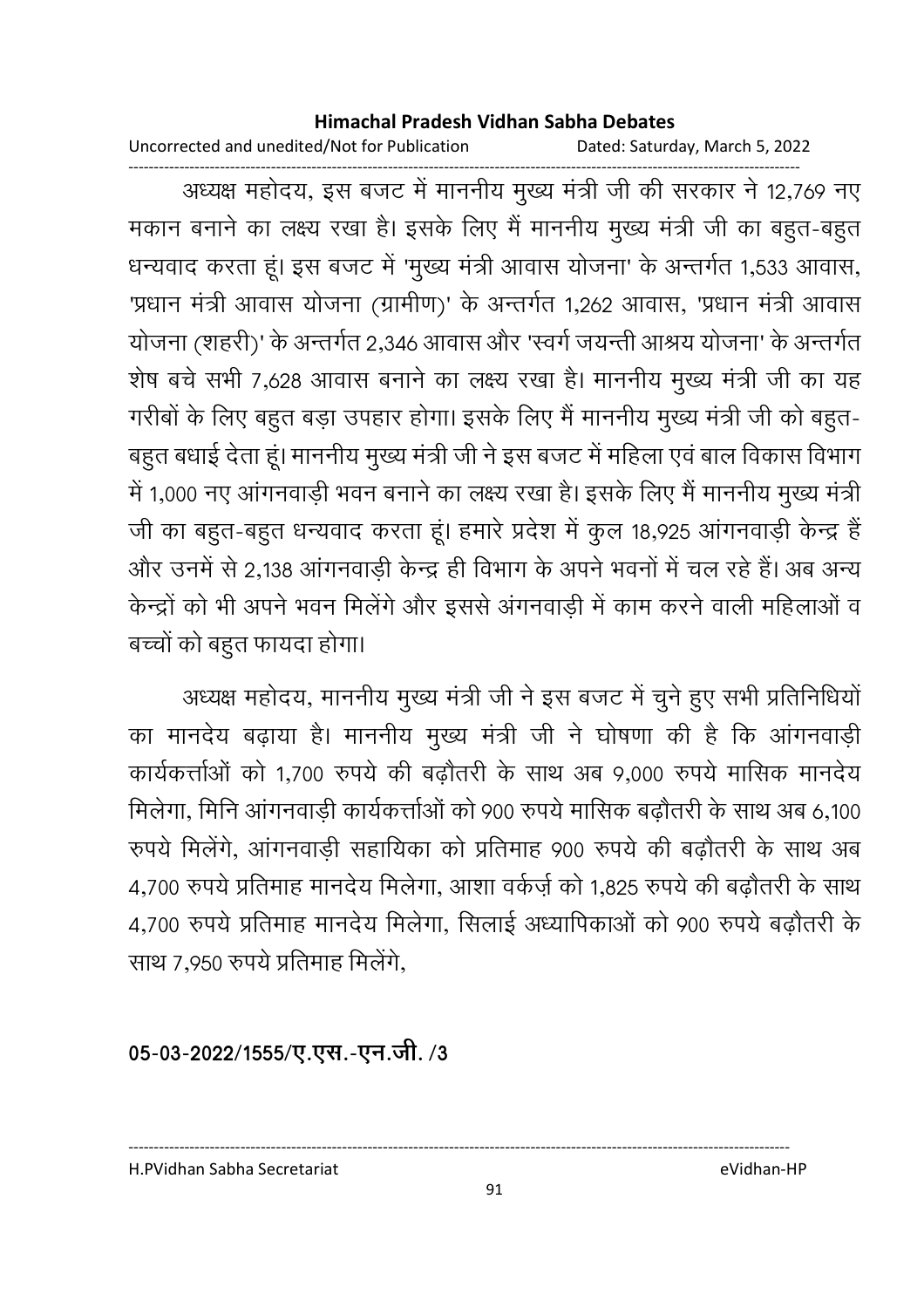Uncorrected and unedited/Not for Publication Dated: Saturday, March 5, 2022

------------------------------------------------------------------------------------------------------------------------------------ मिड-डे-मील वर्कर्ज़ को 900 रुपये बढ़ौतरी के साथ 3,500 रुपये प्रतिमाह मिलेंगे, वाटर कैरियर (शिक्षा विभाग) को 900 रुपये बढ़ौतरी के साथ 3,900 रुपये प्रतिमाह मिलेंगे, जल रक्षक को 900 रुपये बढ़ौतरी के साथ 4,500 रुपये प्रतिमाह मिलेंगे, हाल ही में नियुक्त हुये जल शक्ति विभाग के Multi Purpose Workers को 900 रुपये बढ़ौतरी के साथ 3,900 रुपये प्रतिमाह मिलेंगे, पैरा फिटर तथा पम्प ऑपरेटर को 900 रुपये बढ़ौतरी के साथ 5,500 रुपये प्रतिमाह मिलेंगे और इसके अलावा दिहाड़ीदार मजदूरों के लिए भी 50 रुपये की बढ़ौतरी की गई है और अब उन्हें 350 रुपये प्रतिदिन दिहाड़ी मिलेगी। इससे मेरे क्षेत्र में जो लोग उद्योगों में काम कर रहे हैं उनको बहुत बड़ी मदद मिलेगी।

श्री एस.एस. द्वारा जारी.........

**05.03.2022/1600/SS-AS/1**

# <u>श्री परमजीत सिंह क्रमागत :</u>

अब 350 रुपया जो दिहाड़ी मिलेगी उससे बहुत फायदा हमारे मजदूरों को मिलेगा। हमारे | नौजवानों को फायदा मिलेगा जो इंडस्ट्री में काम कर रहे हैं।

इसी तरह हर वर्ग में चाहे वे वार्ड मेम्बर, गांव के प्रधान, उप-प्रधान हैं; चाहे नगर परिषद का अध्यक्ष है या नगर परिषद्, नगर पंचायत, नगर-निगम के सदस्य है; महापौर, उप-महापौर हैं; उन सब का मानदेय माननीय मुख्य मंत्री ने बढ़ाया है। इस बजट में मुख्य मंत्री जी ने समाज के हर वर्ग को खुश करने की कोशिश की है और उनका ख्याल रखा है।

कृषि के क्षेत्र में भी इस बजट में 583 करोड़ रुपये का प्रावधान किया गया है। बहुत से क्षेत्रों में जहां पर मोडैया नहीं होती थी वहां पर मोडैयों की स्थापना की गई है। मैं अपने क्षेत्र की बात करूंगा कि पहले पंजाब-हरियाणा की मंडियों में हमारे लोग जाते थे लेकिन अब हमारे | अपने क्षेत्रों में मंडिया है। इसके लिए मैं मुख्य मंत्री जी का धन्यवाद करता हूं। शहरी

H.PVidhan Sabha Secretariat eVidhan-HP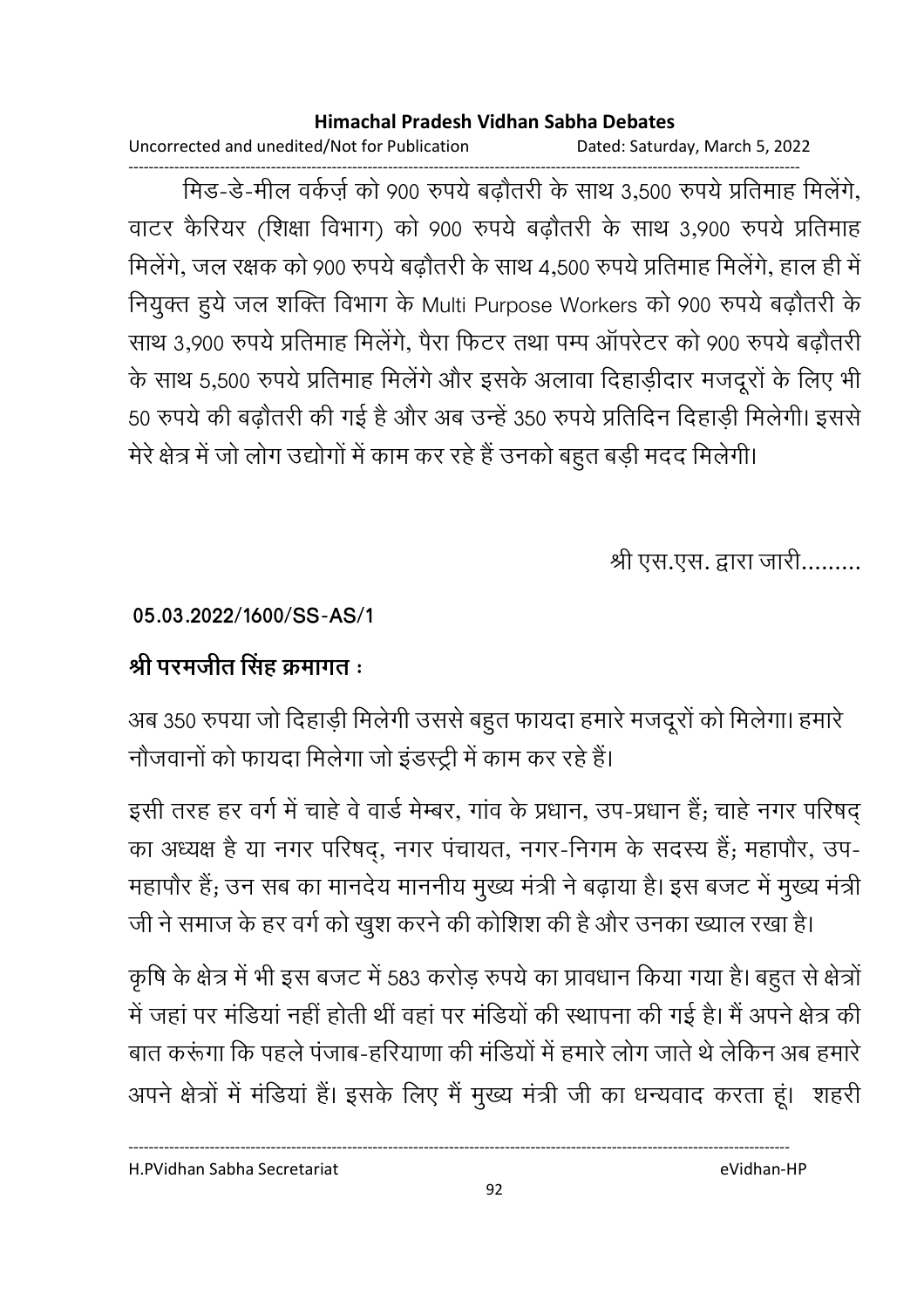Uncorrected and unedited/Not for Publication Dated: Saturday, March 5, 2022

------------------------------------------------------------------------------------------------------------------------------------ विकास के लिए 713 करोड़ रुपये के बजट का प्रावधान किया गया है। इसके लिए भी मैं मुख्य मंत्री जी का धन्यवाद करता हूं। नाबार्ड में विधायक प्राथमिकता योजना में जो 150 करोड़ रुपया किया गया है और विधायक निधि 200 करोड़ रुपये और ऐच्छिक निधि 12 लाख रुपये की गई है उसके लिए मैं मुख्य मंत्री जी का धन्यवाद करता हूं। कांग्रेस के समय में ऐच्छिक निधि 5 लाख रुपये होती थी। लेकिन माननीय मुख्य मंत्री के चार साल के शासनकाल में इसमें 7 लाख रुपये की बढ़ोतरी की गई है जोकि मुख्य मंत्री जी का बहुत ही .<br>सराहनीय कदम है। इसके लिए मैं इनका बहुत-बहुत धन्यवाद करता हूं।

अध्यक्ष जी, मैं अपने विपक्ष के मित्रों को बताना चाहता हूं कि डबल इजन की सरकार का फर्क क्या है। कांग्रेस के पिछले पांच वर्षों के शासनकाल में 3200 करोड़ रुपये की लागत से 779 योजनाएं नाबार्ड से स्वीकृत करवाई गई थीं लेकिन हमारी सरकार के प्रथम चार वर्ष में ही 3452 करोड़ रुपये की लागत से 826 योजनाएं

### **05.03.2022/1600/SS-AS/2**

स्वीकृत करवाई गई हैं। विपक्ष के लोगों को पता होना चाहिए कि डबल इंजन की सरकार यह काम करती है। विपक्ष के मित्र बोल रहे थे कि इस बजट में घबराहट व चिंताएं नज़र आ रही हैं लेकिन मैं बताना चाहता हूं कि चिंताएं व घबराहट विपक्ष के लोगों को है क्योंकि जब नाबार्ड, विधायक निधि, ऐच्छिक निधि की बढ़ोतरी की गई तो ये बड़े खुश नज़र आ रहे थे लेकिन जब माननीय मुख्य मंत्री ने पेंशन के लिए 60 वर्ष आयु की और सिलेंडर देने की घोषणा की तो हमारे विपक्ष के मित्रों के चेहरे पर चिंता थी। हमारे विपक्ष के मित्रों के चेहरे पर निराशा झलक रही थी।

में तो अंत में यही कहूँगा कि ये चार साल सेवा और सिद्धि व समृद्धि के हैं। अब मैं विकास की बात करूंगा। नेगी जी बोल रहे थे कि 500 करोड़ रुपये का विकास कैसे हुआ तो मैं अपने दून विधान सभा क्षेत्र की बात करूंगा। मेरे विधान सभा क्षेत्र में पिछले चार साल में रिकार्ड तोड़ विकास हुआ है। अनेक हास्पिटल्ज की बिल्डिंग्ज बन रही है जिसका पहले. आज तक फट्टा ही लगता गया। एक रोड बद्दी से लेकर साईं रामशहर है वह 175 करोड़

H.PVidhan Sabha Secretariat eVidhan-HP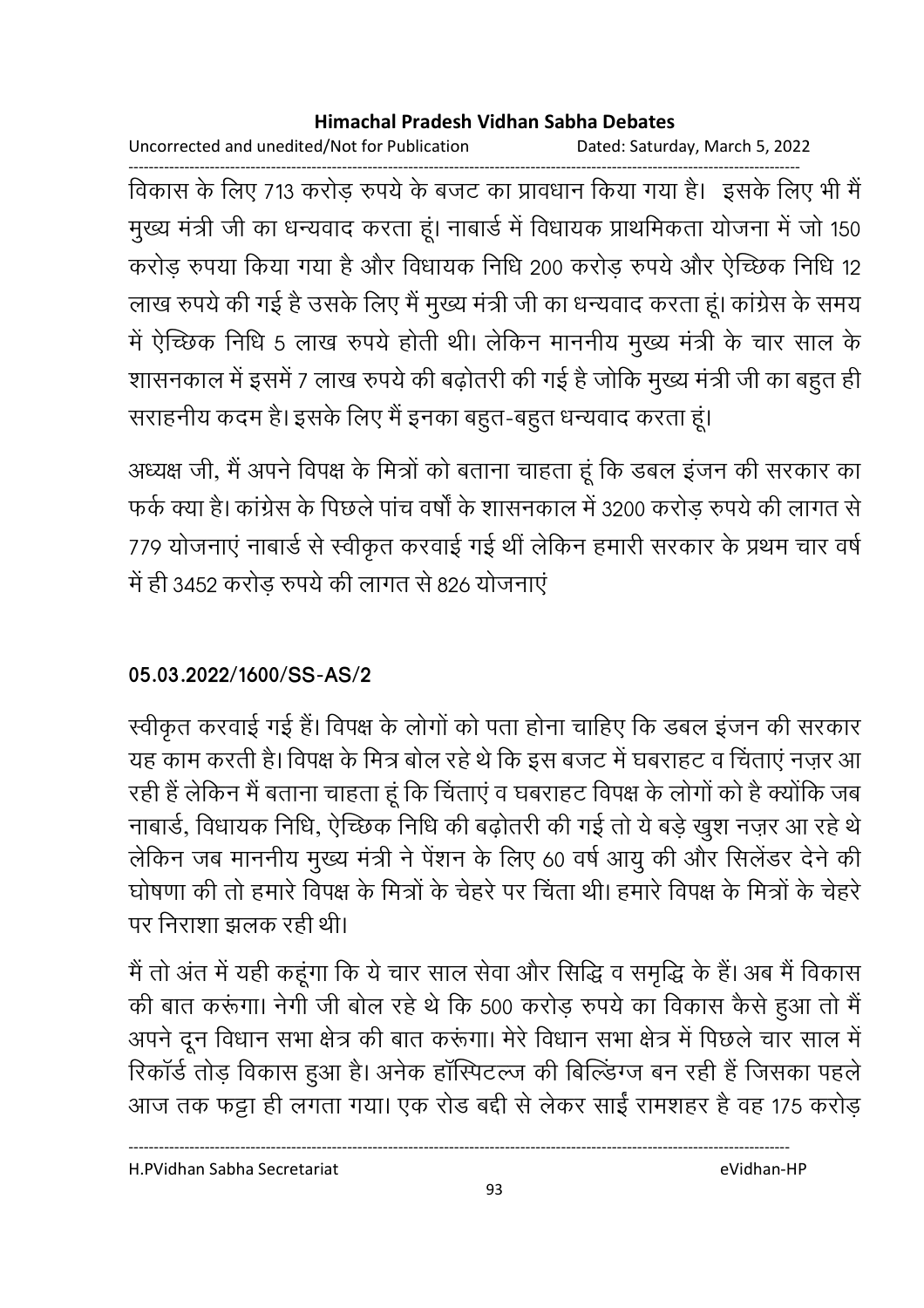Uncorrected and unedited/Not for Publication

Dated: Saturday, March 5, 2022

रुपये की लागत से बनने वाला है वह 31 मई को पूरा हो जाएगा। यह काम पिछले चार साल के अंदर हुआ है। पिंजौर-बद्दी-नालागढ़ फोरलेन की जो बात कर रहे थे, 731 करोड़ रुपया माननीय मुख्य मंत्री के आशीर्वाद व मेहनत से स्वीकृत हुआ है। उसका टेंडर लग गया है और काम शुरू हो गया है। रेलवे लाइन जो चंडीगढ़ से बद्दी के लिए थी, आज तक उसका सर्वे होता रहा लेकिन कभी फंड नहीं आया। उसका भी लैंड एक्विजिशन का काम लगभग पूरा हो चुका है। उसके लिए 400 करोड़ रुपया केन्द्र के बजट में आ चुका है। माननीय मुख्य मंत्री ने चार वर्ष के कार्यकाल में जो रिकॉर्ड तोड़ विकास किया है मैं कहता हूं कि पिछली सरकारों ने बहुत लम्बे समय तक राज किया लेकिन उसमें इतना काम नहीं हुआ। मैं अंत में एक शेर कहना चाहता हूं जोकि मुख्य मंत्री जी पर बिल्कुल फिट बैठता है  $\mathbf{r}$ 

# मेहनत इतनी खामोशी से करो कि तुम्हारी कामयाबी शोर मचा दे

आज मुख्य मंत्री जी की कामयाबी शोर मचा रही है और हमारे विपक्ष के मित्रों की इसकी बहुत तकलीफ हो रही है।

अध्यक्ष महोदय, आपने मुझे समय दिया, आपका बहुत-बहुत धन्यवाद।

### 05.03.2022/1600/SS-AS/3

अध्यक्ष : अब इस चर्चा में माननीय सदस्य श्री बलबीर सिंह वर्मा जी भाग लेंगे। अंत में लखविन्द सिंह राणा जी बोलेंगे।

श्री बलबीर सिंह वर्मा (चौपाल) : अध्यक्ष महोदय, माननीय मुख्य मंत्री ने वित्तीय वर्ष 2022-23 के बजट अनुमान इस माननीय सदन में प्रस्तुत किए हैं, आपने मुझे इस पर बोलने का मौका दिया, आपका बहुत-बहुत धन्यवाद।

जारी श्रीमती के0एस0

#### 05.03.2022/1605/KS/DC/1

H.PVidhan Sabha Secretariat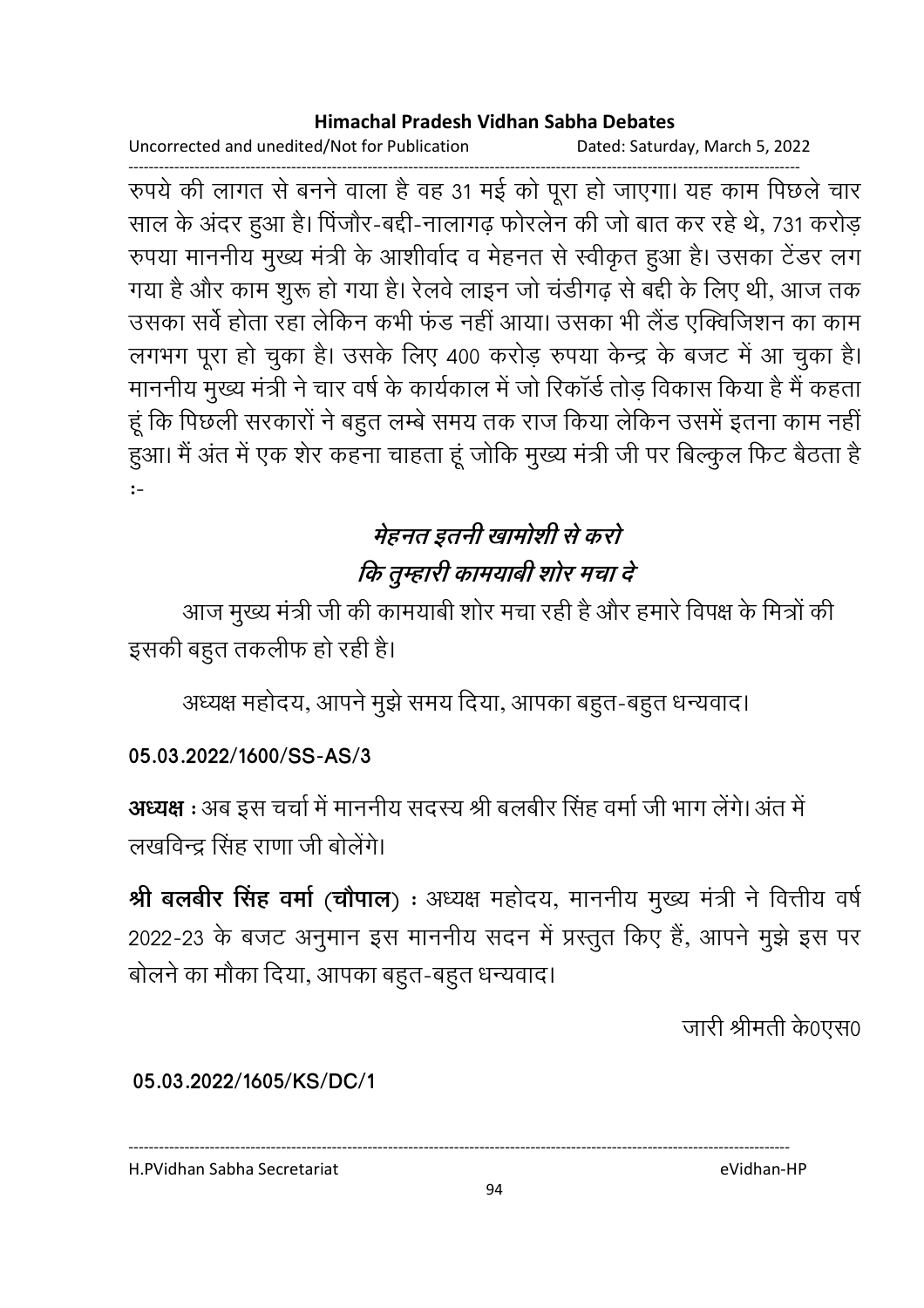Uncorrected and unedited/Not for Publication Dated: Saturday, March 5, 2022

------------------------------------------------------------------------------------------------------------------------------------

# श्री बलबीर सिंह वर्मा जारी---

अध्यक्ष महोदय, पहले ऐसा लग रहा था कि विपक्ष के सारे भाई, माननीय मुख्य मंत्री महोदय ने ऐसे कोरोना काल में जिसमें पूरा विश्व जूझा और हिन्दुस्तान भी उसी में जूझा और हिमाचल प्रदेश में भी कोरोना काल में दो साल से काफी काम डिस्टर्ब हुए, उसकी सभी विपक्ष के सदस्य तारीफ करेंगे कि मुख्य मंत्री महोदय ने उसके बावजूद भी इस तरह का बजट इस माननीय सदन में पेश किया। माननीय अध्यक्ष महोदय, सबसे पहले मानव जीवन में स्वास्थ्य सुविधाएं महत्वपूर्ण हैं। जिन्होंने 60 साल राज किया, उन्होंने हिमाचल प्रदेश में कितनी स्वास्थ्य सुविधाएं दी वह आप सभी के सामने हैं। हिमाचल प्रदेश के अंदर दो ऑक्सीजन प्लांट थे और माननीय मुख्य मंत्री महोदय ने इस चार साल के कार्यकाल में 48 नए प्लांट लाए यह बहुत ही काबिले तारीफ़ है। इसी तरह से 5000 ऑक्सीजन कसट्रेटर हिमाचल प्रदेश के अंदर मुख्य मंत्री जी ने इसी कोरोना काल में लाए। हिमाचल प्रदेश के अंदर पहले जितने भी बीमार होते थे, कैंसर व अन्य बहुत सी बीमारियों से पीड़ित होते थे, अपने इलाज के लिए गरीब लोग अधिकारी व प्रतिनिधियों के पास सुबह से शाम तक भटकते रहते थे परन्तु उनको कहीं से कोई सुविधा नहीं मिलती थी और शाम को जब घर जाते थे, एक ही बात सोचते थे कि अब हमें अपना खेत या जेवरात गिरवी रखने पड़ेंगे. तभी हम अपना उपचार करवा सकते हैं। जिन्होंने इतने साल राज किया उन्होंने गरीब, वंचित, शोषित व बीमार लोगों के लिए कभी इस तरह की कोई योजना नहीं लाई। मुख्य मंत्री महोदय ने "हिम केयर" नाम की एक ऐसी योजना लाई जिससे हिमाचल प्रदेश के अंदर 2 लाख 40 हजार लोगों का इलाज हुआ। यह एक बहुत बड़ी संख्या है जिसको इस योजना के अंतर्गत कवर किया गया। हिमाचल प्रदेश सरकार ने इसमें 218 करोड़ रुपये का बजट खर्च किया जो काफी कार्बिले-तारीफ़ है। अध्यक्ष महोदय, मैं श्री जय राम ठाकुर जी के लिए कुछ शब्द इस योजना के बाद समर्पित करना चाहता हूं:-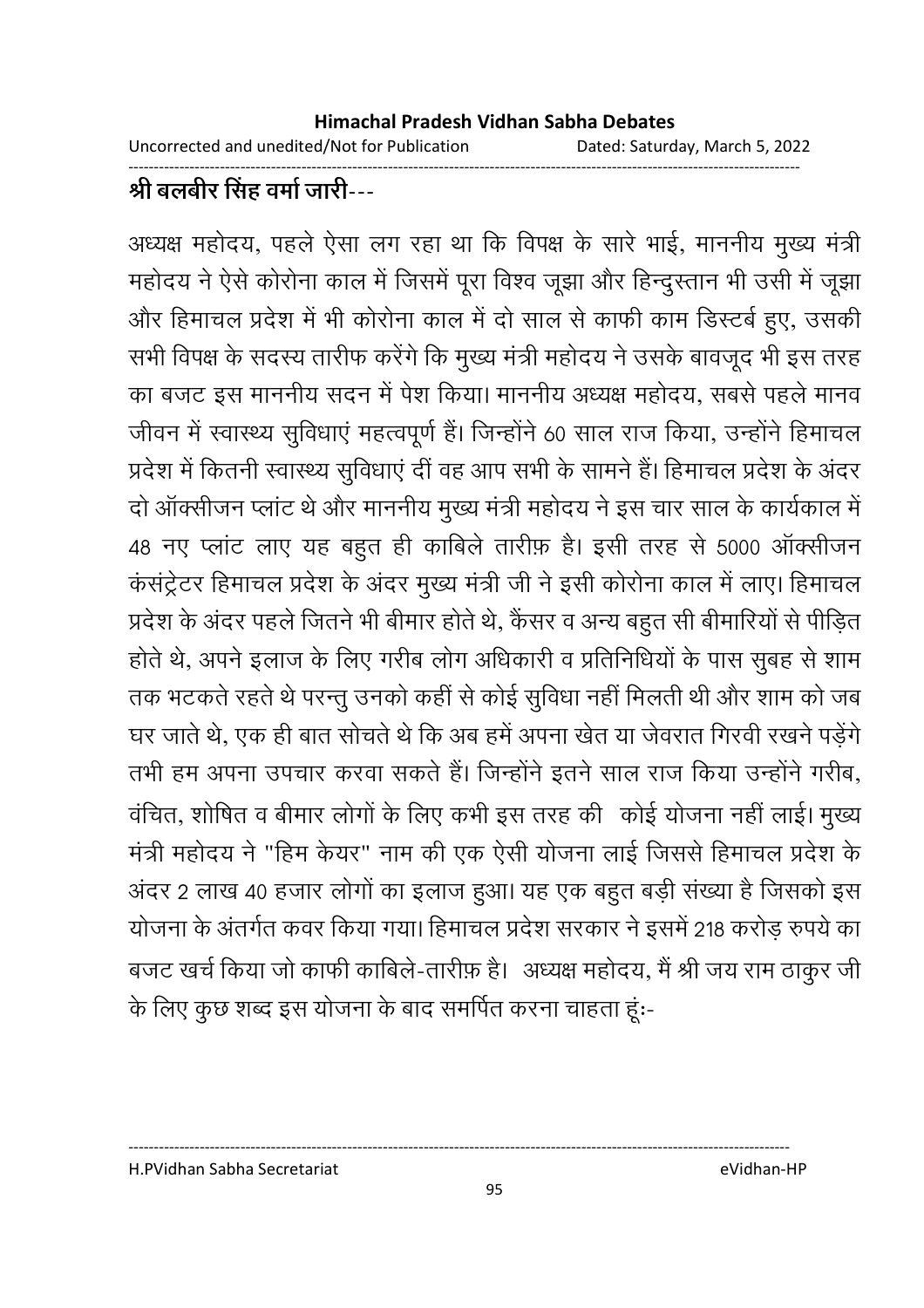Uncorrected and unedited/Not for Publication Dated: Saturday, March 5, 2022

------------------------------------------------------------------------------------------------------------------------------------

**05.03.2022/1605/KS/DC/2**

# <u>डरना जिन्होंने सीखा नहीं, राम जिनके नाम में हैं,</u> लोगों की सेवा के लिए समर्पित, ईमानदारी, मेहनत जिनके काम में हैं, विनम्र, सुशील, सभ्य, दयावान, न जाने कितनी खूबिया हमारे ठाकुर जय राम में हैं l (उपाध्यक्ष महोदय पदासीन हुए)

उपाध्यक्ष महोदय, देश के यशस्वी प्रधान मंत्री जी ने एक सूत्र सबका साथ, सबका विकास, सबका विश्वास, सबका प्रयास दिया परन्तु एक गुप्त चीज़ प्रधान मंत्री जी ने भी और माननीय मुख्य मंत्री जी ने भी अपने पास रखी है, इसके आगे इन्होंने इसमें एक और कार्रवाई की है। देशद्रोही और बेईमानों का विनाश भी इसी सूत्र में जूड़ा हुआ है। जो भी बेईमान और देशद्रोही हैं, उनके पतन के लिए प्रदेश के मुख्य मंत्री दिन-रात मेहनत कर रहे हैं। किसी भी प्रतिनिधि और किसी भी सरकार का काम समाजसेवा और समाज में विकास करना है। समाज की सेवा के लिए आजादी से लेकर आज तक सारे आंकड़े इस माननीय सदन में उपस्थित है। जो हमारे वृद्ध लोग थे, विधवाएं थी, अपग लोग थे, जिन्होंने | इस प्रदेश में 60 साल राज किया उन्होंने उनको आज तक कितनी पैंशन दी और आज माननीय मुख्य मंत्री महोदय ने उनके लिए चार साल में कितनी पैंशन का प्रावधान किया, इस माननीय सदन में सारे आंकड़े हैं। यह बहुत ही काबिले तारीफ़ है। सबसे पहले पहली केबिनैट में माननीय मुख्य मंत्री महोदय ने 80 वर्ष से 70 वर्ष की आयु बिना किसी आय सीमा के की जो कि इस बजट में मुख्य मंत्री जी ने 60 साल कर दी। वर्ष 2017-18 में जितनी भी वैल्फेयर की पैंशने हैं, उनमें 450 करोड़ रुपये बजट का प्रावधान था और चार साल के अंदर ही वर्ष 2022-23 के बजट प्रावधान में 1300 करोड़ यानि चार गुना के करीब बढ़ाई है।

श्रीमती अ0व0 द्वारा जारी---

H.PVidhan Sabha Secretariat eVidhan-HP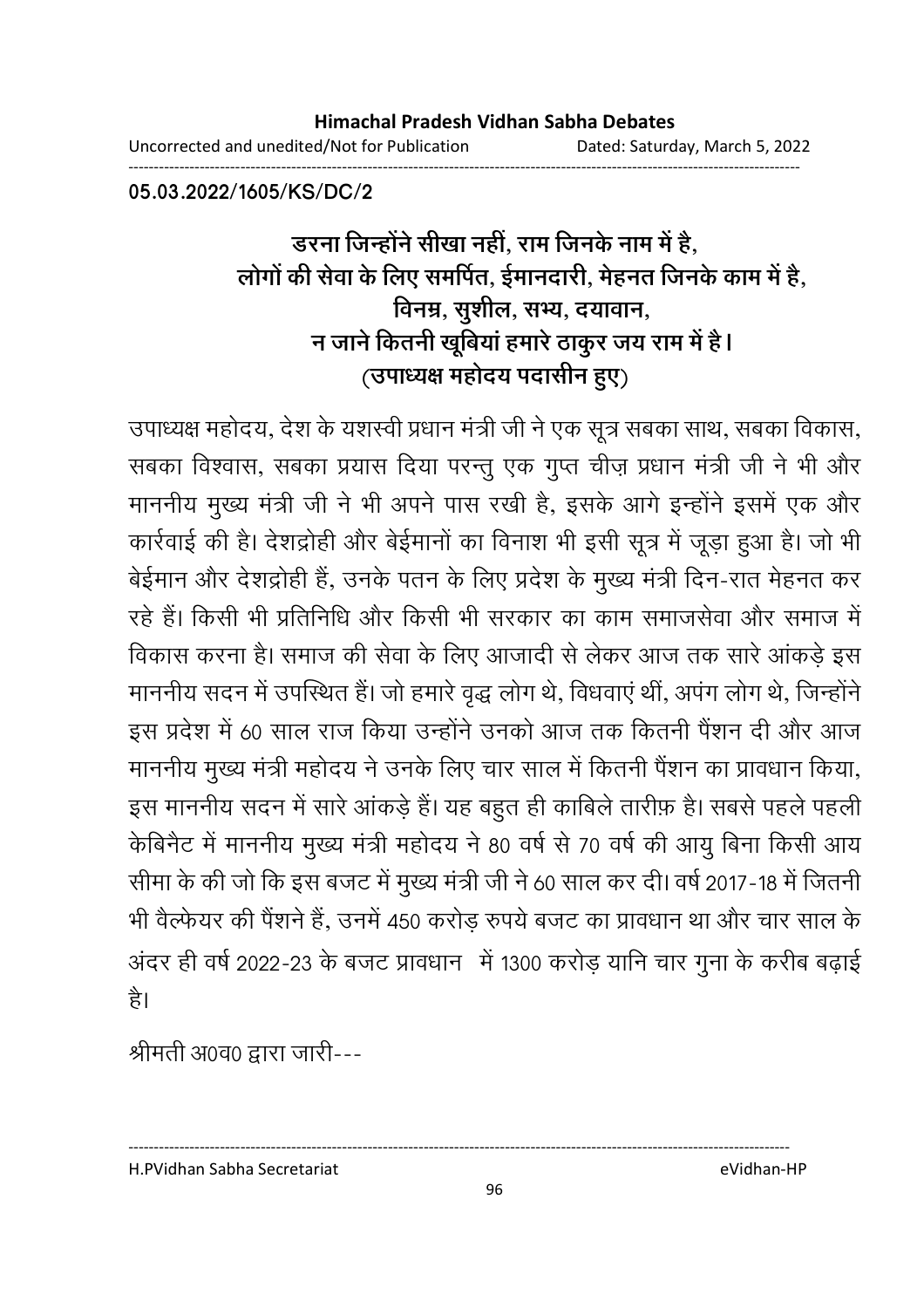### **05-03-2022/1610/av/dc/1**

### श्री बलबीर सिंह वर्मा-----क्रमागत

प्रदेश के गरीब, वंचित लोगों की इतनी पैंशन पहले रही किसी भी पार्टी की सरकार ने नहीं बढ़ाई होगी। आप चाहे पूरे देश के सभी राज्यों के आंकड़े देख लें, आप पाएंगे कि किसी भी राज्य की सरकार ने इन गरीब व वंचित लोगों की इतनी ज्यादा पैंशन नहीं बढ़ाई होगी। हमारे माननीय मुख्य मंत्री ने प्रदेश में सभी वर्गों का ध्यान रखते हुए इनकी इतनी ज्यादा पेंशन बढ़ाई है और यह काबिलेतारीफ है। यहां पर जब माननीय मुख्य मंत्री बजट पढ़ रहे थे और एम0एल0ए0 प्रायोरिटी में राशि को बढ़ाकर 135 करोड़ रुपये से 150 करोड़ रुपये करने की बात को कहा तो उस वक्त हमारे विपक्ष के सभी माननीय सदस्य धीमी-धीमी आवाज में टेबल थपथपा रहे थे। अगर हिसाब लगाया जाए तो यह राशि पिछले चार वर्षों में लगभग 50 प्रतिशत बढ़ी है। विधायक क्षेत्र विकास निधि 1.80 करोड़ रुपये से बढ़ाकर 2 करोड़ रुपये की गई। विधायक निधि वर्ष 2000 से शुरू हुई थी और अगर हिसाब लगाया जाए तो इसमें भी श्री जय राम ठाकुर जी ने लगभग 50 प्रतिशत तक की वृद्धि की है जोकि बहुत ही काबिलेतारीफ है। विधायक ऐच्छिक निधि 12लाख रुपये की गई है जो कि वर्ष 2017-18 में 5 लाख रुपये थी। यह तो डबल से भी ऊपर हो गई है। मेरे विपक्ष के सभी साथी इसको लेकर खुश तो हुए मगर जैसे अभी बजट पर हो रही चर्चा में बोल रहे हैं तो ऐसा लग रहा है कि सारा विकास कांग्रेस पार्टी की सरकार के समय में हुआ है और हमारी भारतीय जनता पार्टी की सरकार ने पिछले 4 वर्षों में कुछ नहीं किया। हमारी सरकार केवल सड़कों को खोदकर उसमें गड्ढे बनाने का काम करती रही और बिल्डिंग्ज को तोड़ती रही। यहां पर अभी एक बहुत वरिष्ठ सदस्य यूक्रेन के बारे में बोल रहे थे। मगर ये अपनी बात बोलतें समय यह भूल गए कि कश्मीर के पंडितों के साथ हिन्दुस्तान में क्या हुआ था। यूक्रेन तो दूसरा देश है, उस पर हमारा कोई अधिकार नहीं है मगर फिर भी हिन्दुस्तान के प्रधान मंत्री वहां से सभी बच्चों को निकालने की कोशिश कर रहे हैं। मगर सोचने वाली बात यह है

कि हिन्दुस्तान में सिखों और कश्मीर के पंडितों के साथ क्या हुआ। हिन्दुस्तान में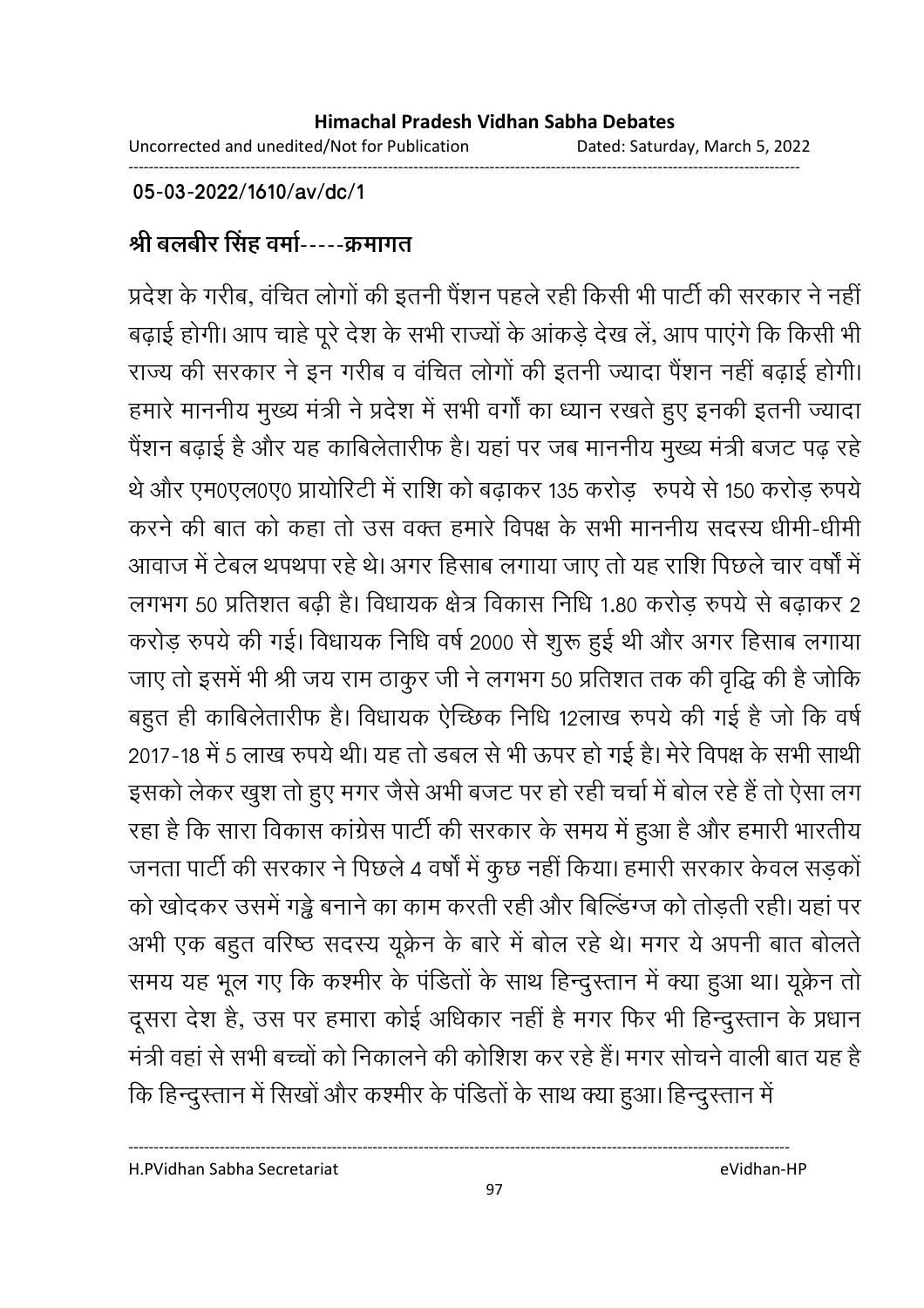Uncorrected and unedited/Not for Publication Dated: Saturday, March 5, 2022

------------------------------------------------------------------------------------------------------------------------------------

#### **05-03-2022/1610/av/dc/2**

इमरजैंसी लगी थी तो यहां पर नौजवानों के साथ जो हुआ था; वह सबको मालूम है। हर पार्टी की सरकार वोट के लिए कोई-न-कोई योजनाएं जरूर लाती है। प्रदेश में पहले भी कांग्रेस और भारतीय जनता पार्टी की सरकारें रही हैं। परंतु किसी ने भी प्रदेश में गोवंश के बारे में नहीं सोचा। पहले जो पशु खुले सड़कों पर घूमते रहते थे और गाड़ी वाले उनको टक्कर मार कर चले जाते थे। हमारे किसानों-बागवानों की फसलें उन पशुओं के कारण नष्ट हो जाती थी, उसके बारे में पहले किसी ने नहीं सोचा था। पशु एक ऐसा जीव है जिसने सरकार को कोई नोट या वोट नहीं देना या जिसका सरकार या किसी पार्टी को कोई सपोर्ट नहीं होता; हमारे मुख्य मंत्री जी ने उस जीव के कल्याण के बारे में भी सोचा। हमारी सरकार ने पिछले चार वर्षों के कार्यकाल में हिमाचल प्रदेश के अंदर ऐसे खुले में घूमते हुए 20,000 पशुओं को इकट्ठा कर दिया है। हर जीव में एक आत्मा निवास करती है और उनकी दुआएं भी हमारे मुख्य मंत्री जी को लगेगी। मुख्य मंत्री जी ने प्रदेश में 44 मोबाइल वेटरनरी एंबुलैंसिज चलानी शुरू की हैं। मानव के लिए सभी चलाते हैं मगर पशुओं के लिए यह सुविधा पहली बार शुरू की गई है। मुख्य मंत्री जी ने वित्तीय वर्ष 2022-23 के लिए प्रदेश में 30,000 नौजवानों को नौकरियां देने का लक्ष्य रखा है। इस प्रदेश के अंदर माननीय मुख्य मंत्री ने गृहिणी सुविधा योजना लाई। इस प्रदेश में जिस एक पार्टी का कार्यकाल कई वर्षों तक रहा उन्होंने प्रदेश के गरीब व वंचित लोगों का कभी ध्यान नहीं रखा। हमारी माताओं और बहनों को पूरा दिन काम करने के बाद रात को चूल्हे पर खाना बनाना पड़ता था। खाना बनाते समय सारे-का-सारा धूआं उनकी आंखों और पेट में जाता है जिसके कारण कई प्रकार की बीमारियां उत्पन्न होती हैं। मगर पहले किसी भी सरकार ने इस बारे में नहीं सोचा था। हमारे माननीय मुख्य मंत्री ने गृहिणी सुविधा योजना के तहत प्रदेश में -3.23 लाख परिवारों को लाभ दिया है। इस योजना के अंतर्गत वित्तीय वर्ष 2022-23 के लिए भी 70 करोड़ रुपये का बजट रखा है। अब इसमें पूर्व में लाभ न ले सकने वालें सभी गरीब, मज़दूर या वंचित लोग कवर हो जाएंगे।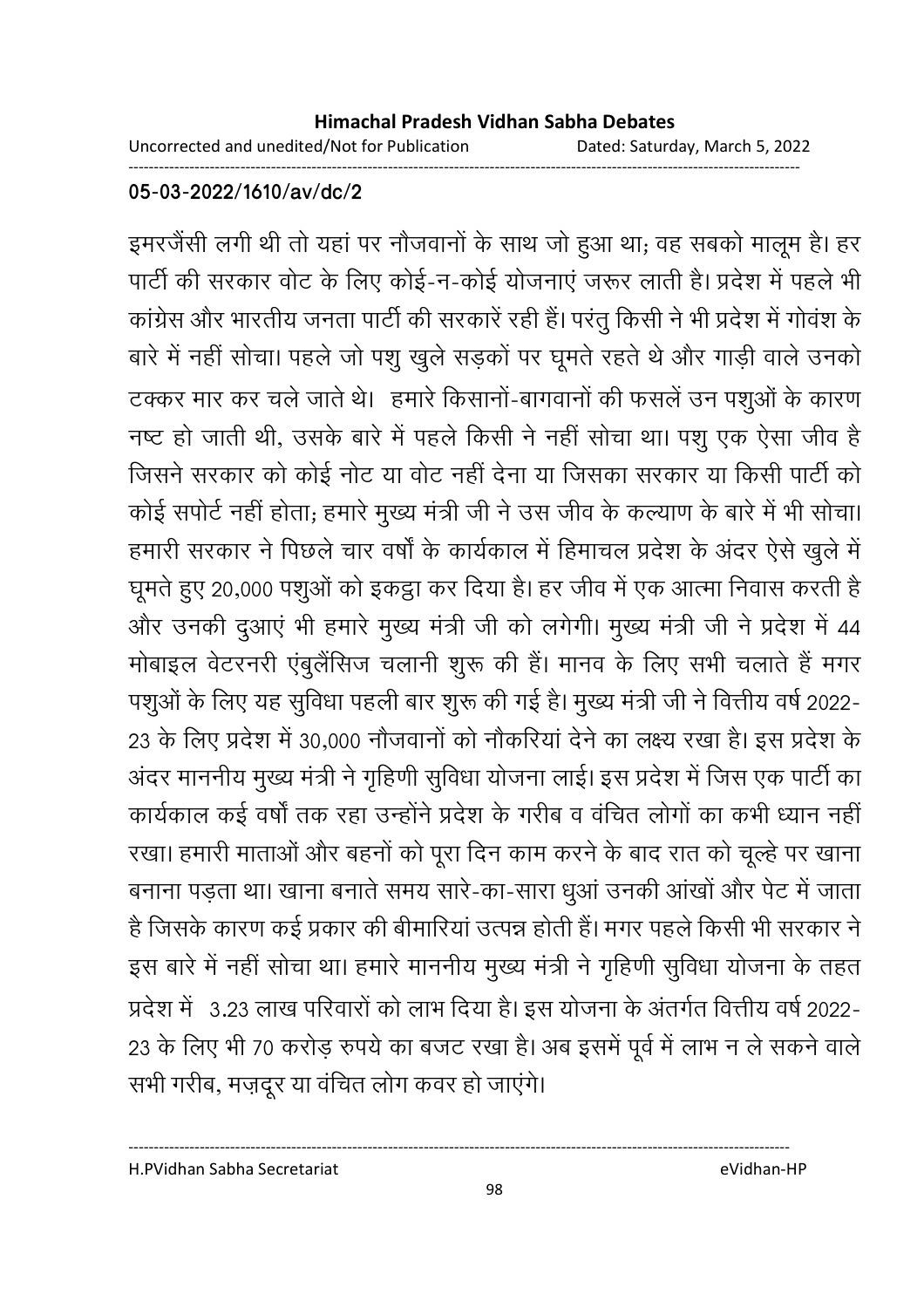Uncorrected and unedited/Not for Publication

Dated: Saturday, March 5, 2022

# टी सी द्वारा जारी

# 05/03/2022/1615/टी0सी0वी0/वाई0के0/1 श्री बलबीर सिंह वर्मा ... जारी

मेरे भाई बोल रहे थे कि सिलेंडर का रेट बहुत ज्यादा हो गया है लेकिन जब पिछली बार केन्द्र में कांग्रेस की सरकार थी तो सिलेंडर का रेट 1200 रुपये पहुंच गया था। जबकि हिमाचल प्रदेश में गरीब, वंचित और शोषित परिवारों को तीन मुफ्त सिलेंडर दिए जा रहे हैं। मुख्य मंत्री जी को इन सभी परिवारों का आशीर्वाद मिलेगा। मैं मुख्य मंत्री, श्री जय राम ठाकुर जी के लिए कुछ शब्द समर्पित करना चाहता हूं :

सभी की जान बस्ती है इनमें, ये भी इन पर जान न्यौछावर करने वाले हैं, बेहद दयालु है, ये गरीबों की झोली भरने वाले हैं। जितनी भी मुश्किलें खड़ी कर दो, ये आगे बढने वाले हैं, जितना नीचे गिराओगे. ये उतना ही ऊपर चढने वाले हैं। कलियुग का राम है ये, सदा बुराई से लड़ने वाले हैं, चाहे जितना जोर लगा लो. कोई भी फ़र्क नहीं पडने वाले हैं. ये शेर न कभी डरा है और न कभी डरने वाले हैं।

हिमाचल प्रदेश में मुख्य मंत्री जी ने एक और योजना लाई है। हमारे जो गरीब परिवार के लोग हैं, जो एक महीने का बिजली का बिल नहीं दे पाते थे। मुख्य मंत्री जी ने सभी के लिए 60 यूनिट तक बिजली फ्री की है। इससे 11-12 लाख परिवार लाभान्वित होंगे। जो गरीब, दिहाड़ीदार लोग हैं, वे बिजली बहुत कम प्रयोग करते हैं और उनका गुजारा 60 यूनिट से ही हो जाएगा। इसके अलावा 61 से 125 यूनिट तक एक रुपये प्रति यूनिट के हिसाब से बिल आएगा और इससे लगभग 7 लाख उपभोक्ता लाभान्वित होंगे। किसानों के लिए मुख्य मंत्री जी ने बिजली 50 पैसे से 30 पैसे प्रति यूनिट की है। यह भी बहुत ही काबिले तारीफ है। मुख्य मंत्री महोदय ने "मुख्य मंत्री रोशनी योजना" हिमाचल प्रदेश के अंदर लाई है। जहां पहले बिजली विभाग वाले एक मीटर लगाने के लिए 10-12 हजार रुपये का बिल देते थे मुख्य मंत्री महोदय ने उससे निजात दिलाई है। गरीब परिवार को ' मुख्य मंत्री रोशनी

H.PVidhan Sabha Secretariat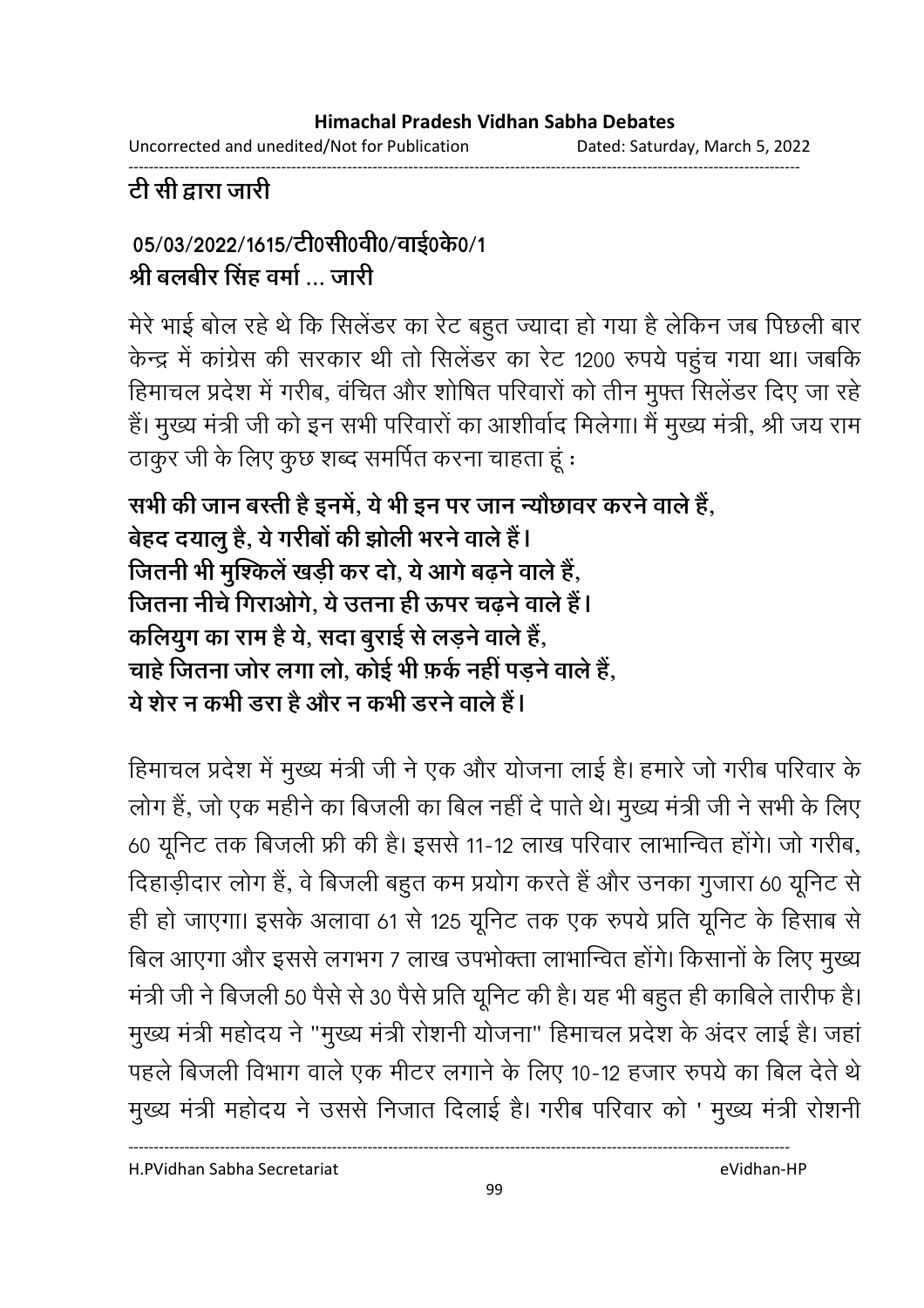Uncorrected and unedited/Not for Publication Dated: Saturday, March 5, 2022 ------------------------------------------------------------------------------------------------------------------------------------ योजना' तहत 12,765 परिवारों के बिजली के मीटर मुफ्त में लगे हैं। हमारे विपक्ष के

माननीय सदस्य कह रहे थे कि 'जल जीवन मिशन' के

### 05/03/2022/1615/टी0सी0वी0/वाई0के0/2

तहत 2-3 विधान सभा चुनाव क्षेत्र में ही काम हुआ है। मेरे चौपाल निर्वाचन क्षेत्र में आजादी से लेकर आज तक 25 प्रतिशत बजट भी 70-72 सालों में नहीं आया होगा जितना मुझे जल जीवन मिशन के तहत मिला है। मेरे चुनाव क्षेत्र को एक अरब इक्कीस करोड़ रुपया मिला है। जल जीवन मिशन के तहत पूरे प्रदेश को पैसा मिला है। मेरे क्षेत्र में इससे पानी की 16 लिफ्टें लगाई जा रही है और जब ये सभी लिफ्टें तैयार हो जाएंगी तो पानी की कोई दिक्कत नहीं रहेगी। वर्ष 2017 से पहले प्रदेश में लगभग 7 लाख नलके लगे हुए थे लेकिन 8.35 लाख नलके इस सरकार के समय में लगे हैं। इसके लिए मैं मुख्य मंत्री और जल शक्ति मंत्री जी का दिल की गहराइयों से धन्यवाद करता हूं। हिमाचल प्रदेश के अंदर 39000 किलोमीटर सड़कें हैं और इनमें से 32000 किलामीटर सड़कें पक्की हैं। मैं इस माननीय सदन में अपने आप को बहुत ही गौरवान्वित समझ रहा हूं कि मेरा चुनाव क्षेत्र | सड़कों के मामले में हिमाचल प्रदेश में नम्बर-। पर है। मेरे चुनाव क्षेत्र में 1300 किलोमीटर सड़के हैं। इसके अलावा मेरे चुनाव क्षेत्र में 135 किलोमीटर सड़के अंडर कस्ट्रक्शन है

एन0एस0 द्वारा जारी .....

05-03-2022/1620/NS/HK/1 श्री बलबीर सिंह वर्मा .......जारी

जोकि आने वाले 5-6 महीनों में तैयार होने वाली हैं और जनता को समर्पित होंगी। मैं इसके लिए मुख्य मंत्री जी का धन्यवाद करता हूं। ये सड़कें पी0एम0जी0एस0वाई0 और नाबार्ड की हैं। हमारी बसें दूरदराज़ के क्षेत्र जैसे उत्तरांचल आदि में चलती हैं। मेरे क्षेत्र की किरण और टेल्लर पंचायतें भी कवर हो रही हैं। नेशनल हाइवे गुम्मा-फिड़कपुल है। मैं, माननीय मुख्य मंत्री जी का दिल की गहराई से धन्यवाद करता हूं। ये नेशनल हाइवे पहले पीछे ही बंद कर दिया गया था और मेरे चुनाव क्षेत्र को टच ही नहीं कर रहा था। इसके लिए मैं,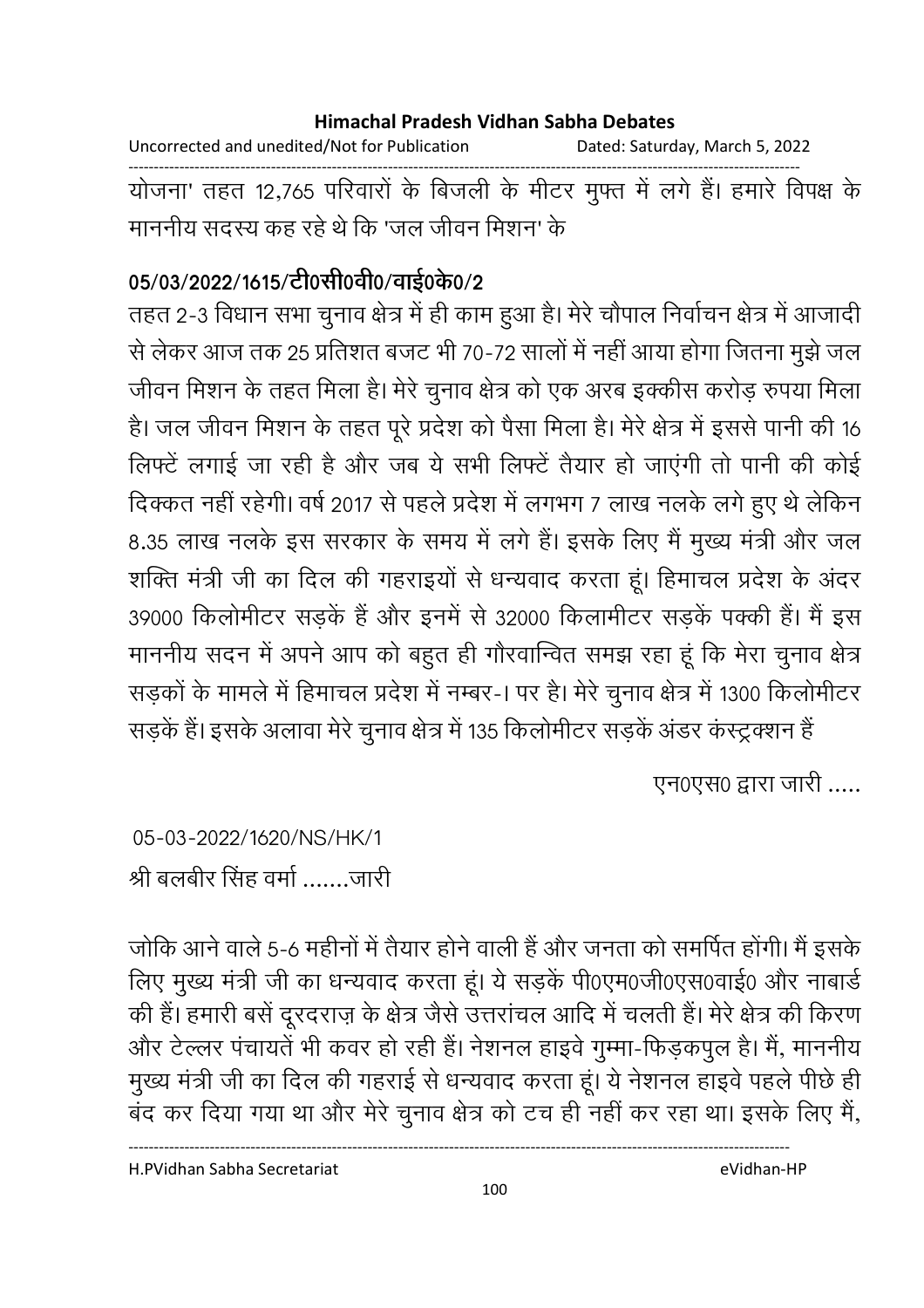Uncorrected and unedited/Not for Publication Dated: Saturday, March 5, 2022

------------------------------------------------------------------------------------------------------------------------------------ मुख्य मंत्री जी से मिला और इन्होंने केंद्र सरकार से मैटर टेक ओवर किया तथा इनके आशीर्वाद से लगभग 400 करोड़ रुपये की राशि मेरे चुनाव क्षेत्र को मिली। मैं कुछ दिन पहले गुम्मा-फिड़कपुल गया और वहां पर डबल लेन का काम बहुत तेजी से चला हुआ है। मेरे चुनाव क्षेत्र में इतना बड़ा पुल पहली बार बन रहा है और नेशनल हाइवे लगभग चार महीनों में कंप्लीट होने वाला है। वहां पर नेशनल हाइवें वाले बहुत अच्छा काम कर रहे हैं।

उपाध्यक्ष महोदय, किसानों और बागवानों के लिए मुख्य मंत्री जी ने बहुत सारी योजनाएं लाई हैं। हिमाचल प्रदेश में सेब का उत्पादन सबसे ज्यादा 5 विधान सभा क्षेत्रों में होता है। आपको यह जानकर हैरानी होगी कि हमें पहले सेब का जूस बनाने के लिए परवाणू जाने पड़ता था। जिन्होंने प्रदेश में 60 साल राज किया उन्होंने इस तरफ ध्यान ही नहीं दिया कि इसकी ट्रांसपोर्टेशन में कितना खर्च हो रहा है? सेब का जूस सस्ता था और ट्रांसपोर्टेशन महंगी थी। मैं, मुख्य मंत्री जी का दिल की गहराईयों से धन्यवाद करता हूं कि इन्होंने पराला मंडी में 91 करोड़ रुपये से फाउंडेशन स्टोन रखा और यह छः महीने में बन कर तैयार हो रहा है। यह फूड प्रोसैंसिंग यूनिट 91 करोड़ रुपये की लागत से तैयार हो रहा है जिसका सबसे ज्यादा फायदा जुब्बल-कोटखाई, ठियोग, चौपाल और रोहड़ू क्षेत्र को हो रहा है। यह बहुत बड़ा प्रोजेक्ट हमें मिला है। सेब उत्पादक क्षेत्र के लिए यह संबसे बड़ा कार्य हुआ है और इसके लिए मैं, मुख्य मंत्री जी का धन्यवाद करता हूं।

उपाध्यक्ष महोदय, बागवानी क्षेत्र में लघु सिंचाई योजना के लिए भी लगभग 198 करोड़ रुपये का प्रावधान किया गया है। यह बहुत ही काबिले तारीफ़ है। यहां पर नेता प्रतिपक्ष बहुत सारी बातें बोल रहे थे। ऐसा लग रहा था कि ये पहली बार इस विधान सभा में सदस्य बने हैं। जब सत्ता में थे और मंत्री थे तो उस समय हिमाचल प्रदेश पहला राज्य था जिसने पेंशन सबसे पहले बंद की थी और उस समय नेता प्रतिपक्ष भी विधायक थे। इन्होंने

### 05-03-2022/1620/NS/HK/2

उसके बाद से वर्ष 2017 तक एक बार भी सरकार में रहते हुए आवाज़ नहीं उठाई और अब इनको उनकी बहुत दर्द लगने लगी है। पिछली सरकार में, मैं सभी माननीय सदस्यों के साथ विधायक रहा हूं। पिछली सरकार में एक ही काम होता था और तत्कालीन मुख्य मंत्री उस काम को करवाना नहीं चाहते थे लेकिन विपक्ष के नेता और विधायक एक ही जोर डालते थे कि विधायकों की सैलरी और पेंशन बढ़ाओ। विधायकों की सैलरी और

H.PVidhan Sabha Secretariat eVidhan-HP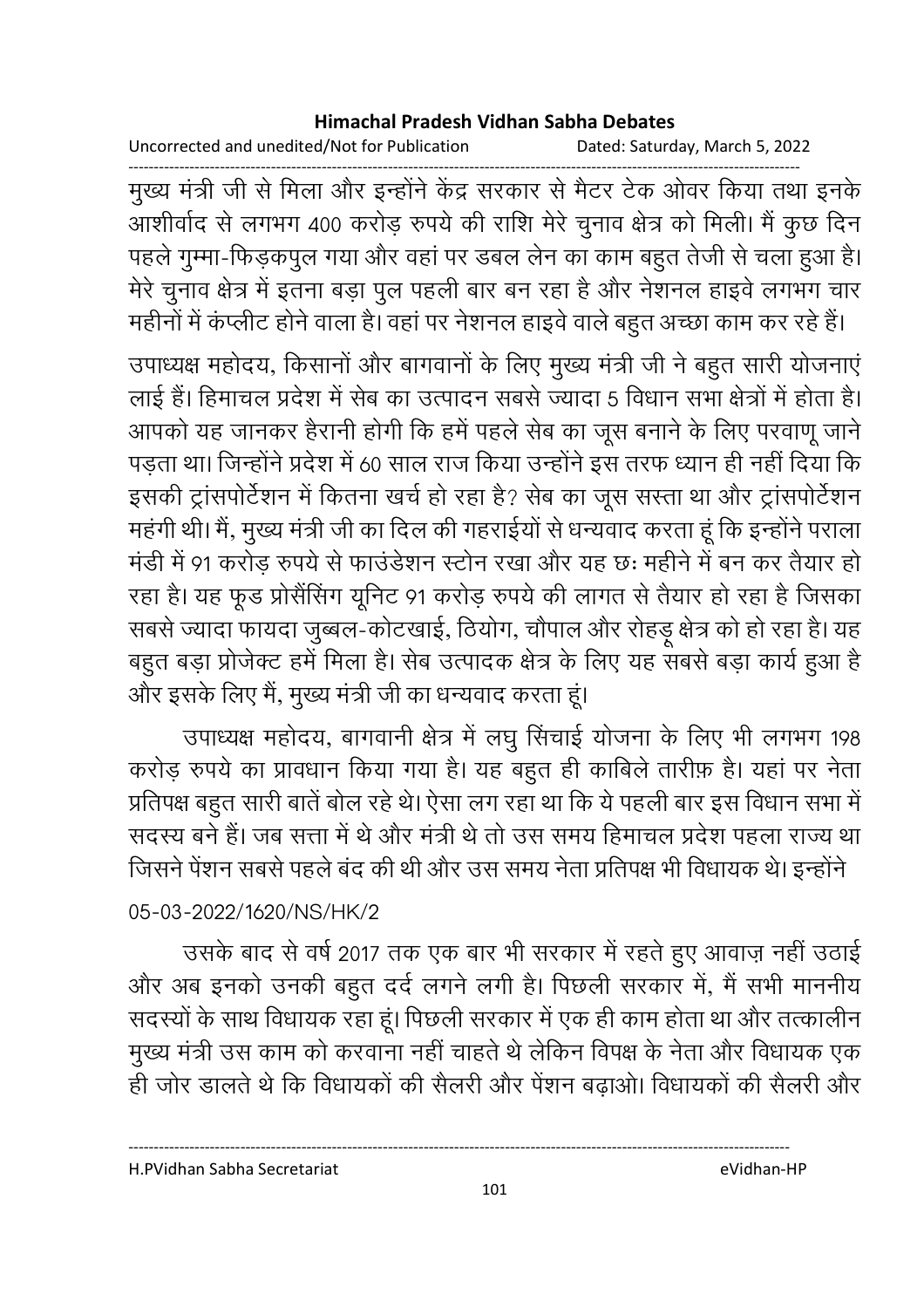Uncorrected and unedited/Not for Publication Dated: Saturday, March 5, 2022 ------------------------------------------------------------------------------------------------------------------------------------ पेशन बढ़ाने से आज सबकी नज़रें विधायकों के ऊपर हो गई। अगर इन्होंने ऐसा उस समय नहीं किया होता तो आज किसी की भी नजरें विधायकों के ऊपर नहीं होतीं और न ही इतना ज्यादा शोर होता। उस समय इन्होंने इस बात की तरफ ध्यान ही नहीं दिया। **उपाध्यक्ष** : माननीय सदस्य, वाइंड अप करे। श्री बलबीर सिंह वर्माः उपाध्यक्ष महोदय, मैं कहना चाहूंगा कि वाह कांग्रेसियो तुम्हारा तो अदाज ही निराला है, जनता का कोई ख्याल नहीं, सिर्फ अपने परिवार और अपने रिश्तेदारों को पाला है। भ्रष्टाचार से तुम्हारा नाता है, देश पर खूब डाका डाला है**।** तुम्हारे कर्मा का फल तुम्हें मिल गया, देश में तुम्हारे कर्मा का फल तुम्हें मिल गया, क्योंकि भगवान सबको देखने वाला है। <u>दुर्निया में अब पहचान हुई, जबसे मोदी जी ने देश सभाला है l</u> हर तरफ अब भाजपा है कांग्रेसियों के हाथ में जीजा और माला है l

श्री आर0 के0 एस0 द्वारा जारी।

05.03.2022/1625/RKS/वाई के-1

श्री बलबीर सिंह वर्मा.... जारी

धारा-370 हटाई, अलगाववादियों को खामोश करवाया है, सजिकल स्ट्राइक करके पाकिस्तानियों को खूब धमकाया <del>है</del> l बन रहा है भव्य राम मंदिर, हर हिन्दू का मान बढ़ाया है, खत्म किया है तीन तलाक, मुस्लिम महिला को उसका हक दिलाया है। जन धन योजना से हर गरीब का बैक में खाता खुलवाया है, आयुष्मान, हिम केयर से सभी का मुफ्त इलाज़ करवाया है। गृहिणी सुर्विधा योजना से हर रसोई को धुआ मुक्त बनाया है,

H.PVidhan Sabha Secretariat eVidhan-HP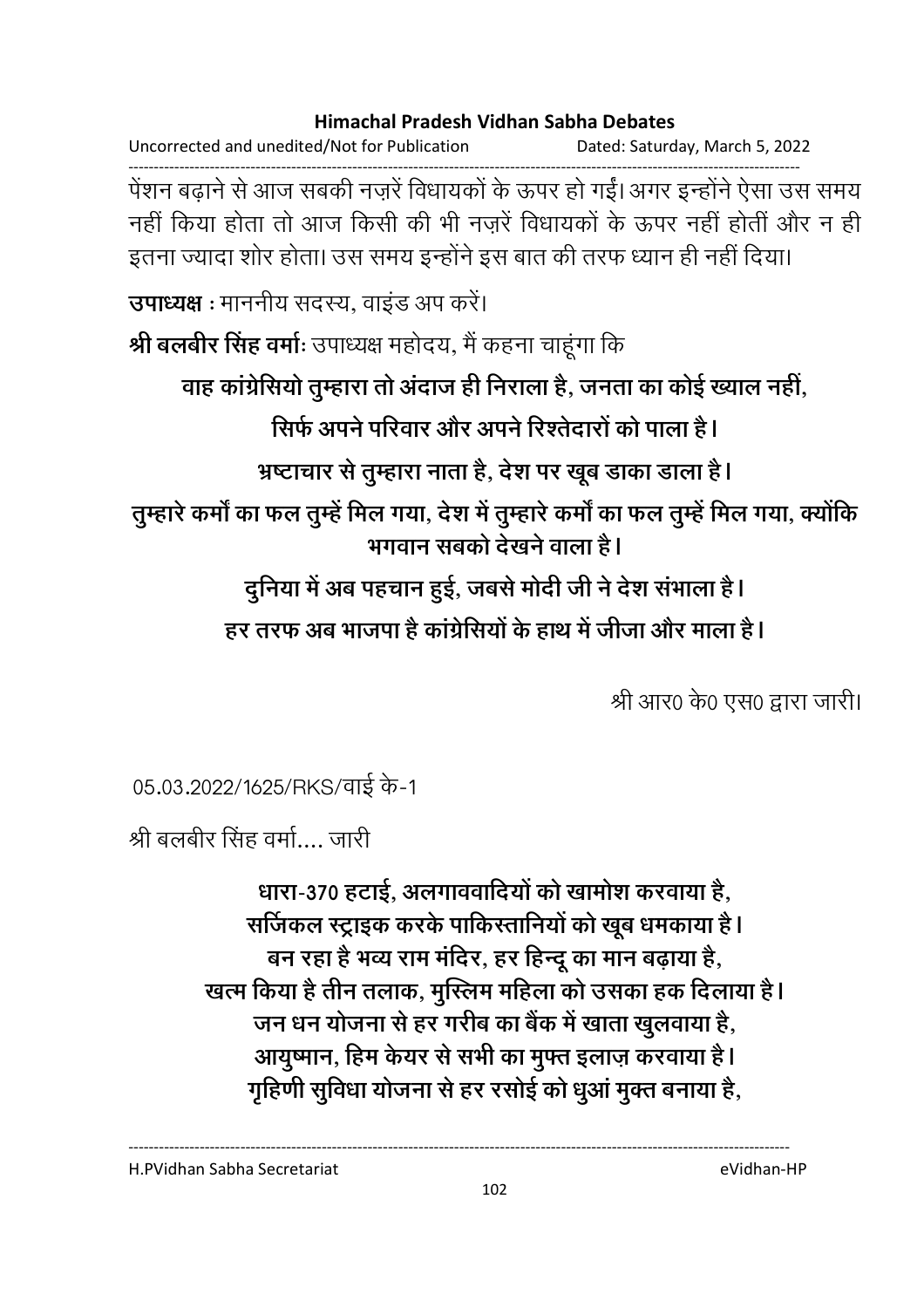# कांग्रेस ने तो लूटा था देश को मगर हमने भ्रष्टाचार को जड़ से मिटाया है। किसान सम्मान निधि योजना से किसानों को खूशहाल बनाया है, तुमने तो कोयला भी नहीं छोड़ा मगर हमने सिर्फ और सिर्फ विकास करवाया है।

उपाध्यक्ष महोदय, माननीय मुख्य मंत्री जी ने जो बजट प्रस्तुत किया है इसमें वंचित, शोषित, दलित और गरीब व्यक्तियों का ख्याल रखा गया है। माननीय मुख्य मत्री ने नगर निगम, नगर परिषद्, नगर पंचायत और पंचायत के सभी चुने हुए प्रतिनिधियों का मानदेय बढ़ाया है। प्रदेश के सभी कर्मचारियों चाहे वे एस.एम.सी. के माध्यम से लगे हों या फिर वर्ग के कर्मचारी हों, सबका मानदेय बढ़ाया गया है। मैं इस बजट का पुरजोर समर्थन करता हूं और इसके लिए माननीय मुख्य मंत्री जी को बहुत-बहुत बधाई देता हूं। उपाध्यक्ष महोदय, आपने मुझे बोलने का समय दिया, आपका धन्यवाद।

उपाध्यक्ष : माननीय सदस्य श्री सुखविन्द्र सिंह सुक्खु जी क्या आप कुछ कहना चाहेंगे?

05.03.2022/1625/RKS/वाई के-2

### व्यवस्था का प्रश्न

श्री सुखविन्द्र सिंह सुक्खु: उपाध्यक्ष महोदय, सत्तापक्ष के अधिकतर सदस्य सदन में उपस्थित नहीं हैं। अगर विपक्ष के लोग बाहर चले जाएं तो कोरम पूरा नहीं होगा और विधान सभा की कार्रवाई का कोई फ़ायदा नहीं रहेगा। कम-से-कम मंत्री तो इस कार्रवाई के लिए गंभीर होने चाहिए लेकिन उनकी गंभीरता इसी बात से नज़र आती है कि वे सदन में उपस्थित नहीं हैं।

उपाध्यक्ष : मेरा सत्तापक्ष के सदस्यों से आग्रह है कि वे सदन का शिष्टाचार बनाए रखें। अब माननीय सदस्य श्री लखविन्द्र सिंह राणा इस चर्चा में भाग लेंगे।

श्री लखविन्द्र सिंह राणा : उपाध्यक्ष महोदय, वित्तीय वर्ष 2022-23 के लिए जो माननीय मुख्य मंत्री जी ने बजट अनुमान प्रस्तुत किए हैं, इसमें चर्चा में भाग लेने के लिए मैं खड़ा

H.PVidhan Sabha Secretariat

eVidhan-HP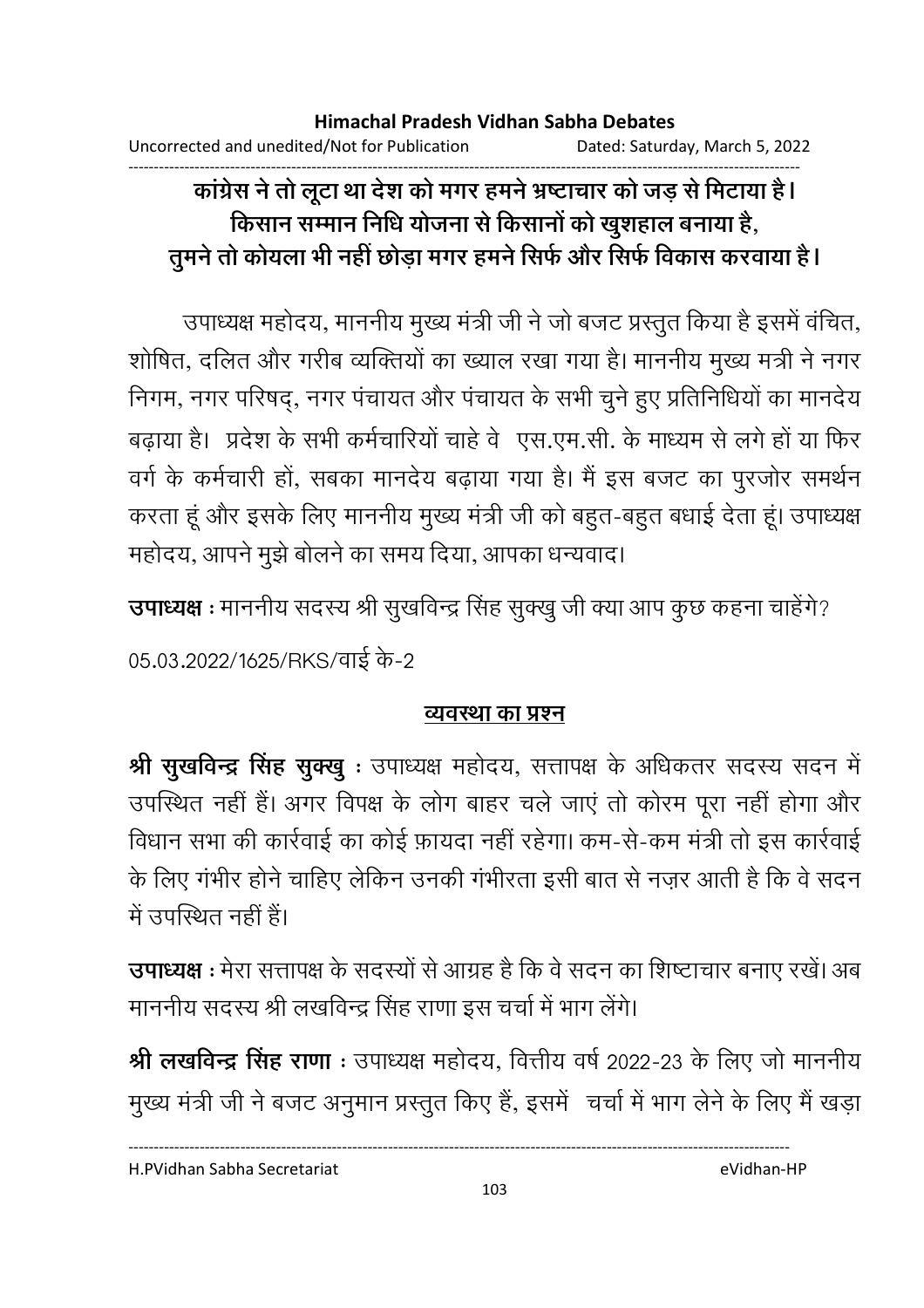Uncorrected and unedited/Not for Publication Dated: Saturday, March 5, 2022

------------------------------------------------------------------------------------------------------------------------------------ हुआ हूं, आपने मुझे बोलने का समय दिया, आपका धन्यवाद। विपक्ष के साथी इस तरह का वातावरण बना रहे हैं कि जो कुछ भी किया है वह सब भारतीय जनता पार्टी ने किया है।

श्री बी.एस.द्वारा... जारी

05.03.2022/1630/बी.एस./वाई0के0/-1

# श्री लखविन्द्र सिंह राणा जारी...

बाकी इससे पहले जो भी मुख्य मंत्री रहे, उनकी भूमिका प्रदेश के विकास कार्यों में नहीं रही है। लेकिन जो सच्चाई है उसे माननीय सदस्यों को मानना चाहिए। मैं कहना चाहता हूं कि भारतीय जनता पार्टी के मुख्य मंत्री रहे हों, चाहे कांग्रेस पार्टी के मुख्य मंत्री रहे हों, जो भी इस मान्य सदन के नेता रहे है, सबने अपने-अपने समय में विकास के लिए काम किए हैं। यहां पर चर्चा हुई कि कोविड से निपटने के लिए सरकार ने बहुत काम किया है और उसकी प्रशंसा भी हुई। लेकिन प्रथम दौर को यदि याद किया जाए तो हमें आज भी डर लगता है, कितने ही लोगों की जिंदगिया चली गई थी। उस वक्त लोग अस्पतालों में जाते थे तों डरते थे और अस्पतालों में जो लोगों के साथ बतोव होता था वह किसी से छुपा नहीं हैं। पहले दौर में हिमाचल प्रदेश के लोगों ने हजारों में अपनी जाने गवाई है। अभी थोड़ा जरूर फर्क पड़ा है, इस बीमारी के कारण लोगों के परिवार खत्म हो गए है। अगर आज हम कहें कि कोविड को ले करके हमने बहुत काम किया है तो जो सच्चाई है उसे छूपाया नहीं जा सकता है। कोविड से हम भी ग्रस्त हुए, कई हमारे साथी ग्रस्त हुए और कई माननीय मंत्री भी ग्रस्त हुए। आदरणीय महेन्द्र सिंह जी यहां पर नहीं है, इनको कोविड हुआ था और ये आई0जी0एम0सी0 में दाखिल हुए थे। यदि वहां पर व्यवस्था ठीक होती तो शायद मंत्री जी घर की बजाय अस्पताल में अपना इलाज करवाना अच्छा समझते और वे तीन दिन के बाद

H.PVidhan Sabha Secretariat eVidhan-HP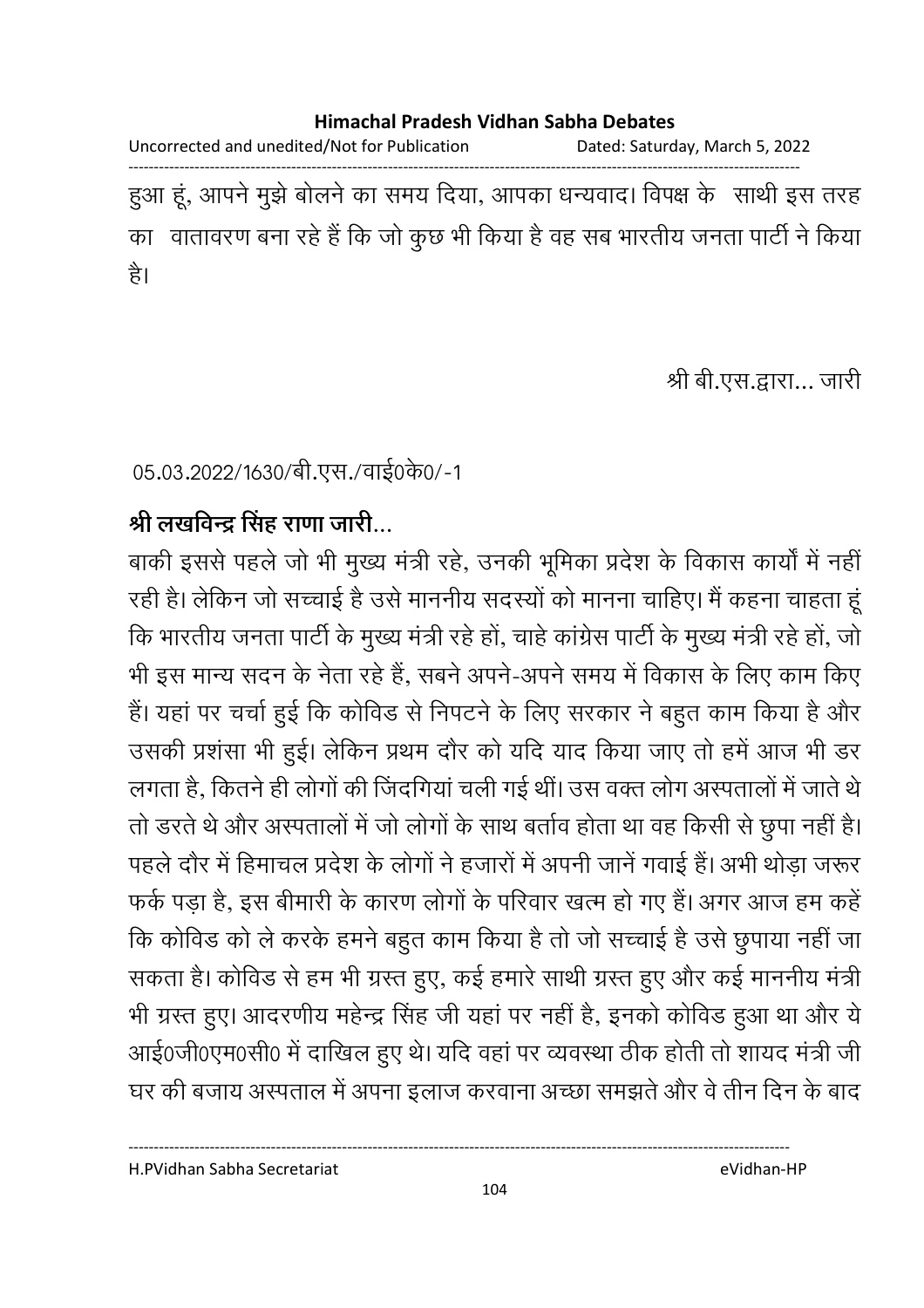Uncorrected and unedited/Not for Publication Dated: Saturday, March 5, 2022 ------------------------------------------------------------------------------------------------------------------------------------ घर वापिस नहीं आते। कोविड के दौरान जो स्टाफ नर्स थी, क्लास-4 वर्कजे थे, पैरामैडिकल स्टाफ था और जो हमारे कर्मचारी कोविड में ड्यूटी कर रहे थे उनका काफी योगदान रहा है। हमारे नालागढ़ हलका से लोग गुवाहाटी, कोलकात्ता और कर्नाटक मजदूरी करने के लिए गए थे, परंतु जब कोविंड की अफरातफरी हुई तो उन लोगों के लिए आने के लिए कोई व्यवस्था नहीं हुई। वे अपने स्तर पर पैदल चल कर या ट्रकों में बैठ करके आए। उस वक्त जब लोग यहां पर पहुंचे तो यहां पर जो कोविड सैंटर बनाए गए थे उनमें एक-एक कमरे में 100-100 आदमियों को ठहराया गया था और उनके लिए शौचालयों की भी व्यवस्था नहीं की गई थी। एक ही शौचालय को वे सब इस्तेमाल कर

### 05.03.2022/1630/बी.एस./वाई0के0/-2

रहे थे। लोगों को पेट भर करके खाना नहीं मिलता था, चाय, पानी कुछ नहीं मिलता था। अगर वहां पर कोई ज्यादा बोलता था तो उन्हें कहा जाता था कि अगर आप ज्यादा बोलेंगे। तो आपके विरुद्ध केस दर्ज कर दिया जाएगा। लेकिन उसके बाद समय बीतता चला गया और उसके बाद कोविड में थोड़ा नियंत्रण हुआ। यहां पर स्वास्थ्य सुविधाएं घर द्वार उपलब्ध करवाने हेतु मुख्य मंत्री मोबाइल क्लीनिक एम0सी0-3 योजना की घोषणा यहां पर की गई है और कहा गया कि यह क्लीनिक हर विधान सभा चुनाव क्षेत्र में जाएगा। यहां पर कहा गया कि महामारी से पहले प्रदेश में दो आक्सीजन प्लाट थे और अब 48 हो गए हैं। लेकिन अब भी अस्पतालों की जो स्थिति है वह चिंताजनक है। हमारे मंत्री जी यहां पर बैठें हैं, मैंने नालागढ़ की बात इनसे की है कि वहां पर एक इंडस्ट्रियल हब है। कम-से कम वहां पर 4-5 लाख लोग रहते हैं। वहां पर डॉक्टर्ज की जो संख्या है वह बहुत कम है और हर बार हम सत्र में डॉक्टर्ज की मांग करते हैं। 100 बैड़स के लिए वहां पर 16 डॉक्टर्ज की आवश्कता है। अभी वहां पर केवल नौ डाक्टजे हैं। श्री एन0 जी0 द्वारा जारी...

H.PVidhan Sabha Secretariat eVidhan-HP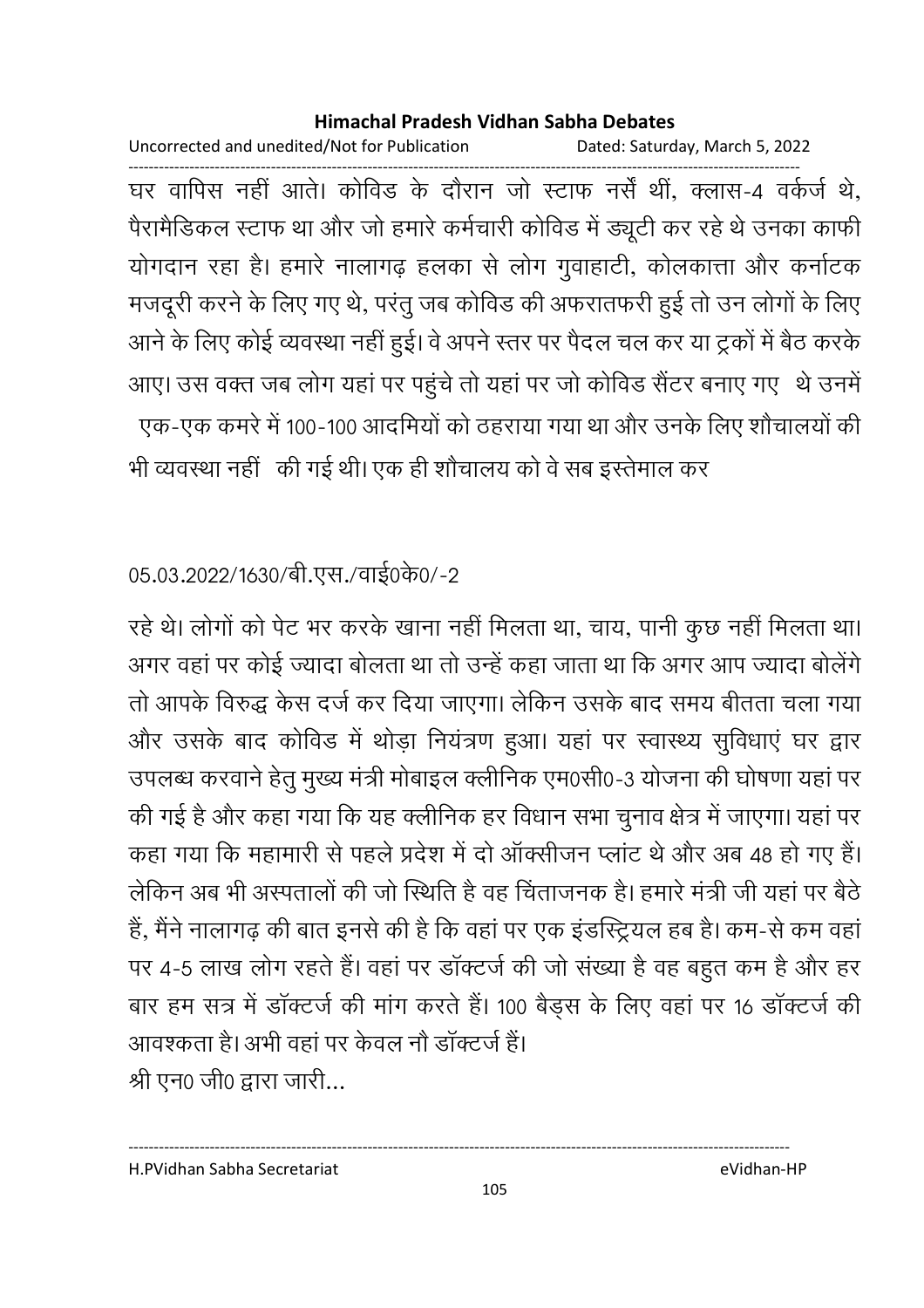### 05-03-2022/1635/ए.जी.-एन.जी. /1

# श्री लखविन्द्र सिंह राणा ..... जारी

जैसा कि यहां पर कहा गया कि 500 डॉक्टर्ज़ की भर्ती करने जा रहे हैं और मुझे आशा है कि माननीय स्वास्थ्य एवं परिवार कल्याण मंत्री जी हमारे क्षेत्र में डॉक्टर्ज़ की संख्या को पूरी करेगे। वहां पर लोगों को अपनी बारी का इतज़ार करने के लिए काफी लम्बी-लम्बी लाइने लगानी पड़ती है और 2-2 घण्टे खड़े रहना पड़ता है। मैं अपने हल्के की बात कर रहा हूं कि हमारे क्षेत्र में जो पी.एच.सीज़ है पहले उनमें दो-दो डाक्टज़ें होते थे। लेकिन अब उनकी संख्या घटाकर एक कर दी गई है। मैं माननीय स्वास्थ्य एवं परिवार कल्याण मंत्री जी से आग्रह करना चाहता हूं कि जहां पर ओ.पी.डी. ज्यादा हैं वहां पर नई भर्तियों के बाद पहले की तरह दो-दो डॉक्टर्ज़ की व्यवस्था की जाए। इसी प्रकार मेरे विधान सभा क्षेत्र में पी.एच.सी. कालीबाड़ी है जो नालागढ़ ब्लाक में पड़ती है और उसका भवन भी अभी तक नहीं बन पाया है। पहले वहां पर लैंड नहीं थी लेकिन अब हमने उस पी.एच.सी. के नाम लैंड ट्रांसफर करवा दी है। मैं माननीय स्वास्थ्य एवं परिवार कल्याण मंत्री जी से आग्रह करना चाहता हूं कि इस पी.एच.सी. के भवन निर्माण के लिए पैसा स्वीकृत किया जाए ताकि वह अपने भवन में चल सके। इसी प्रकार मेरे क्षेत्र में आयुर्वेदिक अस्पताल, नालागढ़ है और वहां पर अभी केवल 2-3 डाक्टज़े ही है लेकिन वहां पर मरीजों की संख्या बहुत ज्यादा है। मैं माननीय स्वास्थ्य एवं परिवार कल्याण मंत्री जी से आग्रह करना चाहता हूं कि वहां पर आयुर्वेदिक डॉक्टर्ज़ की संख्या को बढ़ाया जाए।

इस बजट में अपराध का पता लगाने और इसकी रोकथाम के उद्देश्य से प्रत्येक जिला मुख्यालय में कमांड-एण्ड-कंट्रोल सेंटर (CCC) की स्थापना करने की घोषणा की गई है। माननीय मुख्य मंत्री जी ने कहा है कि इसके लिए 7 करोड़ रुपये व्यय किए जाएंगे। यदि मैं बी.बी.एन.डी. की बात करूं तो वहां पर कानून व्यवस्था की हालत बहुत खराब है। .

H.PVidhan Sabha Secretariat eVidhan-HP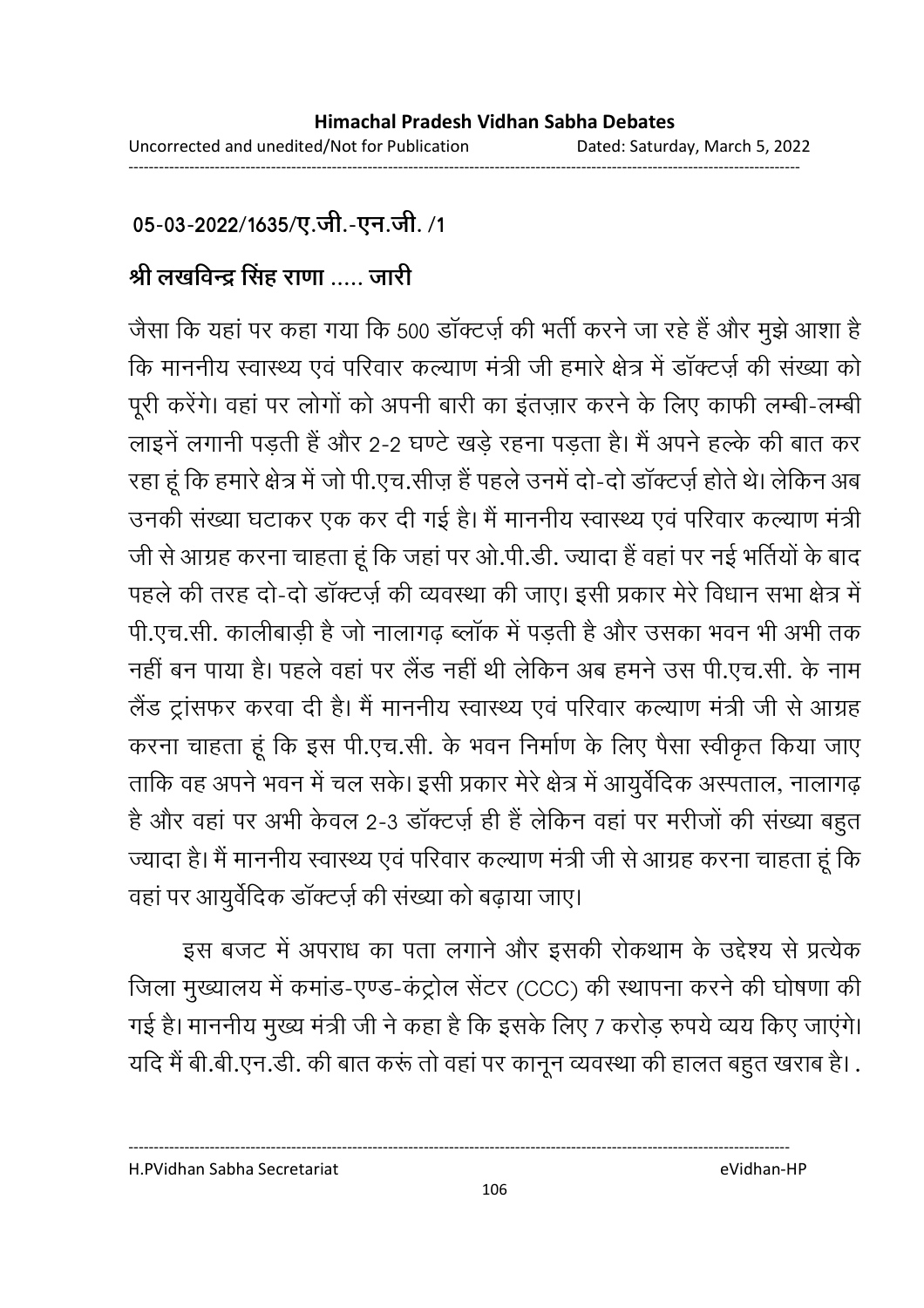# 05-03-2022/1635/ए.जी.-एन.जी. /2

वहां पर चौरी, डकैती, अफीम, भूक्की, चिट्टा, मैडिकल नशा और शराब सरेआम बिक रहे हैं। वहां पर पुलिस कोशिश तो करती है लेकिन वहां पर पुलिस बल बहुत कम है। वहां पर अतिरिक्त पुलिस बल की आवश्यकता है। बी.बी.एन.डी. बहुत बड़ा क्षेत्र है और वहां पर बाहर के बहुत सारे लोग काम करते हैं। हम चाहते हैं कि वहां पर अतिरिक्त पुलिस बल को भेजा जाए। मैं कहना चाहता हूं कि चिट्टे के नशे में बहुत लोग जा रहे हैं और मेरी सरकार से गुजारिश है कि इसके लिए सख्त कदम उठाए जाएं। हमारे नालागढ़ के गुज्जर हट्टी में अवैध शराब का एक कारखाना पकड़ा गया है। वह बहुत लम्बे समय से चल रहा था लेकिन उसके बारे में किसी को कुछ पता नहीं चला। उस कारखाने के कुछ दोषियों को पकड़ा गया है लेकिन कुछ अब भी फरार हैं। मैं इस माननीय सदन के माध्यम से मांग करना चाहता हूं कि वहाँ पर जो दोषी पकड़े गए हैं या जो वहां पर अवैध रूप से शराब बेच रहे थे, जिनसे कईं जिंदगियां तबाह हुई हैं, कईं लोग मरे हैं, उनमें से किसी को भी नहीं छोड़ा जाना चाहिए और उन लोगों के ख़िलाफ सख्त कार्रवाई की जानी चाहिए।

इसी प्रकार इस बजट में इलैक्ट्रिक बसों के बारे में कहा गया है। लेकिन मैं अपने नालागढ़ के बारे में ही बात करना चाहता हूं कि वहां पर अभी 108 बसें हैं जिनमें से 26 ख़राब हैं। वहां पर हर रोज रूट फेल होते हैं। वहां पर अतिरिक्त बसों की आवश्यकता है। इसी प्रकार वहां पर ड्राइवरों की संख्या 120 है जबकि 40 ड्राइवर कम हैं। वहां पर परिचालकों की संख्या 129 हैं जबकि 30 परिचालक कम हैं। वहां मकैनिकल स्टाफ केवल 30 है जबकि 50 मकैनिकल स्टाफ कम है। ट्रांसपोर्ट ने एक 0.94 का शैड्यूल बना रखा है उसके हिसाब से वहां पर हमें 100 मकैनिक चाहिएं। मेरा सरकार से आग्रह है कि इस ओर भी ध्यान दिया जाए। मैं कहना चाहता हूं कि हमारे नालागढ़ के बस अड्डे के लिए हमने, स्वर्गीय श्री जी.एस. बाली जी जब परिवहन मंत्री हुआ करते थे, तब उनके पास यह मांग रखी थी। उन्होंने उसका शिलान्यास किया और आज वह बस अड्डा बन कर तैयार हो गया है लेकिन अभी तक उसका उद्घाटन नहीं हो रहा है और लोगों को दिक्कत हो रही है। हम चाहते हैं कि जल्दी से उसका उद्घाटन किया जाए ताकि लोगों को आने-जाने के लिए

H.PVidhan Sabha Secretariat

eVidhan-HP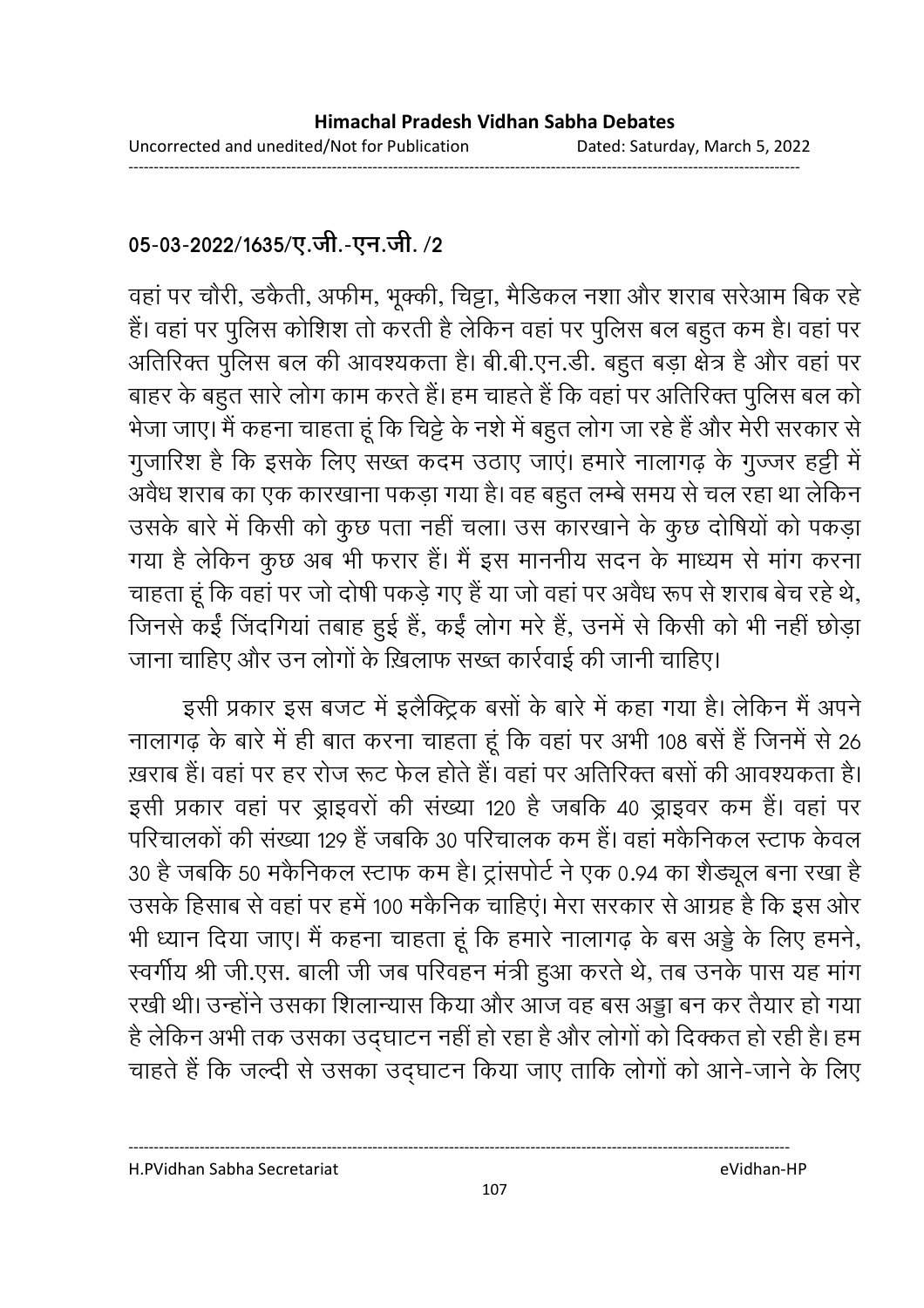Uncorrected and unedited/Not for Publication Dated: Saturday, March 5, 2022

------------------------------------------------------------------------------------------------------------------------------------ उसकी सुविधा प्राप्त हो सके। इसी प्रकार बस स्टैंड के पास वहां पर कुछ दुकाने बनी हैं | अभी विभाग ने

श्री एस.एस. द्वारा जारी.........

**05.03.2022/1640/SS-AG/1**

### श्री लखविन्द्र सिंह राणा क्रमांगत <del>:</del>

इसी तरह हमने देखा कि बस-स्टैंड के पास कुछ दुकाने बनी है। अभी विभाग ने कुछ वहां पर बोली की। लेकिन कई बार बोली कर देते हैं और कई बार कैंसल कर देते हैं। वहां पर मनमाने तरीके से काम चल रहा है। उपाध्यक्ष महोदय, मैं आपके माध्यम से मुख्य मंत्री जी से आग्रह करना चाहता हूं कि उसमें इंटरवीन किया जाए। उसमें पारदर्शिता से बोली करके जो पात्र व्यक्ति हैं उनको दुकानें मिलनी चाहिएं।

इसी तरह से हमारे वैटरिनरी फार्मासिस्टों को पंजाब राज्य की तर्ज पर वैटरिनरी इंस्पैक्टर बनाने पर सरकार द्वारा विचार किया जाना चाहिए क्योंकि सी0एम0 साहब ने फार्मासिस्ट सेमीनार सुन्दरनगर में 10 जून, 2019 को इस संदर्भ में घोषणा भी की थी। वर्तमान में सरकार की अनुबंध नीति 2 वर्ष की है जबकि पंचायत पशु चिकित्सा सहायक साढ़े तीन वर्ष का अनुबंध कार्यकाल पूरा कर चुके हैं लेकिन अभी तक वे पक्के नहीं हुए। सरकार को .<br>इनकी तरफ ध्यान देना चाहिए।

इसी तरह से जो हमारे पी0टी0ए0 के गैर-शिक्षक हैं वे लोकल फंड पर कार्यरत हैं। इन कर्मचारियों के लिए कोई ठोस नीति बनाई जानी चाहिए। इसी तरह अगर हम उद्योग नीति | की चर्चा करें तो मैं उद्योग मंत्री जी से कहना चाहता हूं कि मेरे निर्वाचन क्षेत्र में तीन सीमेंट प्लाट है। अल्ट्रांटैक सीमेंट प्लाट, अम्बुजा सीमेंट प्लाट और तीसरा ए0सी0सी0 सीमेंट प्लांट है। लेकिन बड़े दुख की बात है कि जो इन फैक्टरीज में सीमेंट बनता है हमारे लोकल क्षेत्र में महंगा बिकता है और दो-तीन किलोमीटर की दूरी पर पड़ोस में सस्ता बिकता है। उपाध्यक्ष जी, मैं आपके माध्यम से मुख्य मंत्री व उद्योग मंत्री जी से कहना चाहता हूं कि हमारे हिमाचल के लोग इन फैक्टरीज का प्रदूषण झेल रहे हैं लेकिन हमारे को सीमेंट महंगा और पंजाब में सस्ता बिकता है। इसकी वैरिएशन को कम किया जाना चाहिए और हिमाचल के लोगों को संस्ता सेमिट मिलना चाहिए। दूसरा जो अल्ट्रांटैक सेमिट प्लाट

H.PVidhan Sabha Secretariat eVidhan-HP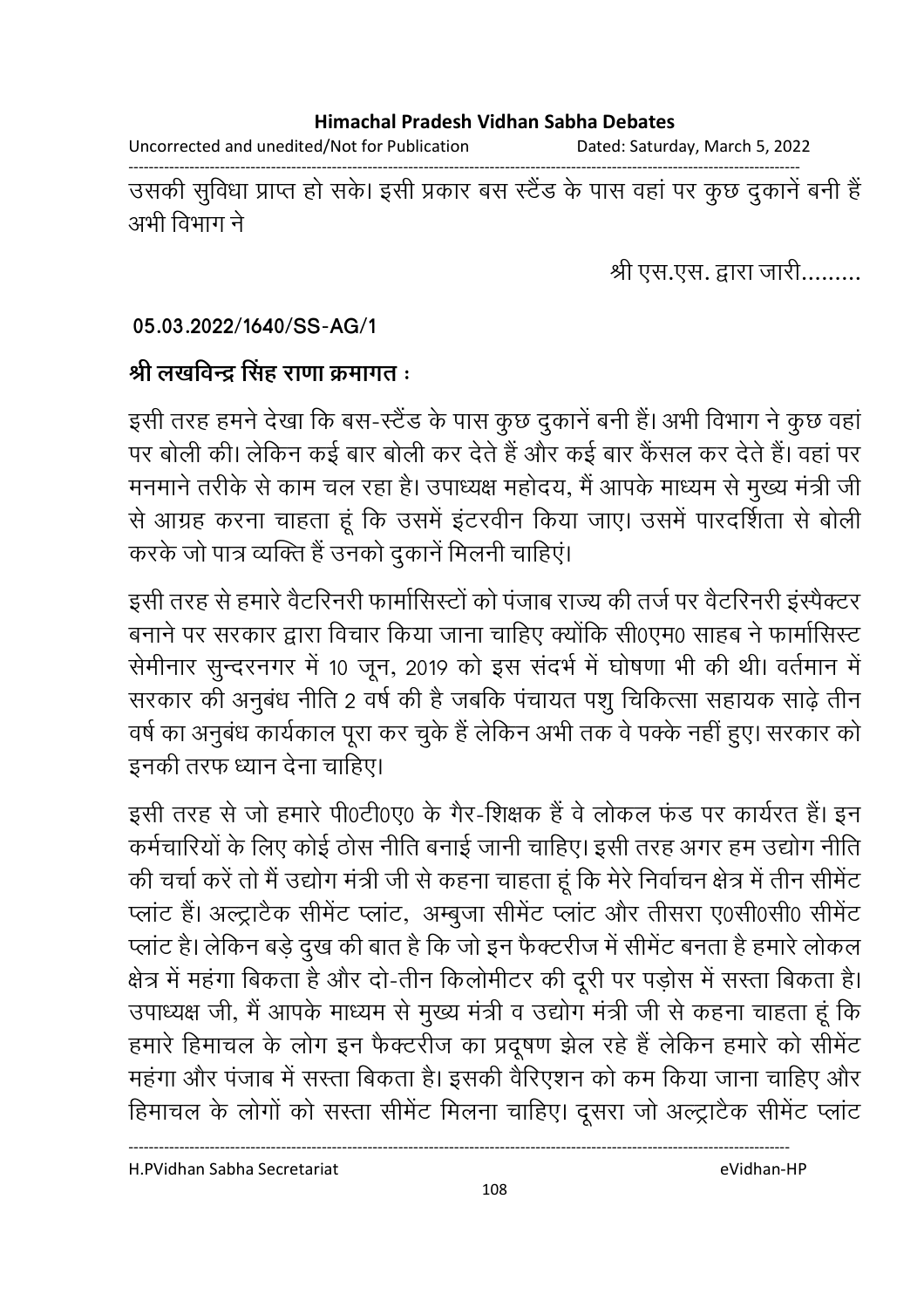#### **Himachal Pradesh Vidhan Sabha Debates**

Uncorrected and unedited/Not for Publication Dated: Saturday, March 5, 2022

------------------------------------------------------------------------------------------------------------------------------------ बंघेरी में लगा है इस फैक्टरी के गेट के सामने 500 मीटर बाए और 500 मीटर दाए सड़क की बहुत हालत खराब है जबकि यह सड़क बहुत महत्वपूर्ण है। यह सड़क नालागढ़ से कीरतपुर (पंजाब) के लिए जाती है। हमने अल्ट्रांटैक सैमिट प्लाट के अधिकारियों को कई बार कहा है कि यह सड़क ठीक होनी चाहिए लेकिन अभी तक सड़क ठीक नहीं हो पा रही।

## **05.03.2022/1640/SS-AG/2**

इसी तरह से जो हमारा बी0डी0ओ0 ऑफिस है इसमें लगभग 77 पंचायतें पड़ती हैं जिसमें दून, अकी व नालागढ़ का भी एरिया पड़ता है। हम चाहते है कि जो ऊपर की पचायते पड़ती हैं उनको काट कर बी0डी0ओ0 ऑफिस रामशहर में बनना चाहिए क्योंकि रामशहर में कालेज, तहसील हैंडक्वार्टर और सी0एच0सी0 भी है। हमारे अर्की, दून और नालागढ़ की जो पंचायते हैं अगर इनके लिए बे0िडी0ओ0 आफिस होगा तो मुझे लगता है कि विकास के कामों में तीवता आ सकती है।

इसी तरह हमने देखा कि जो ओग्नेशमन केन्द्र है वह सिर्फ नालागढ़ में है लेकिन उसके बाद कोई विस्तार नहीं हुआ। नालागढ़ बहुत दूर पड़ता है। बहुत-सा जो हमारा पहाड़ी क्षेत्र है, रामशहर की जो हमारी तहसील पड़ती है अगर वहां पर एक फायर स्टेशन खुलता है तो जब गर्मियों में जंगलों में आग लगती है, लोगों के रिहायशी घरों में आग लगती है, जब तक नालागढ़ से ओग्नेशमन की गाड़ी पहुचती है तब तक वहां बहुत तहस-नहस हो चुका होता है। इसलिए हमारी मांग है कि रामशहर में भी एक फायर स्टेशन खोला जाए।

इसी तरह अगर हम नालागढ़ पी0डब्ल्यू0डी0 डिवीजन की बात करें तो यहां पर पी0ंडब्ल्यू0डी0 के लिए काफी पैसे की घोषणा की गई है। लेकिन अगर मैं अपने डिवीजन की बात करता हूं तो वहां कोई हैड ड्राफ्टमैन नहीं है और न ही ड्राफ्टमैन है तथा न ही वहां पर कोई जूनियर ड्राफ्टमैन है। सर्वेयर की चार पोस्टें हैं लेकिन वहां पर केवल एक ही पोस्ट भरी हुई है। उपाध्यक्ष महोदय, मैं आपके माध्यम से कहना चाहता हूं कि हमारे डिवीजन की ओर खास ध्यान रखा जाना चाहिए ताकि खाली पोस्टों को भरा जाए तभी आगे काम हो सकता है। इसी तरह से वहां पर जे0सी0बी0 तीन, बुलडोजर दो, रोलर तीन, ट्रक एक और टिपर तीन हैं जबकि यहां पर मशीनरी दुगुनी होनी चाहिए। हमारा नालागढ़

का डिवीजन दून चुनाव क्षेत्र को भी कवर करता है और अर्की को भी देखता है।

----------------------------------------------------------------------------------------------------------------------------------

H.PVidhan Sabha Secretariat eVidhan-HP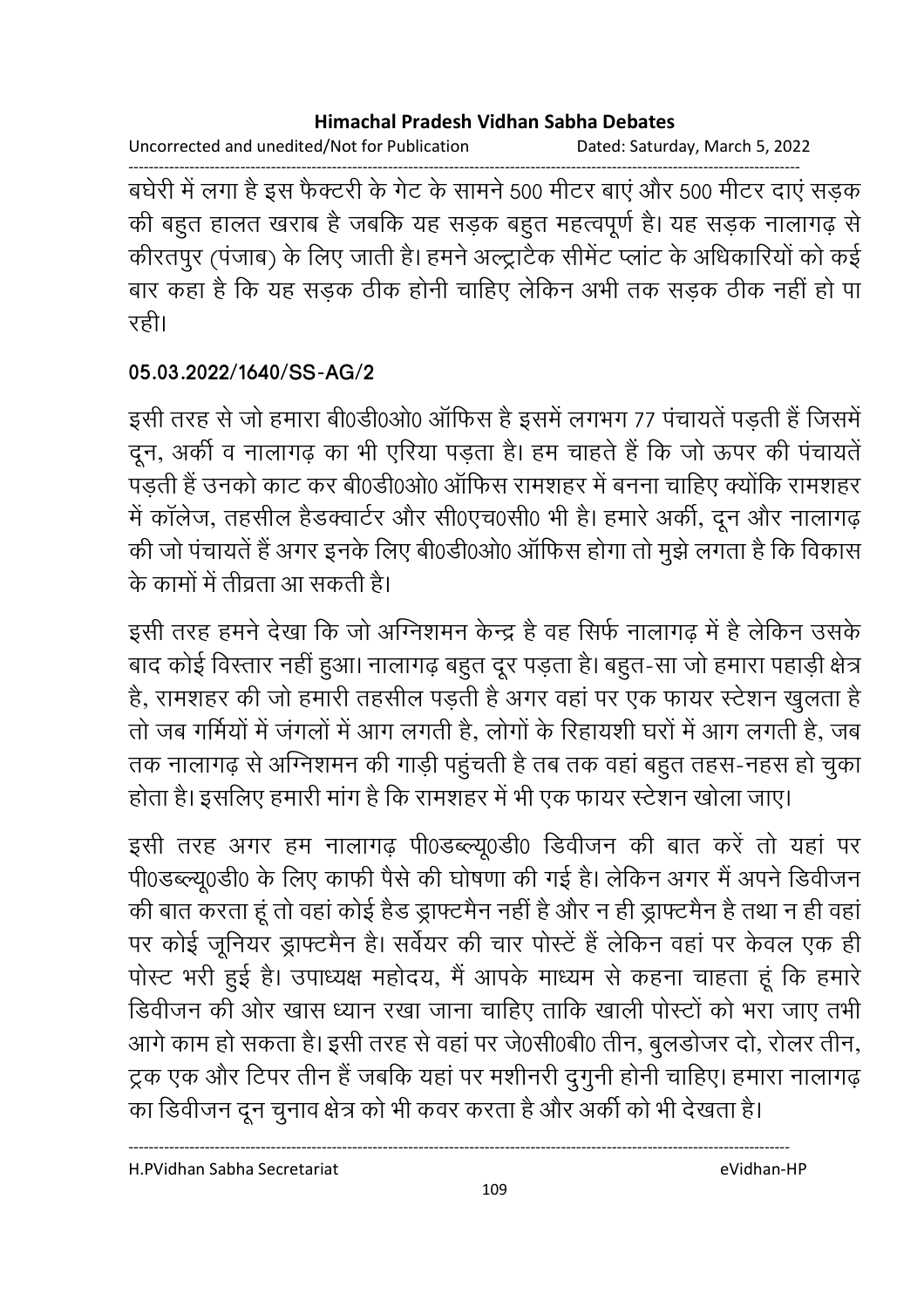जारी श्रीमती के0एस0

## **05.03.2022/1645/KS/AS/1**

श्री लखविन्द्र सिंह राणा जारी---

ऐसे हालात को देखते हुए वहां पर मशीनरी और खाली पद को भरा जाना चाहिए। इसी तरह से हमारी जो पंचायत की सड़कें हैं, मेरे चुनाव क्षेत्र में 47 पंचायतें हैं, उनमें 18 पंचायतें पहाड़ी क्षेत्र की हैं। जब बरसात होती है तो उनका रास्ता बिल्कुल बंद हो जाता है। जब हम पी.डब्ल्यू.डी. वालों को कहते हैं तो वे कहते हैं कि ये सड़के हमारे विभाग के अधीन नहीं हैं। उपाध्यक्ष जी, मैं आपके माध्यम से मांग करता हूं कि जो पंचायत के रोड़ हैं, जो काफी लम्बे है, जो पी.डब्ल्यू.डी. में आ सकते हैं उनको पी.डब्ल्यू.डी. के अधीन किया जाना चाहिए ताकि जब बरसात होती है तो बरसात में लोगों की सब्जी, टमाटर, खीरा आदि ले जाने में कोई दिक्कत न आए। जब कोई आदमी बीमार होता है तो वह अपना उपचार करवाने के लिए अस्पताल नहीं पहुंच सकता तथा वहां के लोग तहसील हैंड क्वार्टर और कोर्ट में अपना काम करवाने के लिए नहीं पहुंच सकते। इसलिए पंचायत की सड़कों को पी.डब्ल्यू.डी. के अंधीन किया जाना चाहिए।

उपाध्यक्ष महोदय, नालागढ़ में इंडस्ट्रियल हब है। भारी संख्या में वहां उद्योग हैं। बद्दी-बरोटीवाला-नालागढ़ के नाम से वहां पर बी.बी.एन.डी. बना हुआ है लेकिन बड़ी हैरानी की बात है कि वहां पर हजारों की तादाद में उद्योग हैं। सरकार ने कानून बनाया है कि 70 .>F .D(. ह !,l 1> ह -(. 
12 @ में देखें मुझे नहीं लगता कि 30 परसेंट रोज़गार भी उनके युवाओं को इन उद्योगों में मिला है। मैंने प्लानिंग की मीटिंग में भी और विधान सभा में भी एक प्रश्न लगाया था कि आप विधान सभा से एक कमेटी का गठन करें, विधायकों की कमेटी बनाएं जो वहां जा कर चैक करे कि क्या 70 परसेंट के कानून को ये फैक्ट्रियां obey कर

H.PVidhan Sabha Secretariat eVidhan-HP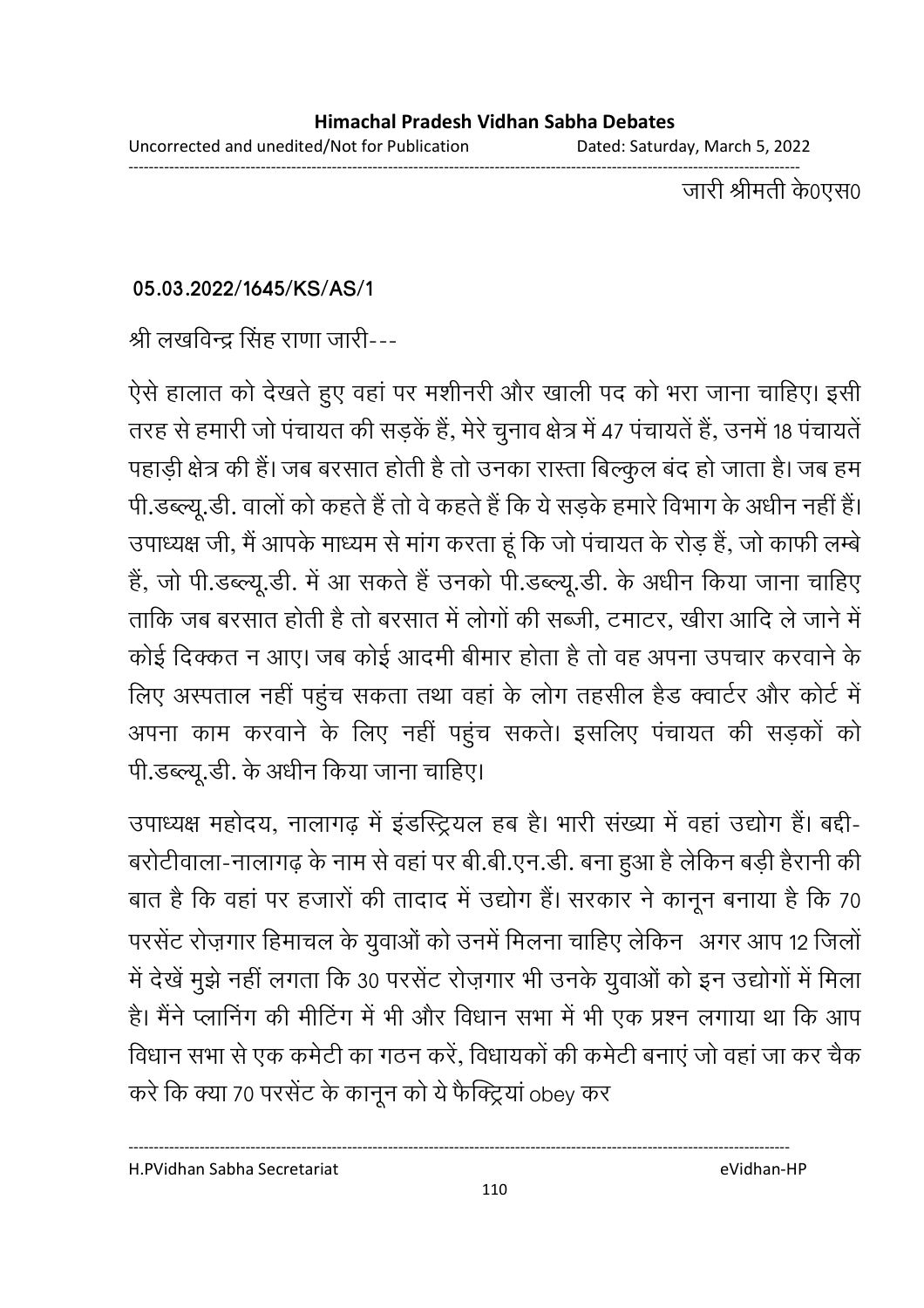### **05.03.2022/1645/KS/AS/2**

रही है। अगर नहीं कर रही है तो उनके खिलाफ कार्रवाई होनी चाहिए। उपाध्यक्ष जी, हकीकत यह है कि वहां पर हमारे लोगों को रोजगार नहीं दिया जा रहा है।उपाध्यक्ष महोदय, यहां पर शिक्षा नीति के बारे में कहा गया। दो साल से तो बच्चों की हालत बहुत खराब है। उनको जो आता था दो साल में बेचारे वह भी भूल गए हैं। अभी कोरोना की स्थिति । नामेल हो रही है। लगता है कि अभी बच्चों की पढ़ाई सुचारू रूप से चलेगी। मेरे हलके नालागढ़ में, जब से सरकार बनी है वहां पर न तो कोई प्राइमरी स्कूल खुला, न मिडल और न ही सीनियर सैकण्डरी स्कूल खुला। जब हमारी पिछली सरकार थी, राज वीरभद्र सिंह जी जब मुख्य मंत्री थे, मेरे हलके में चार कॉलेज खुले थे जो आज भी चल रहे हैं। कई प्लस टू स्कूल खुले थे, कई तहसीलें खुली थीं, कई आई.टी.आई. खुली थीं। उपाध्यक्ष महोदय, मैं आपके माध्यम से मांग करता हूं कि हमारे यहां चंगर क्षेत्र पड़ता है जो कि बहुत बड़ा क्षेत्र है। इसमें लगभग 20 पंचायतें पड़ती हैं और 60 हजार के करीब आबादी है। वहां के बच्चों को 35-40 किलोमीटर दूर नालागढ़ डिग्री कॉलेज में बसों में शिक्षा ग्रहण करने के लिए जाना पडता है। मेरी प्रार्थना है कि हमारे चंगर क्षेत्र में एक डिग्री कॉलेज खोला जाना चाहिए। उपाध्यक्ष जी, हमारे एक ग्राम पंचायत कश्मीरपुर पड़ती है। वहां पर 20 बीघा जमीन शिक्षा विभाग के नाम है। हम चाहते हैं कि वहां पर एक कॉलेज खोला जाए ताकि बच्चों को सहूलियत हो सके। इसी तरह अगर हम खनन की बात करें तो खनन पर भी कोई ठोस नीति बननी चाहिए। नालागढ़ में एक ही व्यक्ति जो बहुत लम्बे समय से, जब से सरकार बनी हुई है, सरकार का पूरा लाभ उठा रहा है। हम उसको हिमाचल प्रदेश का सबसे बड़ा खनन माफिया कह सकते हैं। 80-80 टन के टिप्पर, हाईवा उनके चलते हैं। सड़कें तोड़ दी गई हैं लेकिन उनको कोई रोकने वाला नहीं है, कोई उनका चालान नहीं करता। अगर कोई गरीब आदमी, जमीदार, किसान अपना ट्रैक्टर ले कर अपने घर के लिए रेत, बजरी या पत्थर ले कर आता है तो उसको 25-25 हजार रुपये जुर्माना हो जाता है। उपाध्यक्ष जी, मैं आपके माध्यम से उद्योग मंत्री जी को कहना चाहता हूं कि ऐसा कानून बनना चाहिए कि जो ट्रैक्टर वाले गरीब लोग हैं, जिनकी रोज़ी रोटी ही वह है और जो अपने बच्चों का पालन-पोषण उस ट्रैक्टर के माध्यम से ही करते हैं, उनको एम-फार्म इशू

H.PVidhan Sabha Secretariat eVidhan-HP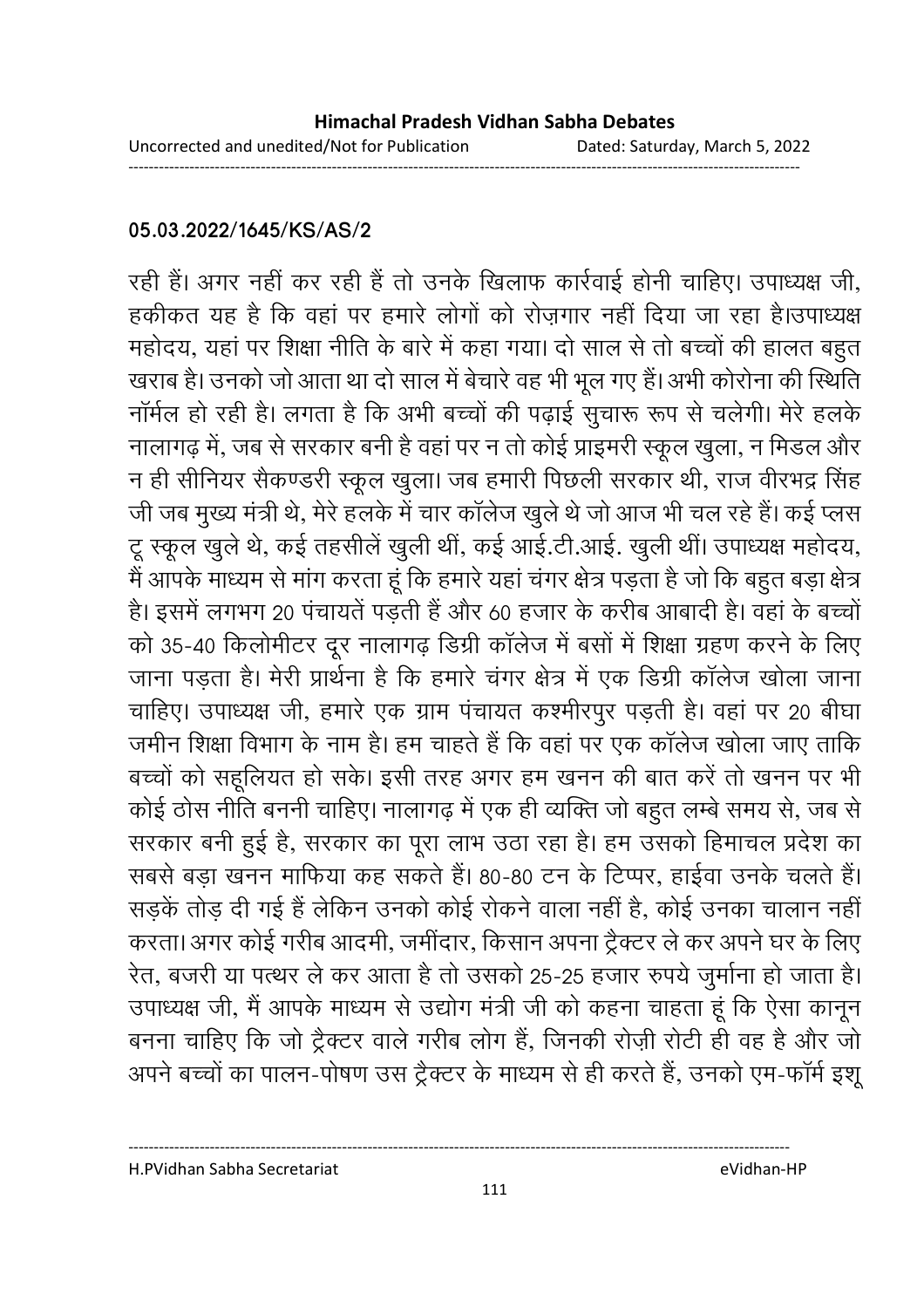#### **Himachal Pradesh Vidhan Sabha Debates**

Uncorrected and unedited/Not for Publication Dated: Saturday, March 5, 2022

------------------------------------------------------------------------------------------------------------------------------------ किया जाना चाहिए ताकि उनको रोका नहीं जाए, उनके चालान न हो और वैध रूप से वे खनन कर सके।

श्रीमती अ0व0 द्वारा जारी---

**05-03-2022/1650/av/dc/1**

# श्री लखविन्द्र सिंह राणा क्रमांगत

इसी तरह यहां बजट में हमारे पुलिस विभाग, होम गार्ड, ओग्नेशमन इत्यादि कमियों के लिए भी कुछ नहीं दिया। पुलिस वालों का राशन भत्ता 210 रुपये निर्धारित है और ये दिन-रात ड्यूटी देते हैं। मुझे नहीं मालूम कि यह गलती से रह गया क्योंकि बाकियों के तो सभी के भत्तों या मानदेय में बढ़ोतरी की गई है। अतः हम चाहेंगे कि पुलिस वालों के इस भत्ते को भी बढ़ाया जाना चाहिए। मुख्य मंत्री जी से अपनी समस्याओं को लेकर कई बार होम गार्ड के लोग भी मिले हैं, अतः उनकी समस्याओं का भी अवश्य ध्यान रखा जाना चाहिए। मैं अपने निर्वाचन क्षेत्र के कुछ स्कूलों के बारे में भी बोलना चाहूंगा जोकि अत्यंत दुर्गम क्षेत्रों में हैं। मैं मुख्य मंत्री जी से मांग करता हूं कि राजकीय उच्च पाठशाला मलैहणी, पुरला, गुनाहा और चढ़ोग का दर्जा बढ़ाकर इनको राज्यकीय वरिष्ठ माध्यमिक पाठशाला किया जाए। ये सारे स्कूल पहाड़ी क्षेत्र में स्थापित हैं और बच्चों को उच्च शिक्षा प्राप्त करने के लिए काफी लबी दूरी तय करके जगल के रास्तों से जाना पड़ता है। अतः मेरा अनुरोध रहेगा कि इन सभी स्कूल्ज को अपग्रैंड किया जाए। इसी तरह से राजकीय माध्यमिक पाठशाला रामपुर पसवाला का दर्जा बढ़ाकर इसको राजकीय उच्च पाठशाला किया जाए। इसके अतिरिक्त राजकीय प्राथमिक पाठशाला सलैंहड़ा और बकौंटा का दर्जा बढ़ाकर इनको माध्यमिक पाठशाला बनाया जाना चाहिए। यहां पर बजट में कहा गया है कि वित्तीय वर्ष 2022-23 के दौरान प्रदेश में 30,000 नौजवानों को रोजगार उपलब्ध करवाया जाएगा। मैं यहां पर अपने हलके की बात करना चाहता हूं कि पिछले चार वर्षों के दौरान हमारे वहां किसी भी नौजवान को रोजगार नहीं मिला। मैं यहां पर यह बात कहना चाहता हूं कि यदि सरकार सच में प्रदेश के 30,000 नौजवानों को रोजगार देना चाहती है तो रोजगार आबंटन करने का तरीका सब डिवीजन लैवल या निर्वाचन क्षेत्र के स्तर पर अपनाया जाए तार्कि ऐसा न हों जैसे यहां पर अकसर कहा जाता है कि प्रदेश के केवल दो निर्वाचन क्षेत्रों के युवाओं को रोजगार दिया जा रहा है। मेरा यह अनुरोध है कि प्रदेश के सभी 68 विधान सभा क्षेत्रों के

H.PVidhan Sabha Secretariat eVidhan-HP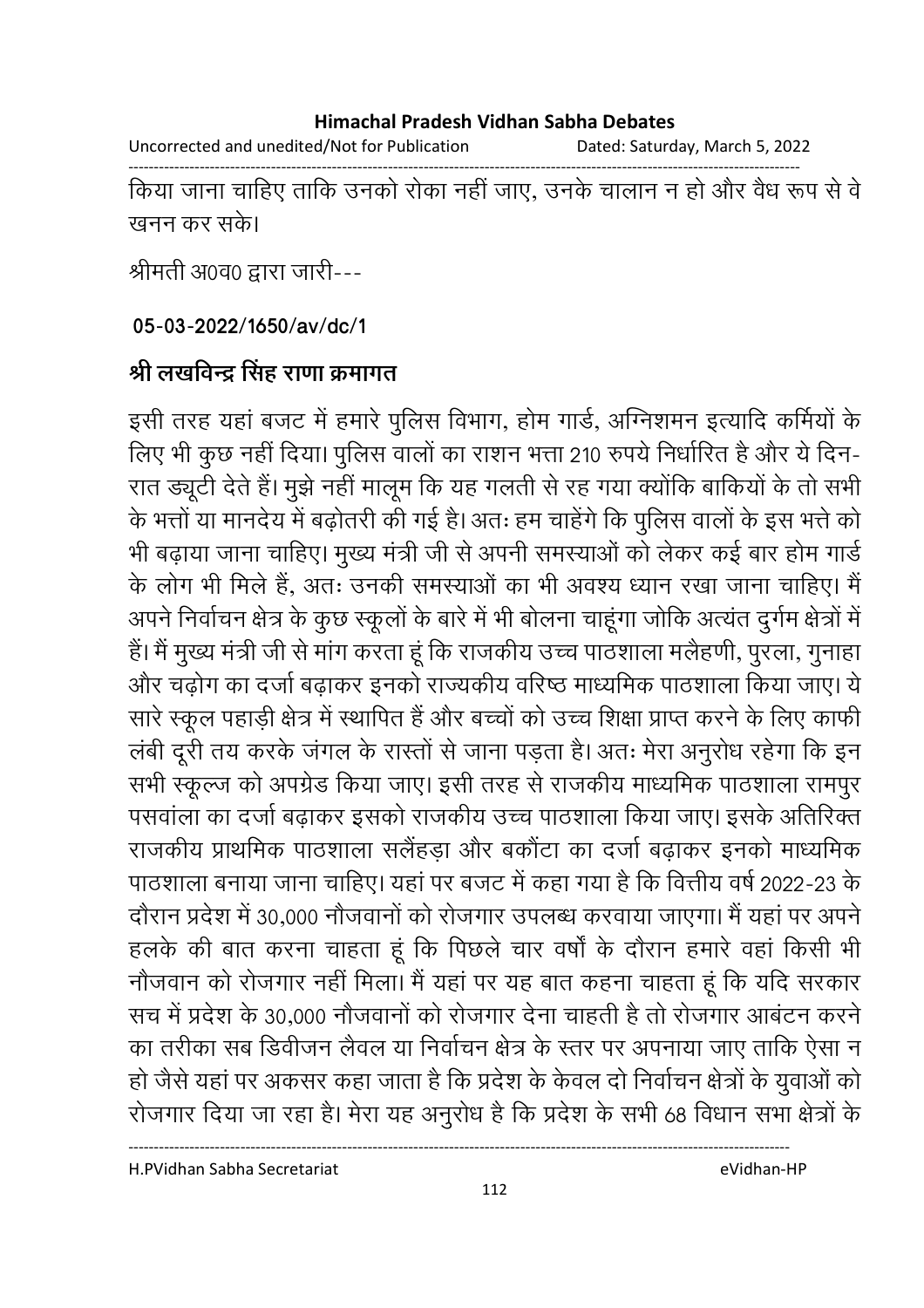#### **Himachal Pradesh Vidhan Sabha Debates**

Uncorrected and unedited/Not for Publication Dated: Saturday, March 5, 2022

------------------------------------------------------------------------------------------------------------------------------------ युवाओं को रोजगार के अवसर मिलने चाहिए। इसमें किसी की सिफारिश को नहीं देखा ँ<br>जाना चाहिए बल्कि बच्चे की योग्यता के आधार पर रोजगार दिया जाना चाहिए। वर्तमान बजट में हमारी विधायक निधि 1.80 करोड़ रुपये से बढ़ाकर 2 करोड़ रुपये की गई है, हम इसके लिए मुख्य मंत्री जी का धन्यवाद करते हैं। इसके अतिरिक्त ऐंच्छिक निधि जो कि 10 | लाख रुपये से बढ़ाकर 12 लाख रुपये की गई है; इसके लिए भी हम मुख्य मंत्री जी का धन्यवाद करते हैं। विधायक निधि से जो शहीदों के सम्मान हेतु द्वार बनाने का अधिकार

## **05-03-2022/1650/av/dc/2**

दिया गया है यह सरकार की ओर से एक बहुत ही महत्वपूर्ण फैसला किया गया है। मेरे निर्वाचन क्षेत्र से भी एक व्यक्ति सेना में शहीद हुआ था और मैं वहां पर गेट बनाने के लिए 2 लाख रुपये की अनाउसमैंट करके आया था। लेकिन बाद में डी0सी0 ने वह राशि देने के लिए मना कर दिया कि इसके लिए कोई प्रावधान नहीं है। इसलिए मैं यह कहना चाहता हं कि आपने यह बहुत ही अच्छा निर्णय लिया है और मैं आपका बहुत-बहुत धन्यवाद करता हूं। इसके अतिरिक्त पंचायत के प्रधान, उप प्रधान, पंच, सरपंच और जिला परिषद के अध्यक्ष, एम0सी0 के अध्यक्ष, उपाध्यक्ष, कापरिशन्ज के चेयरमैन, वाइस चेयरमैन इत्यादि के मानदेय में जो बढ़ोतरी की गई है; मैं उसके लिए भी आपका धन्यवाद करता हूं। मैं यह भी कहना चाहता हूं कि यदि हम यहां पर इस प्रकार की बातें करेंगे कि पिछली सरकारों ने कुछ नहीं किया तो मूझे लगता है कि यह व्यावहारिक नहीं है। हमारी पिछली कांग्रेस पार्टी की सरकार के समय में भी ऐसी बहुत सारी योजनाएं शुरू की गई थी जो प्रदेश में अभी भी चल रही हैं। उपाध्यक्ष महोदय, आपने मूझे समय दिया, आपका बहूत-बहूत धन्यवाद।